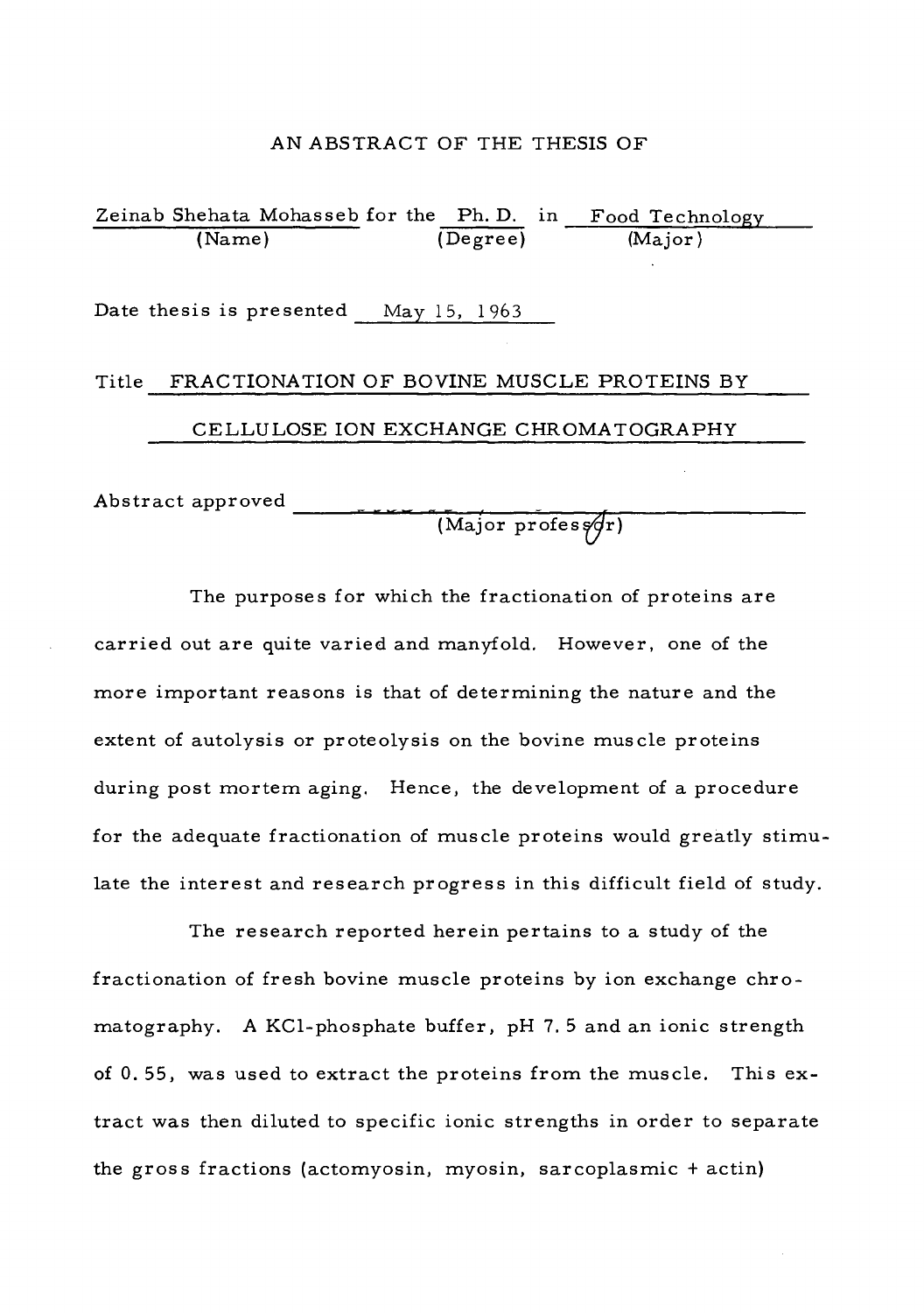from the total KCl-phosphate soluble proteins. The major protein fractions were then separated by diethylaminoethyl-cellulose (DEAEcellulose) ion exchange chromatographic procedure. A non-linear gradient elution schedule was used throughout the chromatographic procedure. The disc electrophoresis technique was used to determine the homogeneity of the various protein fractions and sub-fractions.

The total KCl-phosphate soluble proteins were fractionated into  $9$  - 12 fractions by DEAE-cellulose ion exchange chromatography. The number of fractions differed from one sample to another. The disc electrophoresis results paralleled those of the chromatographic procedure. Some of the fractions appeared to be homogeneous while others were not.

The KCl-phosphate soluble proteins minus actomyosin were fractionated by column chromatography into 9-10 different protein components. The disc electrophoresis results also indicated that this fraction contained 9-10 components.

The sarcoplasmic <sup>+</sup> actin proteins were fractionated into six fractions by the chromatographic procedure. These fractions appeared to be electrophoretically homogeneous.

Although some success was attained in the separation of the actomyosin proteins, the myosin fraction was quite resistant to chromatographic separation.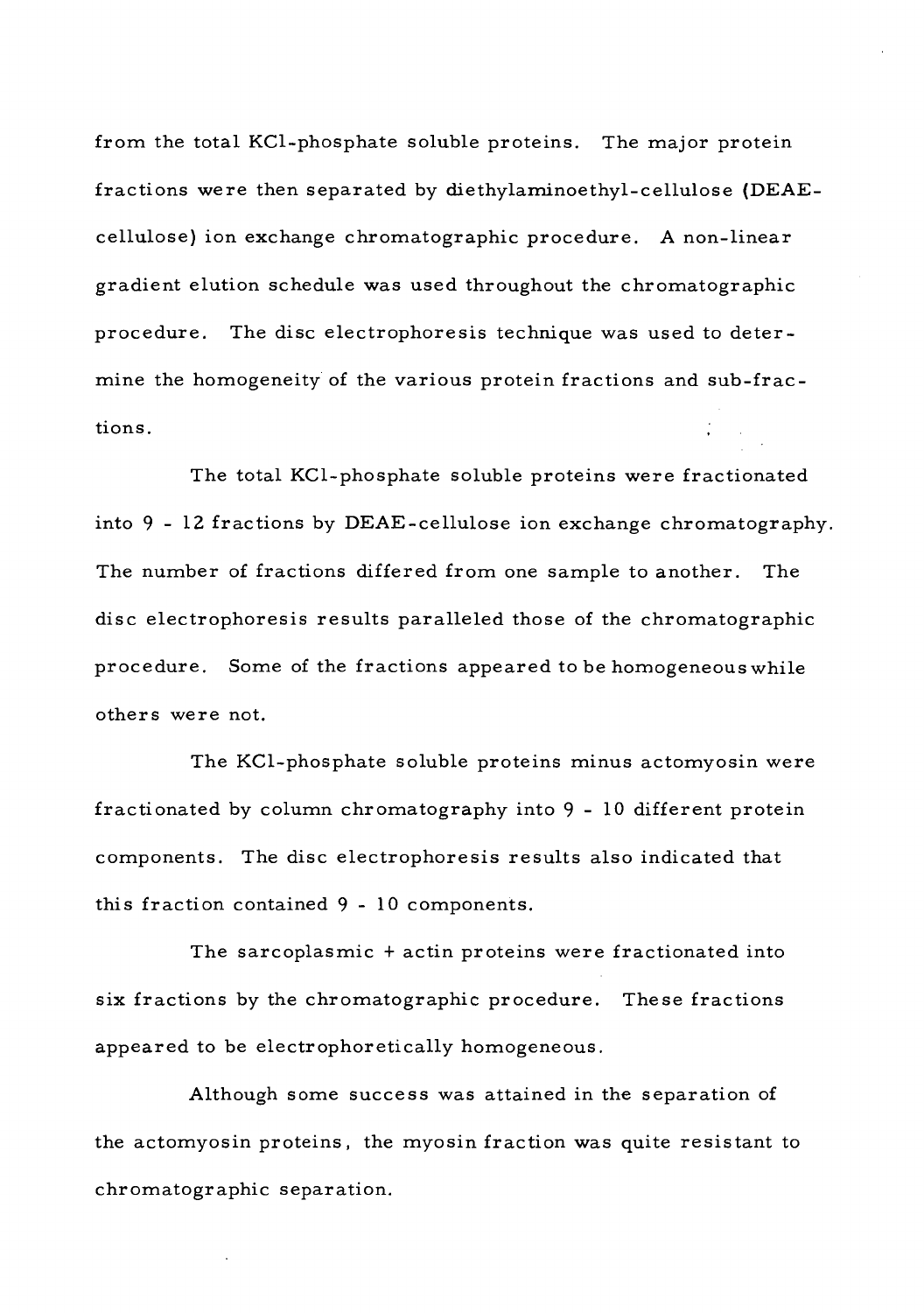In spite of the ineffectiveness of the DEAE-cellulose column chromatographic technique to fractionate the myosin and actomyosin proteins, the procedure appears to have some value for studying the other protein fractions during autolysis. Moreover, further work on the adoption of this procedure might provide the necessary information to perfect the technique for muscle protein fractionation.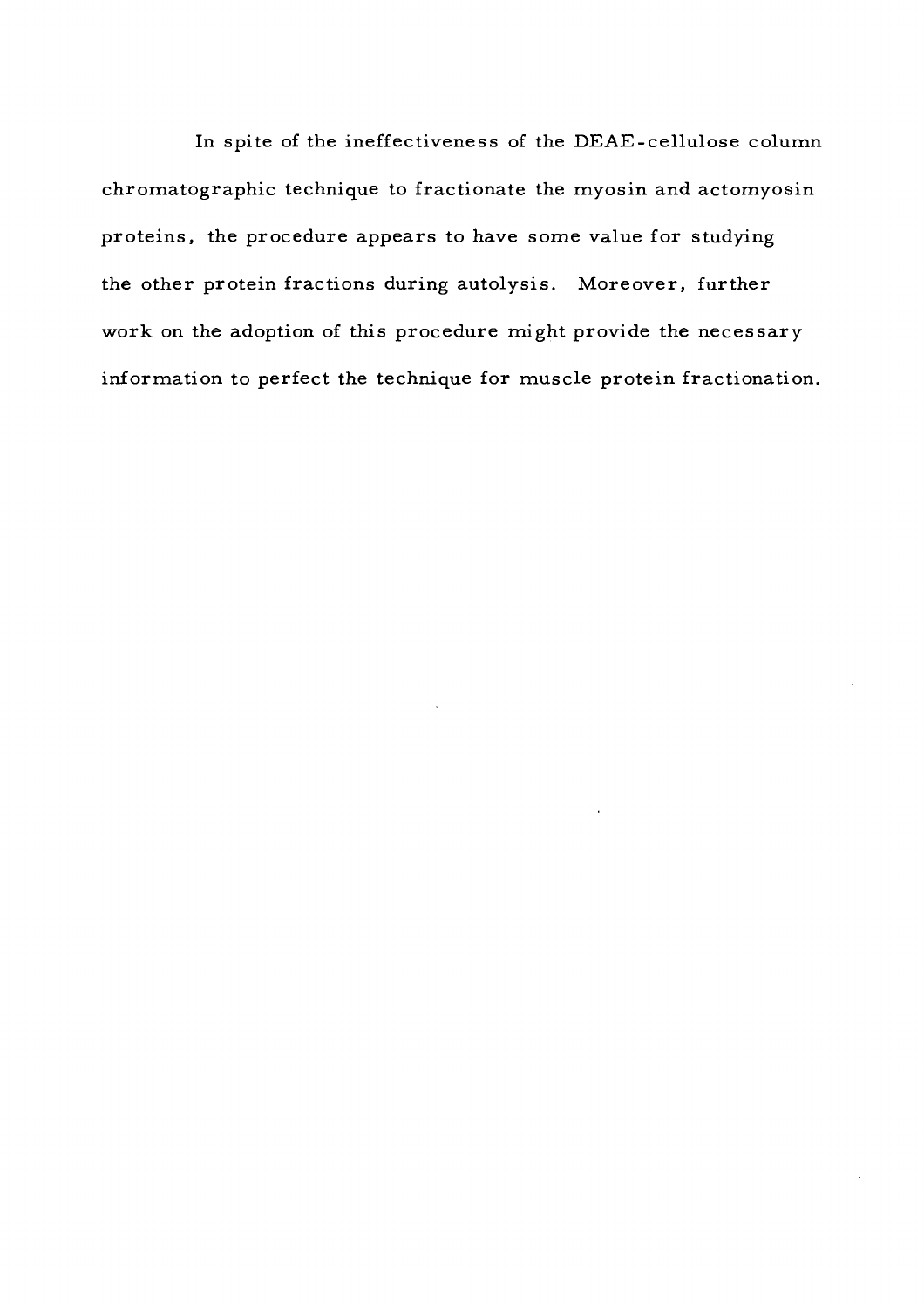# FRACTIONATION OF BOVINE MUSCLE PROTEINS BY CELLULOSE ION EXCHANGE CHROMATOGRAPHY

by

ZEINAB SHEHATA MOHASSEB

 $\mathcal{L}^{\text{max}}_{\text{max}}$  ,  $\mathcal{L}^{\text{max}}_{\text{max}}$ 

 $\sim 10^{-11}$ 

 $\sim$ 

### A THESIS

## submitted to

# OREGON STATE UNIVERSITY

 $\mathcal{L}_{\mathcal{A}}$ 

in partial fulfillment of the requirements for the degree of

## DOCTOR OF PHILOSOPHY

June <sup>1</sup> 963

 $\mathcal{L}^{\text{max}}$  and  $\mathcal{L}^{\text{max}}$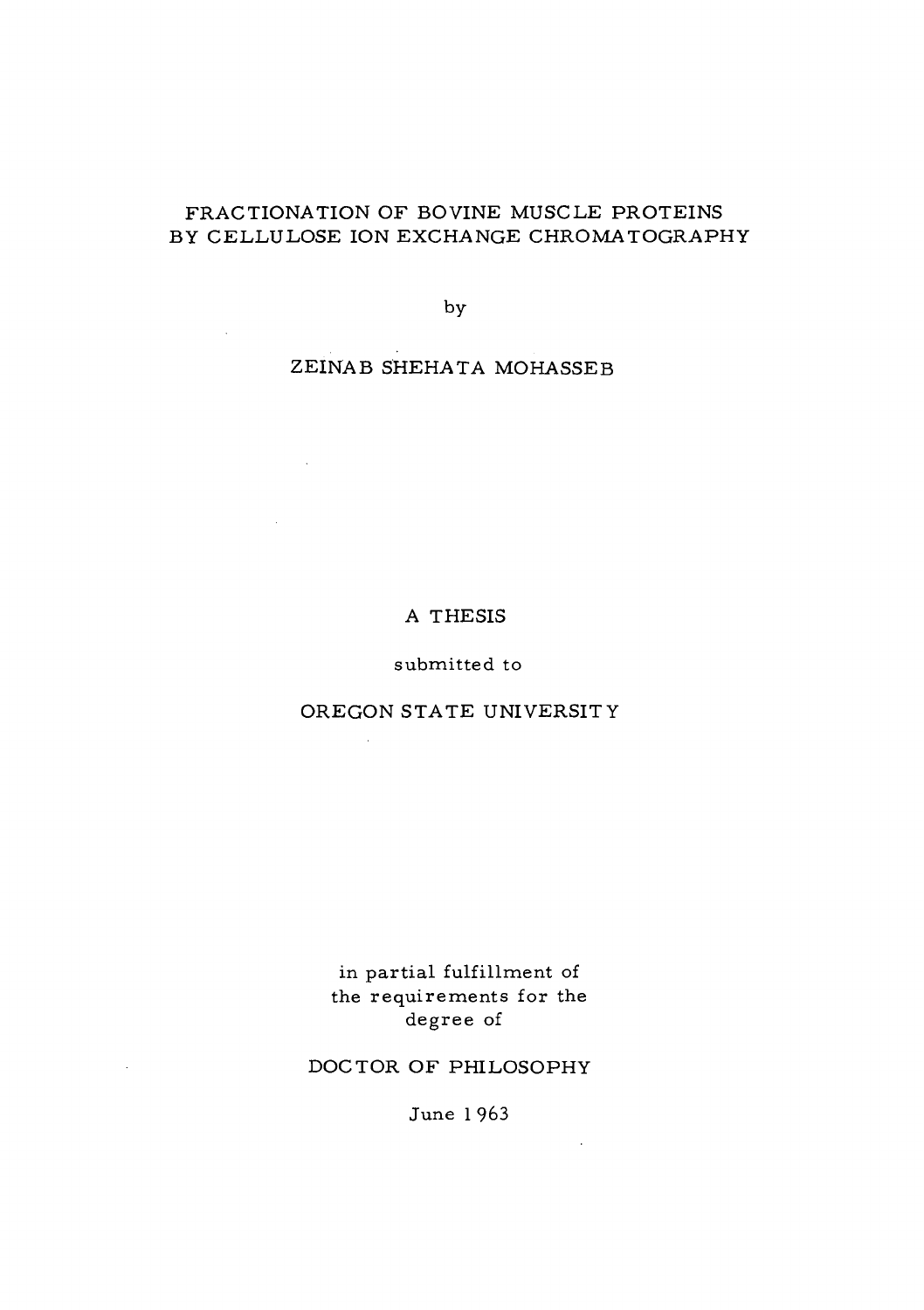APPROVED:

Assistant Professor Food Science/and Technology

In Charge of Major

^T tr *;* \_ <sup>E</sup> *i.*—B=—i»r —— *jm* =^ <sup>~</sup> fa\*- —= Head of Department of Food Science and Technology

Dean of Graduate School

Date thesis is presented May 15, 1963

Typed by Jolene Wuest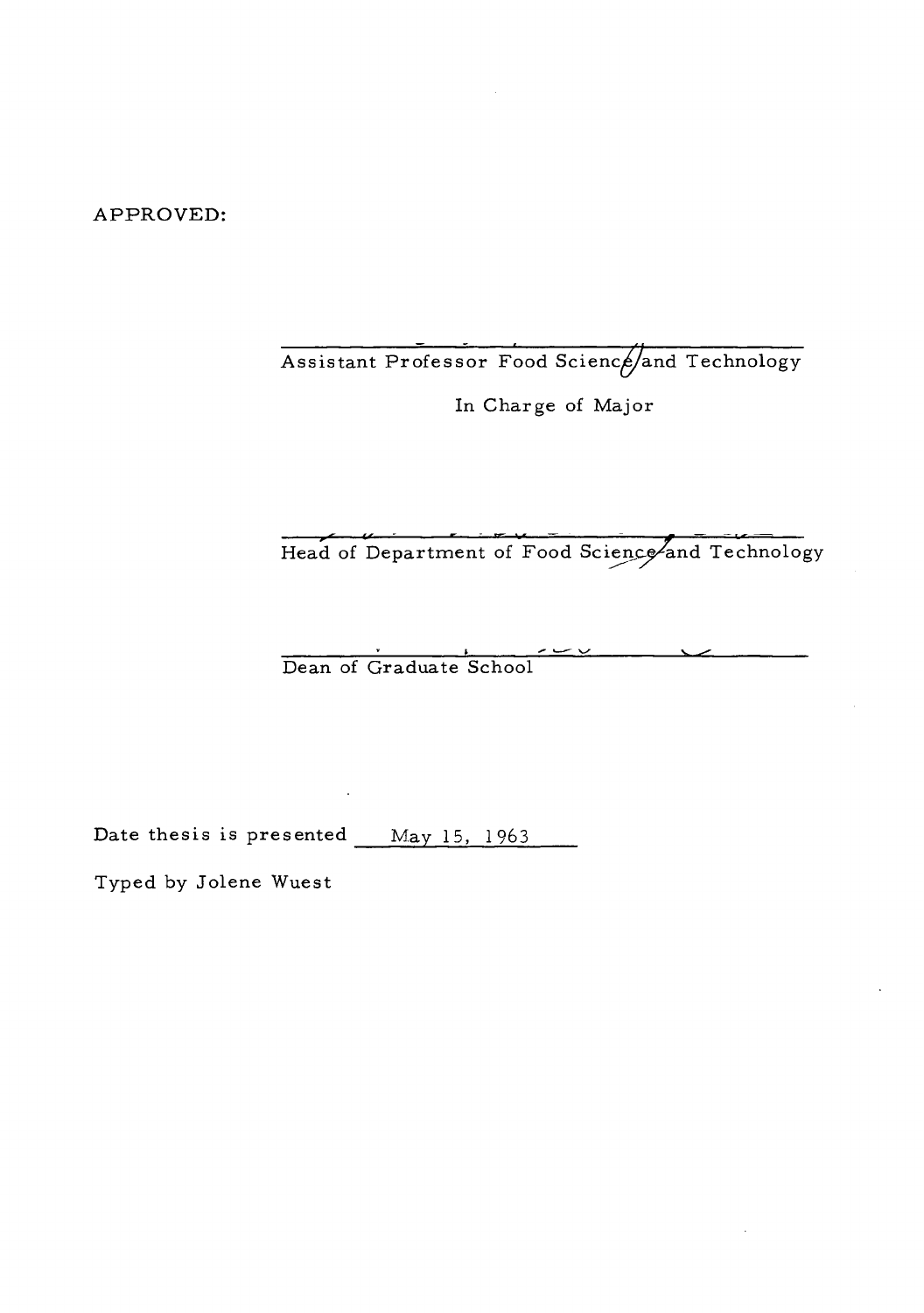## ACKNOWLEDGMENT

The author is deeply grateful to Dr. Allen F. Anglemier for suggesting the subject of this thesis and for his guidance and advice in the course of the work as well as during the preparation of the manuscript.

Sincere appreciation is due to professor Thomas Onsdorff for his time and efforts in photographing the graphs.

Indebtedness is also acknowledged to the Agency of the International Development for providing the author the opportunity and financial assistance to come to the United States for advanced study.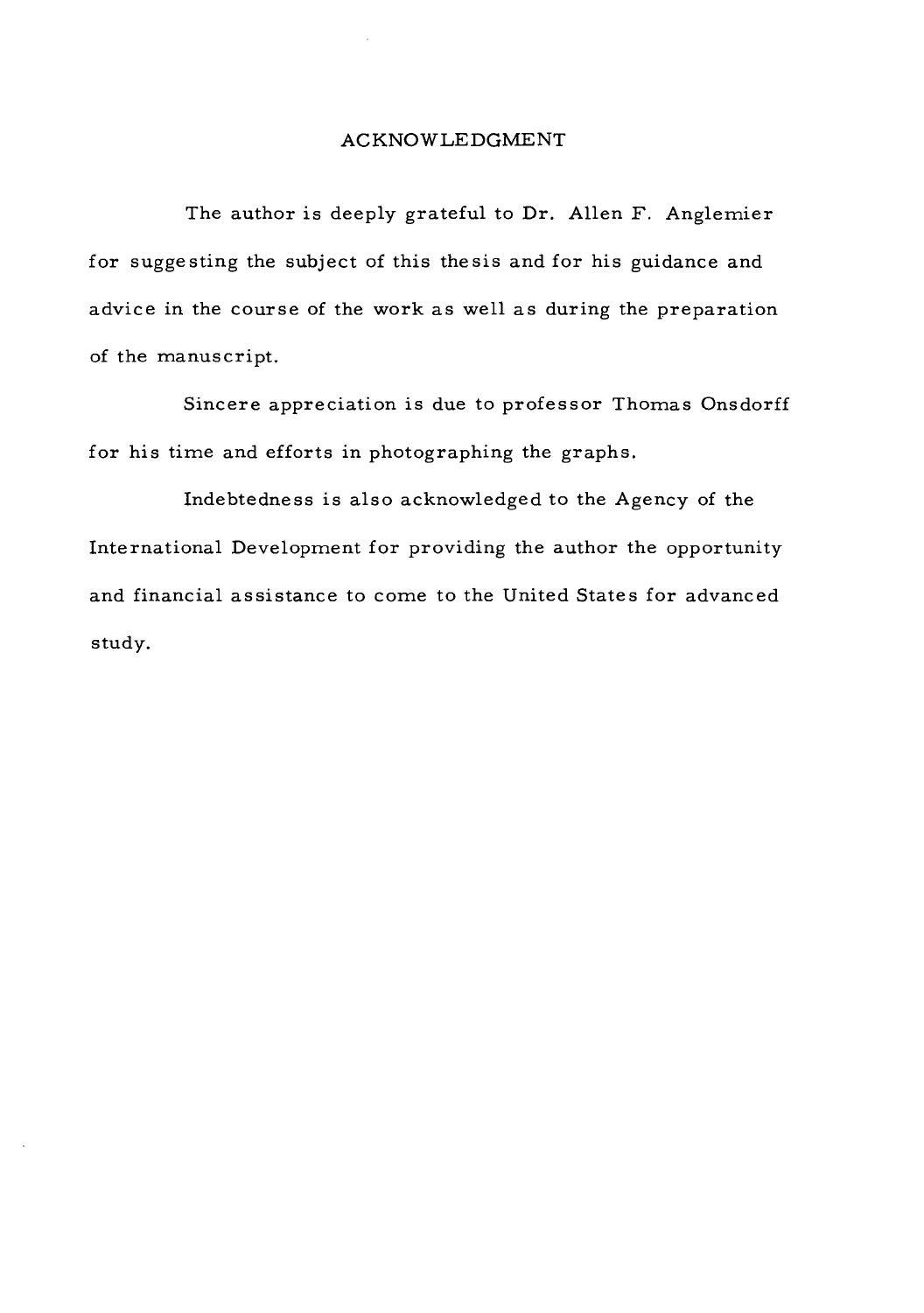# TABLE OF CONTENTS

|                                              | Page            |
|----------------------------------------------|-----------------|
| <b>INTRODUCTION</b>                          | 1               |
| LITERATURE REVIEW                            | 4               |
| Muscle Proteins                              | 4               |
| Sarcoplasmic Proteins                        | $\overline{4}$  |
| Granular Proteins                            | 5               |
| Stroma Proteins                              | 5               |
| Myofibrillar Proteins                        | 5               |
| Post-mortem Changes in Muscle                | 7               |
| Extraction and Properties of Muscle Proteins | 8               |
| Sarcoplasmic and Granular Proteins           | 8               |
| Stroma Proteins                              | .9              |
| Myofibrillar Proteins                        | 9               |
| Myosin                                       | 9               |
| Actin                                        | 12              |
| Actomyosin                                   | 14              |
| Tropomyosin                                  | 15              |
| Cellulose Ion Exchange Chromatography        | 16              |
| General Considerations                       | 16              |
| Application                                  | 18 <sup>°</sup> |
| EXPERIMENTAL PROCEDURE                       | 22              |
| Preliminary Experiments                      |                 |
| Main Experiments                             |                 |
| Sample Source and Preparation                | 24              |
| Column Chromatography Analysis               | 26              |
| Preparation of the cellulose column          | 26              |
| Elution schedules                            | 28              |
| Total Nitrogen Determinations                | 29              |
| Disc Electrophoresis                         | 30              |
| Amino Acid Determinations                    | 31              |
| Paper chromatography analysis                | 31              |
| Standard curves                              | 33              |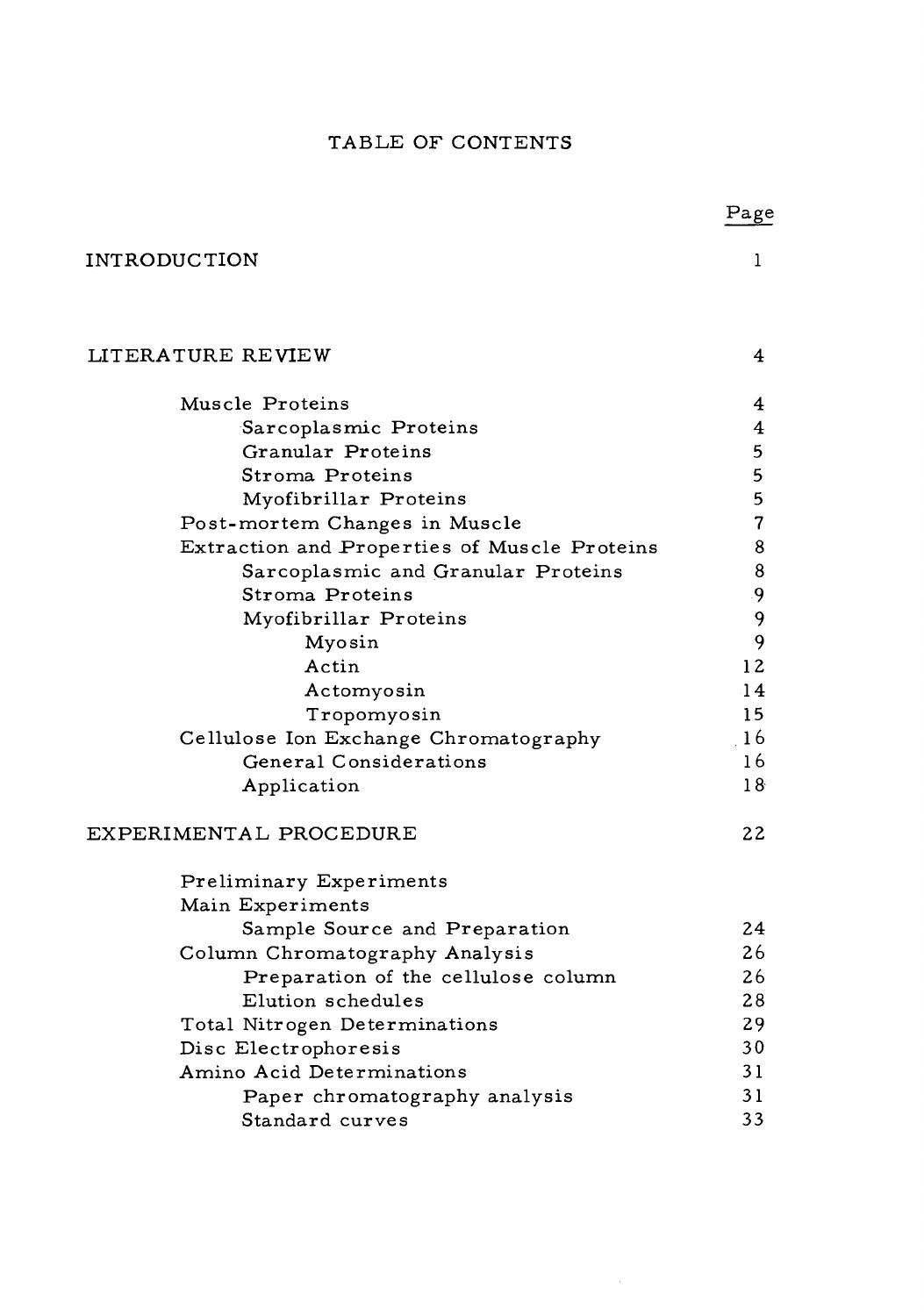|                                                  | Page |
|--------------------------------------------------|------|
| RESULTS AND DISCUSSION                           | 35   |
| Preliminary results                              | 35   |
| Main Experiments                                 | 37   |
| Protein recovery data                            | 40   |
| Total KCl-phosphate Soluble Proteins             | 42   |
| Column Chromatography and Disc Electrophoresis   |      |
| Analysis                                         | 42   |
| Amino Acid Analysis                              | 53   |
| Total KCl-phosphate Soluble Proteins Minus Acto- |      |
| myosin                                           | 55   |
| Column Chromatography and Disc Electrophoresis   |      |
| Analysis                                         | 55   |
| Amino Acid Analysis                              | 61   |
| Sarcoplasmic + Actin Proteins                    | 63   |
| Column Chromatography and Disc Electrophoresis   | 63   |
| Amino Acid Analysis                              | 69   |
| Actomyosin Proteins                              | 71   |
| Column Chromatography and Disc Electrophoresis   |      |
| Analysis                                         | 71   |
| Amino Acid Analysis                              | 77   |
| Myosin Proteins                                  | 77   |
| Column Chromatography and Disc Electrophoresis   |      |
| Analysis                                         | 77   |
| Amino Acid Analysis                              | 83   |
| General discussion                               | 83   |
| SUMMARY AND CONCLUSIONS                          | 92   |

# BIBLIOGRAPHY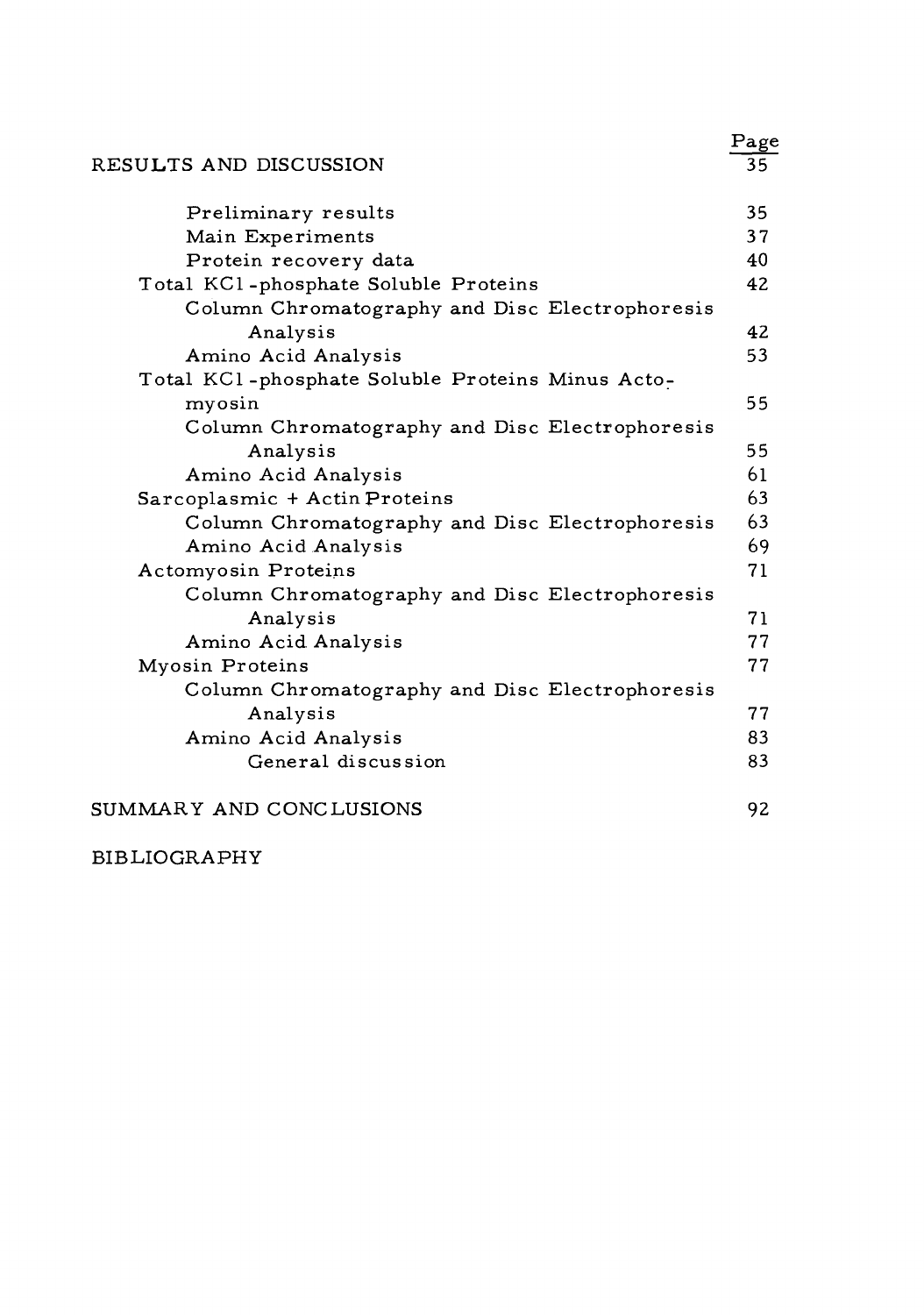# LIST OF FIGURES

| Figure                  |                                                                                                                                                                                                                                                                                                                                        | Page |
|-------------------------|----------------------------------------------------------------------------------------------------------------------------------------------------------------------------------------------------------------------------------------------------------------------------------------------------------------------------------------|------|
| $\mathbf{1}$            | Scheme for the separation of bovine muscle proteins                                                                                                                                                                                                                                                                                    | 26   |
| $\mathbf{2}$            | Disc electrophoresis patterns of the major bovine loin<br>muscle protein fractions of animal No. 3.                                                                                                                                                                                                                                    | 38   |
| $\overline{\mathbf{3}}$ | (a) Effluent diagram of total KCl-phosphate soluble<br>proteins extracted from the loin muscle of animal No. l.<br>Adsorbent was DEAE-cellulose (40 x 2.5 cm). Fifty<br>ml of extract containing 0.511 g of protein was applied.<br>Starting buffer, 0.005 M Na-phosphate, pH 7.0, non-<br>linear gradient elution, 36 <sup>o</sup> F. | 45   |
|                         | (b) Disc electrophoresis patterns of effluent components<br>shown in Figure 3a.                                                                                                                                                                                                                                                        | 45   |
| $\overline{\mathbf{4}}$ | (a) Effluent diagram of total KC1-phosphate soluble pro-<br>teins extracted from loin muscle of animal No. 2. DEAE-<br>cellulose column (40 x 2.5 cm). Fifty ml of extract con-<br>taining 0.473 g of protein was applied. Starting buffer,<br>0.005 M Na-phosphate, pH 7.0, non-linear gradient elu-<br>tion, $36^{\circ}$ F.         | 48   |
|                         | (b) Disc electrophoresis patterns of effluent components<br>shown in Figure 4a.                                                                                                                                                                                                                                                        | 48   |
| 5                       | (a) Effluent diagram of total KCl-phosphate soluble pro-<br>teins extracted from loin muscle of animal No. 3. DEAE-<br>cellulose column (40 x 2.5 cm). One hundred ml extract<br>containing 0.951 g of protein applied. Starting buffer,<br>0.005 M Na-phosphate, pH 7.0, non-linear gradient<br>elution, 36 <sup>0</sup> F.           | 50   |
|                         | (b) Disc electrophoresis patterns of effluent components<br>shown in Figure 5a.                                                                                                                                                                                                                                                        | 50   |
| 6                       | Disc electrophoresis patterns of total KCl-phosphate<br>soluble proteins extracted from the loin muscle of the<br>three different animals.                                                                                                                                                                                             | 52   |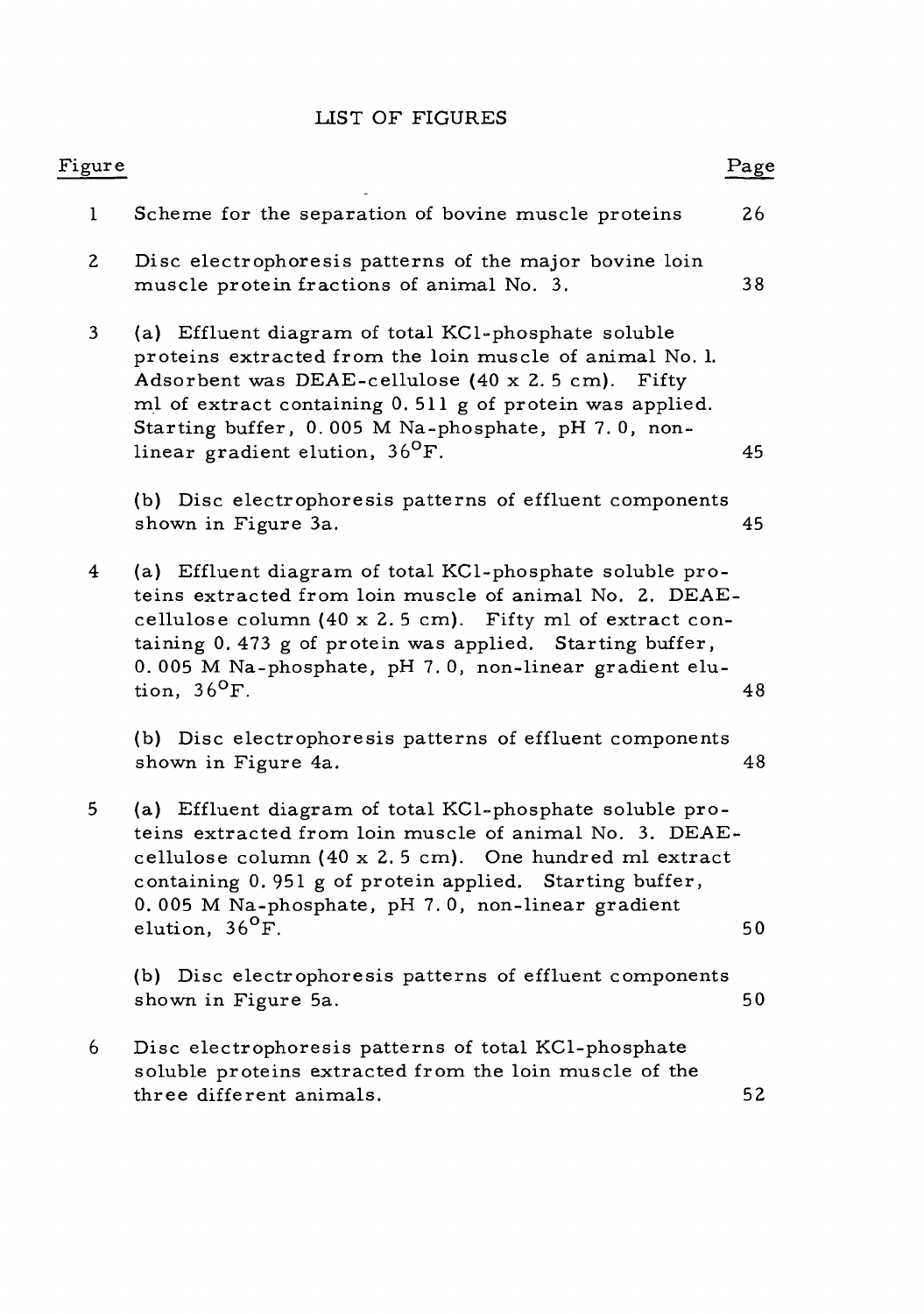# Figure Page

<sup>7</sup> (a) Effluent diagram of total KCl-phosphate soluble proteins minus the actomyosin of loin muscle of animal No. 2. One hundred ml extract containing 0.361 g of protein applied to DEAE-cellulose column (40 x 2. <sup>5</sup> cm). Starting buffer 0. 005 M Na-phosphate, pH 7. 0, non-linear gradient elution, <sup>36</sup>0  $\mathbf{F}$ . 56 (b) Disc electrophoresis patterns of the effluent components shown in Figure 7a. 56 <sup>8</sup> (a) Effluent diagram of total KCl-phosphate soluble proteins minus the actomyosin of loin muscle of animal No. 3. One hundred ml extracts containing 0. 334 <sup>g</sup> of protein applied to DEAE-cellulose column (40 x 2. <sup>5</sup> cm). Starting buffer 0. 005 M Na-phosphate, pH 7. 0, non-linear gradient elution,  $36^{\circ}$ F.  $\mathbf{F}$ . 58 (b) Disc electrophoresis patterns of the effluent components shown in Figure 8a. 58 <sup>9</sup> Effluent diagram of sarcoplasmic <sup>+</sup> actin proteins of loin muscle of animal No. 1. One hundred ml extract containing 75. <sup>13</sup> mg protein applied to DEAE-cellulose column (35 x 2.5 cm). Starting buffer 0.005 M Naphosphate, pH 7.0, non-linear gradient elution,  $36^{\circ}$ F. 64 10 (a) Effluent diagram of sarcoplasmic <sup>+</sup> actin proteins of loin muscle of animal No. 2. One hundred ml of extract containing 69. 66 mg protein applied to DEAE-cellulose column (40 x 2.5 cm). Starting buffer 0.005 M Naphosphate, pH 7.0 non-linear gradient elution,  $36^{\circ}$ F. 67 (b) Disc electrophoresis patterns of the effluent components shown in Figure 10a. 67 <sup>11</sup> Effluent diagram of sarcoplasmic <sup>+</sup> actin proteins of loin muscle of animal No. 3. Two hundred ml of extract containing 168. 34 mg protein applied on DEAE-cellulose column (40 x 2.5 cm). Starting buffer 0.005 M Na-

phosphate, pH 7.0, non-linear gradient elution,  $36^{\circ}$ F. 68

 $\alpha$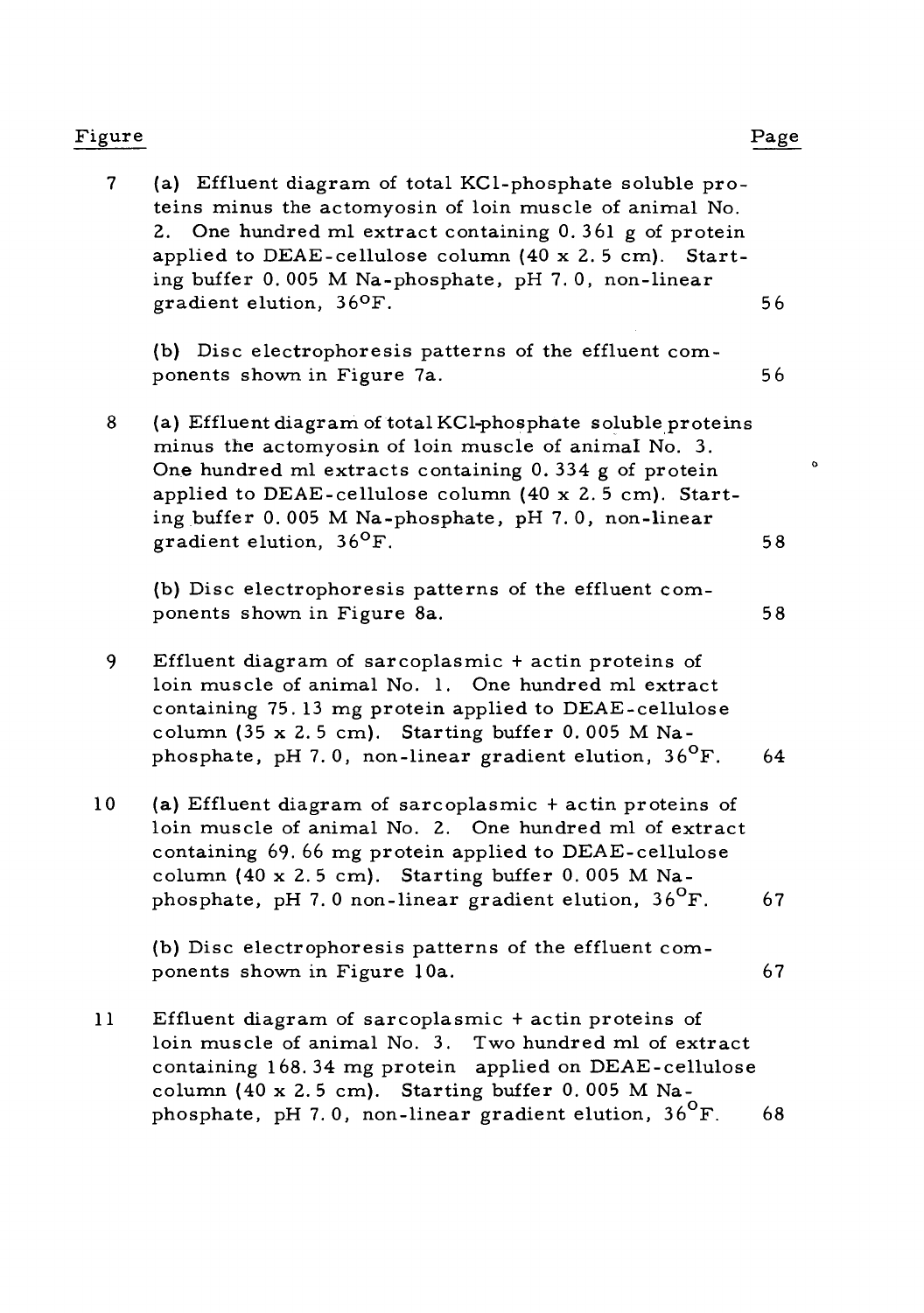# Figure Page

- 12 Effluent diagram of actomyosin proteins of loin muscle of animal No. 1. Fifty ml of extract containing 45.47 mg of protein applied on DEAE-cellulose column (40 x 2. <sup>5</sup> cm). Starting buffer 0. 005 M Na-phosphate pH 7. 0, non-linear gradient elution,  $36^{\circ}$ F. F. 72
- 13 Effluent diagram of actomyosin proteins of loin muscle of animal No. 2. Fifty ml of extract containing 33. 62 mg protein applied to DEAE-cellulose column (40 x 2. <sup>5</sup> cm). Starting buffer 0. 005 M Na-phosphate, pH 7. 0, non-linear gradient elution,  $36^{\circ}$ F. 73
- 14 (a) Effluent diagram of actomyosin proteins of loin muscle of animal No. 3. Two hundred fifty ml of extract containing 29. 87 mg protein applied to DEAE-cellulose column (40 x 2.5 cm). Starting buffer 0.005 M Naphosphate, pH 7.0, non-linear gradient elution,  $36^{\circ}$ F. 75

(b) Disc electrophoresis pattern of the actomyosin fraction prior to DEAE-cellulose chroma tographic separation. The contract of the contract of the contract of the contract of the contract of the contract of the contract of the contract of the contract of the contract of the contract of the contract of the contract of the cont

- 15 Effluent diagram of myosin proteins of loin muscle of animal No. 1. Twenty ml of extract containing 84. 72 mg of protein applied on DEAE-cellulose column (40 x 2. <sup>5</sup> cm). Starting buffer 0. 005 M Na-phosphate, ph 7. 0, non-linear gradient elution,  $36^{\circ}$ F. 79
- 16 Effluent diagram of myosin proteins of loin muscle of animal No. 3. Twenty ml of extract containing 94. 19 mg of protein applied on DEAE-cellulose column (40 x 2. <sup>5</sup> cm). Starting buffer 0. 005 M Na-phosphate, pH 7.0, non-linear gradient elution,  $36^{\circ}F$ .  $81$
- 17 Effluent diagram of myosin proteins of loin muscle of animal No. 3. Two hundred fifty ml of extract containing 59. 22 mg of protein applied to DEAEcellulose column (40 x 2. <sup>5</sup> cm). Starting buffer 0. 005 M Na-phosphate, pH 7. 0, non-linear gradient elution,  $36^{\circ}$ F.  $\overline{F}$ . 82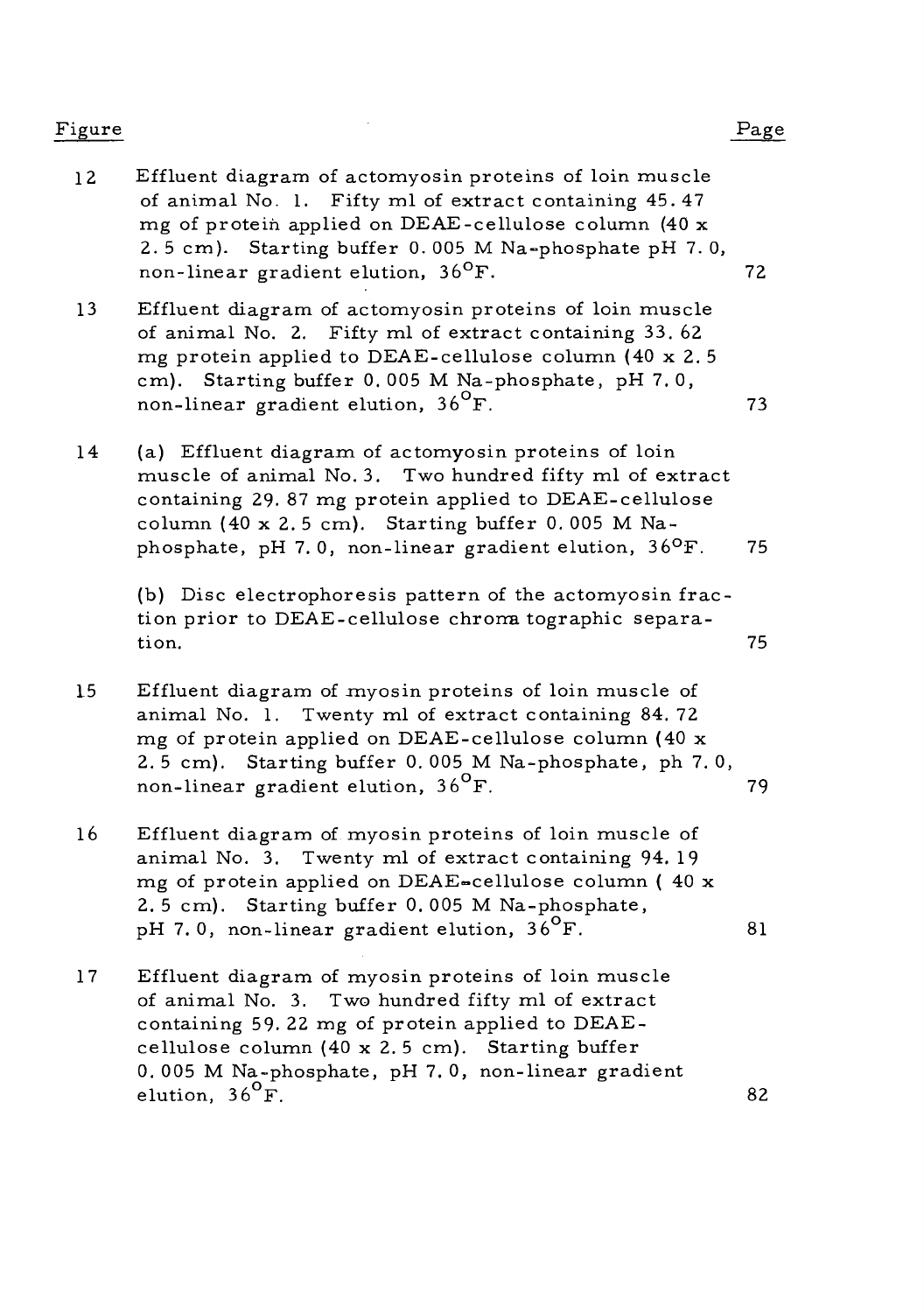# LIST OF TABLES

| Table    |                                                                                                                                                                                                                                 | $_{\rm Page}$ |
|----------|---------------------------------------------------------------------------------------------------------------------------------------------------------------------------------------------------------------------------------|---------------|
| $\bf{l}$ | Protein recovery data of the various bovine loin muscle<br>protein fractions eluted during DEAE-cellulose column<br>chromatography.                                                                                             | 41            |
| 2        | Percentage of protein and pH range of emergence of the<br>protein components of the total KCl-phosphate soluble<br>loin muscle proteins separated and eluted by DEAE-<br>cellulose ion exchange chromatography                  | 46            |
| 3        | Amino acid composition of total KCl-phosphate soluble<br>proteins expressed as percentage of total proteins                                                                                                                     | 54            |
| 4        | Percentage of protein and pH range of emergence of the<br>protein components of the total KCl-phosphate soluble<br>loin muscle proteins minus actomyosin separated and<br>eluted by DEAE-cellulose ion exchange chromatography. | 59            |
| 5        | Amino acid composition of the total KCl-phosphate<br>soluble proteins minus actomyosin expressed as per-<br>centage of total protein.                                                                                           | 62            |
| 6        | Percentage of protein and pH range of emergence of<br>the protein components of sarcoplasmic + actin pro-<br>teins of loin muscle, separated and eluted by DEAE-<br>cellulose ion exchange chromatography.                      | 65            |
| 7        | Amino acid composition of the sarcoplasmic plus<br>actin proteins expressed as percentage of the total<br>protein.                                                                                                              | 70            |
| 8        | Percentage of protein and pH range of emergence of<br>the protein components of the actomyosin proteins of<br>loin muscle of animal No. 3 separated and eluted by<br>DEAE-cellulose ion exchange chromatography.                | 76            |
| 9        | Amino acid composition of the actomyosin proteins<br>expressed as percentage of total protein.                                                                                                                                  | 78            |
| 10       | Amino acid composition of the myosin proteins<br>expressed as percentage of total protein.                                                                                                                                      | 84            |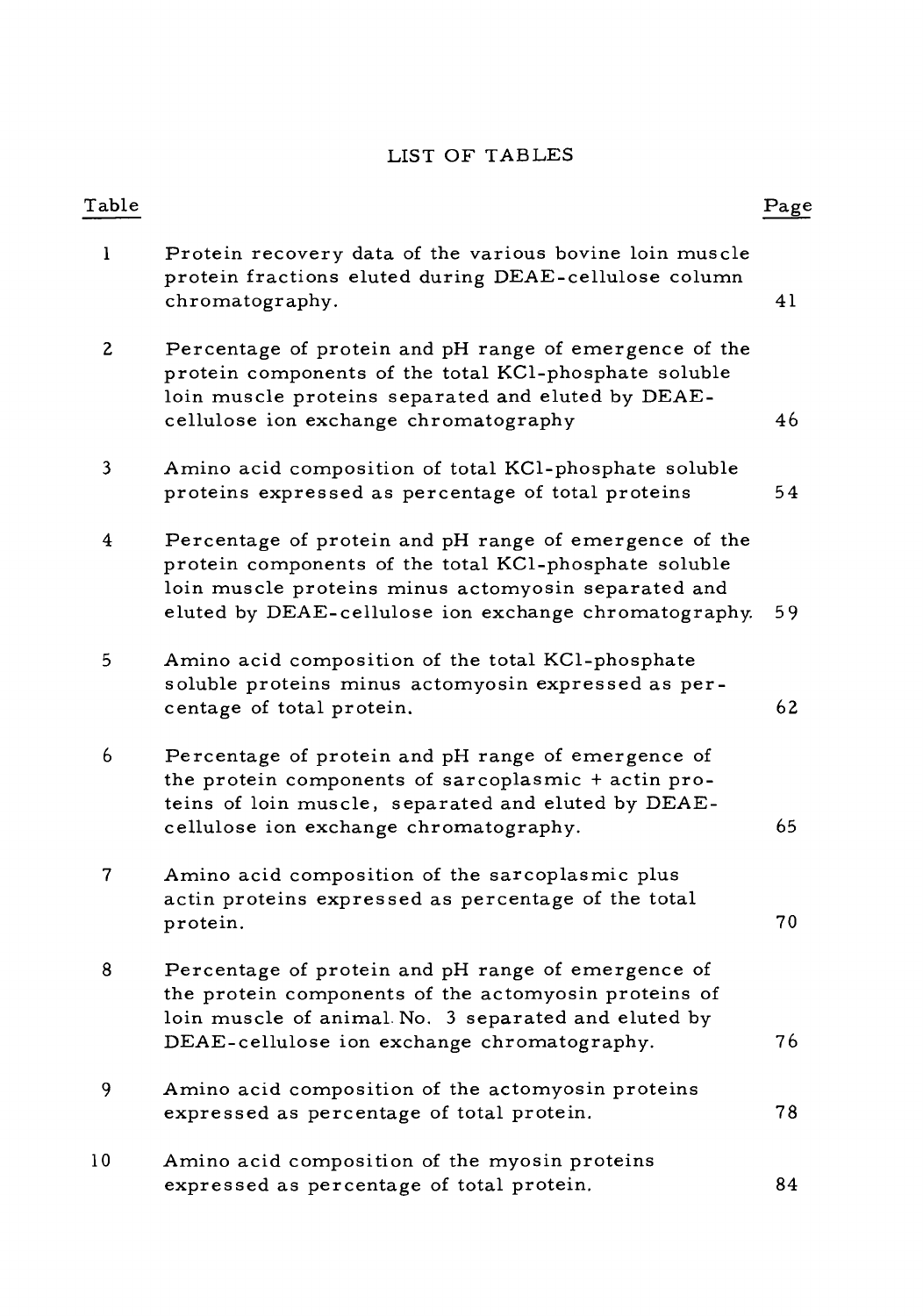# FRACTIONATION OF BOVINE MUSCLE PROTEINS BY CELLULOSE ION EXCHANGE CHROMA TOGRAPHY

#### INTRODUCTION

Some of the most challenging but perplexing problems involved in the post-mortem aging of meat are related to a series of intricate chemical events responsible for the dissolution of rigor mortis. Although many research studies have been completed in an attempt to elucidate the fundamental nature of these changes, the necessary evidence to provide a logical explanation has thus far eluded the efforts of many scientists.

Autolysis, indicating the degradation of tissue proteins, is assumed to be the major factor regulating the dissolution of rigor mortis. Although such may well be the case, the synonymous terms "autolysis" and'proteolysis" generally encompass a wide and unspecified range of chemical activities with reference to the breakdown of muscle proteins.

A variety of experimental procedures have been used in numerous investigations to study the effects of proteolysis in meat. However, most of these procedures measured changes in the accumulation of the end products rather than following changes in the initial and intermediate compounds. Furthermore, many of the prior studies reported changes in the nitrogenous components of meat held appreciably longer than the normal aging period. Thus, data from these studies have provided a rather wide range of results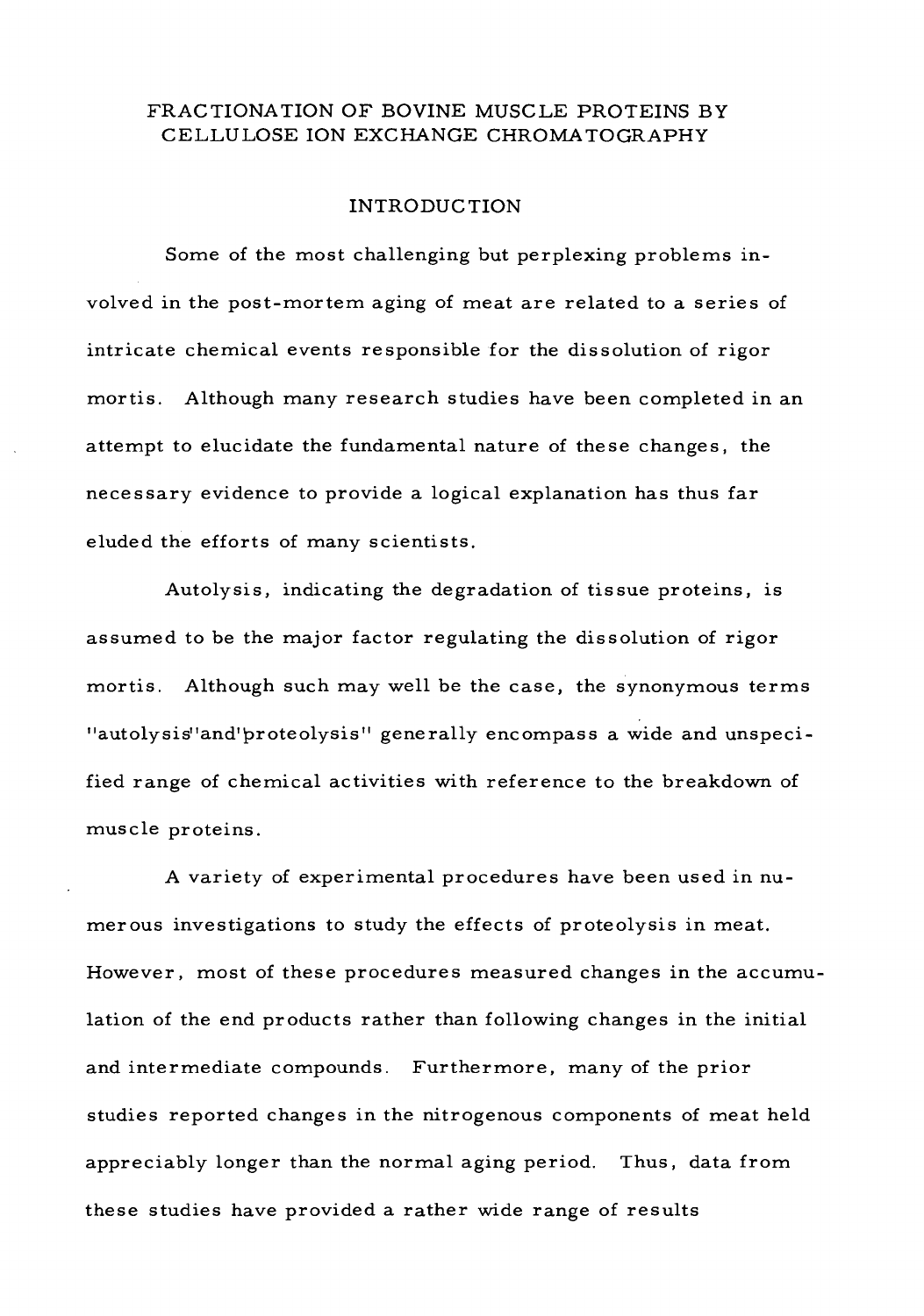and conclusions. Whitaker (91) recently emphasized the fact that muscle proteins can undergo extensive degradation before many amino acids are liberated and detected. Hence, it becomes strikingly apparent that the initial and the intermediate proteolytic changes must be measured and studied in order to determine the extent and role of proteolysis in the dissolution of rigor mortis and also in the subsequent tenderization process.

The lack of a relatively inexpensive but adequate means for the separation of proteins in complex biological mixtures has greatly hindered research progress in the field of meat proteins. Many of the techniques used in the separation of protein fractions were very laborious, time-consuming and demanding. Moreover, these techniques frequently require the use of expensive instruments, such as an ultracentrifuge, to complete the separation procedure. Thus, these techniques were mainly used by the basic scientist to isolate, purify and characterize the various protein components.

Cellulose ion exchange chromatography (72, 73) has emerged recently as a powerful tool for the separation and fractionation of some rather divergent protein connponents. This technique has been used successfully for the separation of milk proteins (92), analysis of blood sera proteins (74), purification of various hormones and enzymes (73), and characterization of egg white proteins (65).

 $\overline{2}$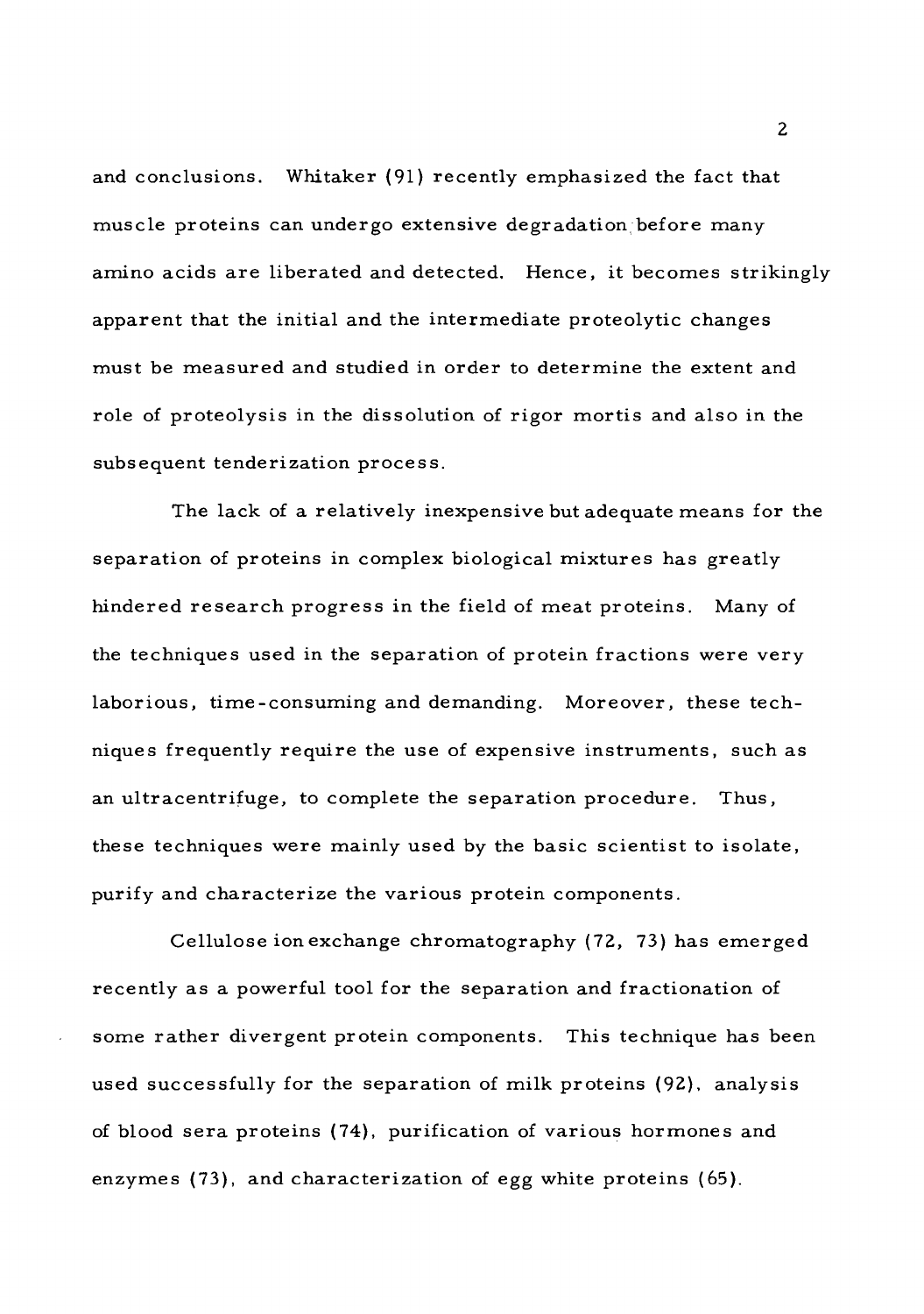Moreover, the procedure appears to fulfill the necessary requirements of being a mild and delicate means for fractionating proteins as well as being a relatively inexpensive acquisition obtainable by most laboratories.

In view of the apparent advantages of this procedure, research reported herein pertains to the study of the fractionation of fresh muscle proteins by DEAE-cellulose ion exchange chromatography. In addition, disc electrophoresis analysis was used to test the homogeneity of the various protein fractions.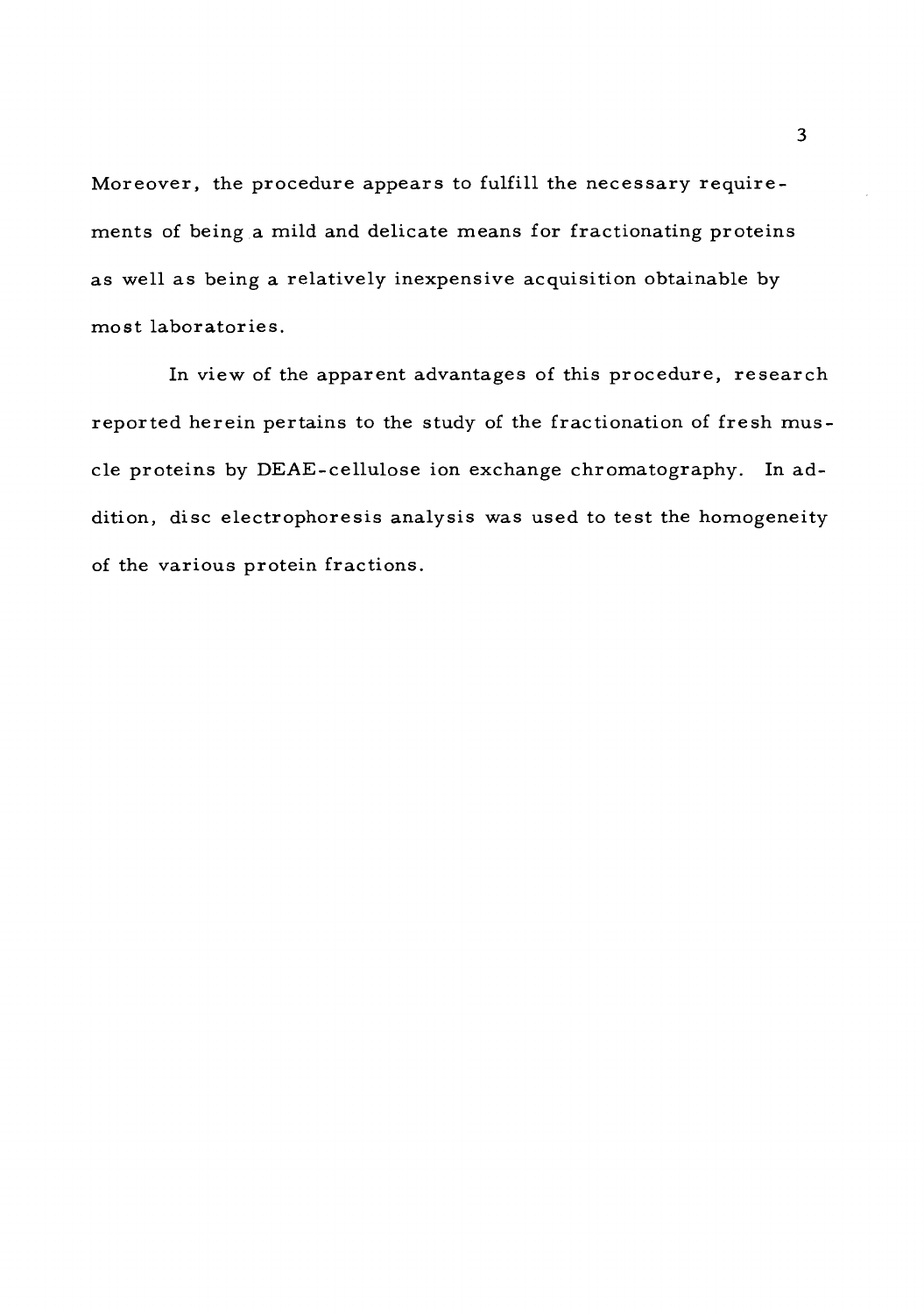#### LITERATURE REVIEW

Proteins commonly occur in complex mixtures. The number of proteins in some of these mixtures is relatively small with one type often predominating, such as casein in milk (53, p. 202). In others, particularly those composing the cells of most animal tissues, the number of proteins tends to be very large (1, p. 708).

#### Muscle Proteins

Szent-Gyorgi (81, p. 1) has divided the muscle proteins into four general classes as follows: the sarcoplasmic proteins, the granular proteins, the stroma proteins and the myofibrillar proteins. He based this classification on the differences between the protein fractions in regard to extractability, locality in the muscle cell, and physiological properties.

### Sarcoplasmic Proteins

The sarcoplasmic proteins contribute about 30 to 35 percent of the total muscle protein. These proteins occupy the spaces between the myofibrils and do not appear to be involved in the structural organization of muscle that results in contraction or relaxation. Myoglobin, enzymes, and all of the components of the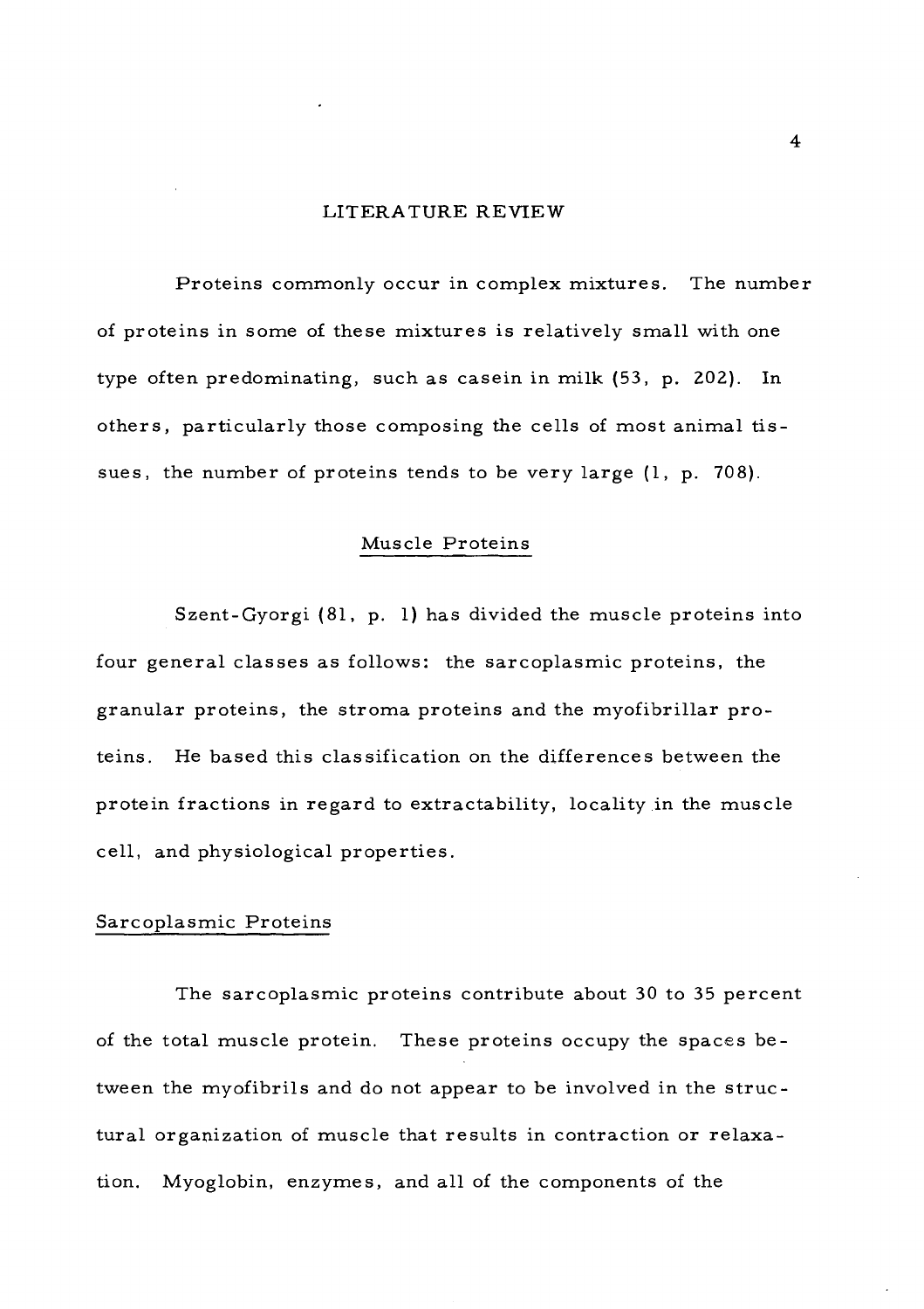glycolytic cycle are found in this group (81, p. 1-2).

#### Granular Proteins

These proteins are also located between the myofibrils and somewhat in the specialized Z-membranes of the muscle cells. The important components of the granules are the nuclei, mitochondria and the microsomes. Although these proteins are mainly involved in the oxidative reactions of the muscles, some of their products may indirectly influence the activities of the structural proteins during muscular activity (81, p. 2-3).

#### Stroma Proteins

The stroma proteins account for 15 to 20 percent of the muscle proteins. They appear to be of a collagenous nature and are involved in the make-up of various muscle membranes and connective tissues. Knowledge of the stroma proteins is very limited because research on these proteins has been grossly neglected due to their extremely poor solubility properties (81, p. 3).

#### Myofibrillar Proteins

This class of proteins form the filamentous organization of muscle that is directly involved in muscle contraction and relaxation.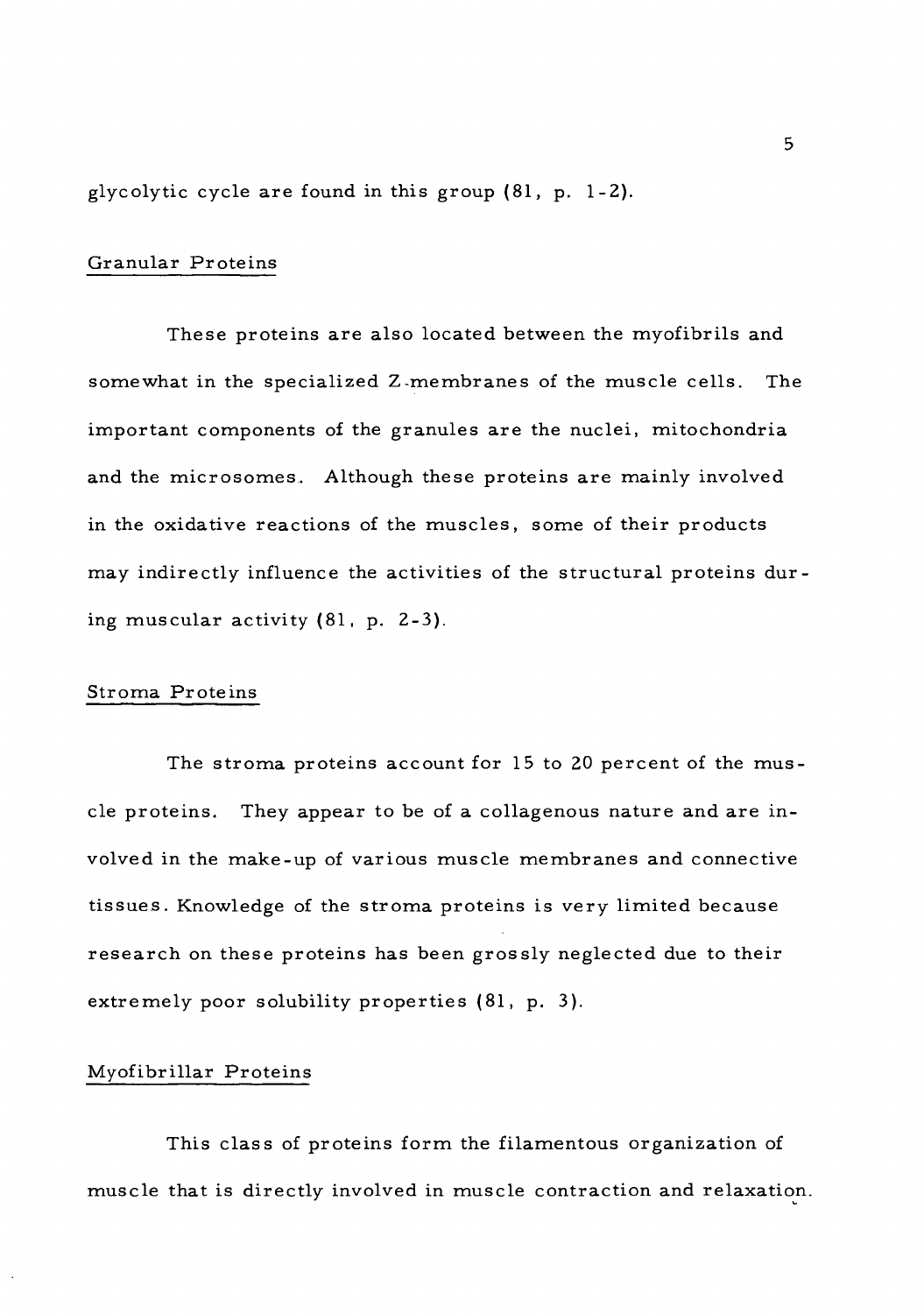They are commonly referred to as the "structural proteins" since they are of a fibrous nature. The myofibrillar proteins make-up over 50 percent of the total muscle protein content. Actin, myosin and tropomyosin are the major components of this group. In addition, actin and myosin form a complex, actomyosin, when muscle goes into contraction or rigor. The amount of actomyosin formed at any given time is variable with degree of contraction or phase of rigor (2, p. 75).

According to Huxley (39, p. 68), the interaction of myosin, actin and adenosine triphosphate (ATP) appear to have all the essentials of a contractile system. His studies on muscle structure with electron microscopy techniques have indicated that myosin exists as the thick filaments of the myofibrils while the thin filaments are composed of actin. The thin or actin filaments tend to oscillate or slide back and forth along the intact myosin filaments during contraction and relaxation of the muscle. The rigidity of the muscle in rigor mortis is thought to be due to the formation of permanent links between the actin and myosin filaments to produce the actomyosin complex. Huxley visualizes these links to resemble that of a motor in which the pistons have "seized" from the lack of lubrication.

6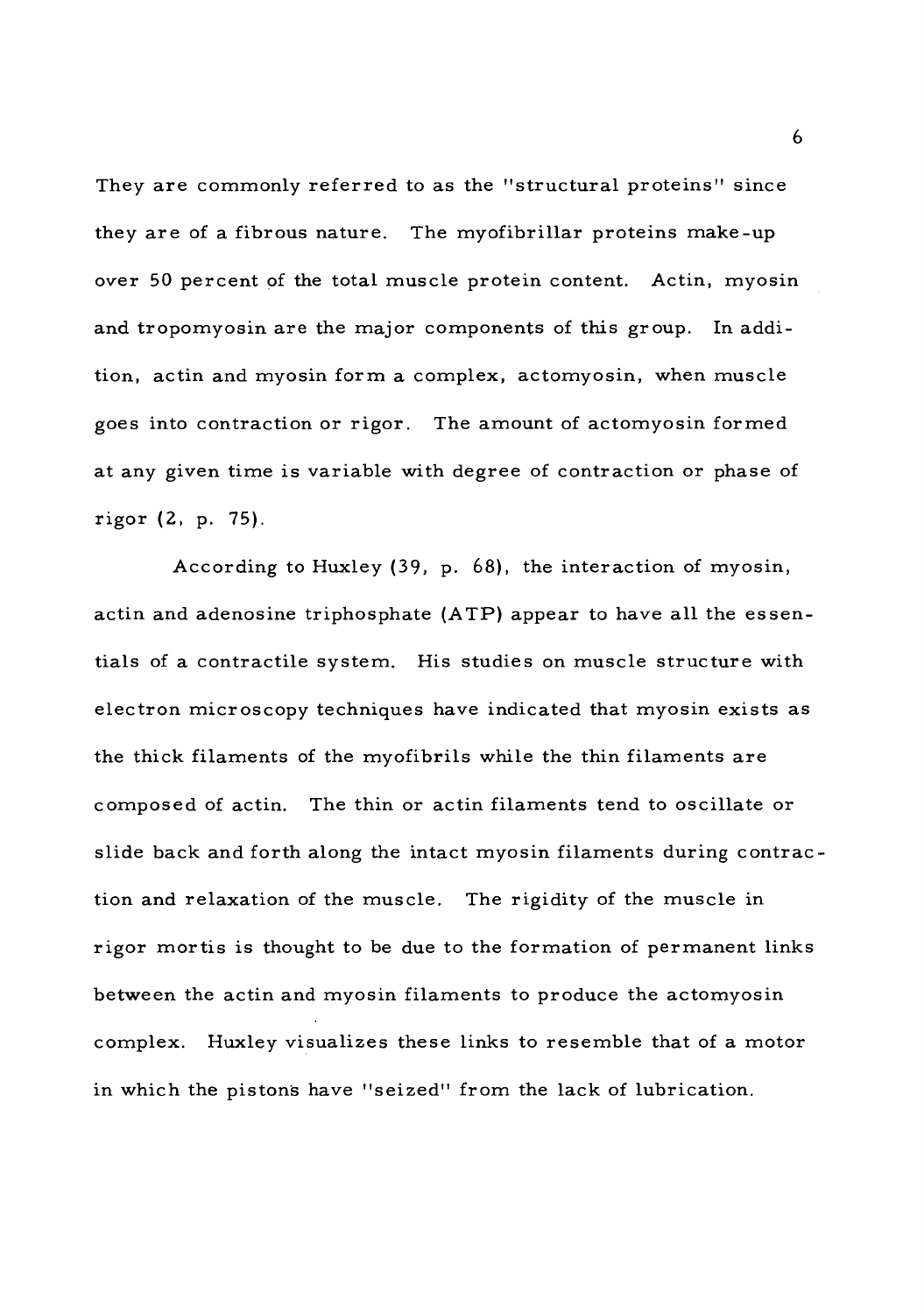#### Post-mortem Changes in Muscle

The muscles of an animal at the time of slaughter are soft and pliable. Instantaneous with death, ATP is broken down and its concentration decreases. As the concentration of ATP diminishes, the muscle slowly hardens until it becomes very rigid -- the full state of rigor mortis. This condition, however, is actually the net effect of a series of changes that begins the instant the animal dies (2, p. 76-77).

Meat in the state of rigor is very tough. If the meat is placed in a cooler for a few days, it gradually begins to soften again. The events leading to the softening condition are often referred to as the dissolution of rigor mortis (91, p. 31). This term is bravely used as an all-inclusive phrase to describe a series of ill-defined changes.

During post-mortem aging, the actomyosin complex appears to be split into its component parts of actin and myosin (2, p. 76-77). The data of Bailey (4, p. 1005) show that during maximum rigor the amounts of extractable actin and myosin are at a minimum, but they become more soluble as the aging time increases. Since actomyosin is less soluble than either actin or myosin. Bailey's results lend support to the theory that actomyosin is degraded during aging.

The catheptic enzymes are considered to be one of the prime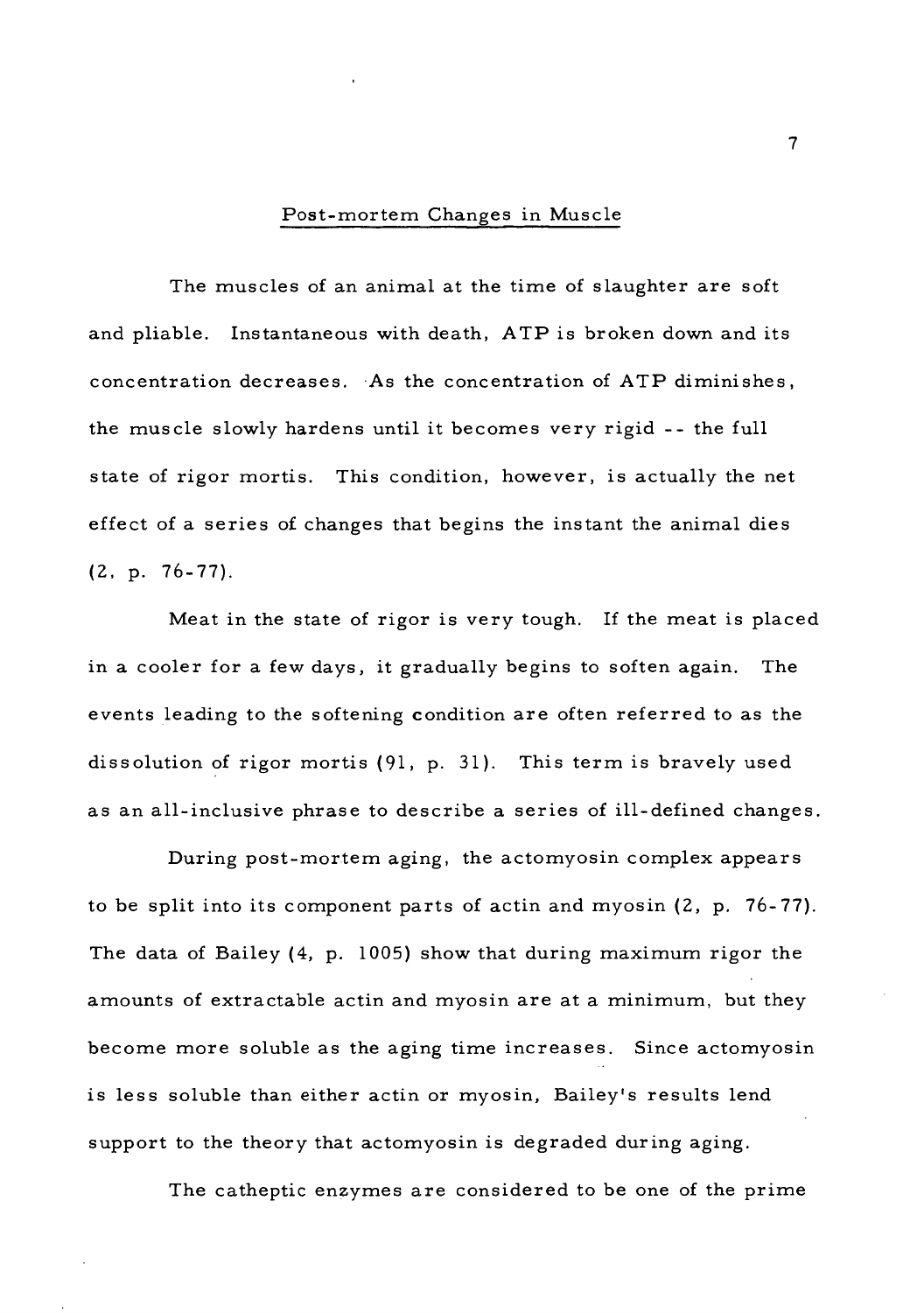factors causing the breakdown of the actomyosin complex even though they are present in muscle in minute amounts (91, p. 35). Information on the catheptic enzymes is very meager due to the extreme difficulties encountered in their extraction, purification and characterization (28, p. 405). Thus far, only three different proteinases of muscle have been adequately characterized. It is very difficult to evaluate the role of inherent proteolytic enzymes in the autolysis of meat since so much of the necessary evidence still remains in obscurity (91, p. 37).

#### Extraction and Properties of Muscle Proteins

Information presented under this topic describes some of the more pertinent isolation procedures and properties of the major muscle fractions. Although a variety of extraction procedures have been used, only the details of those which were reported to give fairly pure preparations are discussed.

#### Sarcoplasmic and Granular Proteins

These proteins can be extracted quite easily with water or solutions of neutral salts of a low ionic strength,  $\Gamma/2 < 0.2$  (81, p. 1). Robinson (67, p. 621) reported excellent extraction of the sarcoplasmic proteins of chicken muscle with a phosphate buffer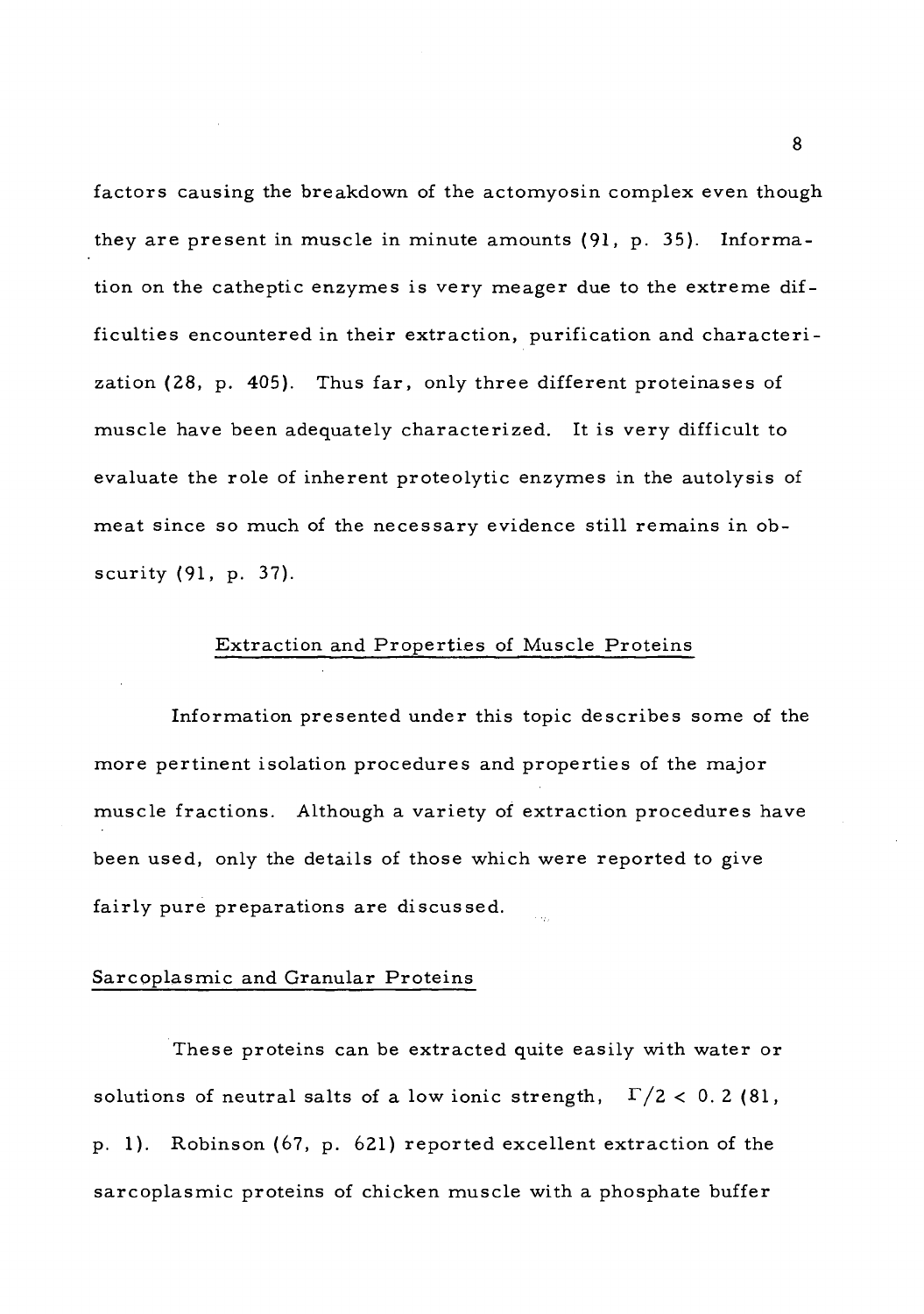containing 0. <sup>1</sup> M KC1, pH of 7. <sup>1</sup> and an ionic strength of 0. 2. However, at an ionic strength of 0. 2, the granular proteins are also extracted with the sarcoplasmic fraction. The granules are then separated from the sarcoplasmic proteins by differential centrifugation (81, p. 2). The sarcoplasmic and granular proteins are mainly concerned with the glycolytic and oxidative activities of the muscle.

## Stroma Proteins

These proteins are retained in the residue of a well-homogenized muscle sample after prolonged extraction with a strong salt solution (81, p. 3). Since they are so difficult to extract, very little knowledge has been accumulated that would be of any significance in helping to explain their role in post-mortem aging.

### Myofibrillar Proteins

Since the proteins of the myofibrils form the contractile structure of muscle, considerable information is found in the literature in regard to their extraction procedures. Thus for reasons of clarity, each component of this fraction will be discussed individually.

1. Myosin. The extraction of myosin from muscle is enormously complicated by its interaction with actin, ATP and various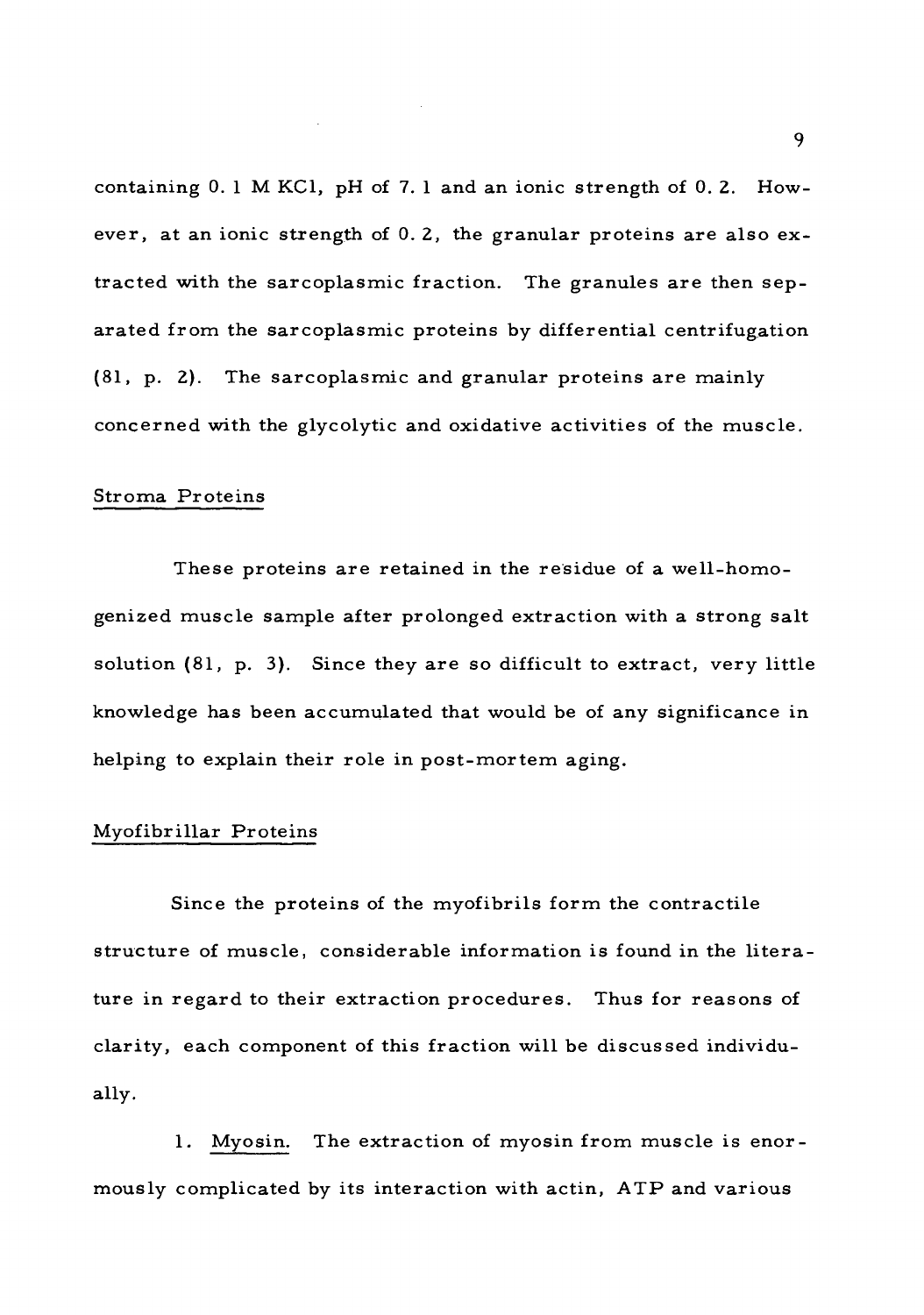ions (81, p. 5). However, satisfactory preparations have been obtained by the rapid extraction of the homogenized muscle with 0. <sup>6</sup> M KCl solution followed by dilution to lower the salt concentration to an ionic strength less than 0. <sup>Z</sup> which allows the myosin to precipitate (81, p. 6). Weber and Meyer (89. p. 137) extracted myosin with 0. <sup>6</sup> M KCl, pH 8. 9. The myosin was then precipitated from the preparation by dialysis at pH 7. <sup>0</sup> while the KCl concentration decreased to 0. 03 M.

During the extraction of myosin, the main impurities carried along are actin and actomyosin (81, p. 7). Several procedures based on differences in the solubility between myosin and actin in ammonium sulfate or in potassium chloride are used to separate these two components. Actomyosin can be separated from myosin by differential precipitation at slightly alkaline pH and low ionic strength (81, p. 7), at slightly alkaline pH and ionic strength of 0. <sup>15</sup> in the presence of ATP (62, p. 62), or at neutral pH and ionic strength of 0. <sup>3</sup> in the absence of  $ATP(76, p. 180)$ . Since myosin precipitates at higher ammonium sulfate saturation than actomyosin, Tsao (83, p. <sup>3</sup> 68) used this fact to salt-out the actomyosin in ammonium sulfate and obtained an electrophoretically homogeneous myosin preparation.

Myosin contains large amounts of aspartic and glutamic acids

10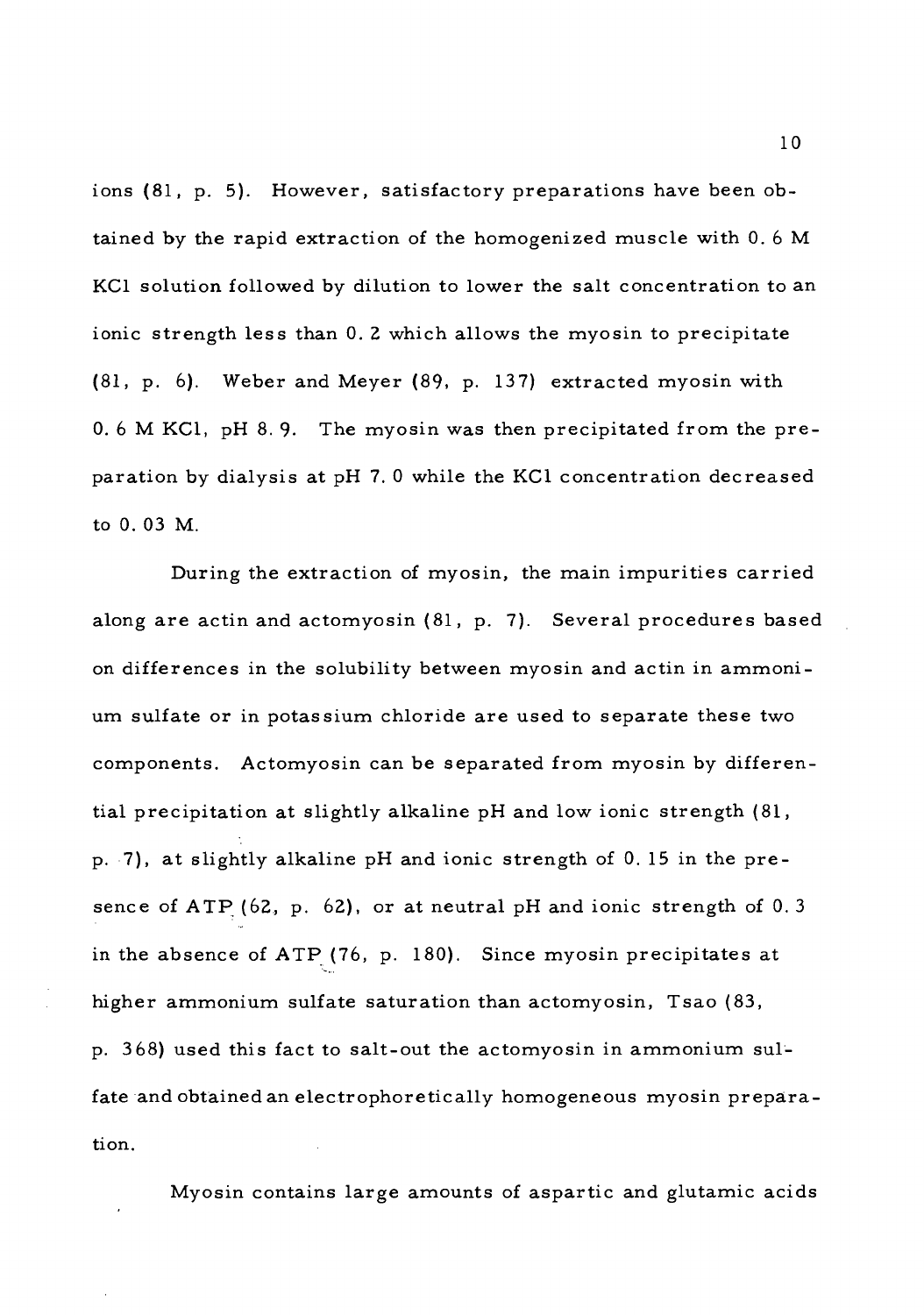and a considerable amount of the dibasic amino acids which give the protein a relatively high charge (2, p. 74). Amino acid analysis, titration and electrophoretic data indicate that myosin is a negatively charged protein at physiological pH (2, p. 74). Myosin has been reported to have an isoelectric point of about pH 5. 4 (81, p. 9).

When the extraction of the structural proteins is performed under sufficiently mild conditions, such as at neutral pH and an ionic strength of about 0. 5, myosin and the other myofibrillar components retain their biological properties without exhibiting the obvious signs of denaturation (4, p. 962). This characteristic is very advantageous because the solubilized fractions are suited for further study of their general properties.

Myosin can be split into two smaller fractions by such enzymes as trypsin and chymotrypsin (2, p. 74). These two components show different sediment rates in the ultracentrifuge. The fraction that sediments slowly is called light meromyosin and the other, which sediments more rapidly, is designated as heavy meromyosin. The latter retains many of the properties of the intact myosin molecule (81, p. 10).

Szent-Gyorygi (81, p. 19) reported that myosin can be depolymerized by such denaturing agents as urea, which excludes the fission of the peptide bonds. The relationship between the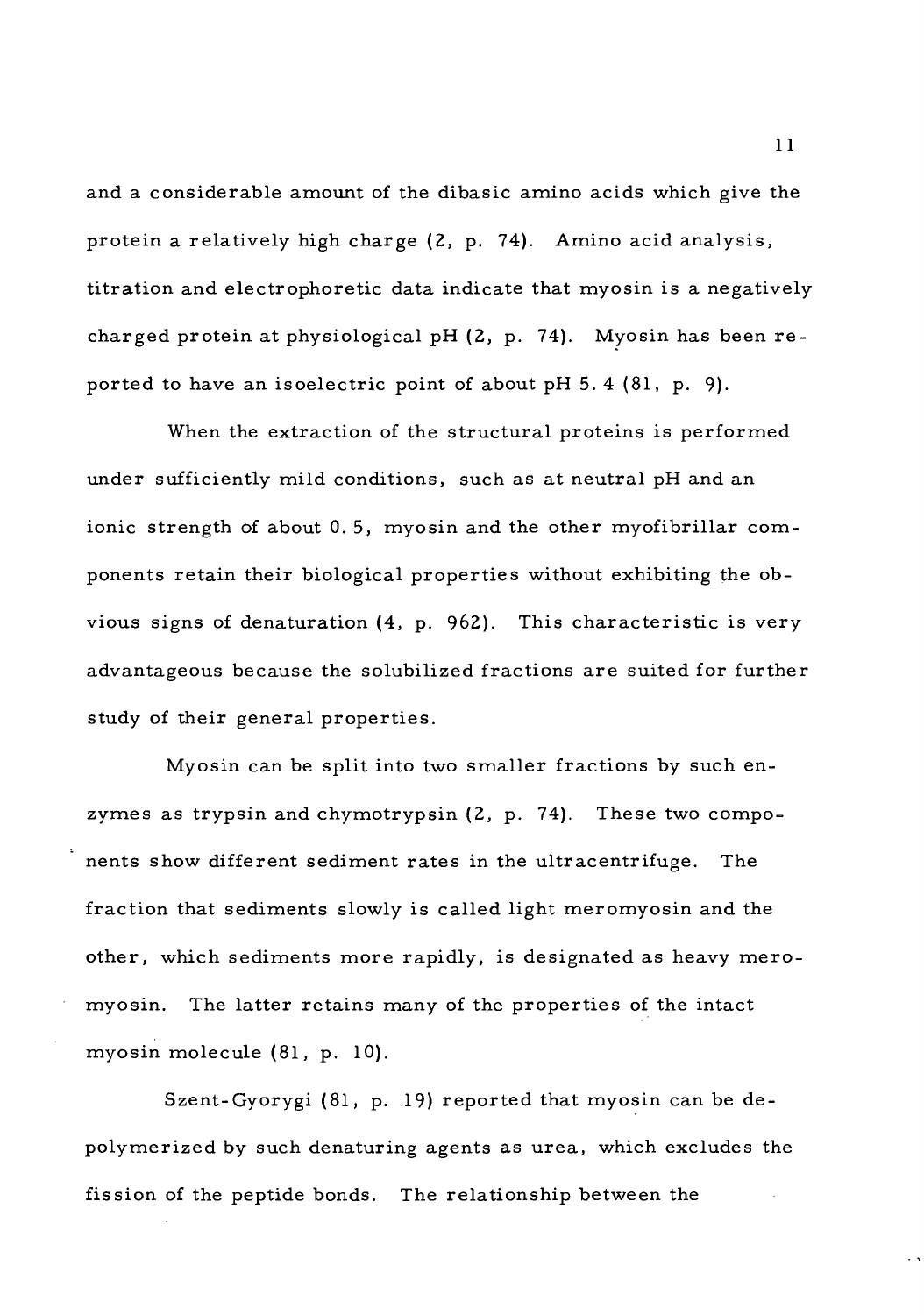components obtained after urea treatment and the meromyosins has not yet been clarified.

2. Actin. Actin possesses the characteristic property of aggregating in the presence of salts but dissociating into monomers in the absence of these ions (79, p. 80). Although actin is soluble in water or low concentrations of neutral salt solutions, these solutions do not readily extract it from the muscle (81, p. 25).

The difficulties encountered in extracting actin per se from muscle arises from the fact that it is naturally present in muscle in the fibrous form (81, p. 29). However, Barany et al. (6, p. 819) observed that actin is readily extracted with such agents as potassium iodide which depolymerize the actin.

Szent-Gyorgyi (78, p. 361) was able to obtain a fairly pure actin preparation by extracting it with 0. <sup>6</sup> M KI in the presence of ATP followed by ethanol fractionation. Hasselbach and Schneider (33, p. 462) developed a procedure for the direct estimation of actin by homogenizing the muscle in  $0.6$  M KCl, pH  $6-6.3$ , containing traces of sodium pyrophosphate. The latter reagent tends to dissociate actin while myosin diffuses to the solvent leaving the actin associated with the stroma proteins. This slurry is homogenized again in 0. <sup>6</sup> M KC1 which yields a turbid, viscous extract of actin.

Another procedure for obtaining actin involves the use of the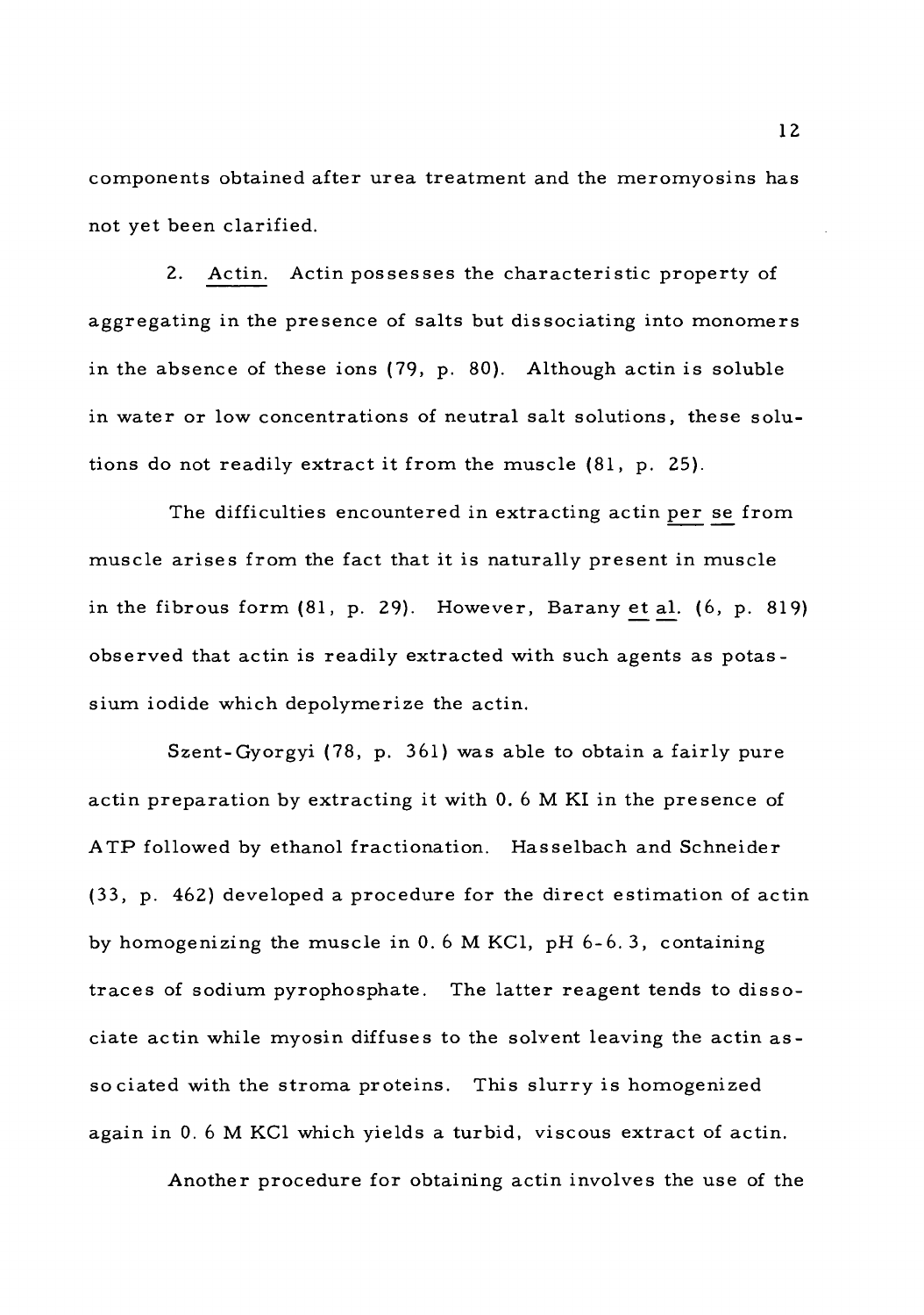muscle residue remaining after the partial removal of myosin (81, p. 25). When this residue is dried with a nonpolar solvent, such as acetone, any remaining myosin is denatured. The actin is then extracted in the globular form (G-actin) by distilled water at a neutral or slightly alkaline pH. Upon the addition of 0. <sup>1</sup> M KC1 and traces of  $MgCl<sub>2</sub>$ , the G-actin is converted into the fibrous form (F-actin). In the presence of ATP, actin can be reversibly depolymerized (81, p. 25).

Mommaerts (58, p. 545) has found that during ultracentrifugation, 100, 000 G, the F-actin sediments to form a pellet which can be redissolved as F-actin in 0. <sup>1</sup> M KC1 or as G-actin in ionfree water containing a low concentration of ATP.

The F-actin isolated directly from muscle differs somewhat from the polymers of G-actin formed in vitro (2, p. 75). Since actin can exist in either of two forms, as a monomer, termed Gactin (globular) or as a polymer, called F-actin (fibrous), such differences emphasize the caution that must be considered when attempting to compare in vivo and in vitro measurements (2, p. 75). Furthermore, the thixotropic effects of actin present serious problems in studying the purity of actin by electrophoresis techniques (76, p. 180; 58, p. 546).

Actin is present in muscle with respect to myosin in a ratio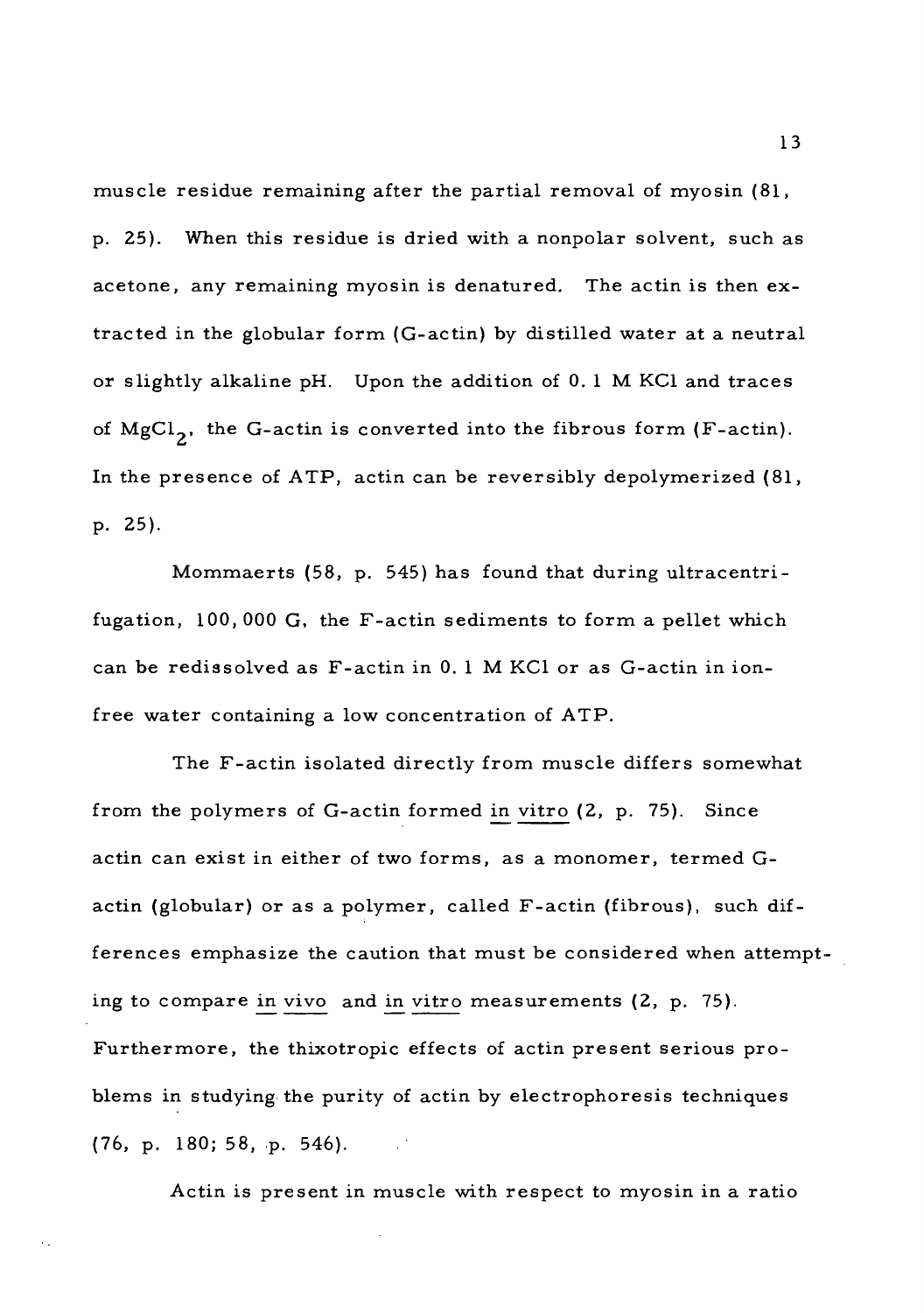of 1:3 (2, p. 75). Its isoelectric point, about pH 4. 7, is somewhat lower than that of myosin.

3. Actomyosin. Actomyosin is the complex formed when solutions of actin and myosin are brought together. The complex is characterized by a viscosity higher than the sum or the components, actin and myosin, by a high sedimentation constant, and by a high molecular weight (81, p. 68).

Actomyosin precipitates at a higher KC1 concentration and at a lower ammonium sulfate saturation than myosin. Normally, neutral salt solutions having an ionic strength of 0. <sup>5</sup> or greater are used to extract it from muscle (4, p. 986). However, this extraction condition is also suitable for extracting the other muscle proteins along with the actomyosin. The latter is then separated by lowering the ionic strength of the buffer to a point where the actomyosin precipitates but leaving the other extracted proteins in solution.

Khan (41, p. 430) has developed a procedure whereby the initial extracting buffer is diluted from an ionic strength of 0. <sup>5</sup> to 0. 25 followed by differential centrifugation to obtain a fairly complete separation of the actomyosin from the other components.

Due to the complexity of actomyosin, it has not been very well characterized.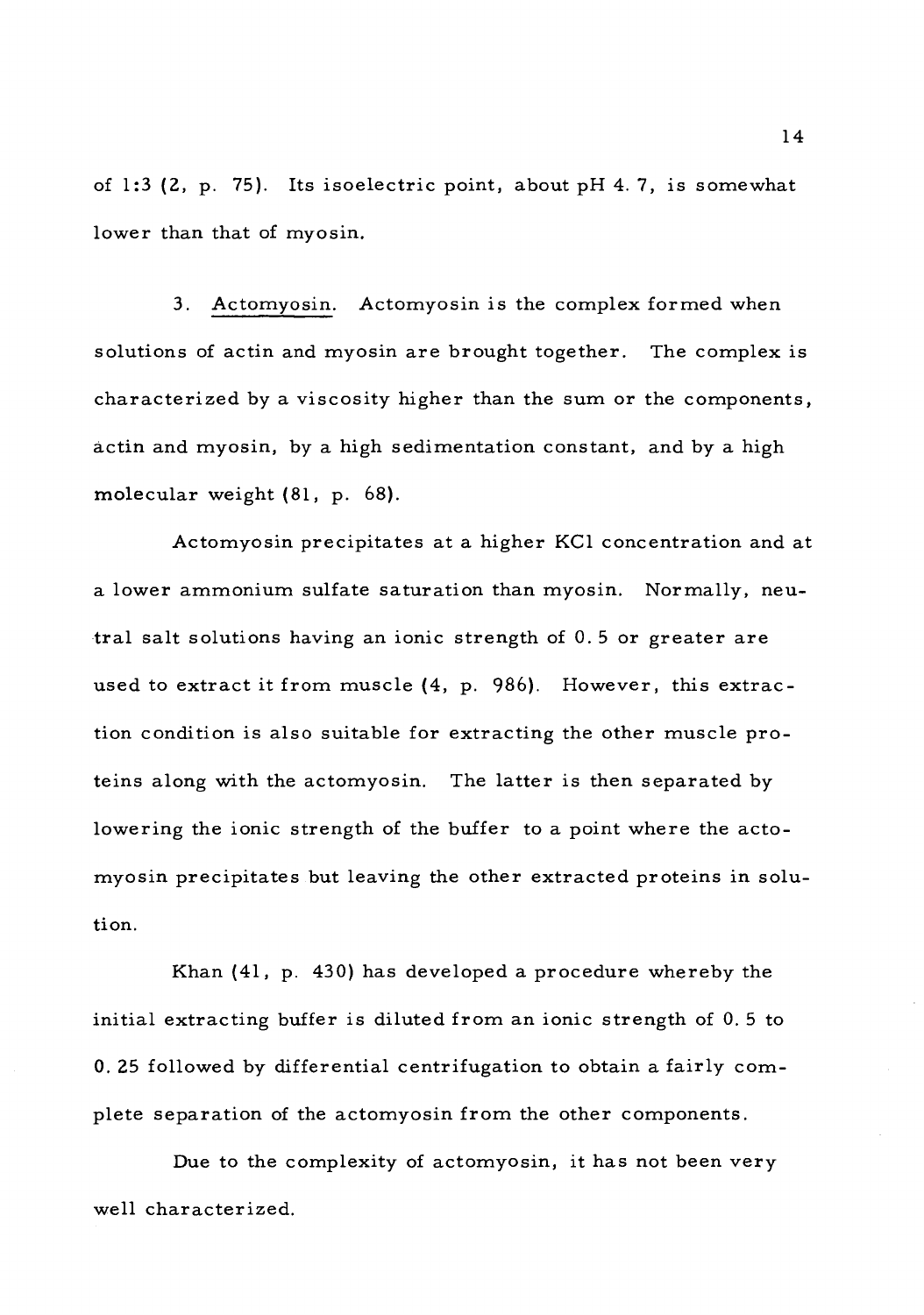4. Tropomyosin. This protein was isolated and characterized by Bailey in 1948 (5, p. 271). It now appears to be a fibrous constituent of the myofibril universally occurring in mammalian muscle (81, p. 30). The relationship of tropomyosin to the activity of the muscle cells is not known.

Tropomyosin is very resistant to alkali, acid or heat treatments and can be stored as a lyophilized powder (81, p. 30). Tropomyosin is generally extracted from muscle which has been dried by ethanol and ether. After the muscle has been dried, tropomyosin is extracted with <sup>1</sup> M KC1 at pH <sup>7</sup> followed by repeated ammonium sulfate fractionations until the protein is purified. The purity of tropomyosin can be followed quite easily since this protein contains no tryptophan and only minute amounts of proline. The isoelectric point of tropomyosin is reported to be about  $pH$  5.1 (81, p. 31).

Hamoir (31, p. 116) has found that tropomyosin obtained by salt extraction without dehydration is always contaminated with nucleic acid. He has labeled this preparation as "nucleotropomyosin". This complex may have been formed during extraction, since the association between the tropomyosin and the nucleic acid appears to be very weak.

Tropomyosin can be crystallized. It is the only known fibrous protein that forms true crystals with sharp edges and faces

15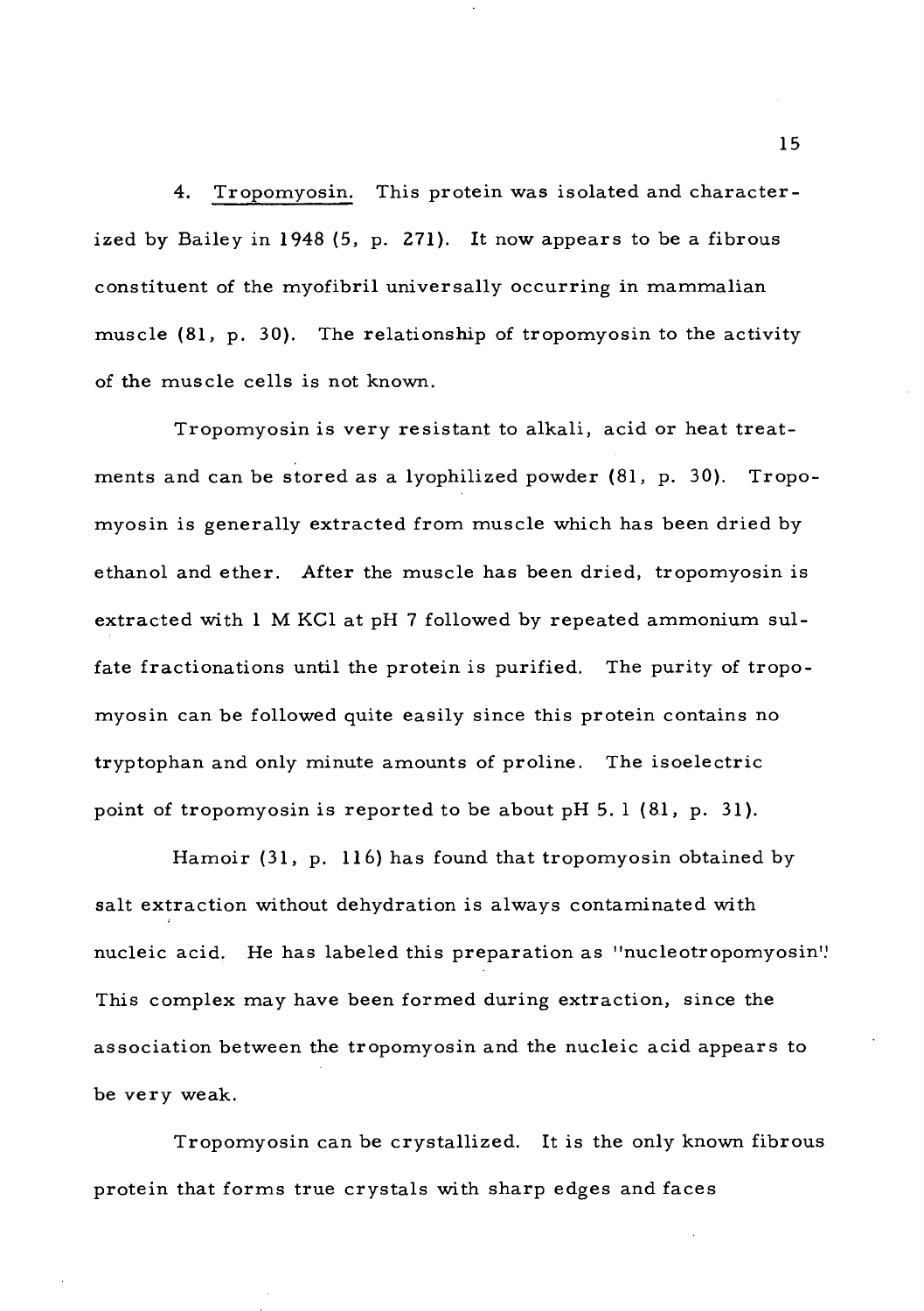(81, p. 30). In addition, these crystals appear to be unique because they contain approximately 90 percent water.

## Cellulose Ion Exchange Chromatography

The separation of components of complex mixtures has always been a serious problem, a problem particularly difficult when macromolecules of biological systems are to be investigated. In regard to proteins, it is necessary to disrupt the cellular organization characteristic of life and extract them with a suitable solvent. This procedure inevitably brings into solution many of the other constituents present in the cells, and the task of separating the desired protein from the unwanted materials becomes a test of the experimenter's skill and, very frequently, of his good fortune. Since proteins are fragile chemical entities, the nature of the laboratory procedures for separating them is restricted. It is general knowledge that a slight change in the structure of the protein molecule may lead to alteration of its properties. Thus, it is important to avoid or to control changes in the molecule during the isolation procedure.

### General Considerations

Sober and Peterson (72, p. 1116-1126) have developed a series of cellulosic ion exchangers that possess a high capacity for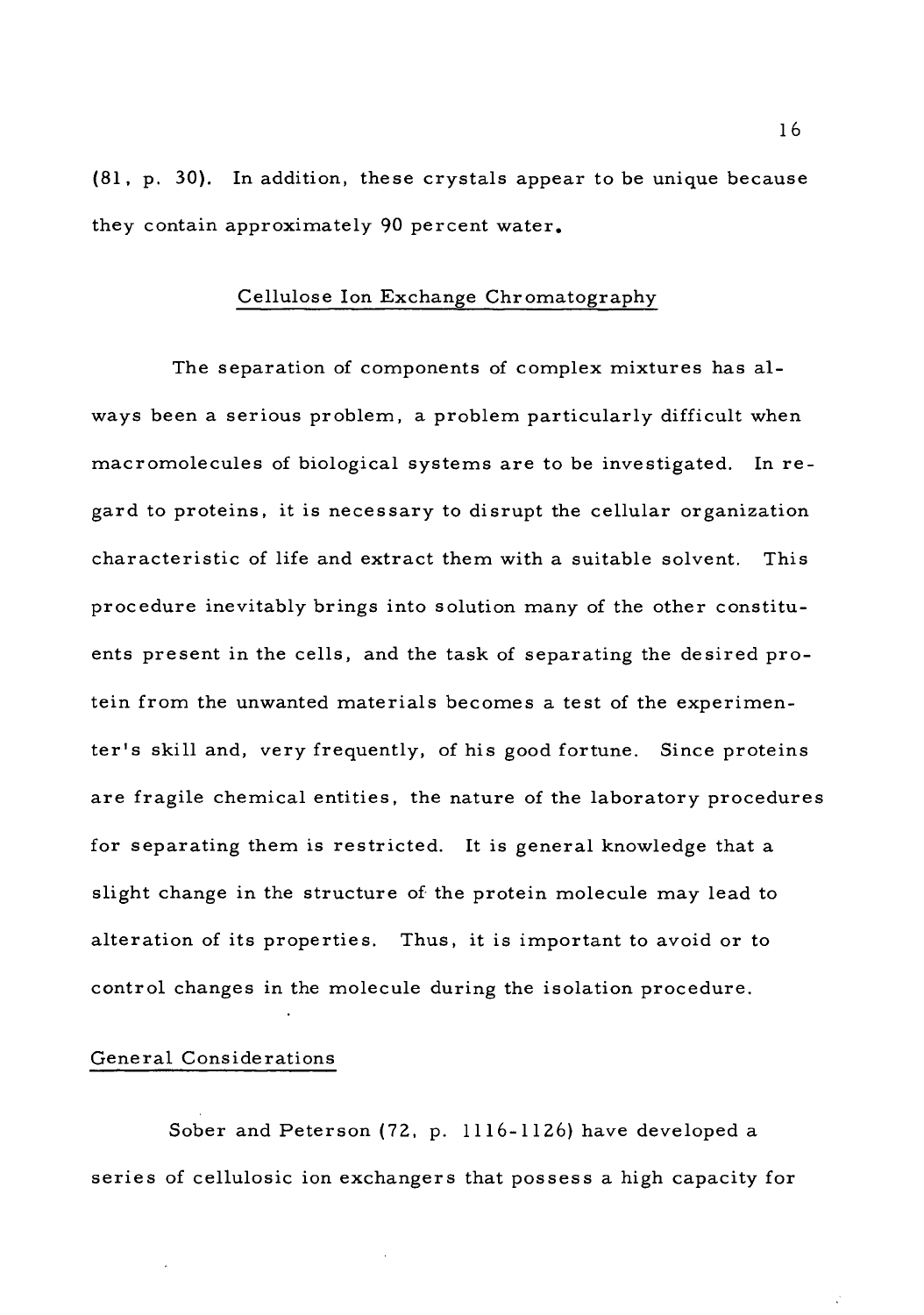the adsorption of proteins, yet release them completely under mild conditions. These cellulosic adsorbents are available as either anion or cation exchangers. Diethylaminoethyl-cellulose (DEAEcellulose) and carboxymethyl-cellulose (CM-cellulose) are examples of anion and cation exchangers, respectively. The acidic or basic groups are attached to the cellulose by reacting the appropriate halogen derivative with alkali-swollen alpha cellulose. The ionizing groups are attached by ether linkages and the stability of these adsorbents is assumed to be essentially that of the cellulose matrix. They can stand short treatment with fairly strong mineral acids while being very resistant to strong alkali (72, p. 1116).

When a mixture of proteins in an appropriate buffer is applied to an ion exchange column, some of the proteins form many electrostatic bonds with the exchanger and thus become tightly bound to the column. As long as the initial conditions are maintained, the proteins will not move or migrate. Some of the other proteins of the mixture move through the column without hindrance because they do not contain sufficient charges of appropriate sign to form multiple bonds with the adsorbent. Still a third group of proteins may have charges in such number and sign that under the existing conditions, the number of electrostatic bonds formed with the exchanger permits a reasonable probability, at a given moment, for the simultaneous

17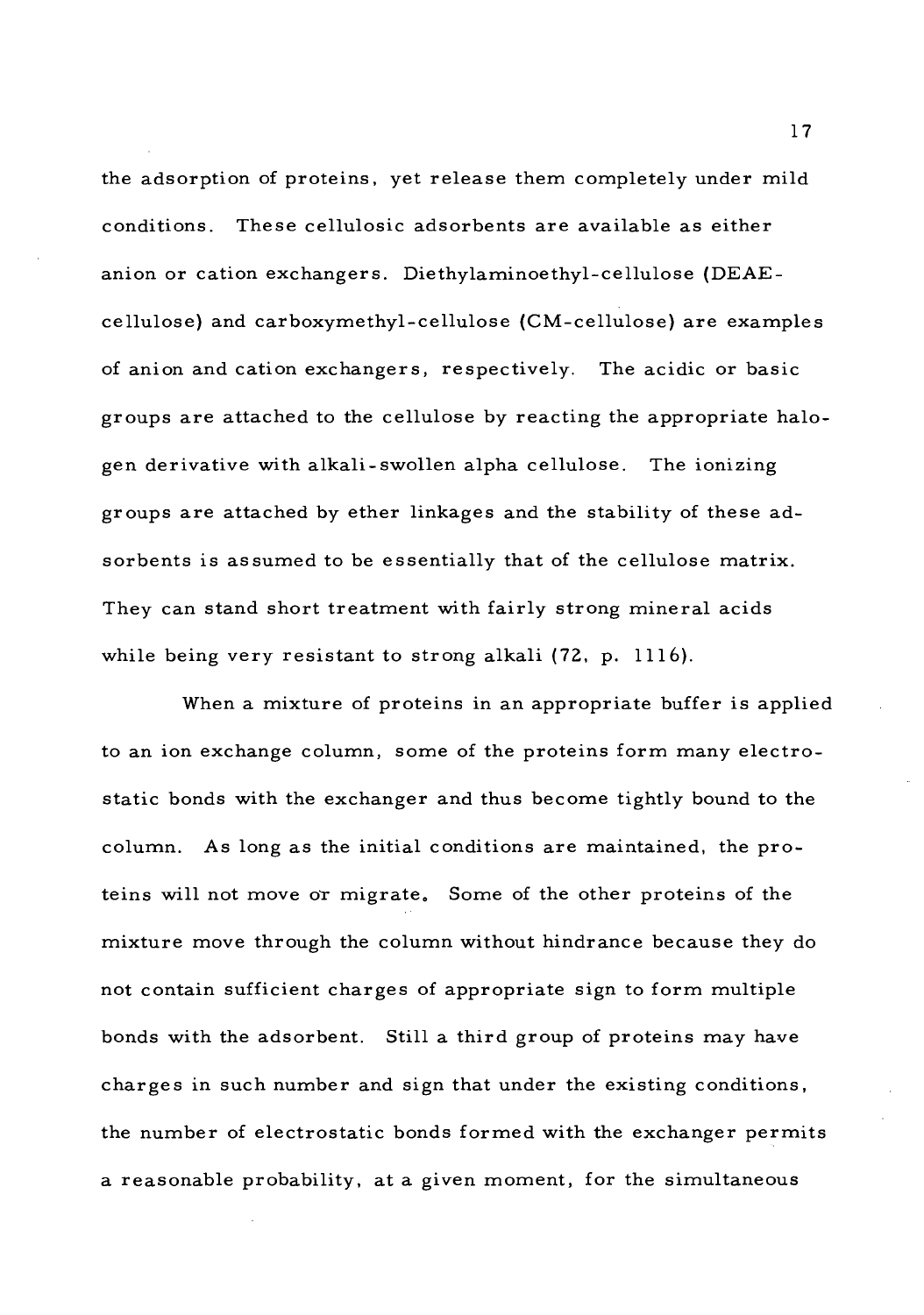dissociation of all those restraining a given molecule. At the instant of release the protein moves, only to be held again at another site as electrostatic bonds are momentarily re-established. These molecules undergo "true chromatography" which depends upon a series of successive adsorptive and desorptive processes for its high resolving potential (73, p. 65, 66).

Although proteins can sometimes be eluted from the ion exchange adsorbent by one eluant under specific conditions of pH and salt concentration, the range of adsorption affinities usually encountered with proteins is too great to allow differential elution of all with a single eluant. Hence, stepwise or gradual and continuous increase in salt concentration and/or change in pH are most often used during the elution procedures. Adsorption is enhanced at low salt concentrations while desorption is favored by increased salt and/or a change in pH. The effect of salt appears to be predominantly one of promoting dissociation of the electrostatic linkages formed between the protein and adsorbent while the main effect of pH is assumed to be that of changing the number of charges on the protein and, in some cases, on the adsorbent (72, p. 1117).

#### Application

The cellulose ion exchangers have been used very successfully

18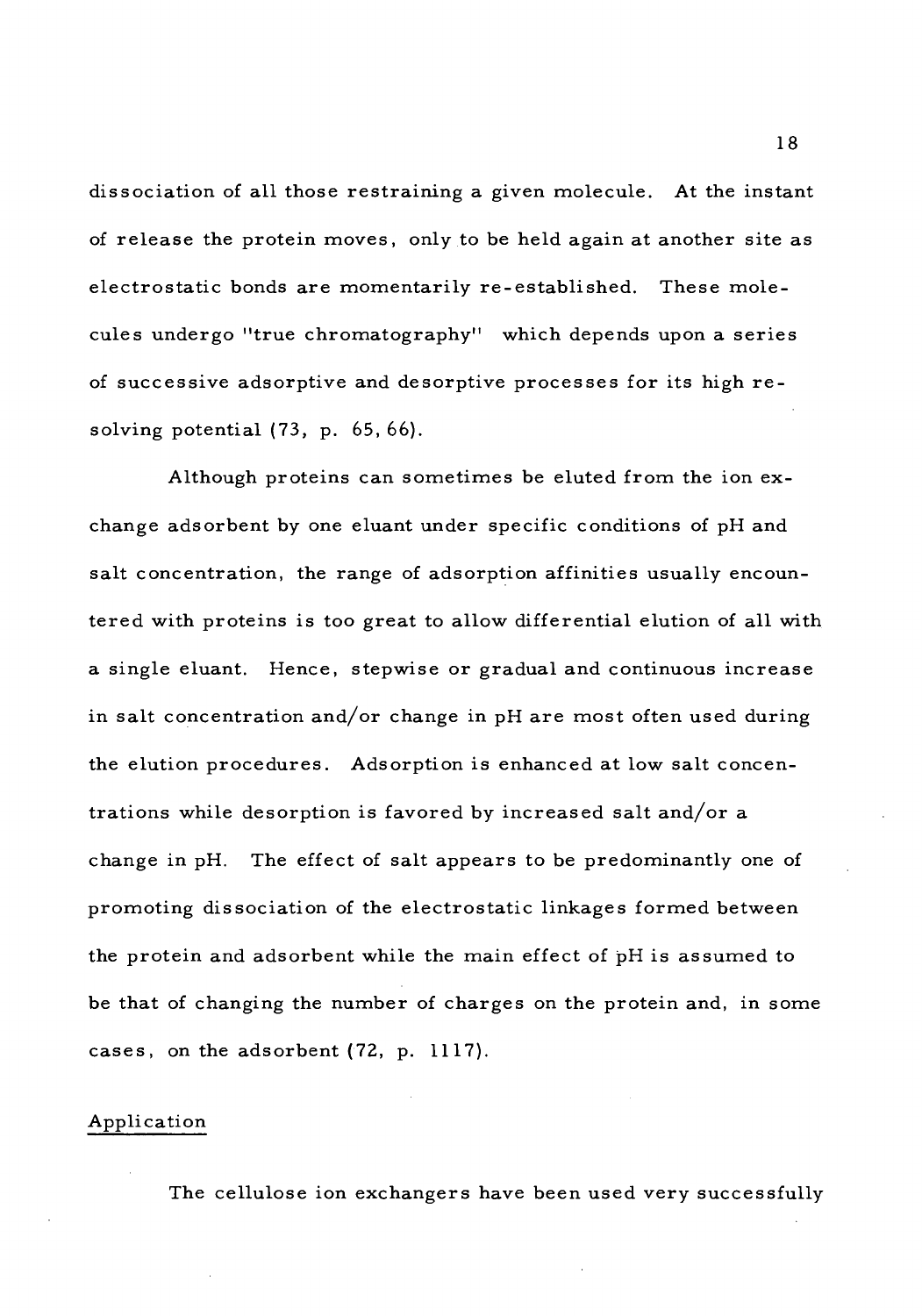for the fractionation of biological mixtures containing closely associated proteins (74, p. 763). Boardman and Partridge (16, p. 208) reported that they were able to separate neutral proteins differing in isoelectric points of only 0. <sup>6</sup> of a pH unit on cellulose adsorbents. Sera proteins from both human and horse blood have been adequately separated on DEAE-cellulose columns, while CM-cellulose was used for the successful fractionation of the egg white proteins (72, p. 1116- 1126). The enzymes of bovine pancreatic juice have been separated and isolated by DEAE-cellulose chromatography without apparent loss of their enzymatic activity (42, p. 233).

Cellulose ion exchange chromatography appears to be of special importance in certain areas of medical research. Huismann et al. (37, p. 312-327) were able to study specific changes occurring in blood proteins during certain disease conditions by this technique. Humphrey and Porter (38, p. 196-197) successfully use DEAE-cellulose for the isolation of the reagins (skin-sensitizing antibodies) directly from the blood serum of allergic individuals. Hoyer, et al. (35, p. 517; 36, p. 312) and Ornsbee and Hoyer (59, p. 529) have made considerable progress in the purification of several representative animal viruses and rickettsiae by utilizing both DEAE- and ECTEOLA-celluloses in their chromatographic procedures. The ECTEOLA-cellulose is a complex produce of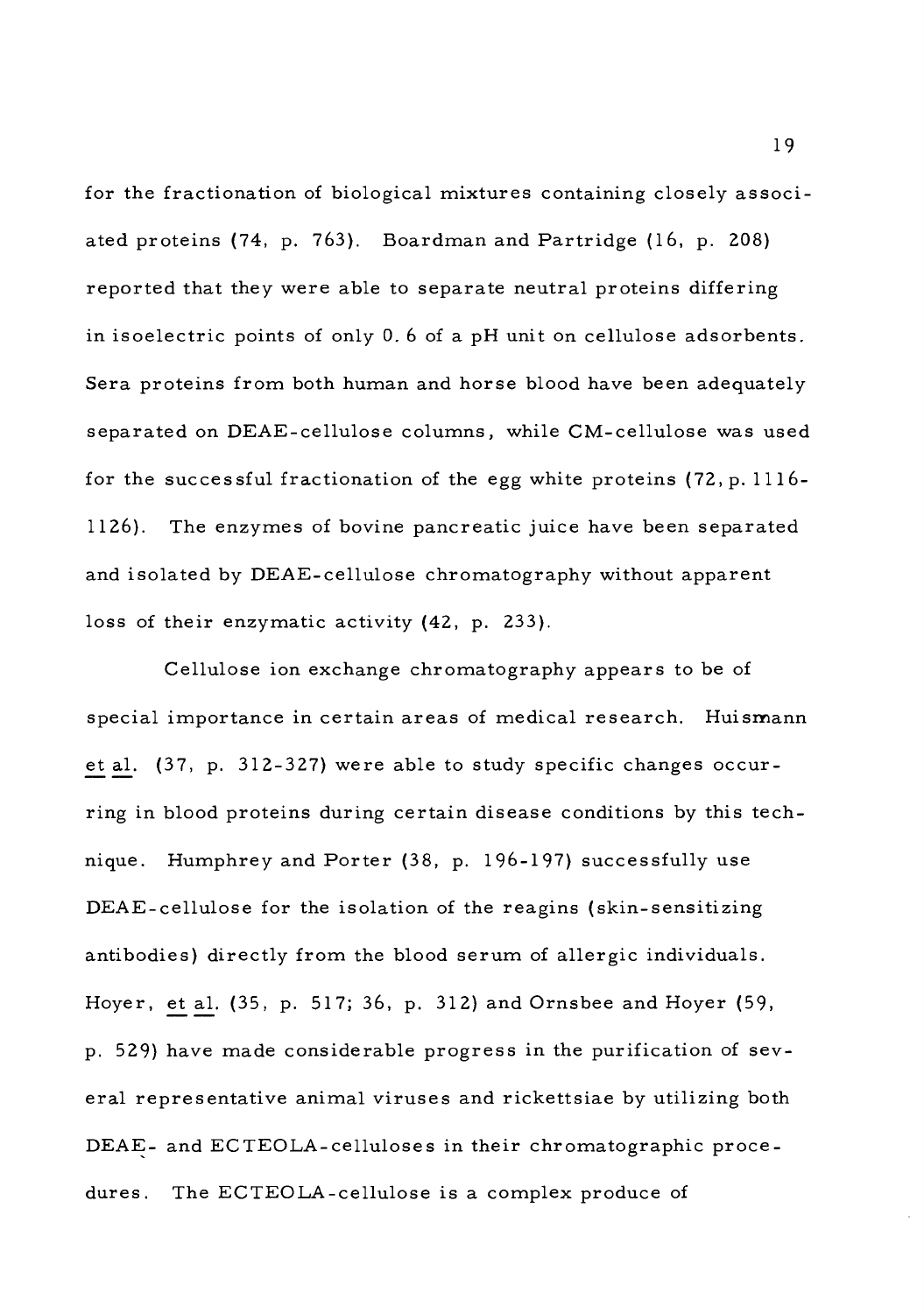epichlorohydrin and triethanolamine.

Recovery of the ionized substances from the columns is quite good except in the case where a substance is known to be labile under the conditions existing in the column or where retention is by forces other than straight forward ion exchange (17, p. 102). In general, an excess of 90 percent recovery of the proteins has been achieved. An exception to this occurs with avidin of egg white, of which only 75 percent can be recovered (73, p. 68). Mandeles (51, p. 260) has stated that the elution patterns are reproducible to within five percent provided that the columns used in the comparison were made from the same lot of washed cellulose, and the material being chromatographed was the same for each column. Furthermore, Mandeles reported that if all experimental conditions were rigidly controlled to hold the differences to an absolute minimum, patterns obtained with egg white on comparative columns were practically indistinguishable from each other.

In the interpretation of the effluent diagrams obtained from column chromatography, it must be borne in mind that variations in the position of the peaks can be due to several factors. In most instances, the minor variations can be attributed to slight differences in flow rate, buffer concentrations and temperature (57, p. 191). If the variations in comparative effluent curves tend to be somewhat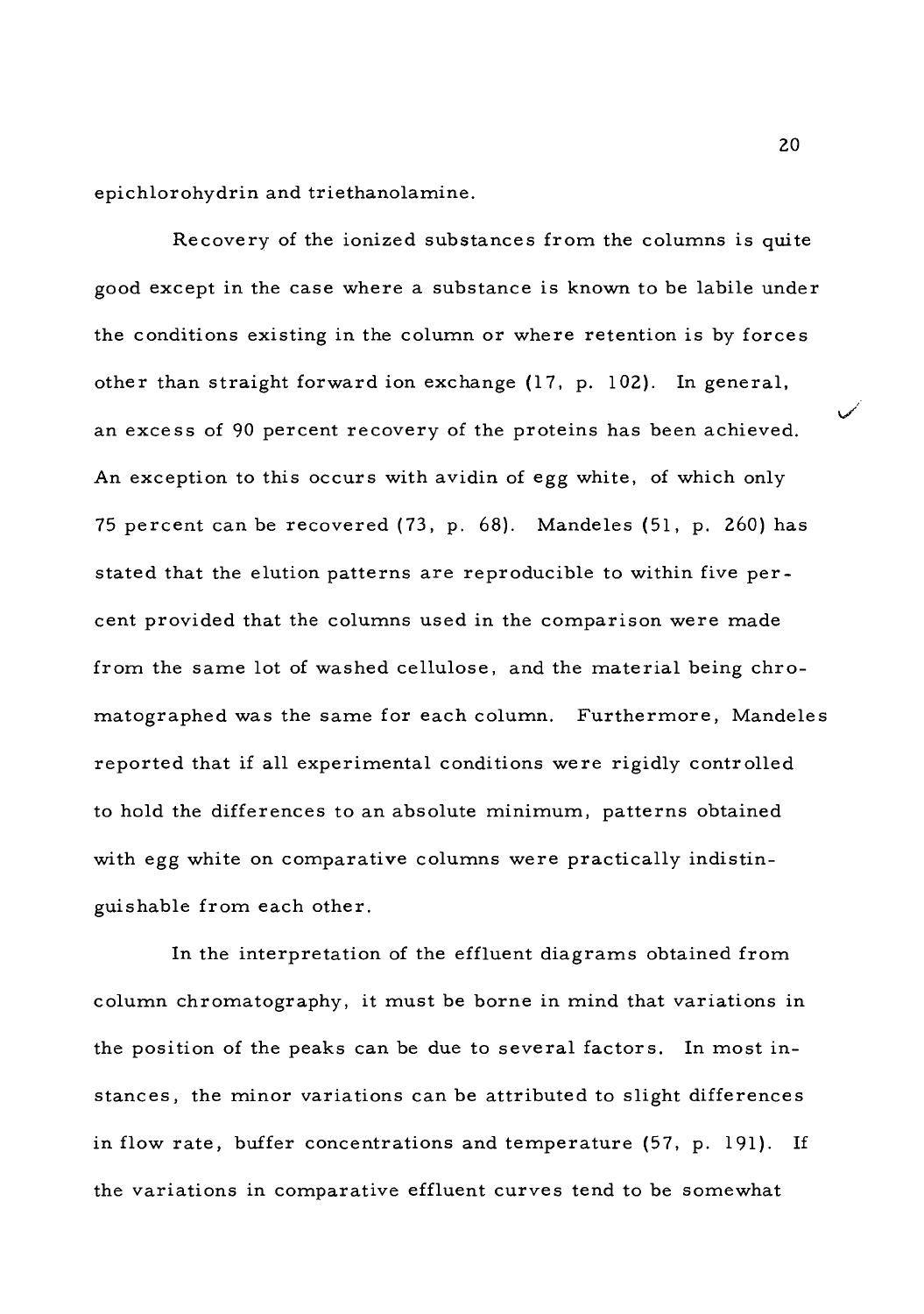large, then it is fairly certain that contamination or changes in the composition of the sample occurred prior to placing it on the column (57, p. 230).

In many instances, buffers of very low ionic strength are used at the beginning of the column separation, whereby the position of a given protein peak may be extremely sensitive to extraneous factors and possibly to protein-protein interaction as well. Therefore, it may not be possible to conclude that two mixtures of proteins are the same or different by examining the effluent curves (73, p. 65). Hence, it is important to check the homogeneity of the fractions corresponding to the various peaks of the chromatogram by several independent means, such as by electrophoretic behavior, biological and enzymatic activity (57, p. 231).

21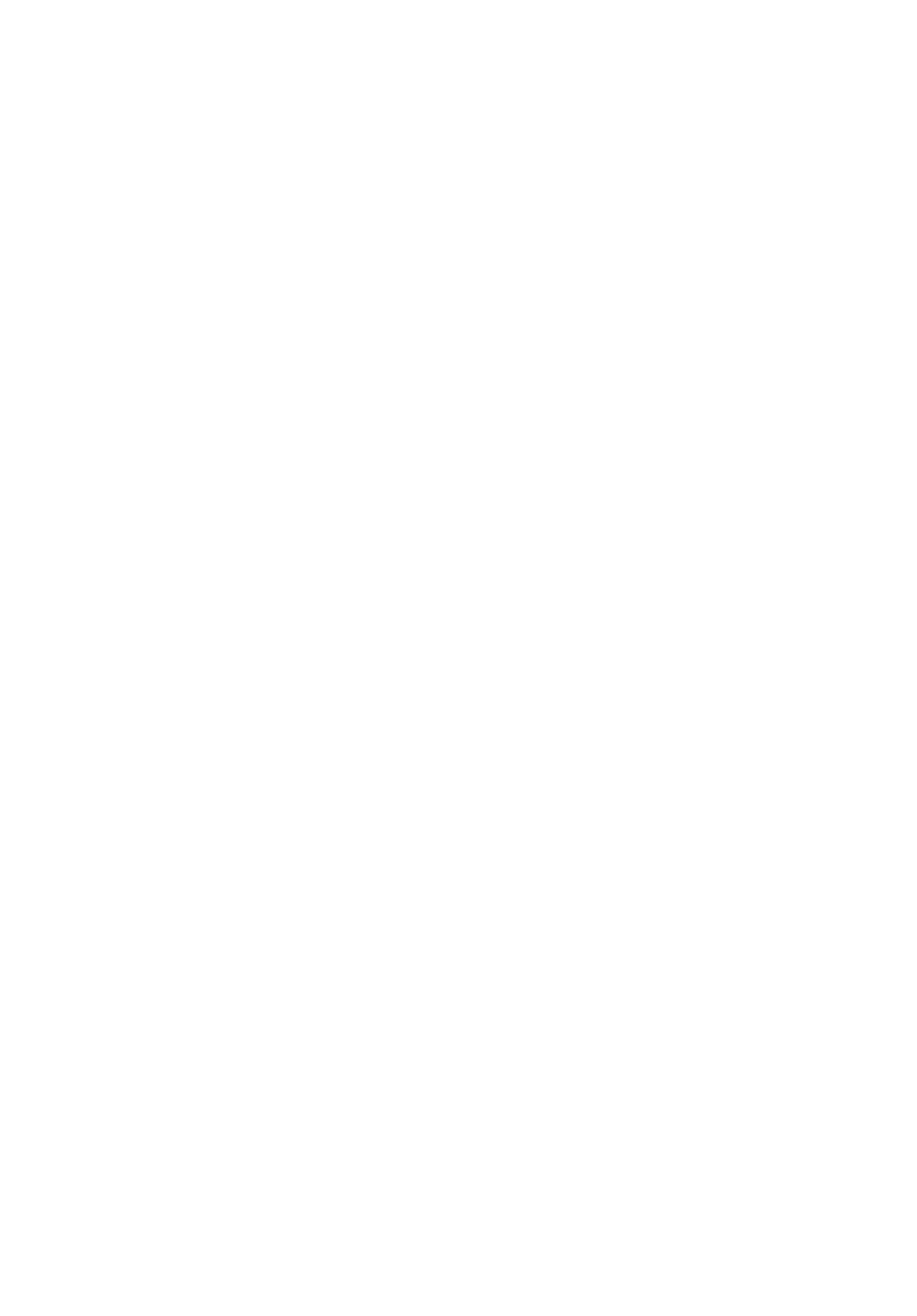Trial #3: A KCl-phosphate buffer (0. 4 M KCl, 0. 049 M

$$
Na_{2}HPO_{4} \cdot 7 H_{2}O, 0.0045 M NaH_{2}PO_{4} \cdot H_{2}O,
$$

pH7.5, ionic strength of 0. 55 (41, p. 431).

Elution schedules (non-linear gradient)

Trials #1 and #2, elution scheme and eluant buffer were constant for both trials as given below: 1st buffer  $--- 0.02$  M glycine 2nd buffer 0. 02 M **<sup>S</sup>** glycine **<sup>y</sup>** <sup>+</sup> 0. 02 M KH PO **2 4**  $+$  0.02 M K<sub>2</sub>HPO<sub>4</sub> 3rd buffer ------- 0.02 M glycine + 0.1 M KH<sub>2</sub>PO<sub>4</sub> + 0. <sup>1</sup> M NaCl 4th buffer ------- 0.02 M glycine + 0.1 M  $KH_2PO_4$ + 0. <sup>1</sup> M NaCl + 0. 03 M HC1 Trials #3 1st buffer ------- 0.005 M  $\text{NaH}_2\text{PO}_4$ , pH 7.0 2nd buffer -------  $0.02$  M  $\text{NaH}_2\text{PO}_4$ , pH 6.0 3rd buffer -------  $0.05$  M  $\text{NaH}_2\text{PO}_4$ , pH 5.0 4th buffer -------  $0.05$  M  $\text{NaH}_2\text{PO}_4 + 0.1$  M NaCl, pH 4. 0 5th buffer -------  $0.10$  M  $\text{NaH}_2\text{PO}_4 + 0.5$  M NaCl,

pH 3. 5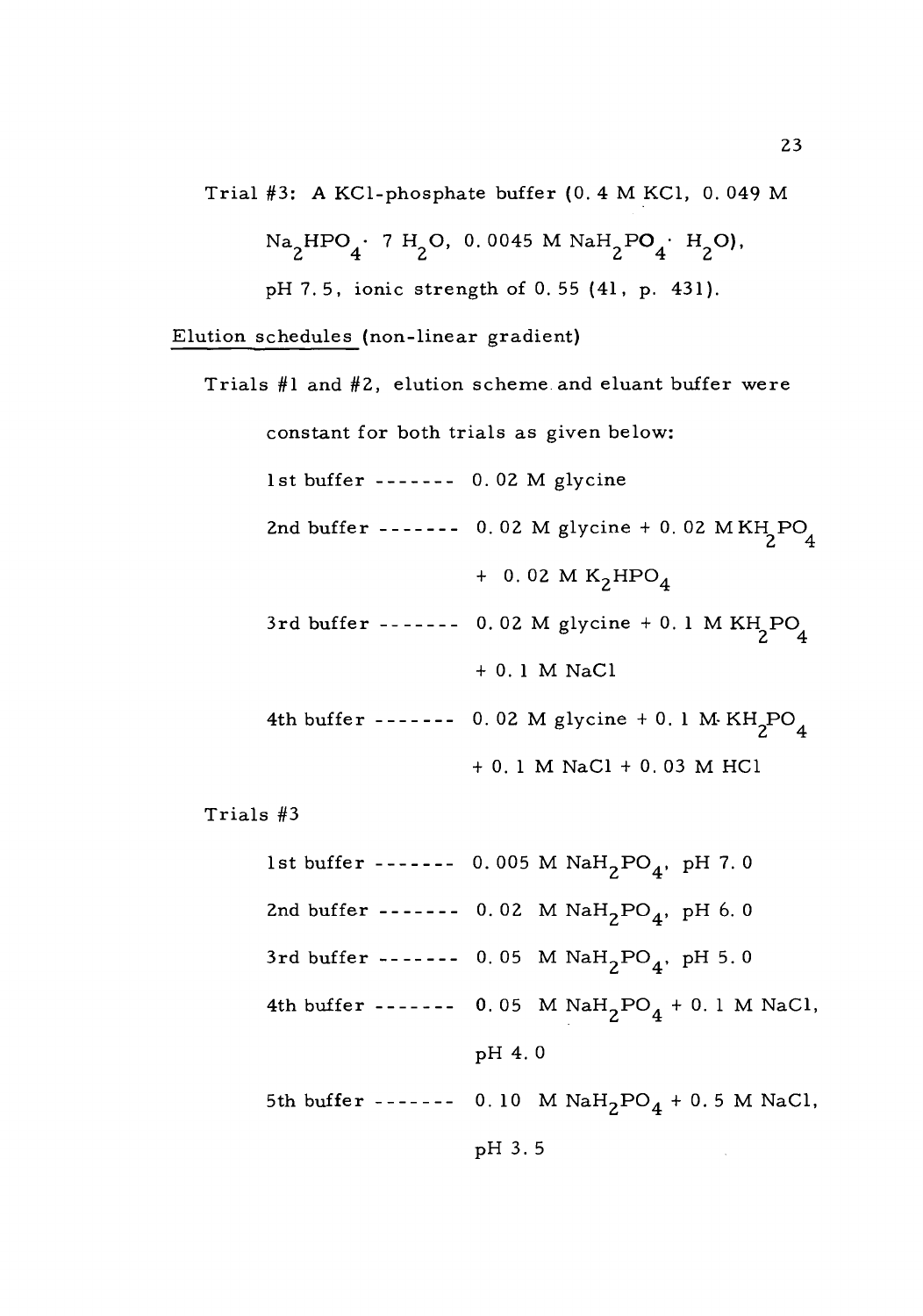The results of the above preliminary studies are briefly mentioned at this point because they served as the basis for choice of buffer in the main experiments.

The number of fractions appearing on the effluent diagrams from the DEAE-cellulose chromatographic separation of the total muscle proteins extracted by the three media were 5, 1, and 12, for the glycine-NaOH, borate and phosphate buffers, respectively. Since the phosphate buffer showed greater superiority in extracting the muscle proteins and/or greater compatibility with the DEAEcellulose separation procedure, this buffer was used solely in the main experiments.

## Main Experiments

# Sample Source and Preparation

Sections of loin muscle (longissimus dorsi) obtained from three beef animals were used throughout the course of this study. Animal description and time intervals are given below:

- Animal  $#1$  Cow, approximately 3.5 years of age, time interval between death and mincing of sample was two hours.
- Animal #2 Bull, about five years of age, three hour time interval between death and mincing of sample.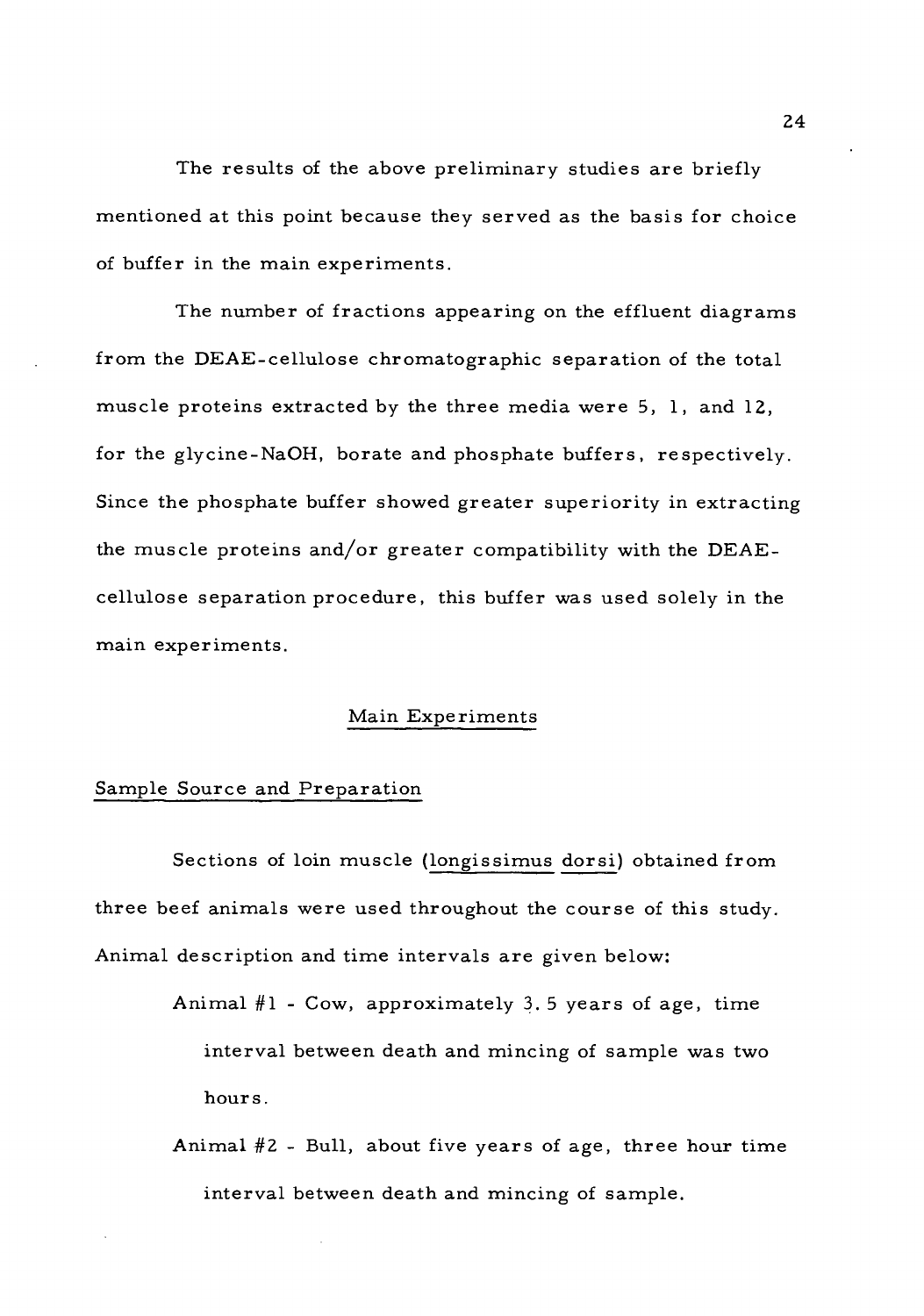Animal #3 - Cow, about six years of age, three hour time interval between death and mincing of sample.

After all of the visible external fat and membranes were removed from the meat, a 50 gram sample of the lean muscle was cut into as small pieces as possible. This sample was ground with one and one-half times its weight of acid-washed sand plus eight times its weight of Na-phosphate KC1 buffer, pH 7. <sup>5</sup> and ionic strength of 0. 55. The grinding was accomplished manually with a pre-cooled mortar and pestle at  $34^{\circ}$ F. Approximately 30 minutes were required for complete dispersion. The slurry was then centrifuged at 750 x <sup>G</sup> for 15 minutes at  $34^\circ$ F. The supernatant, containing the total Naphosphate KC1 soluble proteins, was transferred into a volumetric flask and adjusted to a fixed volume which was ten times the initial weight of sample extracted. This procedure was recommended by Weinberg and Rose (90, p. 376-379).

The scheme for the gross separation of the total Na-phosphate KC1 soluble proteins into actomyosin, myosin and sarcoplasmic <sup>+</sup> actin fractions is shown in Figure 1. This procedure was devised by Weinberg and Rose (90, p. 376) and has been successfully applied by Khan (41, p. 431), for the fractionation of chicken muscle proteins. Both actomyosin and myosin were initially obtained as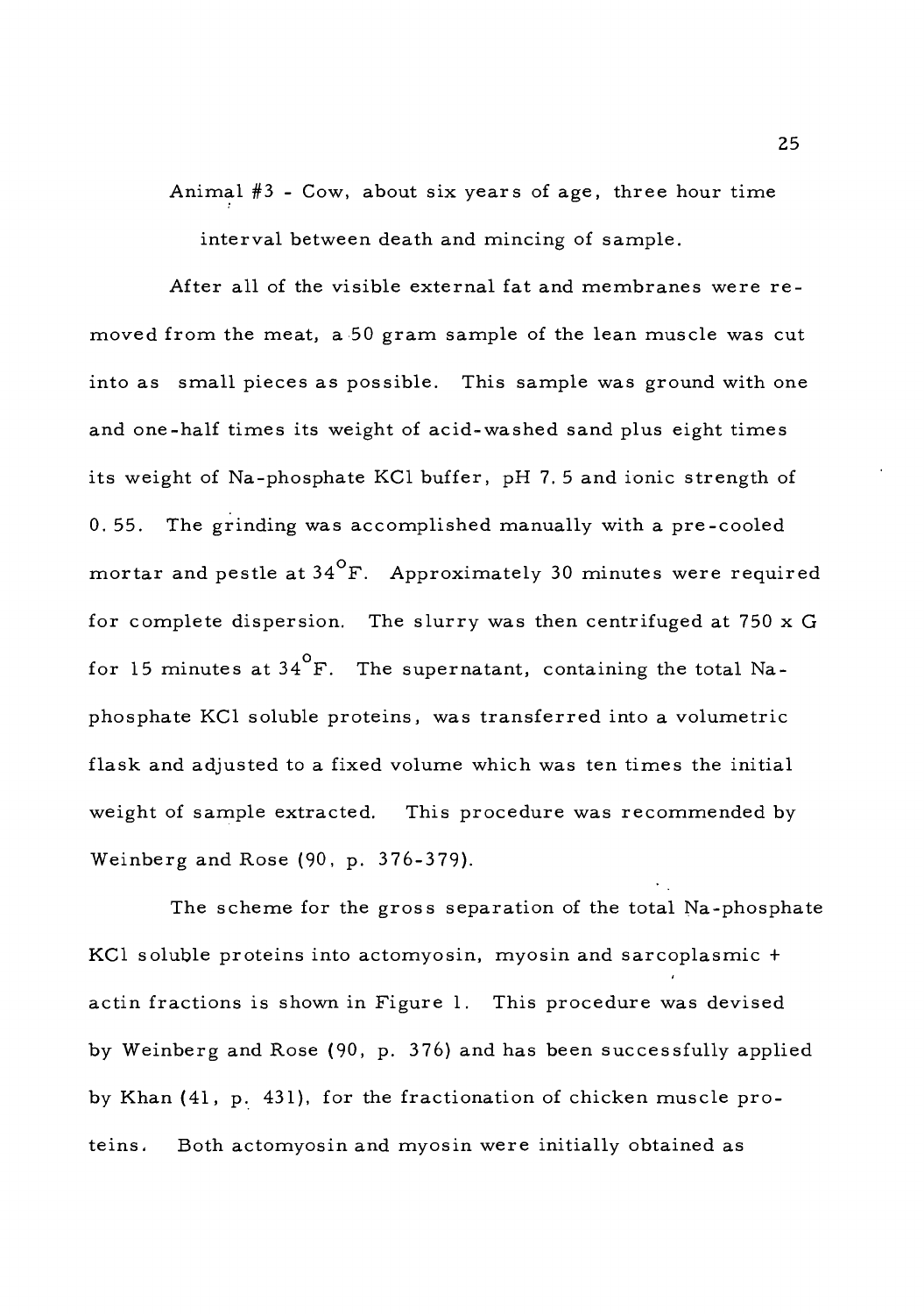

Figure 1. Scheme for the separation of bovine muscle proteins.

residues but were brought back into solution by the same initial extracting buffer (Na-phosphate KC1, pH 7. 5) for further analysis. All operations were performed at  $34^{\circ}$ F,

## Column Chromatography Analysis

Since most of the known proteins of muscle have isoelectric points between pH 4 and <sup>7</sup> (81, p. 9). the anion exchanger, DEAEcellulose, was used in this study.

Preparation of the cellulose column. DEAE-cellulose, type 20, 0. 94 mequiv. /g was used in this experiment. Before use, the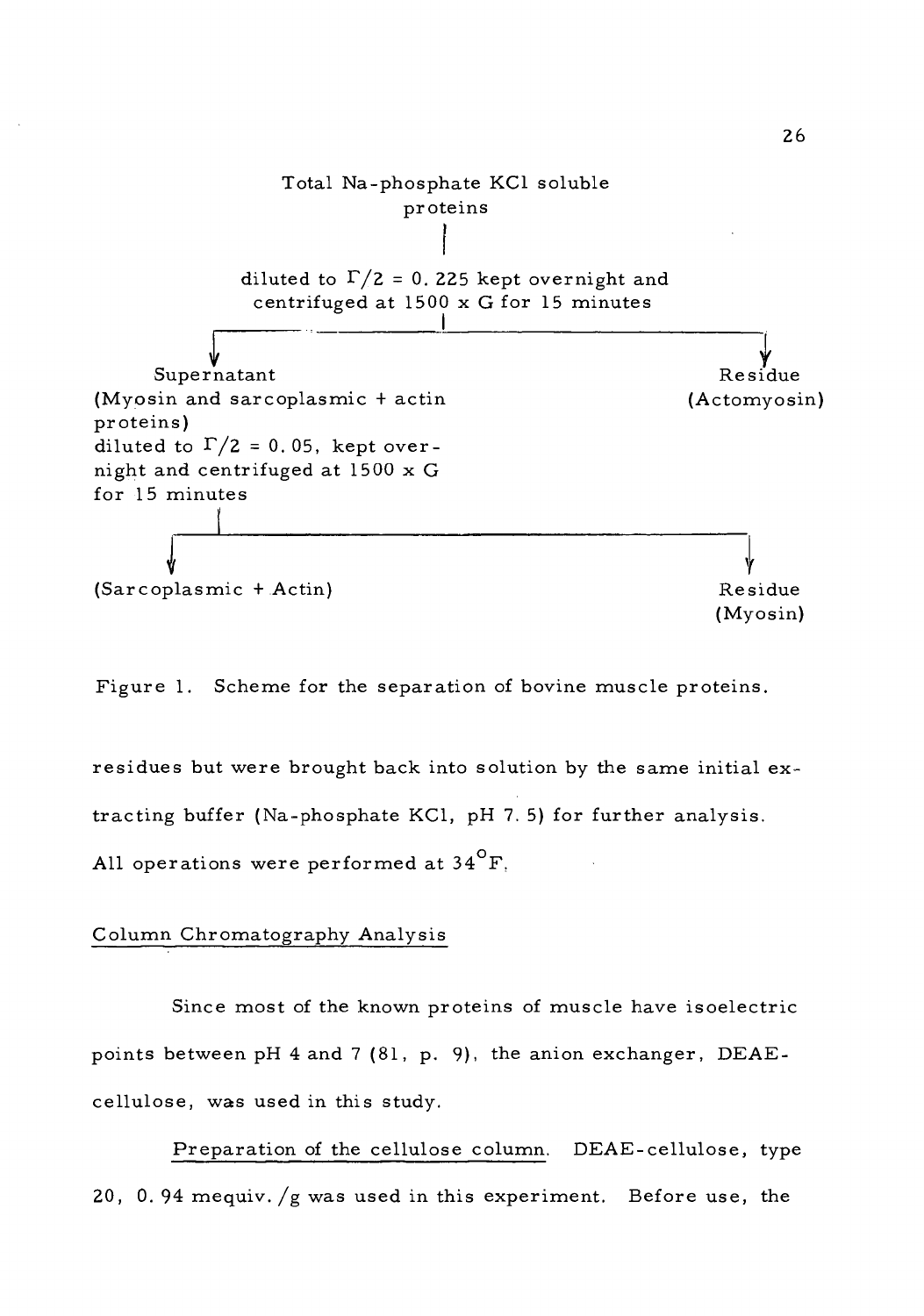DEAE-cellulose was washed on a Blichner funnel with fritted glass disc successively with 0.1 N HC1 - 1 M NaCl, water, 1 M NaHCO<sub>3</sub>, water, 1 M Na<sub>2</sub>CO<sub>3</sub>, water, 0.1 N NaOH, water, ethanol and water. The cellulose was then suspended in water overnight to allow the trapped air bubbles to escape. After the suspension had settled, any fines that remained were decanted (92, p. 590). The washed cellulose was soaked in 0. <sup>1</sup> N NaOH to insure complete regeneration (51, p. 256). The adsorbent was then washed with large volumes of distilled water to neutrality, followed by washing with several volumes of the starting eluting buffer to equilibrate the cellulose to pH 7. 0.

The washed cellulose suspension (50 g suspended in one and one-half liters of the starting buffer) was placed in a beaker fitted with a magnetic stirrer which agitated the mixture continuously in order to maintain a homogeneous suspension throughout the course of packing the column. A glass column (70 cm long x 2. <sup>5</sup> cm diameter) fitted at the bottom with a plug of glass wool was used as the chromatographic column. After a piece of filter paper was placed on top of the glass wool, the column was filled with the starting eluting buffer. Glass tubing (one quarter inch in diameter) was then used to siphon the cellulose into the column. The adsorbent was allowed to pack and settle in the column under gravity. After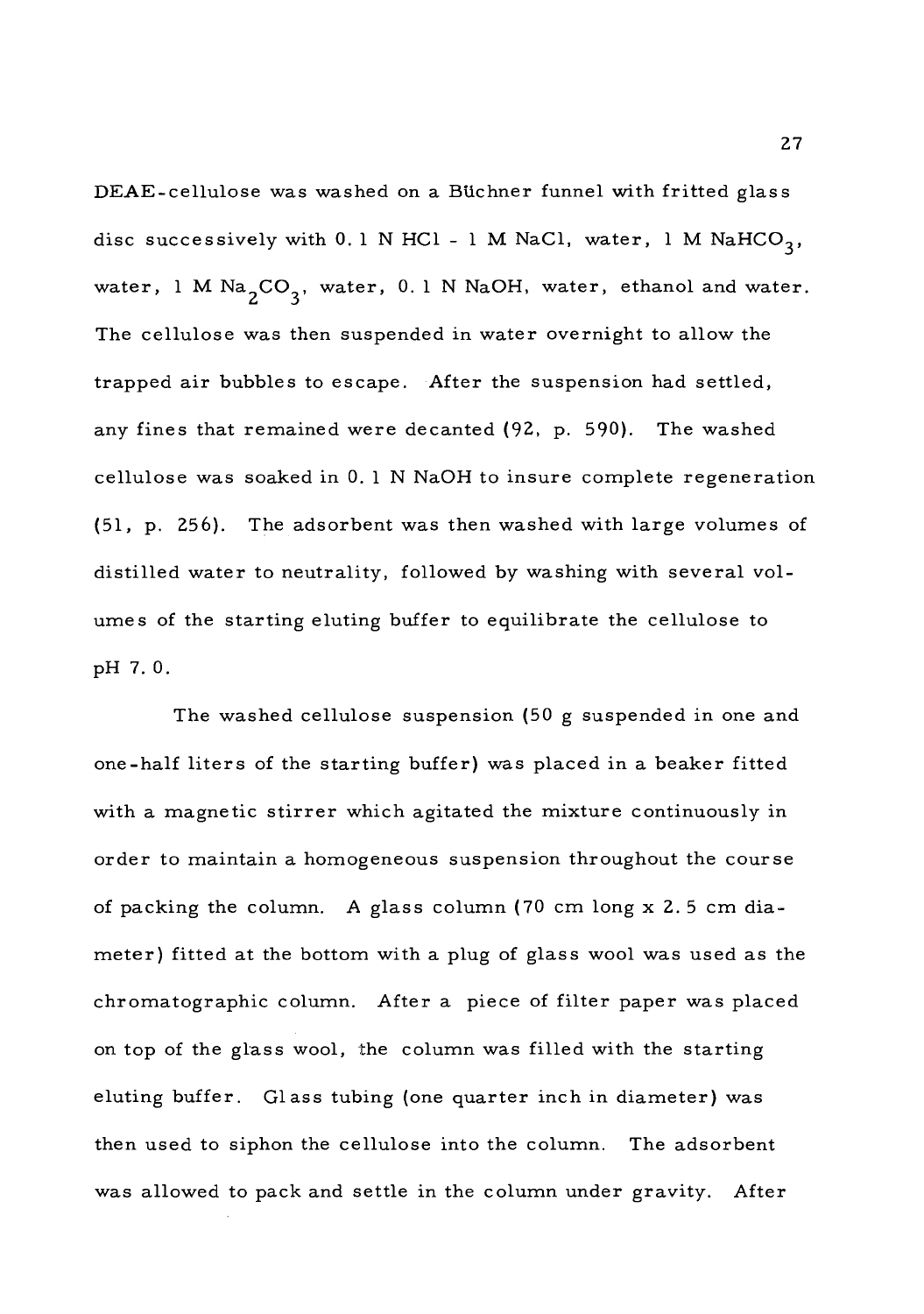the desired height (35 - 50 cm) was obtained, a piece of filter paper was put on top of the packed cellulose to prevent erosion by the incoming protein solution. The column was held in the cold room  $(34 - 38^{\circ}F)$  at least 12 hours before being used. All chromatographic fractionation runs were performed at the above mentioned temperature range.

Elution schedules. Throughout the entire course of fractionating the proteins on the DEAE-cellulose column, a non-linear gradient elution schedule was carried out according to the procedure of Sober, et al. (74, p. 757). Fifty ml of protein extract was entered at the top of the column and permitted to sink almost entirely into the column before being washed with portions ranging between 20 - 100 ml of the starting buffer. Non-linear gradient elution was then initiated, using a mixing chamber containing the starting eluting buffer and a reservoir containing the second eluting buffer. As the buffer in the mixing chamber flowed into the column, the next buffer automatically flowed into the chamber because of the slight vacuum created by the reduction in volume of the starting buffer. Thus the amount of buffer in the mixing chamber is always nearly constant. When the reservoir chamber became empty, it was filled with the buffer next in series to the exhausted one, and this operation was repeated until the last buffer was added. The schedule of eluting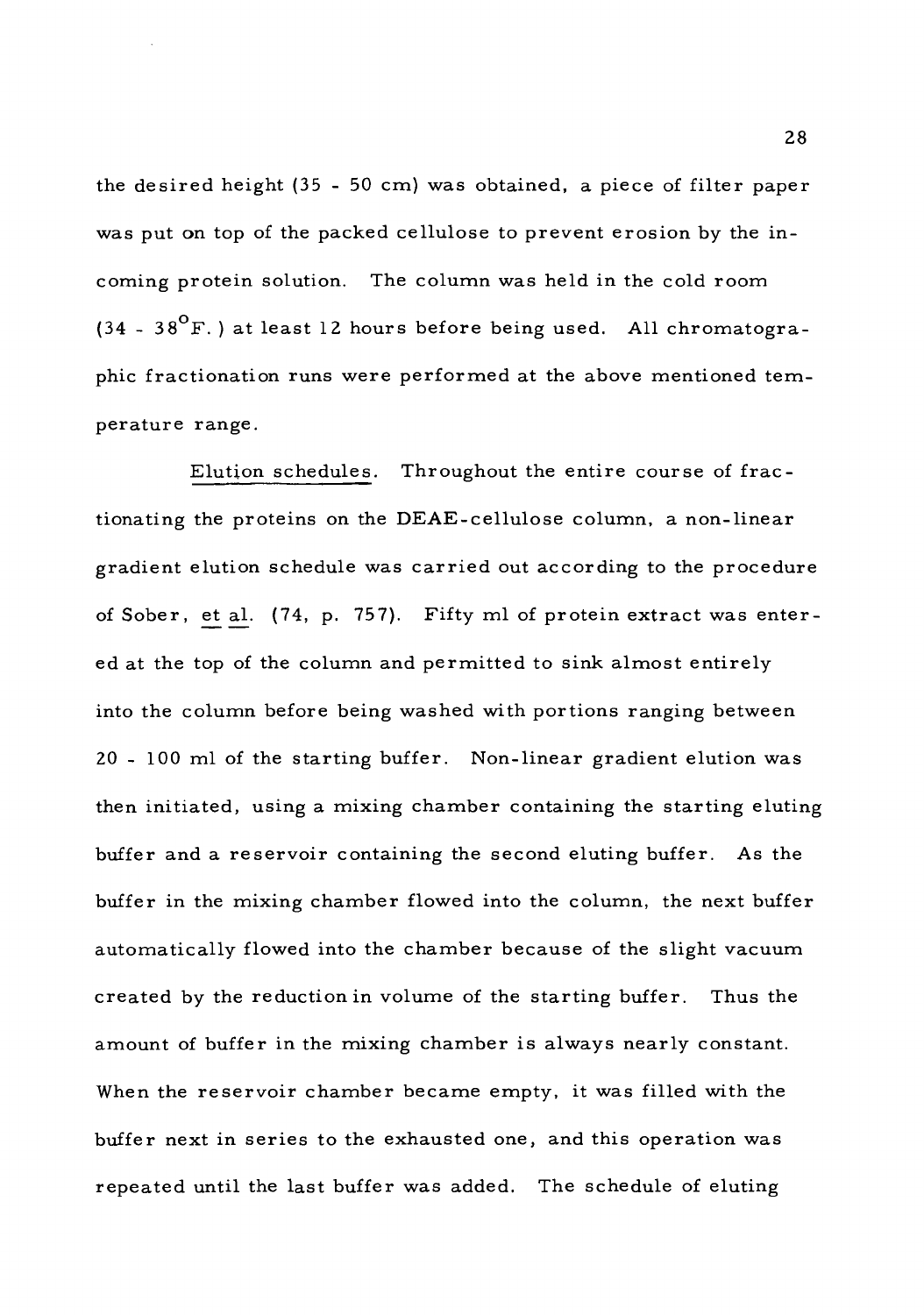solutions (500 ml/buffer) was in the following order:

1st buffer  $---$  0.005 M Na phosphate, pH 7.0 2nd buffer  $--- 0.02$  M Na phosphate, pH  $6.0$ 3rd buffer ---- 0.05 M  $N a H_2PO_4$ , pH 5.0 4th buffer ---- 0.05 M  $\text{NaH}_2\text{PO}_4 + 0.1 \text{M NaCl}$ , pH 4.0 5th buffer ---- 0.10 M  $NAH_2PO_4 + 0.5 M$  NaCl, pH 3.5

Flow rates in the order of  $2 - 3$  ml/min were used, and the effluent was collected by LKB fraction collector, Assembly OA equipped with a 10 ml volumetric siphon. Approximately 22 hours were required per chromatographic separation of any one of the gross protein fractions when the flow rate was <sup>2</sup> ml/min as contrasted to 14 hours when the rate was  $3 \text{ ml/min}$ .

During the course of chromatographic separation, the elution of proteins was followed by measuring the absorbancy of each of the 10 ml fractions collected at 280  $m\mu$  in a Beckman DK-1 recording spectrophotometer  $(51, p. 257)$ . In addition, the pH of each of the above fractions was measured with a Beckman Zeromatic pH meter. The abosrbancy and pH data were then used to plot the effluent diagrams to obtain a graphic record for comparative purposes.

# Total Nitrogen Determinations

Nitrogen estimation was determined by the standard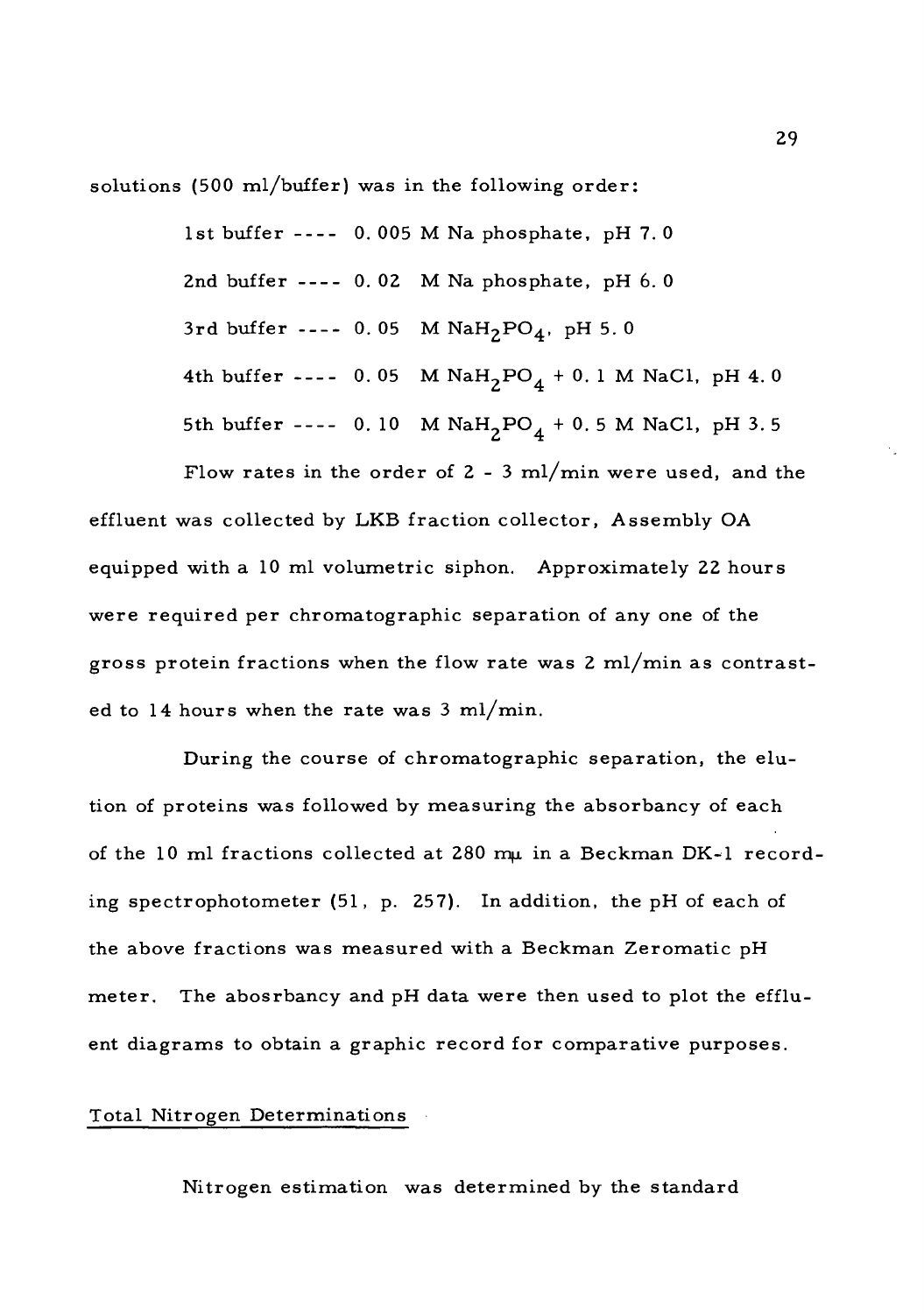micro-Kjeldahl method (A. O. A. C. , 1955). Total nitrogen was determined in aliquots ranging from <sup>2</sup> to 50 ml of the various protein solutions. The actual volume per aliquot depended on the relative protein concentration of a particular solution as indicated by the absorbancy reading at  $280$  mu.

## Disc Electrophoresis

The disc electrophoresis technique, as described by Davis and Ornstein (22, p. 1-21), was used to determine the homogeneity of the various protein fractions separated and eluted by the DEAEcellulose column. This electrophoretic procedure involves the separation of the protein components on a small column of polyacrylamide gel in glass tubes (6. <sup>5</sup> long x 0. <sup>5</sup> cm internal diameter) under a constant current of <sup>5</sup> ma. per tube for 25 minutes. However, the duration of some runs was reduced to 15 minutes because a longer duration caused fading of the color of the protein bands. After completion of an electrophoretic run, the proteins were fixed with seven percent acetic acid and the fractions stained by one percent amido schwarz dye. These protein fractions appear as dark bands on the gel columns. The columns were then photographed in order to obtain permanent records.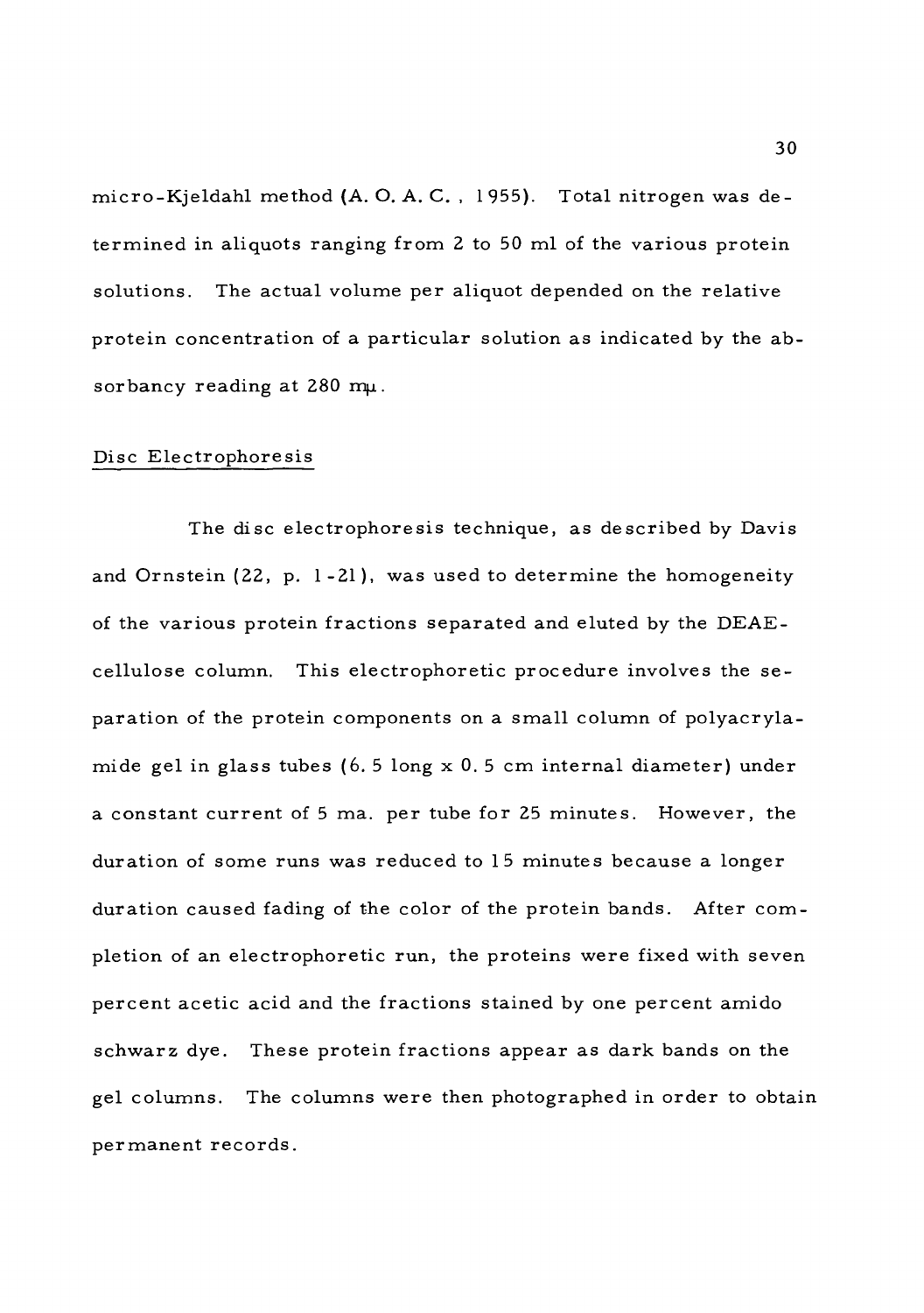## Amino acid determination

Sample hydrolysis. Two to 50 ml of a protein solution (volume dependent upon concentration of protein/sample) were refluxed for 12 hours at 100 $^{\sf o}{\rm C}$  with an equivalent amount of 12 N HCl  $\,$  (15,  $\,$ p. 99). To evaporate the hydrochloric acid after hydrolysis, the samples were placed in a glass vacuum desiccator heated between 80 - 90 $\rm ^{o}C$  and evacuated by water aspirator until dryness. Two ml of pH <sup>1</sup> 0 buffer (0. 053 M boric acid, 0. 053 M KCl and 0. 047 M NaOH) containing 10 percent isopropanol were added to the residue to bring the hydrolyzed constituents into solution (30, p. 286).

Paper chromatography analysis. The one dimensional paper chromatography technique of Hackman (30, p. 281-292) was used to estimate the amino acid content of the analyzed samples.

Whatman #1 filter paper was used throughout the course of the experiment with two different solvents. One solvent was composed of phenol-water (80/20, V/V) with the addition of 50 mg of 8-hydroxyquinoline per 100 ml of solvent to preserve the phenol. This solvent was used to separate the following amino acids: cysteine, cystine, alanine, arginine, aspartic acid, glutamic acid, glycine, histidine lysine, serine, threonine and valine. The other solvent used was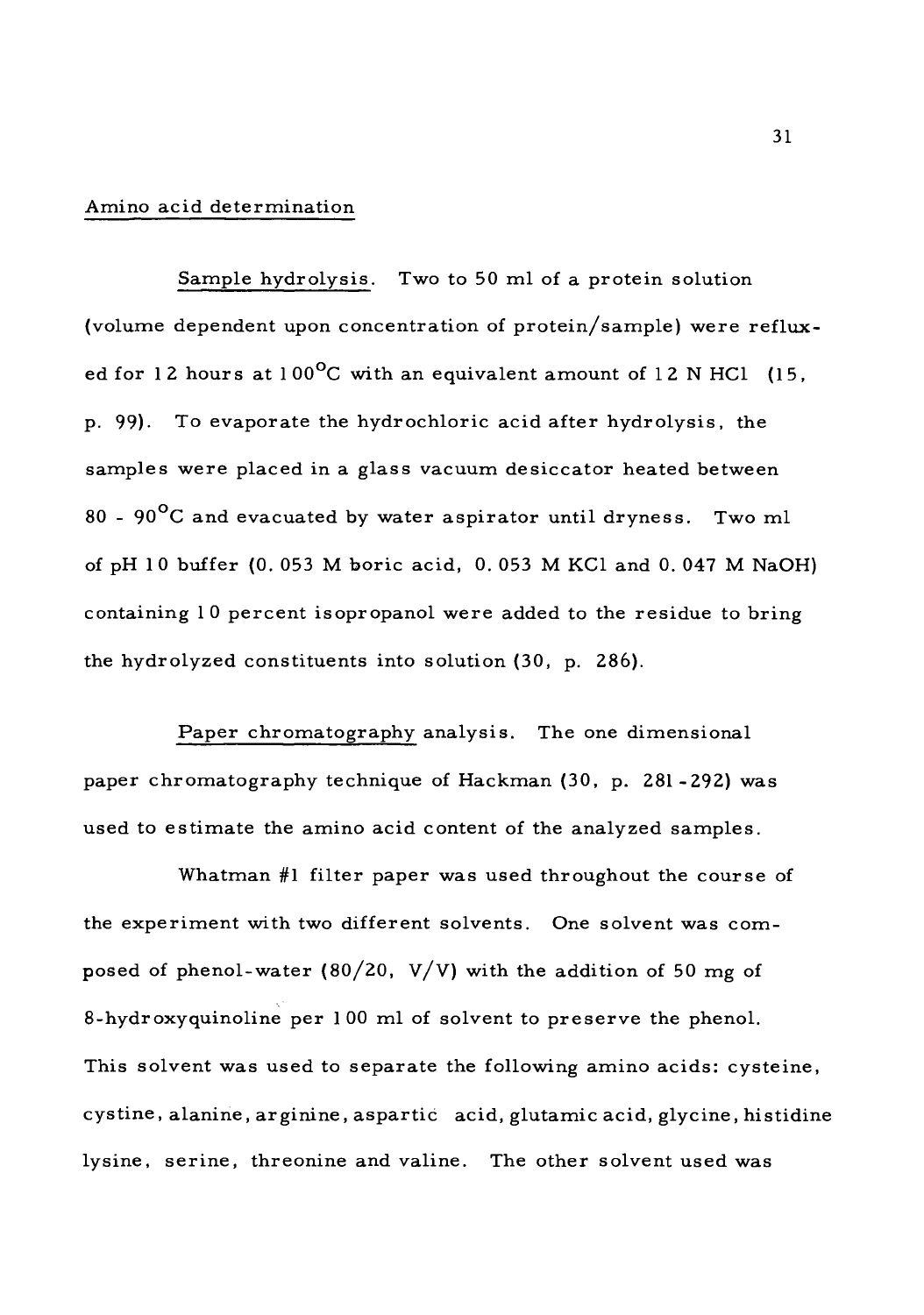n-butanol-acetic acid-water (77:6:1 7, V:V:V). The amino acids separated by this solvent were proline, hydroxyproline, isoleucine, leucine, methionine, phenylalanine, tryptophan and tyrosine (15, p. 113; 30, p. 286).

Preliminary runs were completed on the various protein effluent fractions to determine the amount to be spotted for a particular fraction. The amounts spotted on the regular runs ranged from one to 50 microliters depending on the protein concentration of the fraction. Eight spots were spaced on any one sheet of paper by the use of micro-pipettes. The known standard was also spotted on the same paper. A period ranging between <sup>1</sup> <sup>8</sup> to 24 hours was usually allowed for the paper to reach equilibrium with the vapor of the chromatographic chamber before the paper was dipped into the solvent.

Three reagent solutions were used for the color developments of the analyzed amino acids (30, p. 284):

(1) For the amino acids developed in phenol-water solvent, a solution of one percent ninhydrin in 95 percent ethyl alcohol containing two percent glacial acetic acid was used.

(2) For the amino acids developed in butanol-acetic acidwater, excluding proline and hydroxyproline, a solution of one percent ninhydrin in 95 percent ethyl alcohol containing 0. 25 percent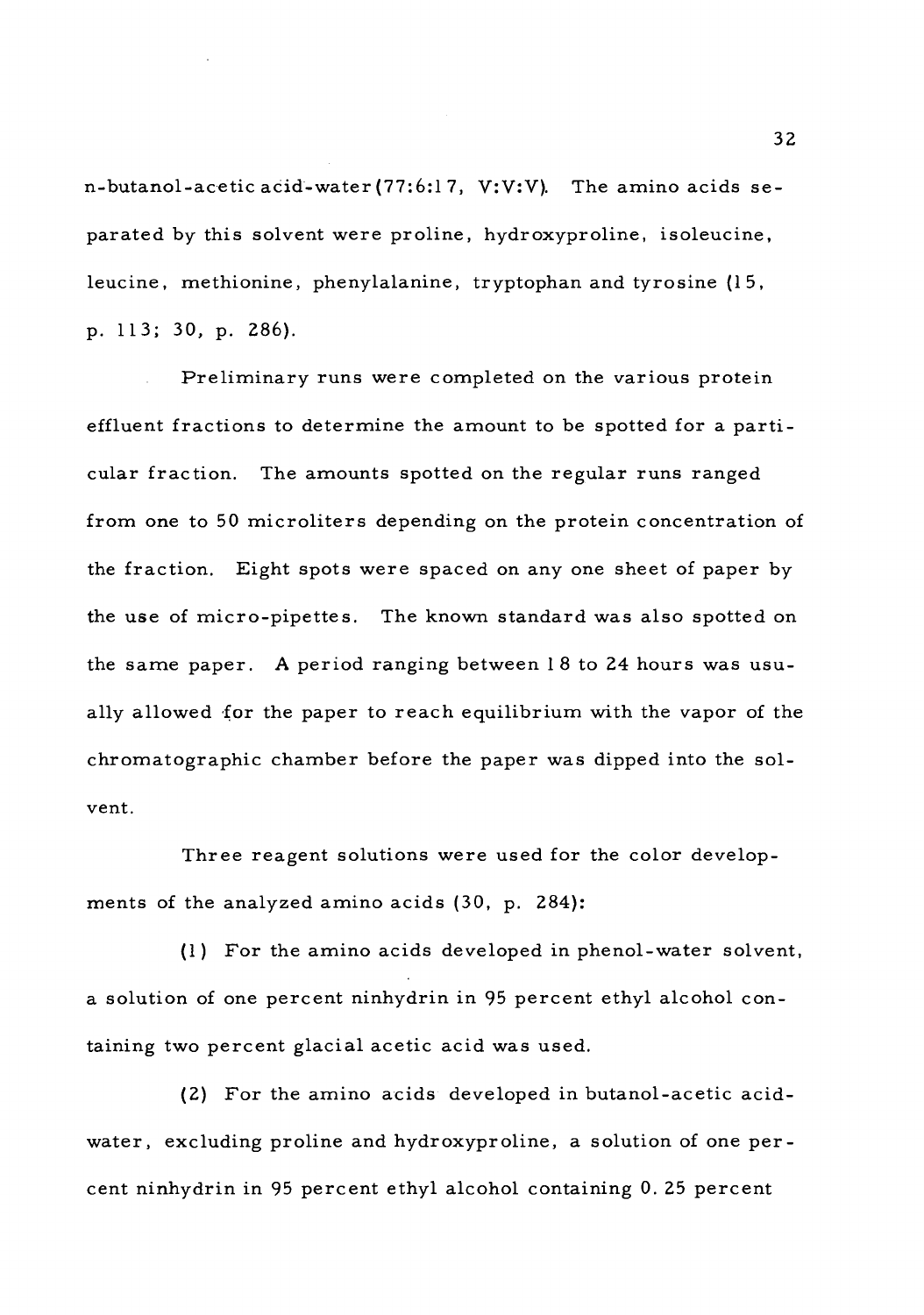triethanolamine was used.

(3) For proline and hydroxyproline, one percent isatin in ethanol was used.

The color developing reagent was applied by spraying, followed by drying in stream of air for eight hours when ninhydrin was used or by drying at  $100^{\circ}$ C. for ten minutes when isatin was used. A Photovolt electronic densitometer Model 525 with a #47 Wrattan filter was used to measure the density of the colored spot. The area of the spot was carefully measured and a correlation between the area and the average density (nine readings) of the colored spot was calculated, which is explained in detail in the following section. The amount of each amino acid, by means of its area and average density values, was obtained by direct readings from the standard curves (15, p. <sup>1</sup> 07).

Standard curves. A standard solution for each of the 20 amino acids to be analyzed was prepared with 0. 005 M of the amino acid in pH 10 buffer (0.053 M boric acid, 0.053 M KCl and 0.047 M NaOH) containing ten percent isopropanol (30, p. 287). Four different concentrations of the standard amino acid solution were spotted on the chromatography paper and developed by the same technique described previously. During the preliminary experimental paper chromatography work, when different concentrations of one amino acid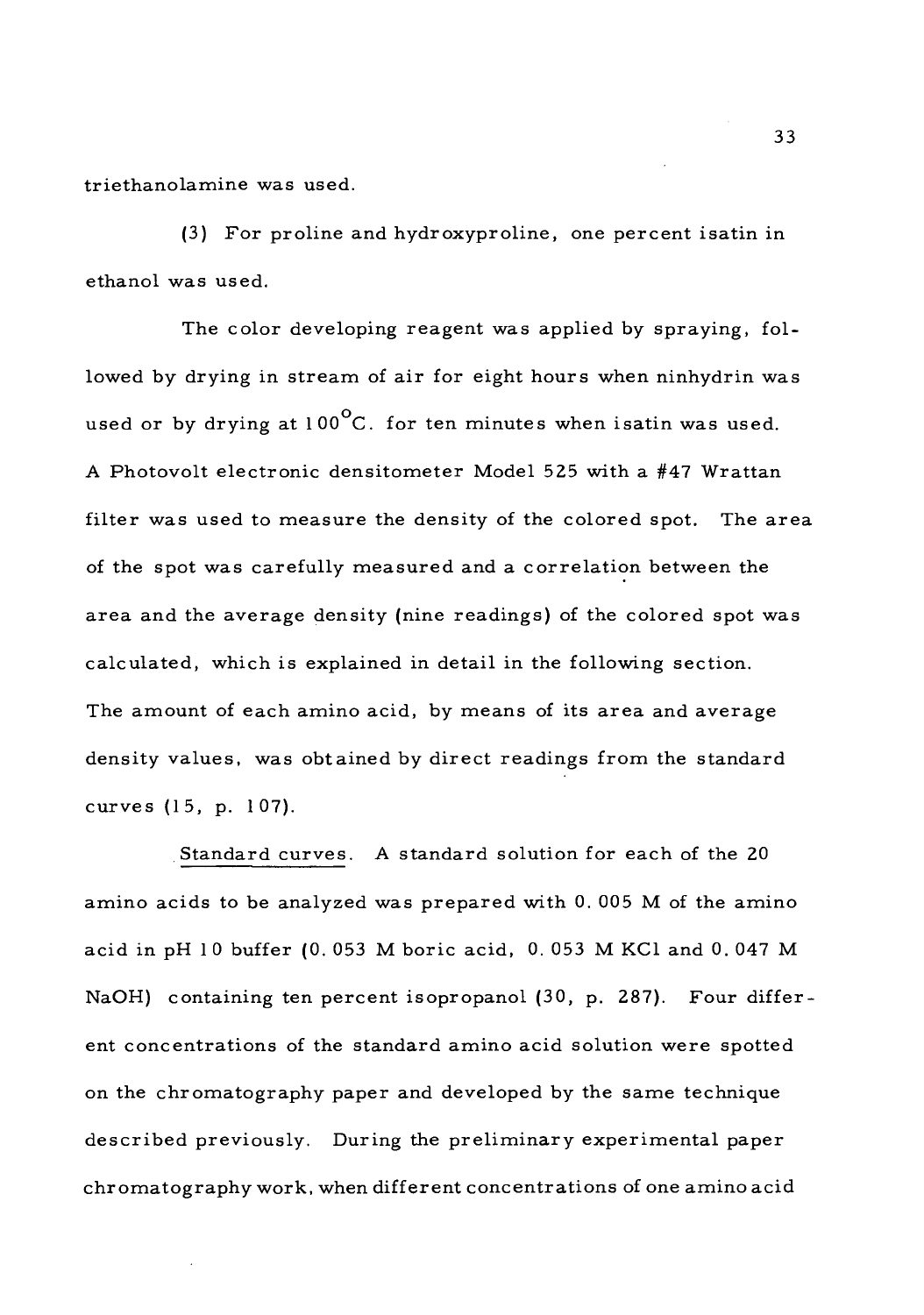were spotted and developed, the color intensities of these spots remained fairly constant while the area of the spots increased almost proportionately with the increase in amino acid concentration. Thus it was possible to correlate the area of the spot and the average density reading with the known concentration of the amino acid in order to construct a standard curve for each of the twenty amino acids to be measured (15, p. 107). The procedure for the development of the standard curves is described in this section. After completion of the chromatogram, the circumference of the colored spot of each amino acid was carefully marked in pencil and the area determined. Nine absorbency readings were taken on the spot at arbitrary selected points and the average value represents the intensity of the color throughout the entire spot. Since each reading was measured from an area of 3.14 mm<sup>2</sup> on the spot, a relativity factor between the total area of the spot and the area of each density reading was calculated. This corrected reading when plotted on the log scale of semilog paper versus the concentration of the tested amino acid gave a straight line relationship, thereby producing a standard curve (15, p. 107-108).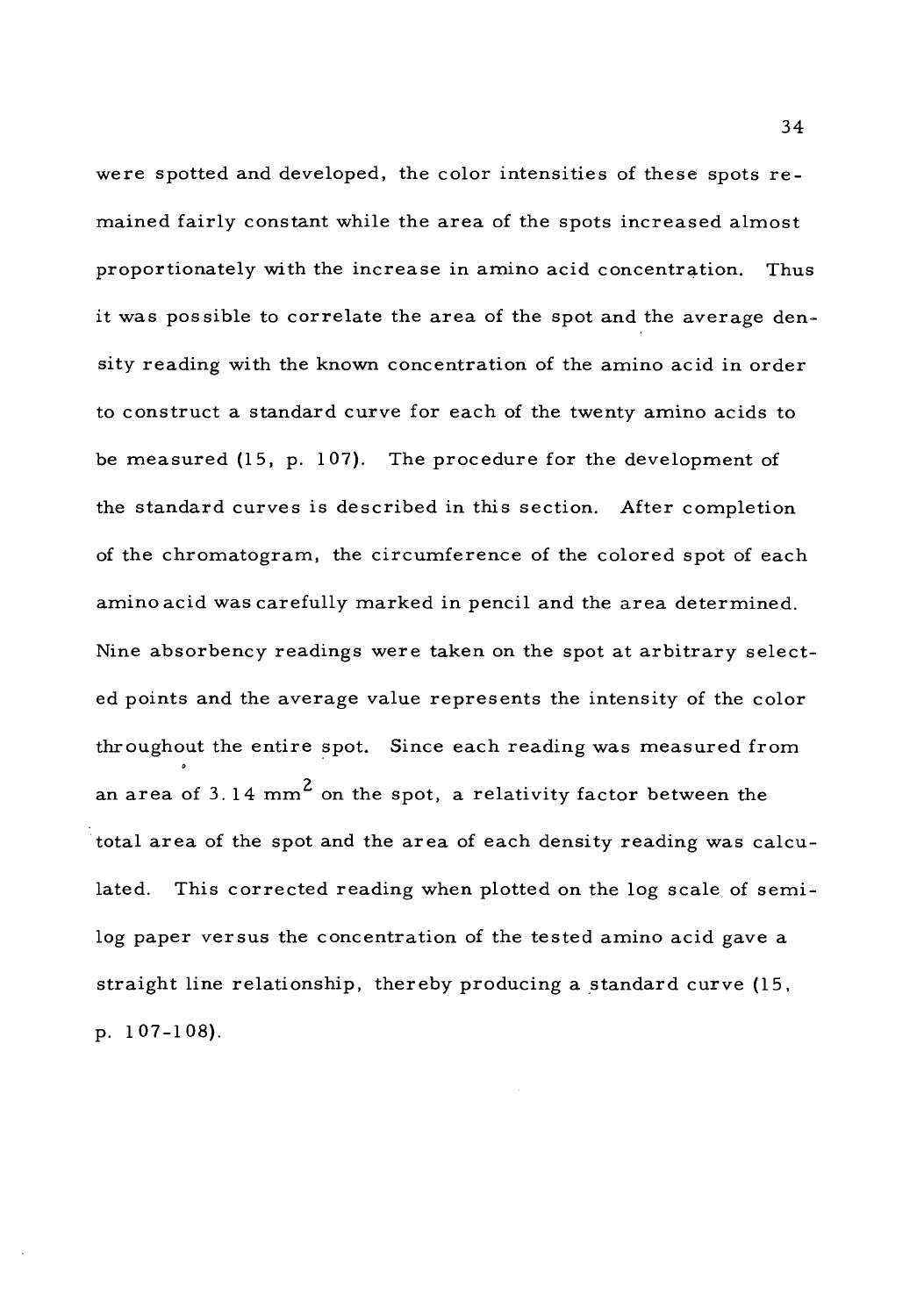## RESULTS AND DISCUSSION

The results of the preliminary work are discussed briefly because they had a direct bearing on the nature of the main experiments.

#### Preliminary results

The initial experiments were conducted to determine which of the three extracting buffers(glycine-NaOH, KCl-borate and KC1 phosphate) would provide optimum conditions for both the extraction of muscle proteins and their subsequent separation by the DEAEcellulose ion exchange chromatography procedure.

Although Zender, et al. (93, p. 307) have indicated that the glycine-NaOH buffer extracts only about 40 percent of the myofibrillar proteins, this buffer possesses a low specific electrical conductivity which permits its direct use in electrophoretic analysis. The DEAEcellulose column separated the glycine-NaOH soluble proteins into five components which indicates that this buffer extracts the muscle proteins rather incompletely.

Khan (41, p. 432) reported that KCl-borate buffer is an excellent medium for the extraction of chicken muscle proteins. He found that it removed about 95 percent of these proteins. However, he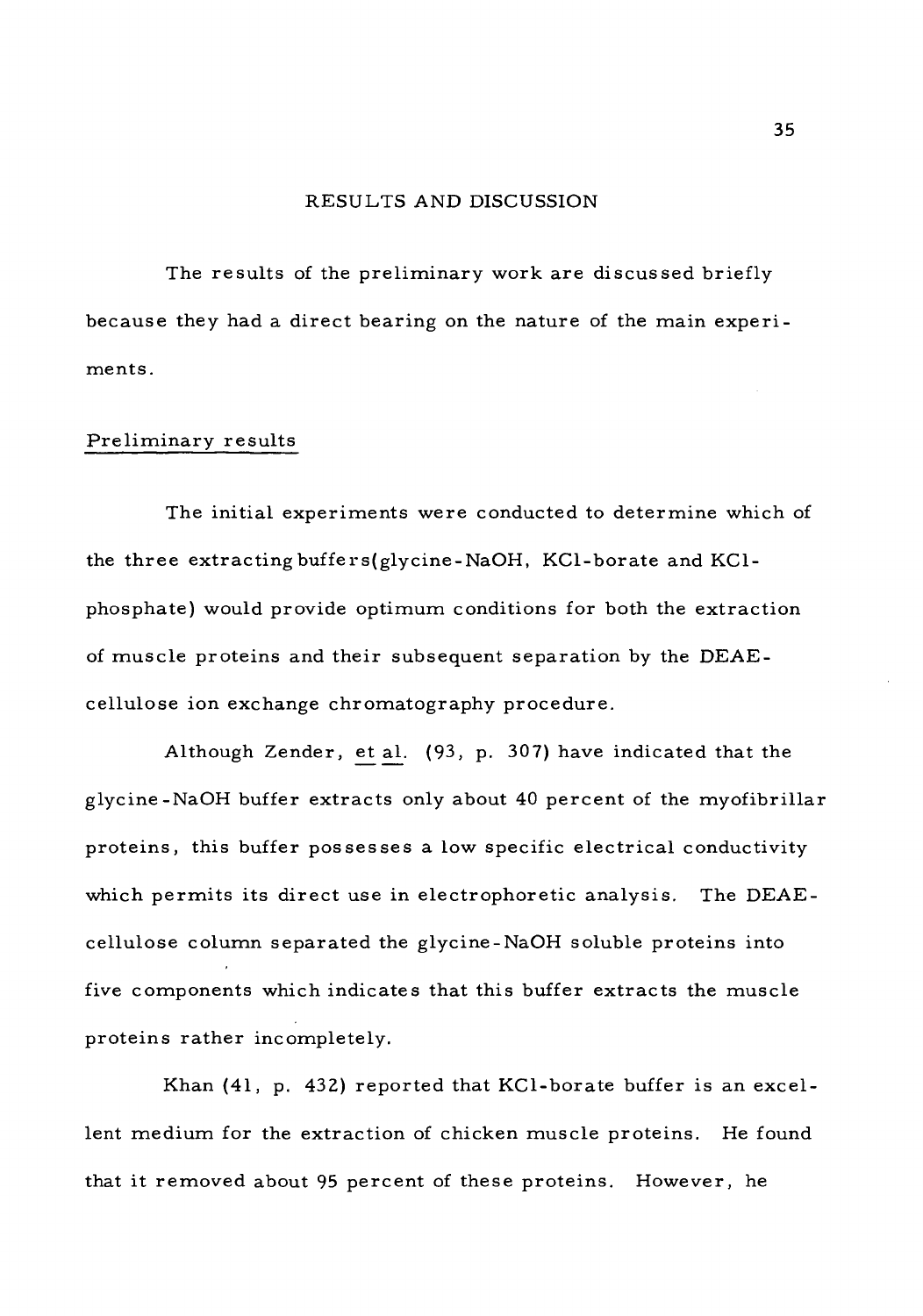was interested only in the routine estimation of total soluble proteins at any given time during processing and storage treatments and not particularly concerned about maintaining the extracted proteins in their native state.

In the present study, the data showed that the DEAE-cellulose column did little or no separating of the KCl-borate soluble proteins since only one fraction was observed to be eluted during the entire chromatographic run. It has been reported (4) that this buffer is not applicable for those compounds containing two or more hydroxyl groups because the boric acid will react with these groups to form complex acids of an appreciable strength. Thus, the pH of the borate buffer may be perceptibly altered and the substances extracted are no longer present in their original state when in contact with this buffer.

The KCl-phosphate buffer has been widely used with good results in the extraction of muscle proteins (4, 41, 81). In this experiment, KCl-phosphate buffer extracted 80. 4 percent of the total muscle protein. The proteins remaining in the residue were mainly the stroma proteins and perhaps a small amount, three to five percent, of the myofibrillar fraction. When the KCl-phosphate soluble proteins were chromatographed on the DEAE-cellulose column, 12 different protein components were separated and eluted in the pH range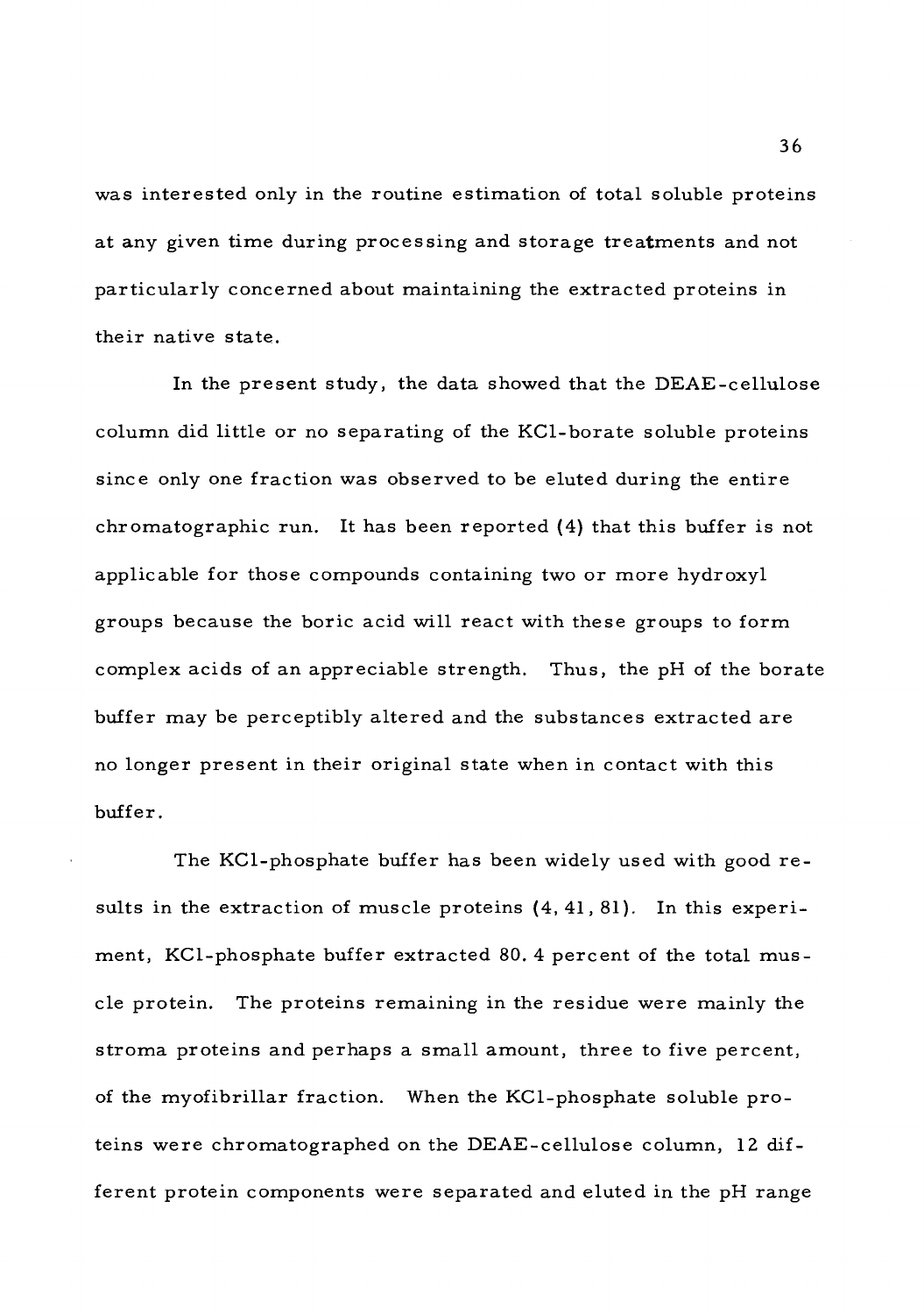of 7. <sup>0</sup> to 3. 5. These results indicated that the KCl-phosphate was an efficient extraction buffer while being compatible with the DEAEcellulose column in separating muscle proteins. Hence, this buffer was used in the remainder of the experimental work.

### Main Experiments

In order to obtain some idea of the efficiency and reproducibility of the diethylaminoethyl cellulose (DEAE-cellulose) anion exchange chromatography procedure in the separation of bovine muscle proteins, fractionation studies on the loin muscle proteins of three different animals were completed. In effect, this more or less represented three replications.

The disc electrophoretic patterns of the different KCl-phosphate soluble proteins that contribute to the formation of the bovine loin muscle are shown in Figure 2. This figure is presented at this point to show that the major protein fractions can be further separated into smaller components. In addition, these patterns provide an indication of the heterogeneity of the different fractions normally encountered under the present muscle protein classification. The components separated for each of the major protein fractions are shown as dark bands on the gel columns and are described as follows: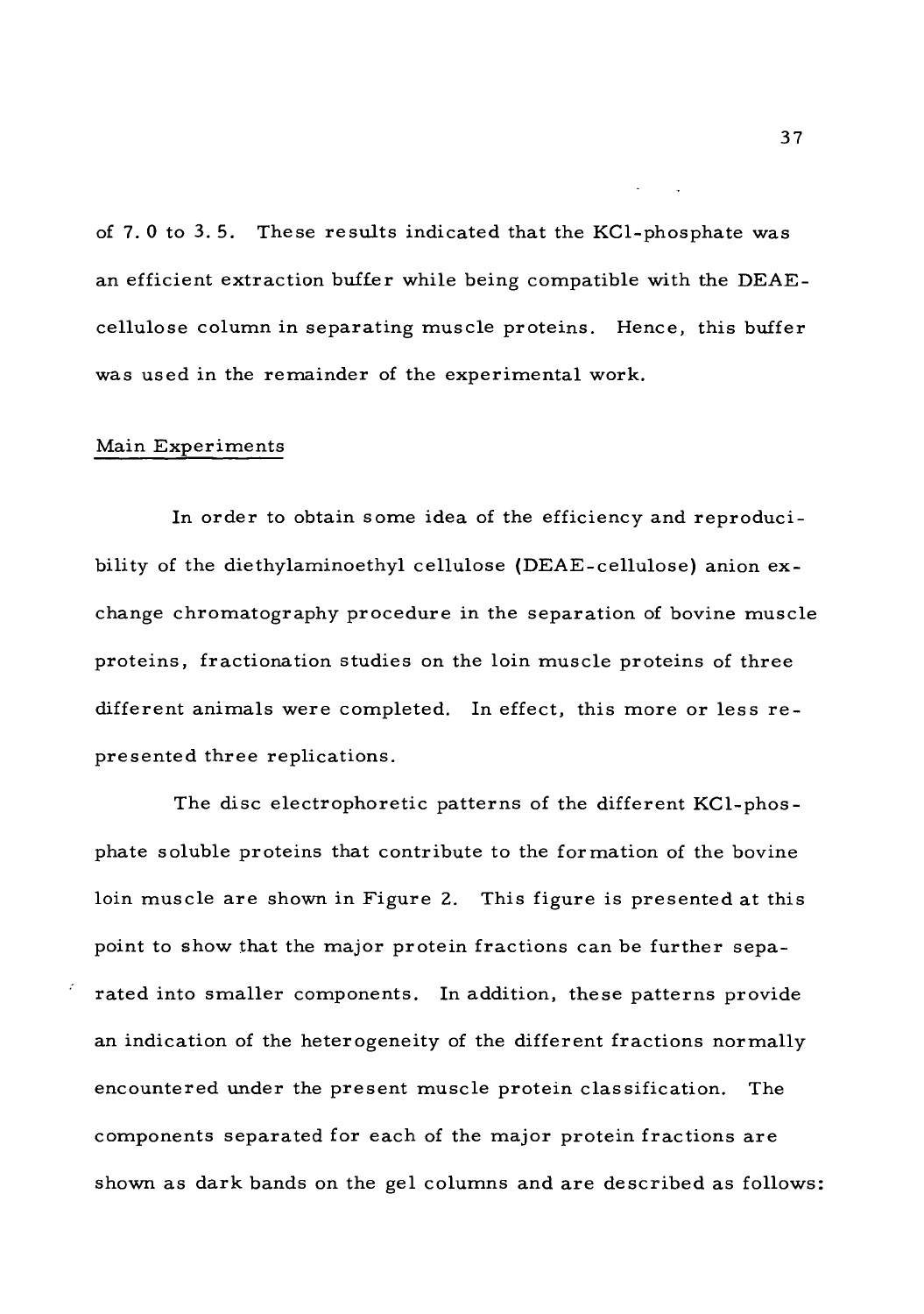

Figure 2. Disc electrophoresis patterns of the major bovine loin muscle protein fractions of animal No. 3. Legend:

- 1. Total KCl-phosphate soluble proteins, (13 bands)
- 2. Total KCl-phosphate soluble proteins minus the actomyosin proteins, (9 or 10 bands)
- 3. Actomyosin proteins, (4 bands)
- 4. Myosin proteins, (8 bands)
- 5. Sarc oplasmic + actin proteins, (6 bands)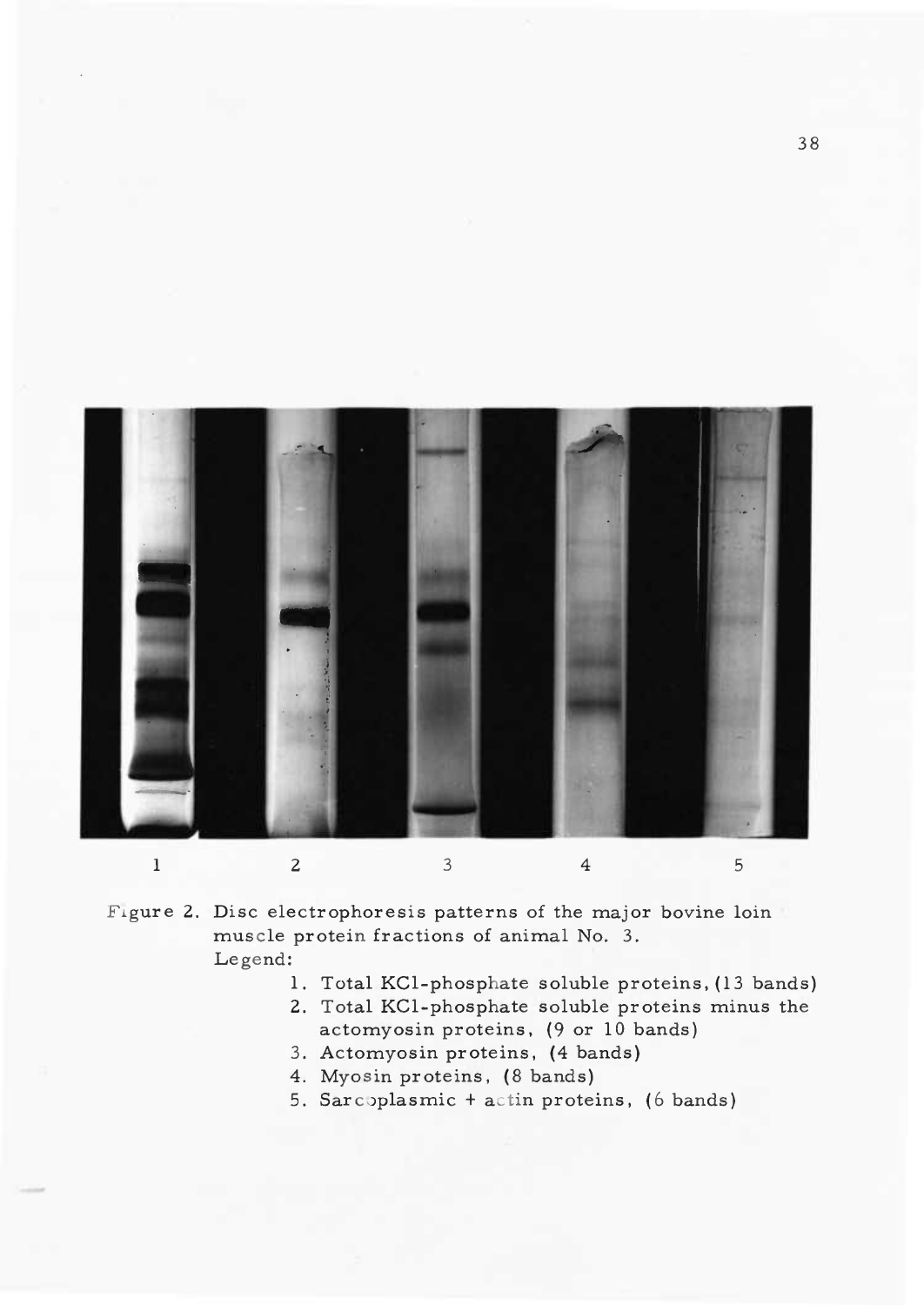Fraction #1. Total KCl-phosphate soluble proteins (13 bands).

- Fraction #2. Total KCl-phosphate soluble proteins minus actomyosin (9 or 10 bands).
- Fraction #3. Actomyosin proteins (4 bands)
- Fraction #4. Myosin proteins (8 bands).

Fraction #5. Sarcoplasmic <sup>+</sup> actin proteins (6 bands).

Although it is somewhat difficult to count the protein bands on the gel column in the photogram, it was possible to count the bands when the gels were placed between the observer and fluorescent light.

The differences in the disc electrophoretic mobilities of the various components were probably due to a combination of factors rather than to one specific effect. The net charge of the protein components undoubtedly plays a major role in determining the rate of their migration. However, the polyacrylamide gels also have the ability to do a certain amount of molecular sieving whereby the molecular weight and size of a protein exert an effect upon the electrophoretic mobility. When all conditions remain constant, the smaller proteins show a greater rate of migration than the larger sized molecules (22, p. 1-22).

Another point of interest in the photogram, Figure 2, is that the sum of the protein bands or components of the actomyosin, myosin, and sarcoplasmic <sup>+</sup> actin fractions is 18 as contrasted to a total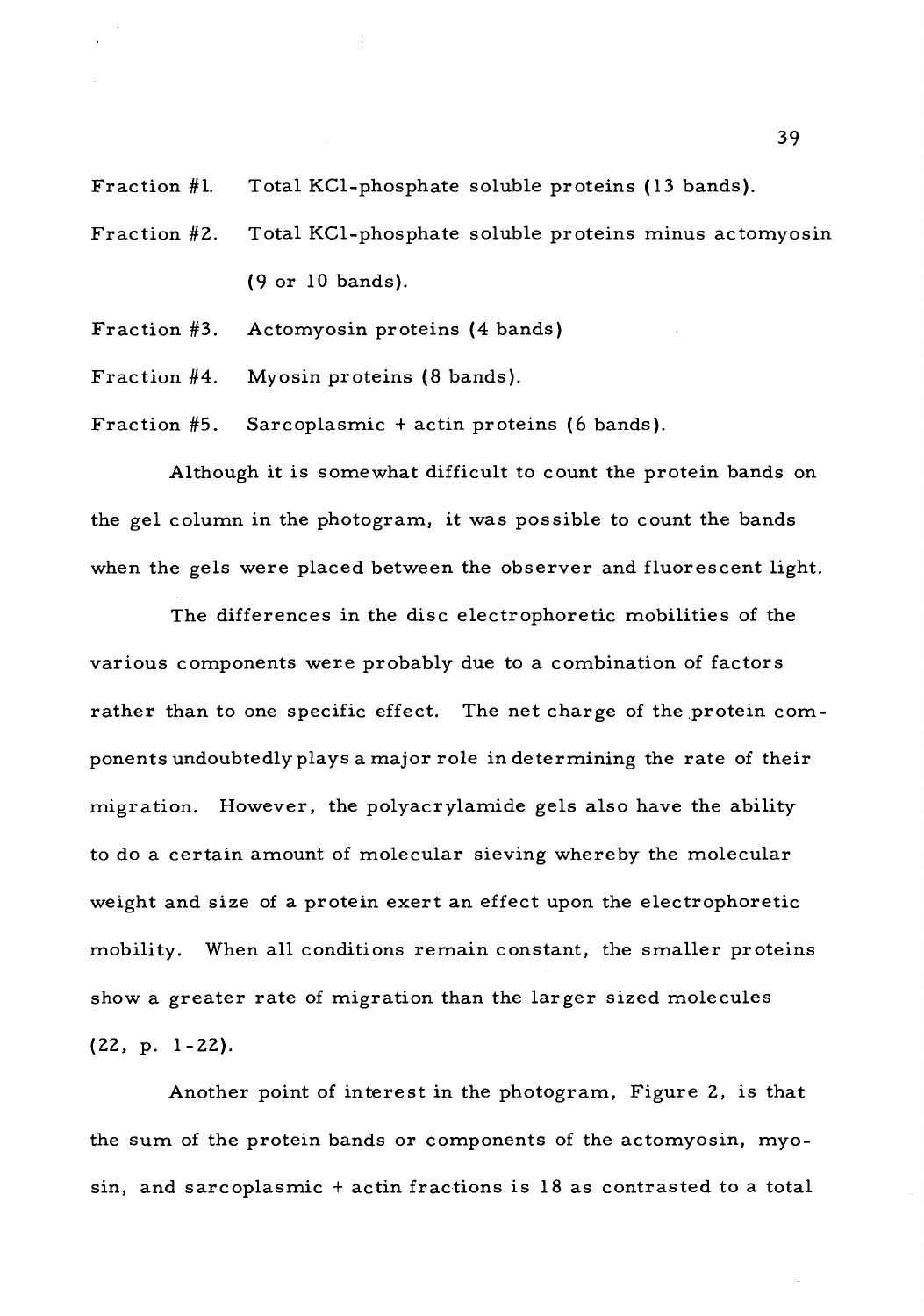of 13 for the total KCl-phosphate soluble proteins. This difference appears to be due to the overlapping of some of the bands on the gel column of the total KCl-phosphate soluble fraction.

# Protein recovery data

The term "protein recovery" refers to the amount of protein eluted from the DEAE-cellulose column during a chromatographic run. In practically every instance, there appears to be a certain amount of protein firmly absorbed on the column and hence cannot be accounted for in the effluent fractions (72, p. 1117). Sober and Peterson (73, p. 61-65) have stated that although the binding forces in effect during cellulose column chromatography are primarily of an electrostatic nature, other factors may also be involved which tend to hold some of the protein on the column.

Protein recovery was measured for each DEAE-cellulose chromatographic run by determining the nitrogen content of the protein solution placed on the column and measuring the total amount eluted into the various components. These data are shown in Table 1. The results are expressed on a protein basis, and the recovered protein is given as a percentage of the protein initially applied on the column. The amount of protein recovered per chromatographic run appears to be quite good with the exception of the actomyosin fractions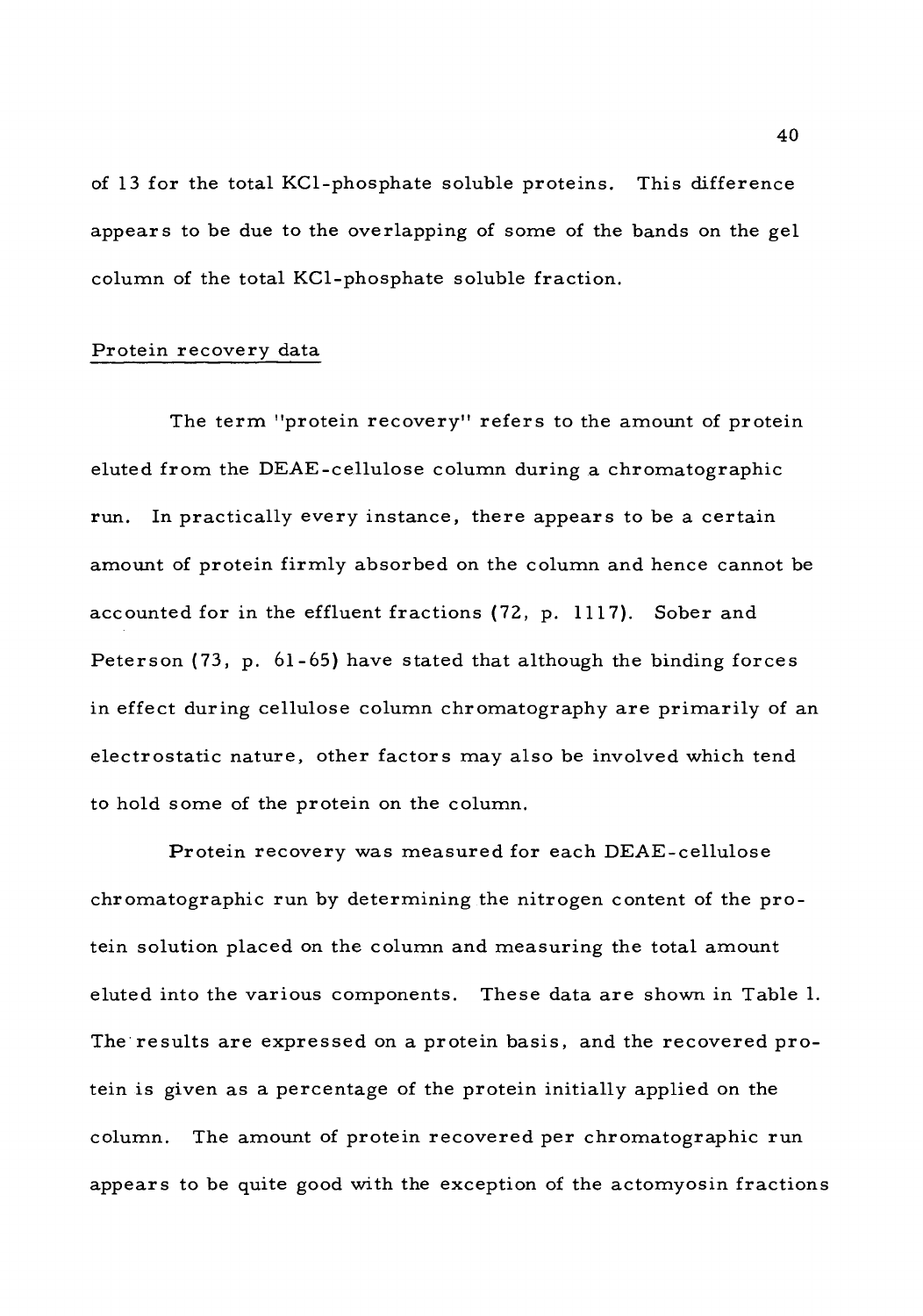|                                                    | Amount<br>applied  | Amount<br>recovered | Percent<br>recovery |
|----------------------------------------------------|--------------------|---------------------|---------------------|
| Total KCl-phosphate soluble proteins, animal No. 1 | 0.511 g            | 0.446 $g$           | 87.3                |
| Total KCl-phosphate soluble proteins, animal No. 2 | 0.473 g            | 0.408 g             | 86.2                |
| Total KCl-phosphate soluble proteins, animal No. 3 | 0.951 g            | 0.785 g             | 82.5                |
| Total KCl-phosphate soluble proteins minus         |                    |                     |                     |
| actomyosin, animal No. 2                           | 0.361 g            | 0.306 g             | 84.7                |
| Total KCl-phosphate soluble proteins minus         |                    |                     |                     |
| actomyosin, animal No. 3                           | 0.334 g            | $0.285$ g           | 85.4                |
| Actomyosin proteins, animal No. 1                  | $45.47 \text{ mg}$ | $30.60$ mg          | 67.3                |
| Actomyosin proteins, animal No. 2                  | $33.62 \text{ mg}$ | $25.72 \text{ mg}$  | 76.5                |
| Actomyosin proteins, animal No. 3                  | $29.87 \text{ mg}$ | $24.94 \text{ mg}$  | 83.5                |
| Myosin proteins, animal No. 1                      | $84.73 \text{ mg}$ | $74.56$ mg          | 88.0                |
| Myosin proteins, animal No. 2                      | 94.17 mg           | $62.71 \text{ mg}$  | 66.6                |
| Myosin proteins, animal No. 3                      | 59.22 mg           | $51.29$ mg          | 86.6                |
| Sarcoplasmic + actin proteins, animal No. 1        | $75.13 \; mg$      | $63.49$ mg          | 84.5                |
| Sarcoplasmic + actin proteins, animal No. 2        | $69.66$ mg         | 68.42 $mg$          | .98.5               |
| Sarcoplasmic + actin proteins, animal No. 3        | $168.34 \; mg$     | 157.23 mg           | 93.4                |

 $\mathcal{A}^{\mathcal{A}}$  and  $\mathcal{A}^{\mathcal{A}}$ 

Table 1. Protein recovery data of the various bovine loin muscle protein fractions eluted during DEAE-cellulose column chromatography.

 $\sim 20$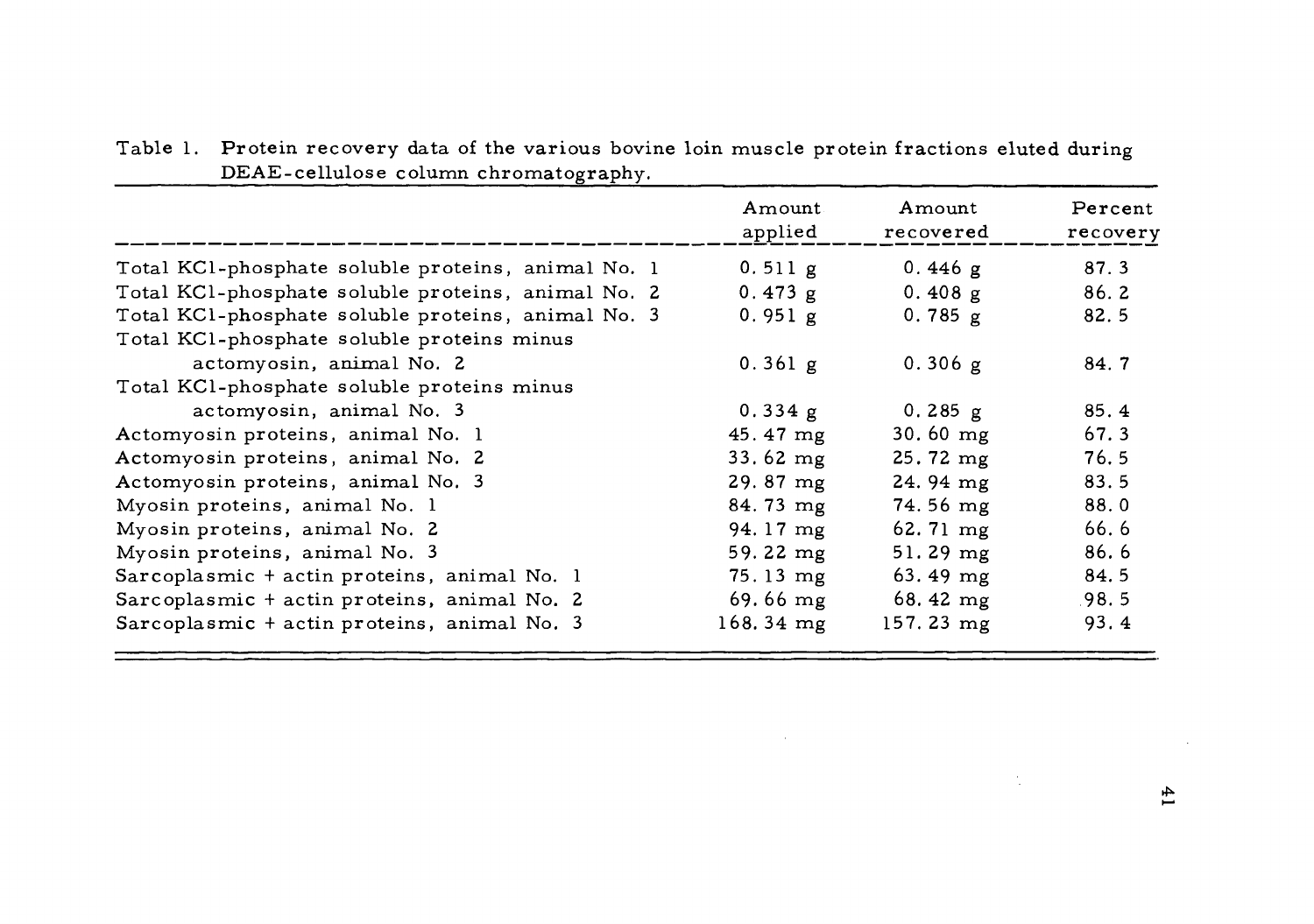from animals No. <sup>1</sup> and 2 and the myosin fraction of animal No. 2. The literature (72, p. 1124) indicates that generally 90 percent or more of the protein applied to the columns was recovered in the effluents of most of the proteins thus far studied, which include the proteins of blood sera, egg white and milk. However, it must be remembered that the muscle proteins are very complex macromolecules possessing unique properties and characteristics which are quite divergent from other known protein systems (81, p. 1-49). The low protein recovery data of the three fractions mentioned above might possibly be due to the development of strong binding between these protein molecules and the adsorbent which hindered their release under the buffer and eluting conditions employed. Furthermore, the large size and peculiar configuration of the myosin and actomyosin molecules may have somewhat retarded their passage through the cellulose column.

## Total KCl-phosphate Soluble Proteins

# Column Ghromatography and Disc Electrophoresis Analysis

Figures 3a, 4a and 5a show the effluent diagrams obtained from the DEAE-cellulose ion exchange chromatographic separation of the total KCl-phosphate soluble proteins extracted from a loin muscle of each of three animals. Concentration of protein applied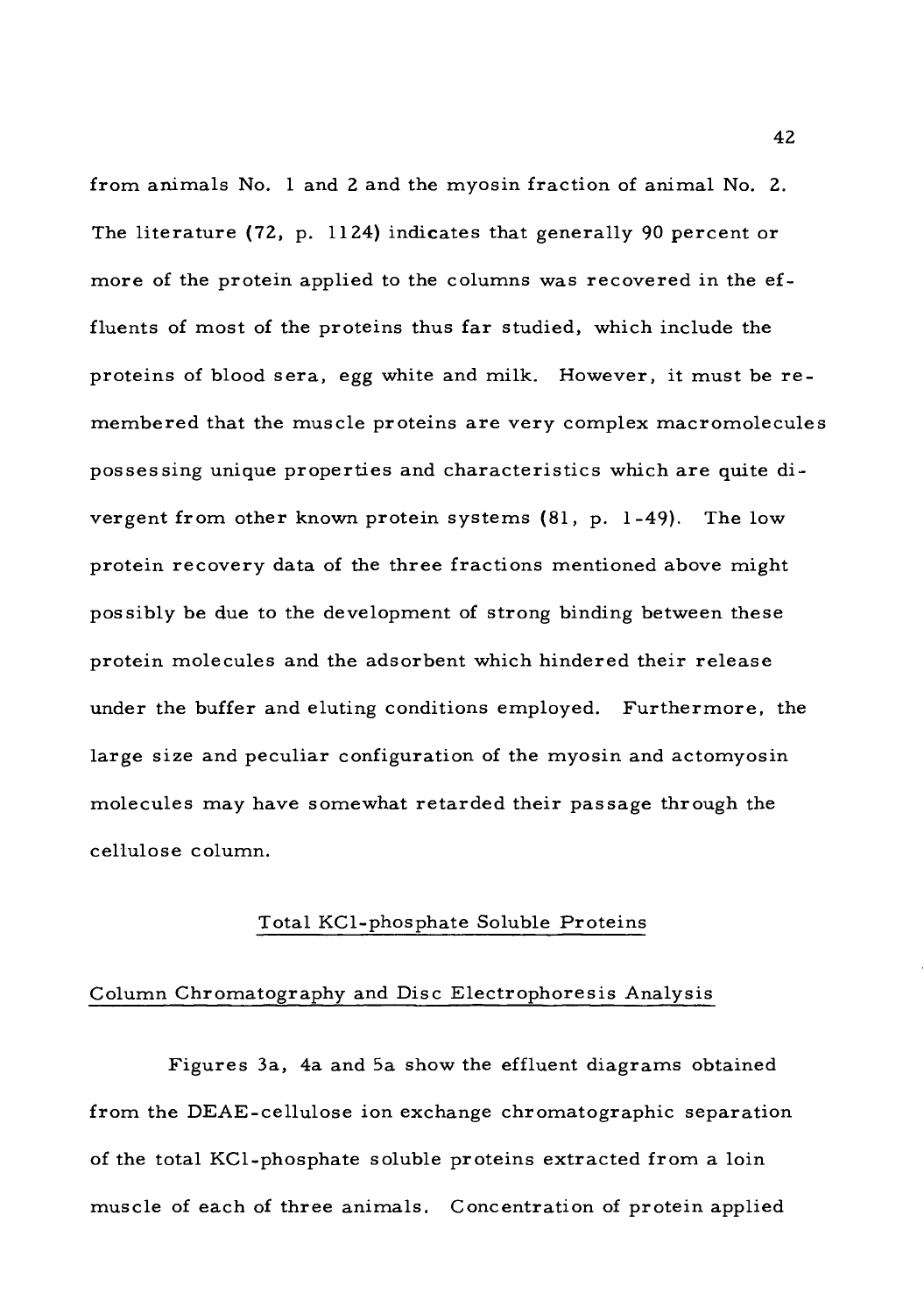for each run was as follows: Figure 3a, 50 ml of extract containing 0. 511 g of protein; Figure 4a, 50 ml of extract having 0. 473 g of protein; and Figure 5a, 100 ml of extract with 0. 951 g of protein. The protein components were eluted from the column by the nonlinear gradient elution procedure which provides for means of a gradual and continuous increase in the ionic strength of the eluting buffer coupled with a concurrent decrease in the pH during the chromatographic run. Throughout the course of this study, the eluted protein components were given numerical designations according to their sequence of emergence from the DEAE-cellulose columns.

Figures 3a, 4a and 5a also show the effluent pH curves which graphically depict the changes in the pH of the effluent during the course of each chromatographic run. The pH ranges at which the different protein components were separated and eluted, and the relative percentage of each component, calculated on the basis of total protein recovered, are summarized in Table 2. Table <sup>2</sup> also gives the number of protein bands shown on the disc electrophoresis gels in Figures 3b, 4b and 5b. These were included in Table <sup>2</sup> as a matter of convenience for comparative purposes.

Figures 3b, 4b and 5b show the disc electrophoresis patterns of the components eluted from the DEAE-cellulose column. The fraction having the highest absorbancy value for each component was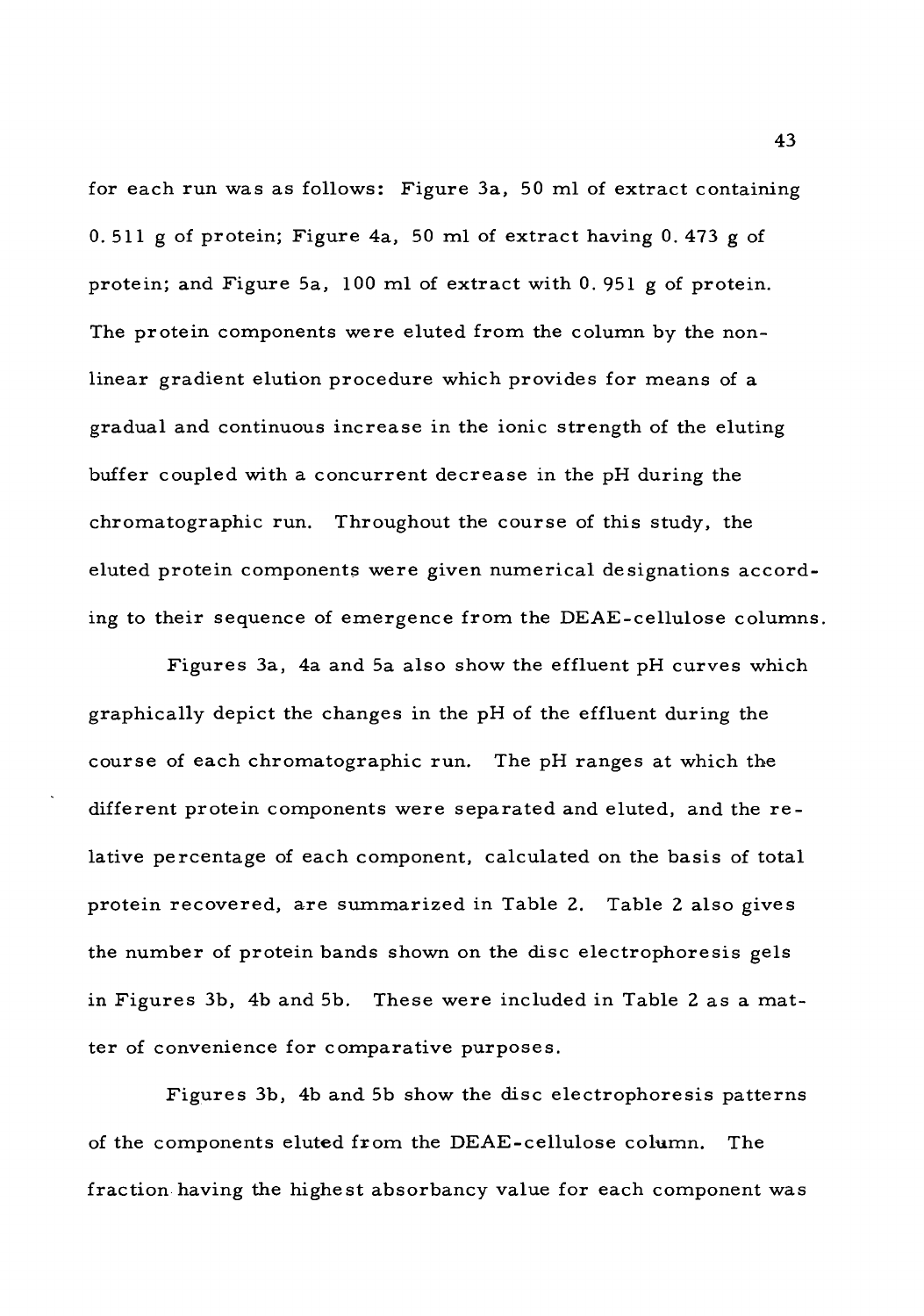used in disc electrophoresis analysis. This procedure was used to test the homogeneity of components separated and eluted by the chromatographic technique. Some of the components did not show any sign of protein separation during disc electrophoresis and hence they were omitted in the photograms.

Figure 3a shows that the DEAE-cellulose ion exchange chromatographic technique separated the total KCl-phosphate soluble proteins of animal No. <sup>1</sup> into ten different components. This effluent diagram and the protein recovery data of Table <sup>2</sup> show that the first component to be separated and eluted contained 80 percent of protein to pass through the column. The disc electrophoresis analysis. Figure 3b, shows that this component is very heterogeneous since six or more fractions could be separated by this technique. Protein components <sup>2</sup> and <sup>3</sup> appear to be very closely related since both emerge at almost the same pH range. The disc electrophoretic pattern of component <sup>3</sup> shows two different protein bands while component 2 shows none. Hence, there may have been a combination of overlapping of the two components or poor column separation. Component <sup>9</sup> appears to be eluted from the DEAE-cellulose column as a single entity since the photogram. Figure 3b, indicates that it may be electrophoretically homogeneous. Although component 10 exhibited a fairly sharp peak on the effluent diagram, it was found to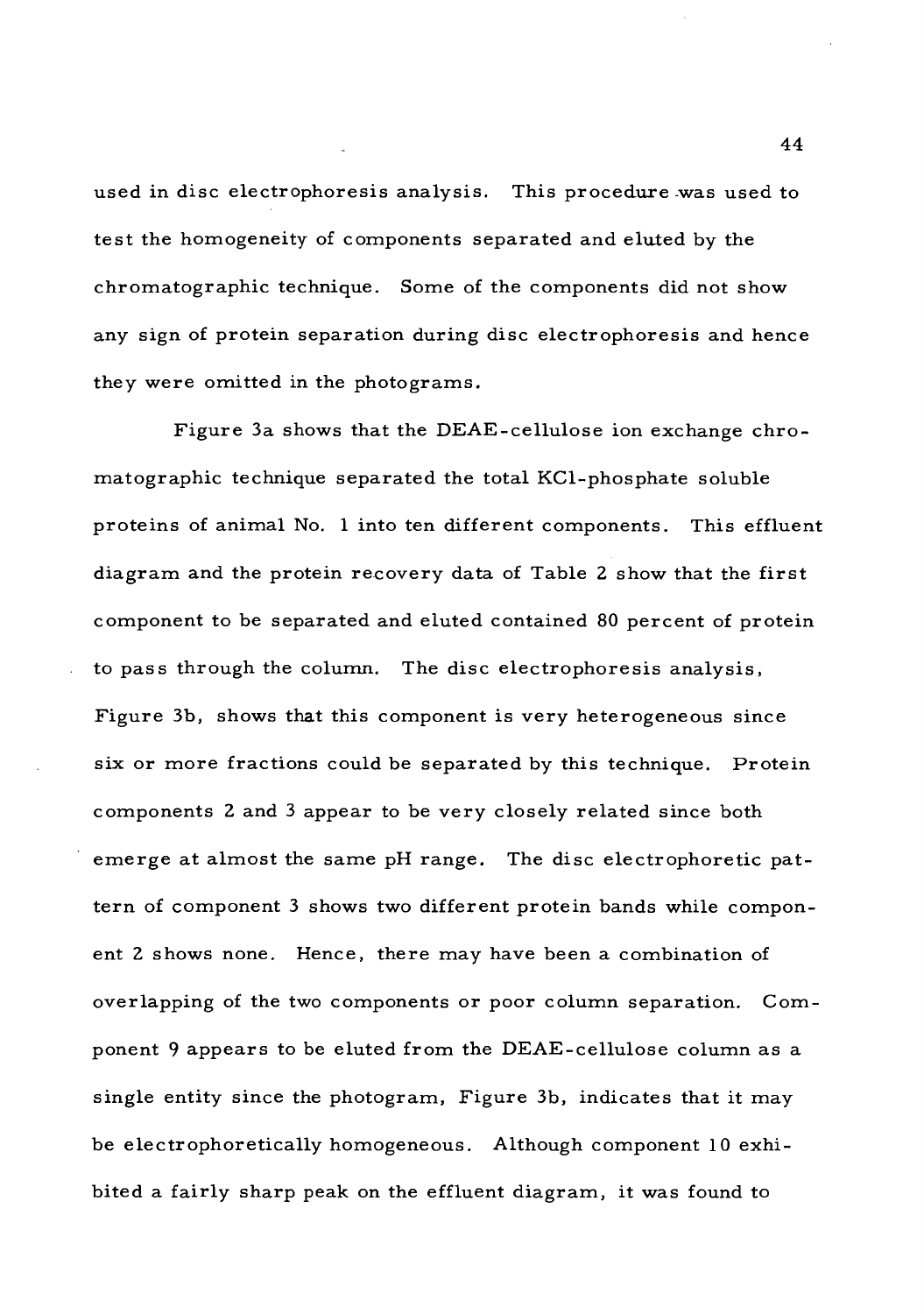

Figure <sup>3</sup> a. Effluent diagram of total KCl-phosphate soluble proteins extracted from the loin muscle of animal No. 1. Adsorbent was DEAE-cellulose (40 x 2. <sup>5</sup> cm). Fifty ml of extract containing 0, 511 g of protein was applied. Starting buffer, 0. 005 M Naphosphate, pH 7. 0, non-linear gradient elution, pnosp<br>36<sup>0</sup>F.

\* Dash lines (---) indicate components analyzed for nitrogen while arrows indicate fractions analyzed by disc electrophoresis.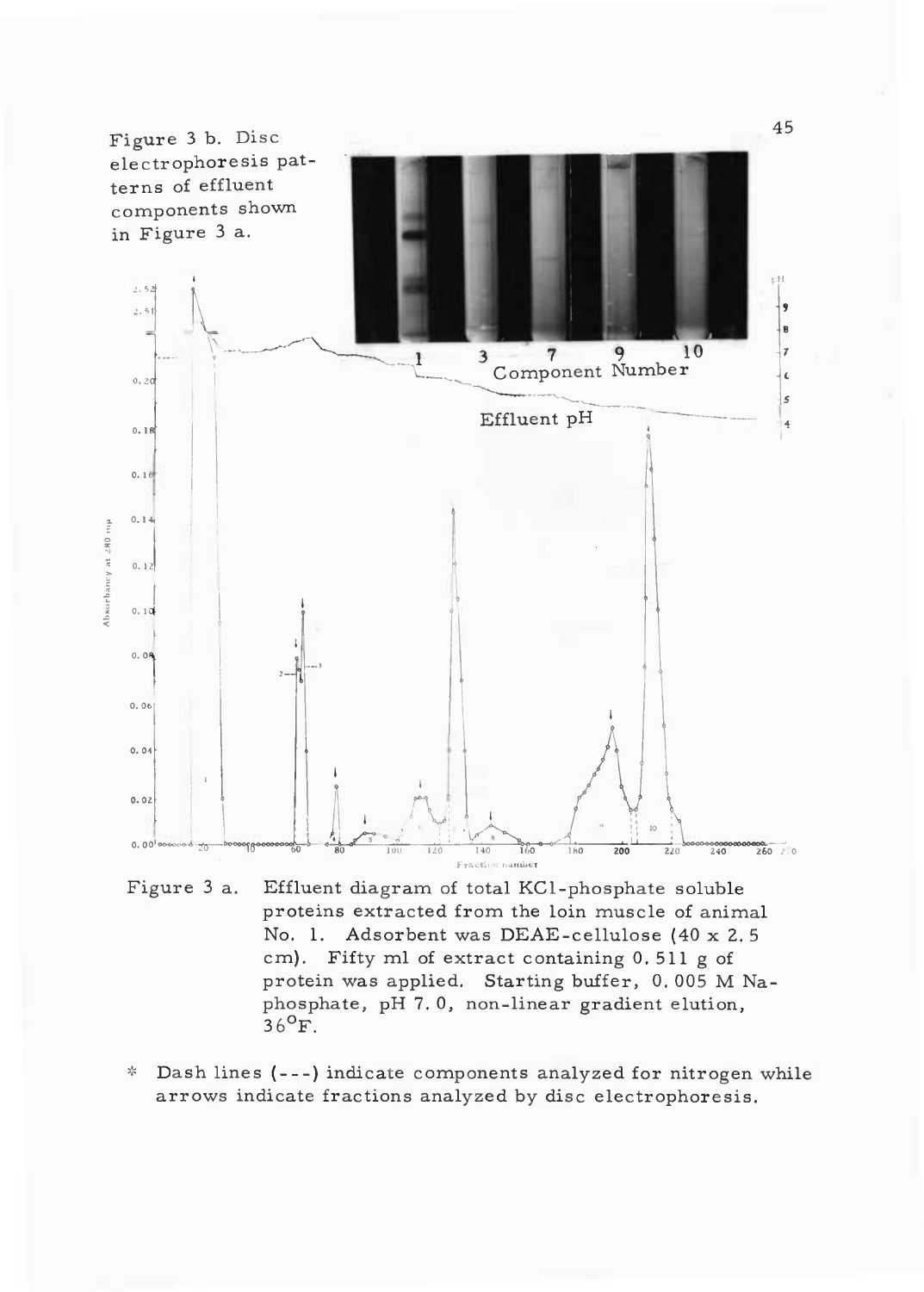|        |                          | ion exchange chromatography. | $m$ and $m$ and $m$ and $m$ and $m$ and $m$ |                |  |  |
|--------|--------------------------|------------------------------|---------------------------------------------|----------------|--|--|
|        |                          | Percentage of                |                                             |                |  |  |
|        | pH range                 |                              | recovered protein                           |                |  |  |
|        | Sample Component         | of                           | as eluted per                               | Disc bands*    |  |  |
| number | number                   | emergence                    | component                                   |                |  |  |
| Animal | 1                        | $8.23 - 7.28$                | 80.31                                       | 6 or more      |  |  |
| No. 1  | $2 + 3$                  | $7.57 - 7.73$                | 2.04                                        | 2              |  |  |
|        | 4                        | $7.23 - 7.00$                | 0.34                                        |                |  |  |
|        | 5                        | $7.00 - 6.57$                | 1.68                                        |                |  |  |
|        | 6                        | $6.56 - 5.98$                | 2.05                                        |                |  |  |
|        | $\overline{\mathcal{L}}$ | $5.92 - 5.67$                | 3.64                                        | 1              |  |  |
|        | 8                        | $5.64 - 5.18$                | 0.68                                        |                |  |  |
|        | 9                        | $5.14 - 4.65$                | 6.09                                        | 1              |  |  |
|        | 10                       | $4.62 - 4.34$                | 4.15                                        | 2              |  |  |
|        |                          |                              | 100.98<br>Total                             |                |  |  |
| Animal | $\mathbf{1}$             | $8.47 - 7.62$                | 66.23                                       | 6 or more      |  |  |
| No. 2  | $\boldsymbol{2}$         | $7.60 - 8.22$                | 0.42                                        |                |  |  |
|        | 3                        | $8.22 - 7.06$                | 6.71                                        | $\overline{c}$ |  |  |
|        | $\overline{\mathbf{4}}$  | $7.08 - 6.45$                | 3.03                                        | l              |  |  |
|        | 5                        | $5.93 - 6.01$                | 1.51                                        |                |  |  |
|        | 6                        | $6.00 - 5.00$                | 6.75                                        | 1              |  |  |
|        | 7                        | $4.93 - 4.37$                | 9.64                                        | 1              |  |  |
|        | 8                        | $4.35 - 4.18$                | 3.49                                        |                |  |  |
|        | 9                        | $4.17 - 4.08$                | 2.20                                        | $1$ or $2$     |  |  |
|        |                          |                              | Total<br>99.98                              |                |  |  |
| Animal | 1                        | $8.70 - 8.06$                | 67.76                                       | 6              |  |  |
| No. 3  | 2                        | $8.06 - 7.82$                | 18.16                                       | 5              |  |  |
|        | 3                        | $7.82 - 7.83$                | 5.04                                        | 2              |  |  |
|        | 4                        | $7.83 - 7.46$                | 0.44                                        |                |  |  |
|        | 5                        | 7.46 - 6.98                  | 0.44                                        |                |  |  |
|        | 6                        | $6.96 - 6.84$                | 0.15                                        |                |  |  |
|        | 7                        | $6.81 - 6.32$                | 0.96                                        |                |  |  |
|        | 8                        | $6.32 - 6.20$                | 0.37                                        |                |  |  |
|        | 9                        | $6.18 - 5.27$                | 1.71                                        | ı              |  |  |
|        | 10                       | $5.27 - 4.41$                | 0.49                                        |                |  |  |
|        | 11                       | $4.41 - 4.30$                | 3.23                                        | $\mathbf{1}$   |  |  |
|        | 12                       | $4.30 - 4.10$                | 1.26                                        | l or 2         |  |  |
|        |                          |                              | 100.01<br>Total                             |                |  |  |

Table 2. Percentage of protein and pH range of emergence of the protein components of the total KCl-phosphate soluble loin muscle proteins separated and eluted by DEAE-cellulose

''Number of bands appearing on the disc electrophoresis gels of the separated protein components.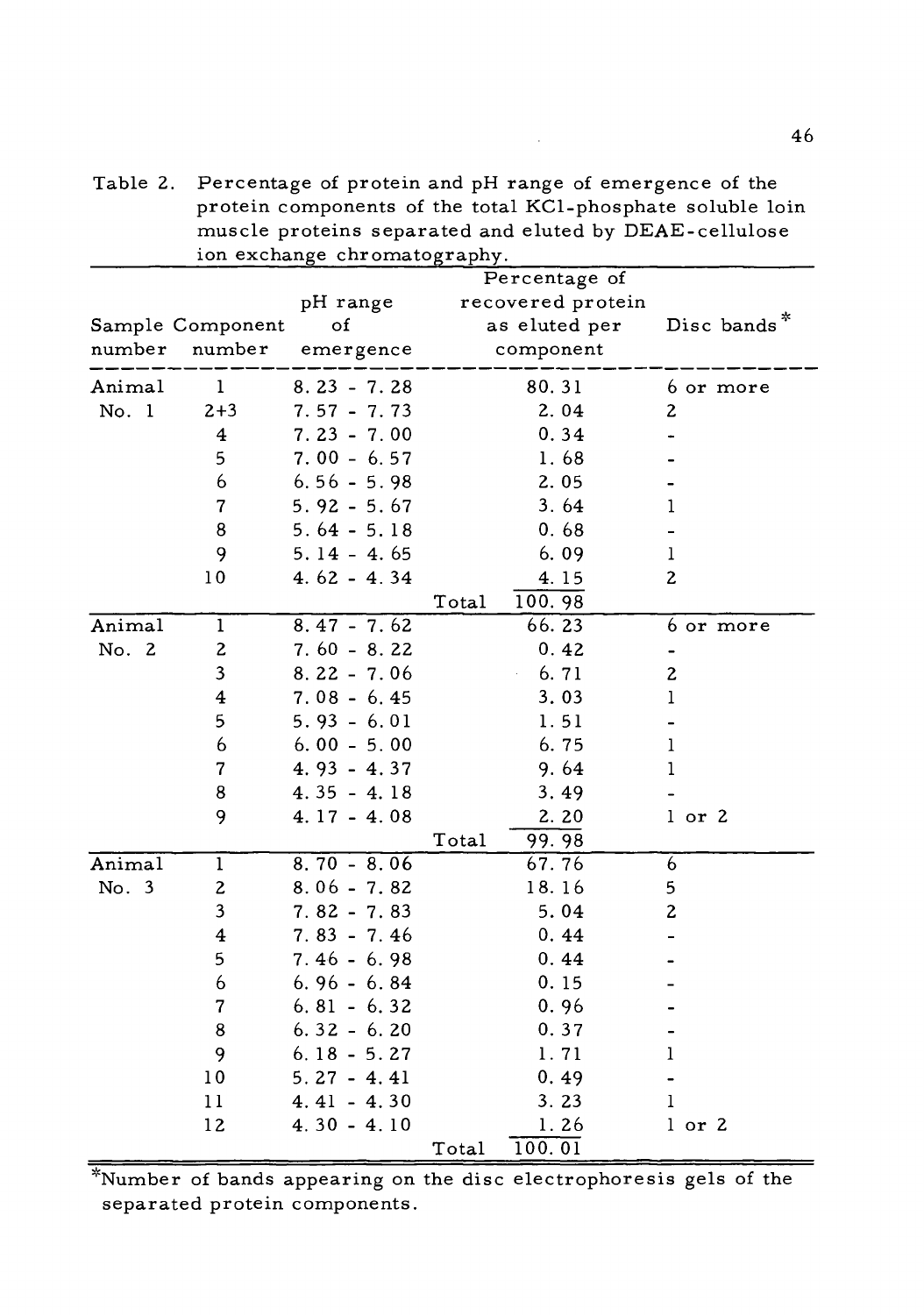contain two electrophoretically different protein compounds. When analyzed by disc electrophoresis, components 2, 4, 5, <sup>6</sup> and <sup>8</sup> did not show any stainable protein fractions. One possible explanation for the failure of these components to show protein bands is that at the time they were eluted from the column the particular conditions of pH and ionic strength of the buffer may have altered and rendered them electrophoretically inert. Another reason may be that the eluting conditions caused the components to lose their capacity to be stained by the staining dye used. In any event, the above explanations are purely speculative.

Figure 4a represents the effluent pattern of total KCl-phosphate soluble protein extracted from loin muscle of animal No. 2. This diagram shows that nine protein components were fractionated from this sample. Table <sup>2</sup> indicates that 60 percent of the total protein eluted from the column was contained in component No. 1.

The disc electrophoresis patterns of the protein components separated by the column for animal No. <sup>2</sup> are shown in Figure 4b. These results show that the first component can be further separated into at least six fractions. Component <sup>3</sup> contains two electrophoretically different fractions. Components 4, 6, <sup>7</sup> and <sup>9</sup> each show only one band which is an indication of homogeneity. Components 2, <sup>5</sup> and <sup>8</sup> did not show any electrophoretic fractions.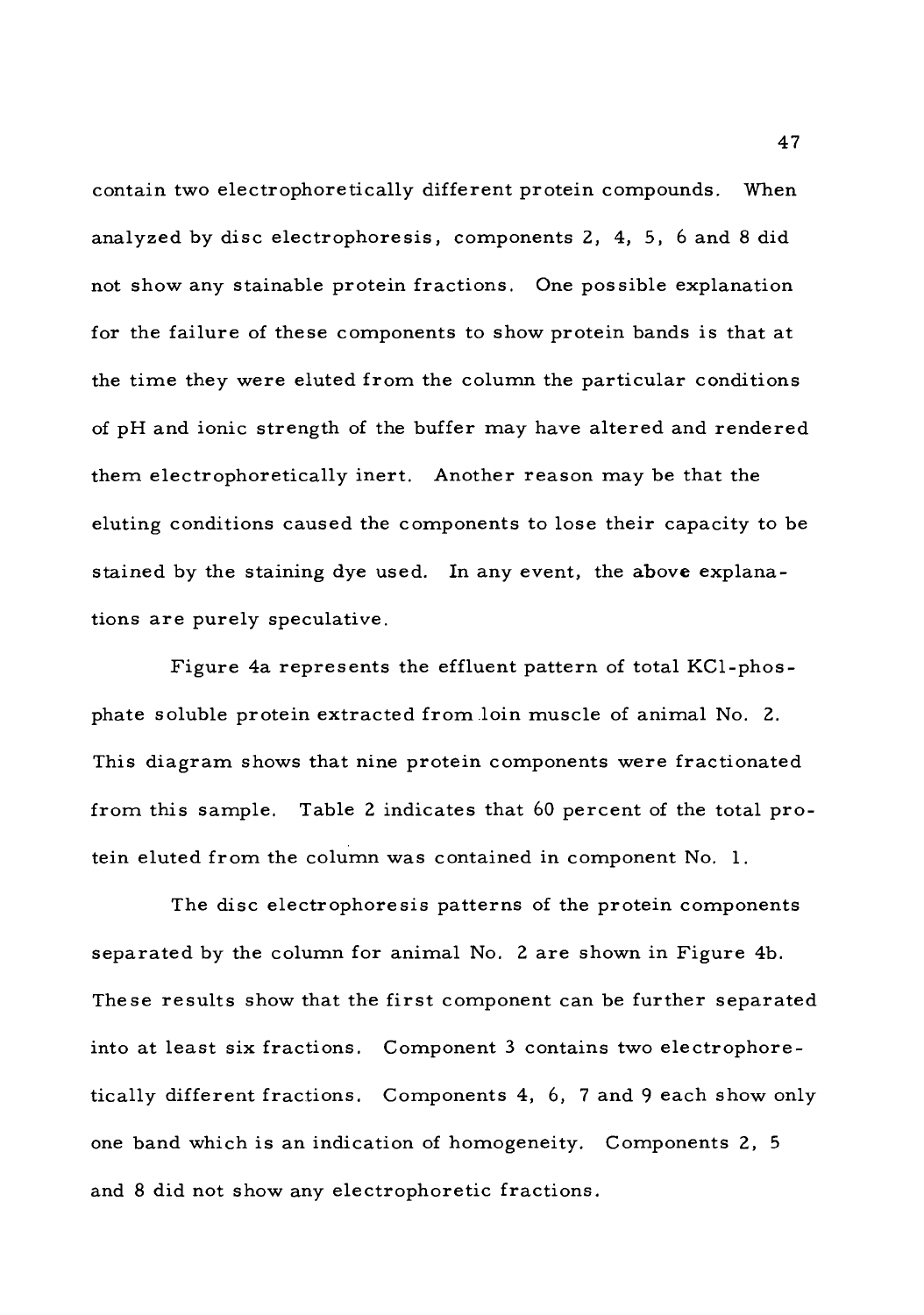

Figure 4 a. Effluent diagram of total KCl-phosphate soluble proteins extracted from loin muscle of animal No. 2. DEAE-cellulose column (40 x 2. <sup>5</sup> cm). Fifty ml of extract containing 0. 473 g of protein was applied. Starting buffer, 0. 005 M Na-phosphate, pH 7.0, non-linear gradient elution,  $36^{\circ}$ F.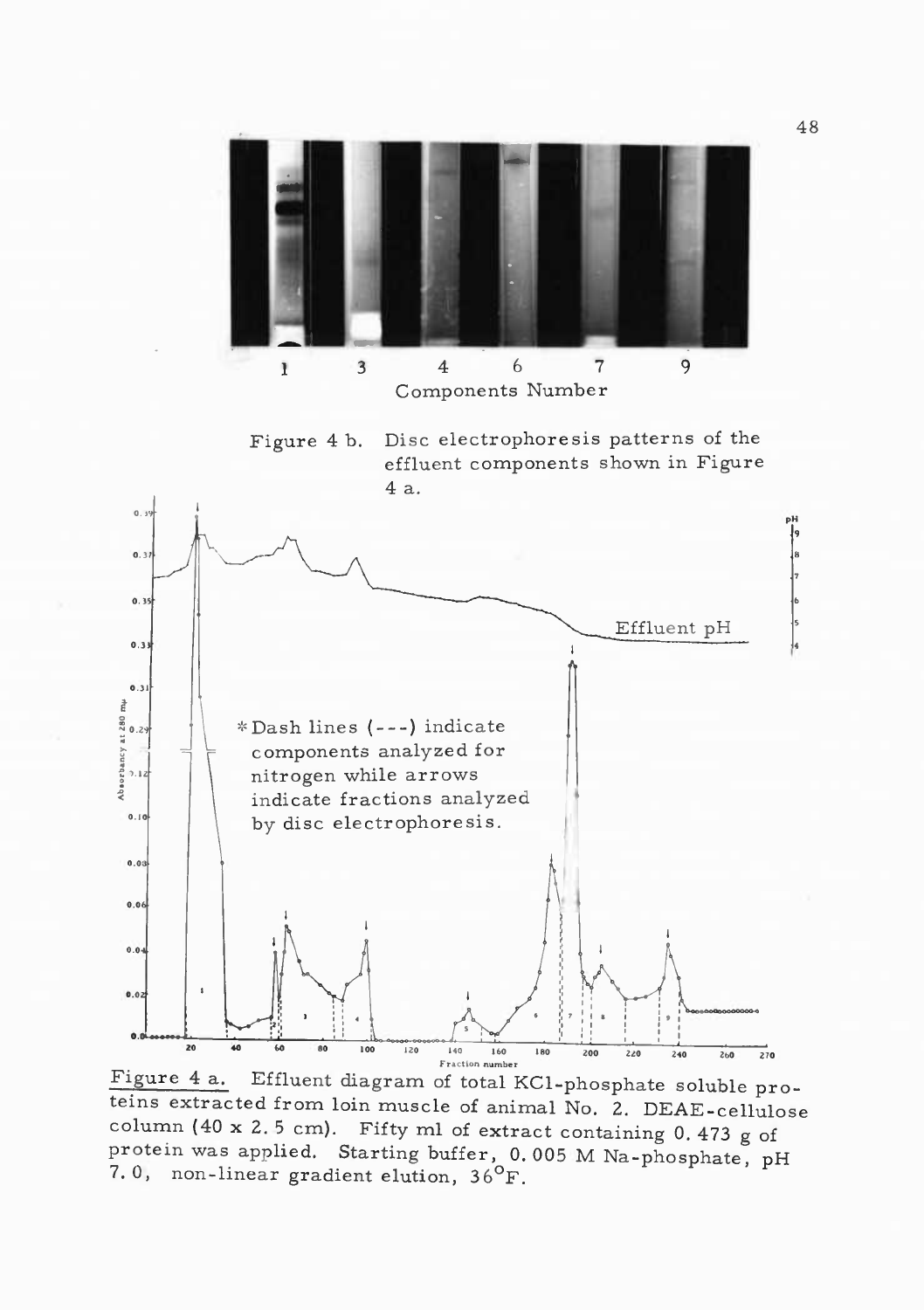The effluent diagram of the KCl-phosphate soluble proteins of animal No. <sup>3</sup> is given in Figure 5a. However, the amount of protein applied to this column  $(0.951 g)$  was about twice that applied for the previous two samples  $(0.511$  and  $0.473$  g). Since some of the fractions were observed to be present in minute amounts in the two prior runs, it was thought that better separation might occur by increasing the protein concentration. Figure 5a shows that 12 components were separated during this run. Table <sup>2</sup> indicates that over <sup>60</sup> percent of the protein recovered was contained in the first component to be eluted while 18 percent was in the second, component.

Figure 5b shows the disc electrophoresis analysis of the eluted components. Components <sup>1</sup> and <sup>2</sup> appear to be very heterogeneous by showing at least five protein bands. . Component <sup>3</sup> shows two protein fractions while components 9, <sup>11</sup> and 12 each seem to have only a single band. The remaining components gave negative electrophoretic results.

The larger quantity of protein applied on the DEAE-cellulose column for the third sample might be the reason for the emergence of more protein components in this case than in the two previous runs. Some of the protein fractions that were not separated in the first and second samples had a better chance to appear in the third run when the amount of protein applied to the column was increased.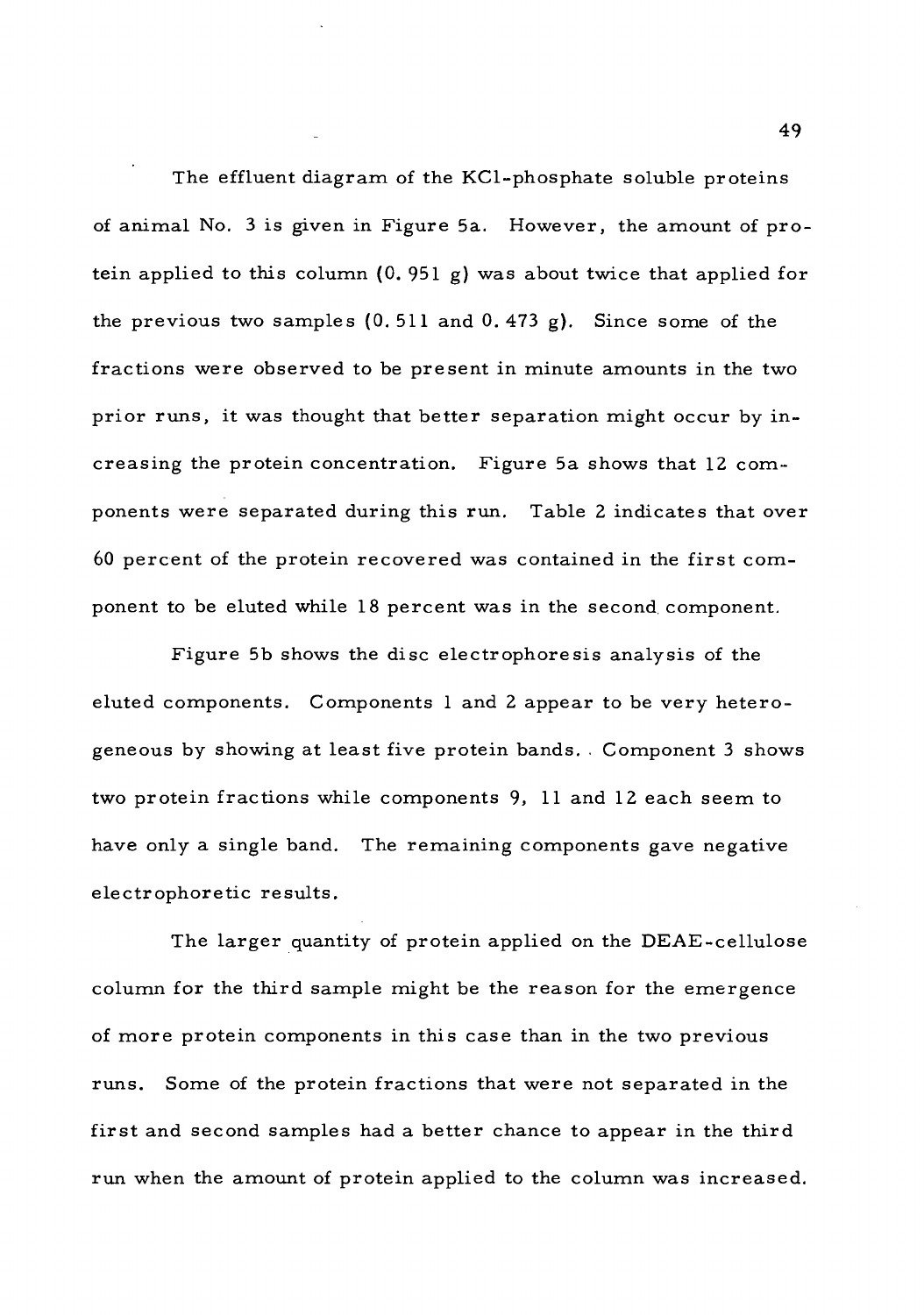

Figure <sup>5</sup> a. Effluent diagram of total KCl-phosphate soluble proteins extracted from loin muscle of animal No, 3. DEAE-cellulose column (40 x 2. <sup>5</sup> cm). One hundred ml extract containing 0. 951 g of protein applied. Starting buffer, 0. 005 M Na-phosphate, pH 7. 0, nonstarting builer, 0.005 M Na-<sub>1</sub><br>linear gradient elution, 36<sup>0</sup>F.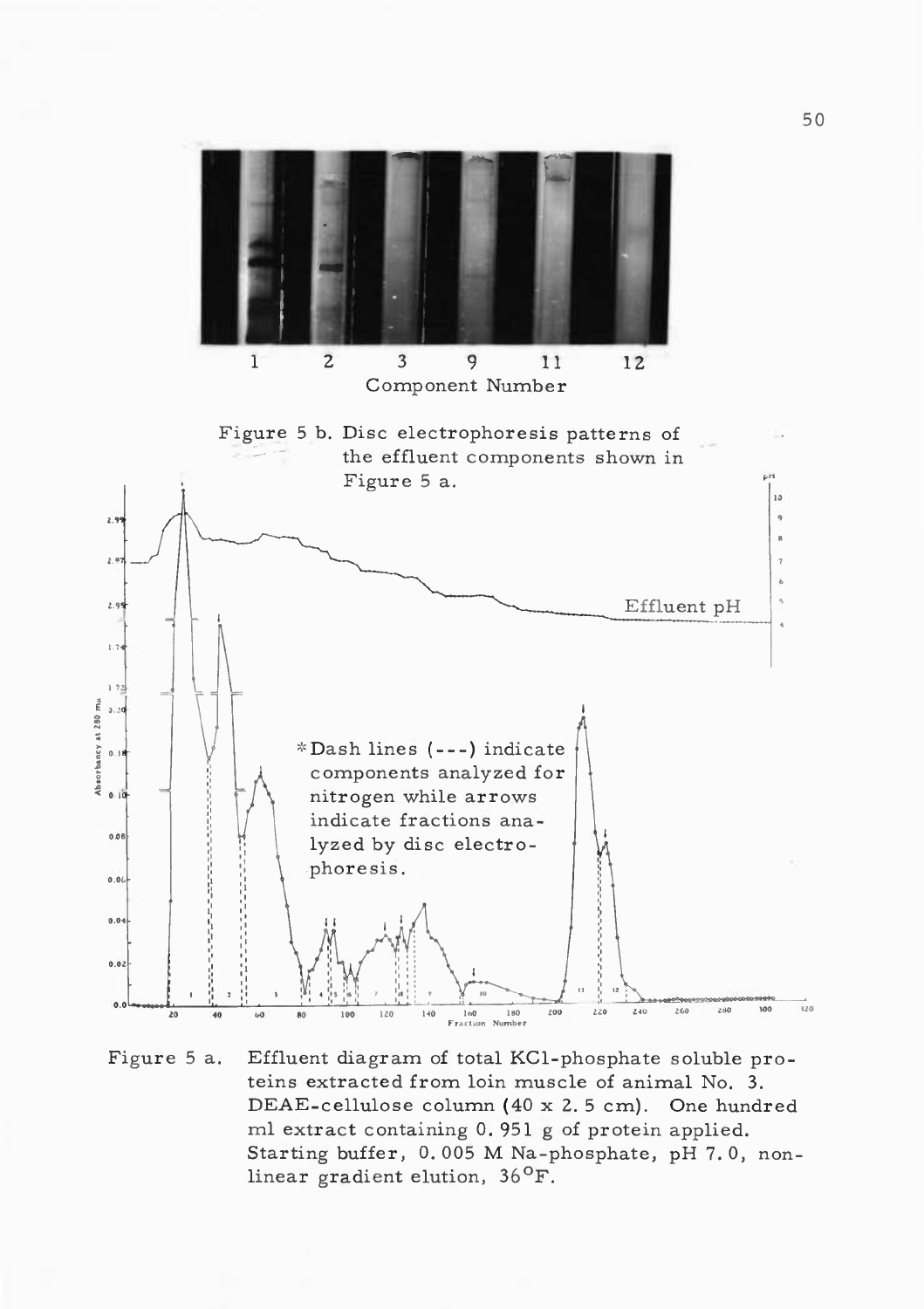The differences in behavior of the total KCl-phosphate soluble proteins of animals 1, <sup>2</sup> and <sup>3</sup> on the DEAE-cellulose column are somewhat similar to the results obtained from the disc electrophoresis analysis of the same initial protein extracts. Figure <sup>6</sup> represents the three patterns obtained by disc electrophoresis. Patterns A and B appear to be similar while pattern C is somewhat divergent. It is of interest to note that patterns A and C are from the loin muscle of cows while pattern B was from a bull. The smallest number of protein components to be separated on the DEAE-cellulose column was the sample of animal No. 2. This sample also gave the smallest number of protein zones on the disc electrophoresis patterns.

The observation that the first component in the effluent diagrams of animals No. <sup>1</sup> and <sup>2</sup> and components <sup>1</sup> and <sup>2</sup> for animal No. <sup>3</sup> showed at least six electrophoretically heterogeneous protein fractions, indicates that the column has a certain protein binding capacity. Overloading the column results in a condition where the unadsorbed proteins pass through the column concurrently with the fractions being eluted at the existing conditions.

The effluent diagram. Figure 5a, of the column separation of the total KCl-phosphate soluble proteins of animal No. <sup>3</sup> shows that too much protein was applied to the column in this run. The first three components to be eluted have relatively high absorbancy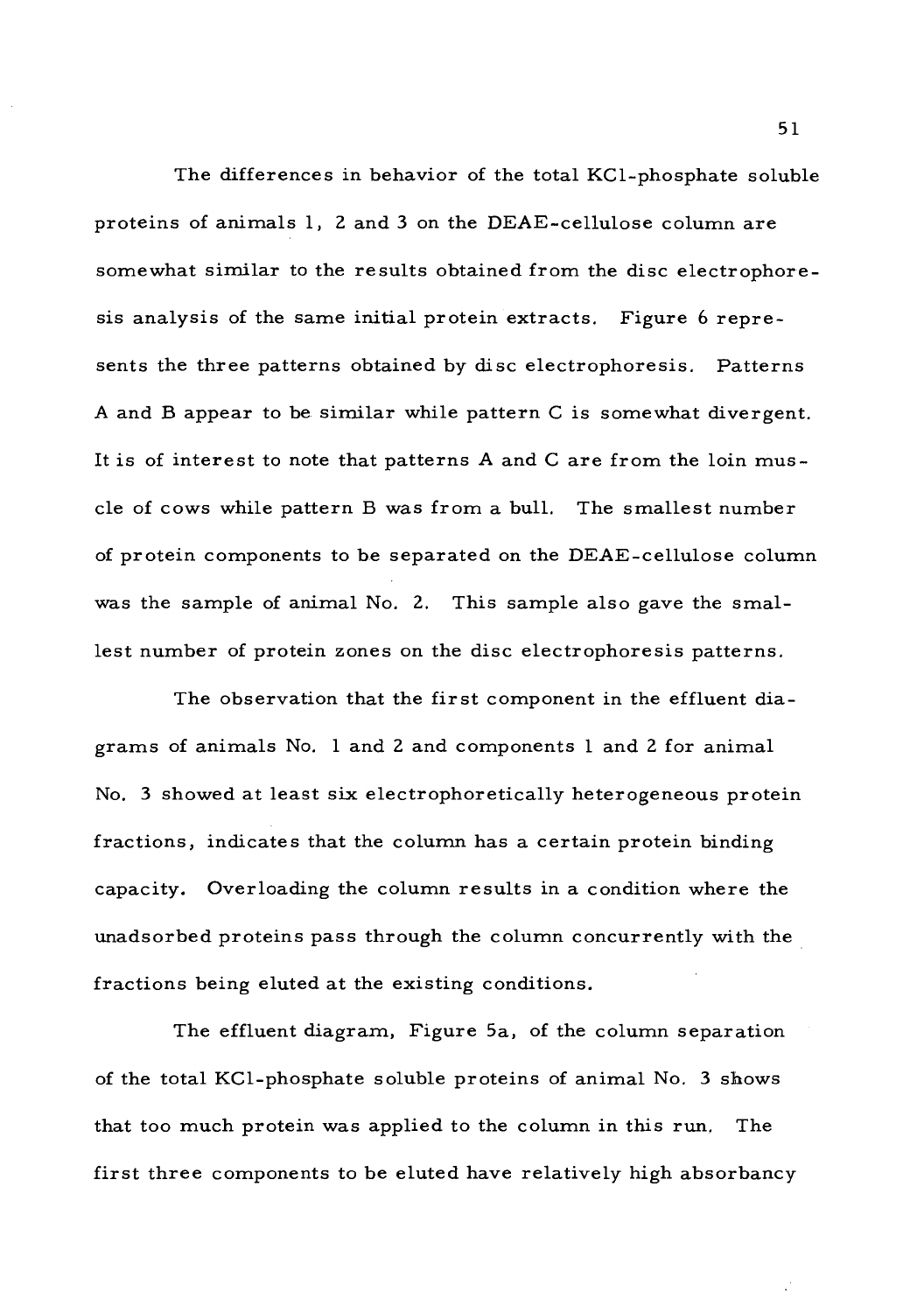

Figure 6. Disc electrophoresis patterns of total KCl-phosphate soluble proteins extracted from the loin muscle of the three different animals. Legend:

- <sup>A</sup> Pattern for animal No. 1.
- <sup>B</sup> Pattern for animal No. 3.
- <sup>C</sup> Pattern for animal No. 2.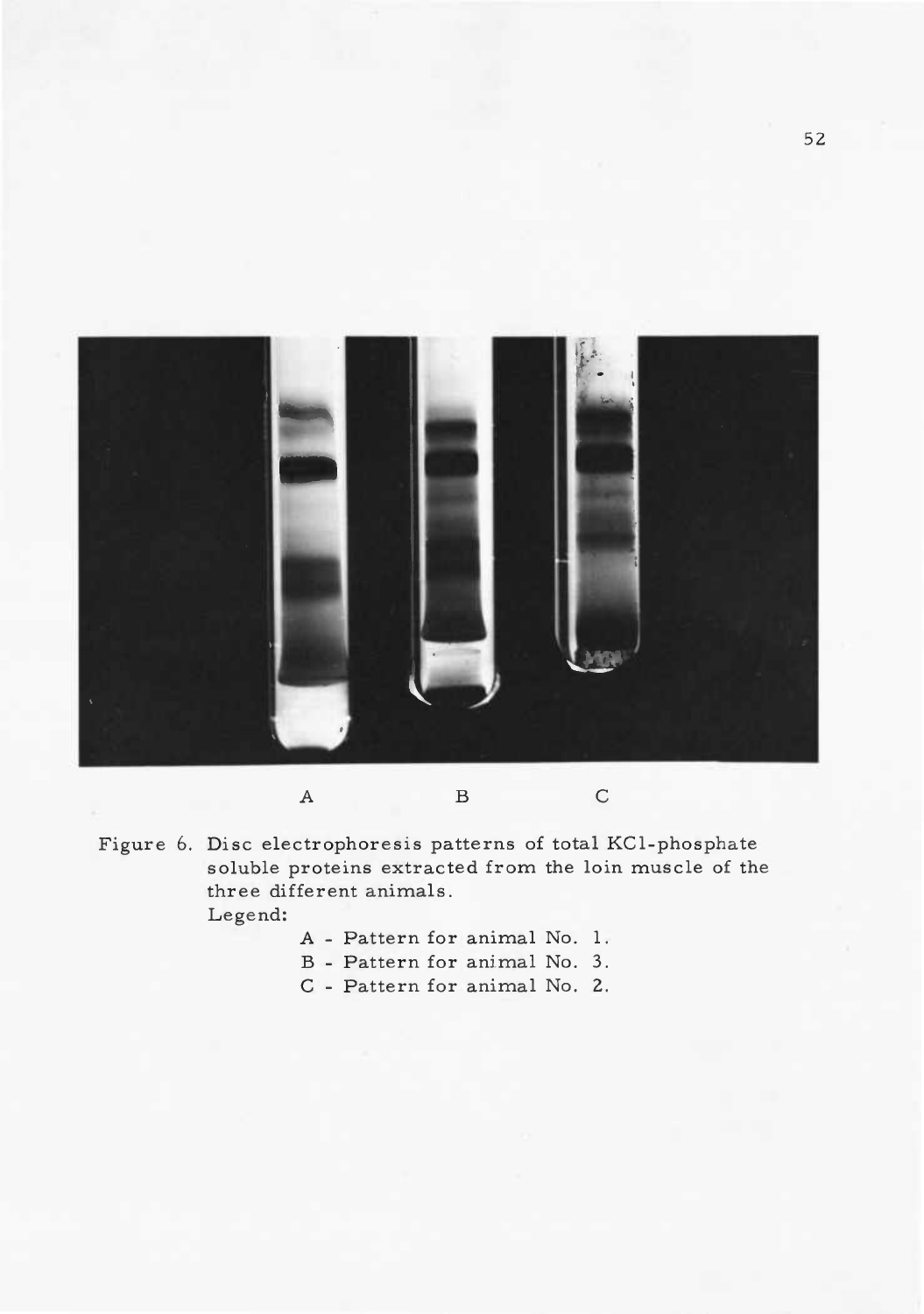values, indicating that a considerable amount of protein had passed through the column without being adsorbed and fractionated. The disc electrophoresis patterns of the eluted components support this view because the first three components contained at least nine out of the total 12 or 13 bands shown for the whole series.

Components designated as <sup>1</sup> in the eluting diagrams shown on Figure 3a and 4a, both emerged at almost an identical pH region, the pH range of 8.47 - 7.62 in the case of animal No. 1 and 8.23 -7. 28 for that of animal No. 2. However, it is difficult to conclude any similarity of the other components on the basis of their pH range of emergence.

In each of Figures 3a, 4a and 5a, the effluent pH curves show an increase in pH values as the protein components emerge from the column. This effect was especially noticeable at the beginning of a run when the pH is near neutrality, but becomes less pronounced when approaching the acidic region. The initial increase in the pH value from <sup>7</sup> to 8. <sup>5</sup> indicates a rapid exchange of ions between the proteins and the adsorbent.

# Amino Acid Analysis

In Table <sup>3</sup> the amino acid analysis of the total KCl-phosphate soluble proteins of animals No. 1, <sup>2</sup> and <sup>3</sup> are tabulated. This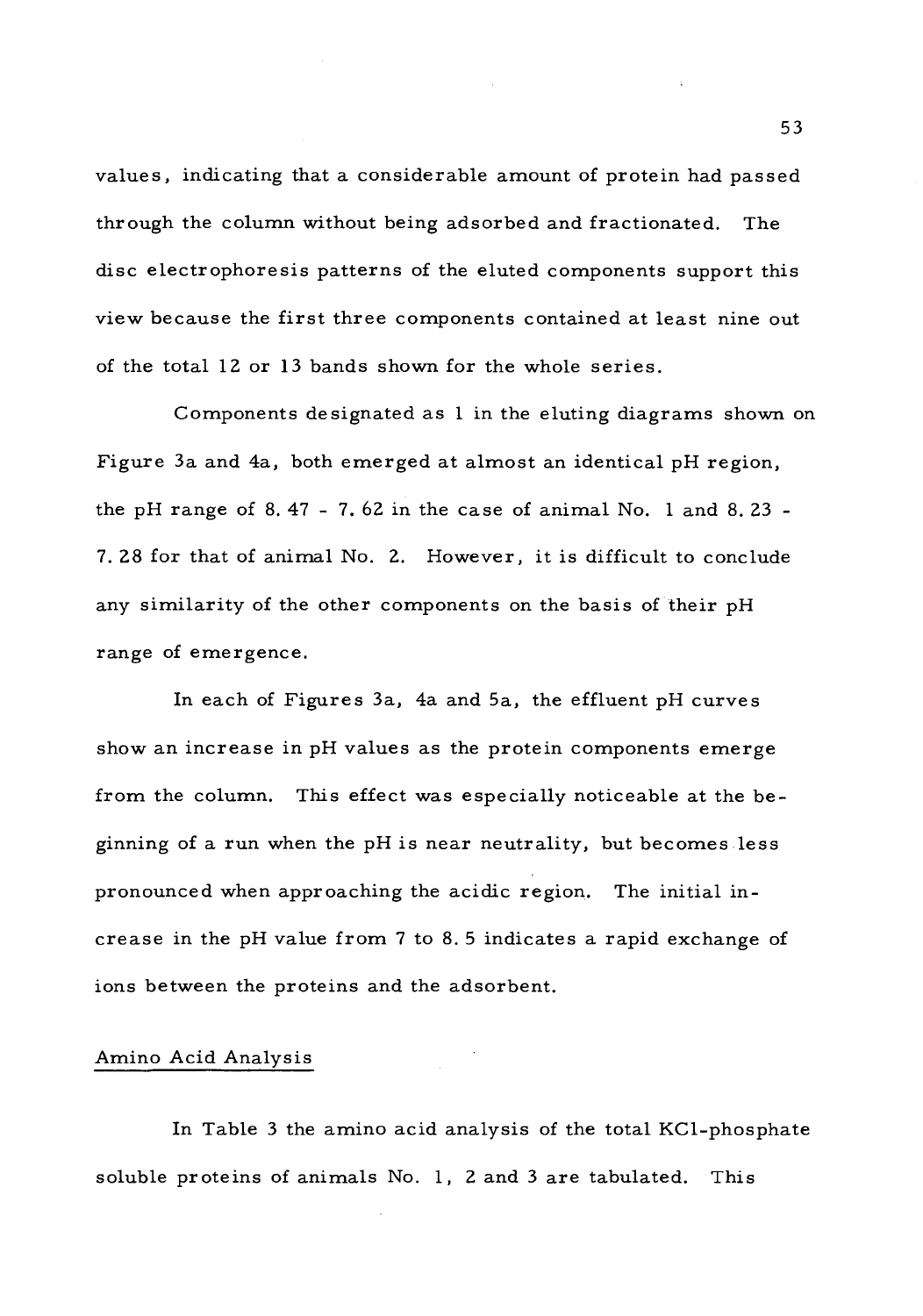| Amino Acid     | Animal<br>No. 1                                                                                                                                                                                                                                                                                                                                                                              | Animal<br>No. 2 | Animal<br>No. 3 |
|----------------|----------------------------------------------------------------------------------------------------------------------------------------------------------------------------------------------------------------------------------------------------------------------------------------------------------------------------------------------------------------------------------------------|-----------------|-----------------|
| alanine        | 2.42                                                                                                                                                                                                                                                                                                                                                                                         | 3.5             | 2.42            |
| arginine       | 5.73                                                                                                                                                                                                                                                                                                                                                                                         | 11.3            | 10.0            |
| aspartic acid  | 6.04                                                                                                                                                                                                                                                                                                                                                                                         | 13.5            | 14.8            |
| cystine        | 3.65                                                                                                                                                                                                                                                                                                                                                                                         | 1.47            | 1.08            |
| glutamic acid  | 4.3                                                                                                                                                                                                                                                                                                                                                                                          | 10.4            | 9.58            |
| glycine        | 1.82                                                                                                                                                                                                                                                                                                                                                                                         | 2.56            | 3.52            |
| histidine      | 3.69                                                                                                                                                                                                                                                                                                                                                                                         | 7.27            | 8.16            |
| hydroxyproline |                                                                                                                                                                                                                                                                                                                                                                                              |                 |                 |
| isoleucine     | 3.80                                                                                                                                                                                                                                                                                                                                                                                         | 7.09            | 6.88            |
| lysine         | 2.55                                                                                                                                                                                                                                                                                                                                                                                         | 4.17            | 1:84            |
| methionine     | 4.80                                                                                                                                                                                                                                                                                                                                                                                         | 7.99            | 7.60            |
| phenylalanine  | 3.80                                                                                                                                                                                                                                                                                                                                                                                         | 11.6            | 7.04            |
| proline        | 3.38                                                                                                                                                                                                                                                                                                                                                                                         | 7.05            | 7.01            |
| serine         | $\sim -1$                                                                                                                                                                                                                                                                                                                                                                                    | $- - -$         | 1.81            |
| threonine      | 4.51                                                                                                                                                                                                                                                                                                                                                                                         | 6.69            | 8.26            |
| tryptophan     | $\frac{1}{2} \frac{1}{2} \frac{1}{2} \frac{1}{2} \frac{1}{2} \frac{1}{2} \frac{1}{2} \frac{1}{2} \frac{1}{2} \frac{1}{2} \frac{1}{2} \frac{1}{2} \frac{1}{2} \frac{1}{2} \frac{1}{2} \frac{1}{2} \frac{1}{2} \frac{1}{2} \frac{1}{2} \frac{1}{2} \frac{1}{2} \frac{1}{2} \frac{1}{2} \frac{1}{2} \frac{1}{2} \frac{1}{2} \frac{1}{2} \frac{1}{2} \frac{1}{2} \frac{1}{2} \frac{1}{2} \frac{$ |                 |                 |
| tyrosine       | 4.27                                                                                                                                                                                                                                                                                                                                                                                         | 7.18            | 7.83            |
| valine         | 2.05                                                                                                                                                                                                                                                                                                                                                                                         | 4.17            | 3.28            |
| Total          | 56.81                                                                                                                                                                                                                                                                                                                                                                                        | 105.94          | 101.11          |

Table 3. Amino acid composition of total KCl-phosphate soluble proteins expressed as percentage of total proteins,

J.

( --- ) indicates none or too minute to be detected.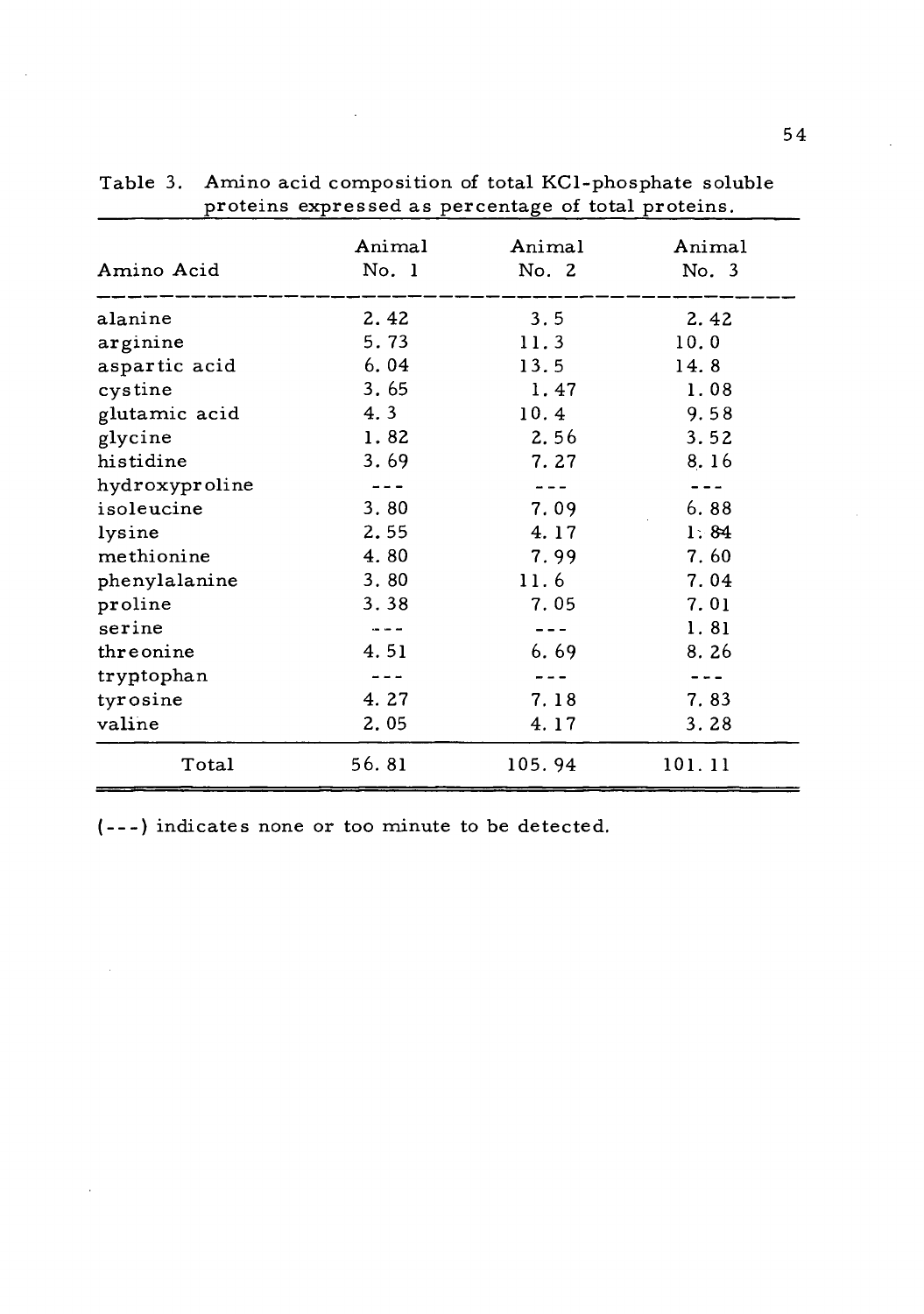table shows some resemblance as well as some variation in the amino acid distribution. Except for the amino acids lysine and phenylalanine, there is close similarity between the distribution of each amino acid in the case of animals  $2$  and 3, while the results for animal No. <sup>1</sup> differ considerably from those of the other two animals. The very low level or non-detection of the amino acids hydroxyproline, serine and tryptophan may be attributed to their destruction or alteration during hydrolysis (2, p. 67 - 69) or perhaps they existed in such a low concentration initially that the volume of the sample applied on the paper was not sufficient for detection. High levels of aspartic and glutamic acids and arginine are noticeable in the three different samples.

# Total KCl-phosphate Soluble Proteins Minus Actomyosin

# Column Chromatography and Disc Electrophoresis Analysis

The effluent diagram shown in Figure 7a was obtained when 100 ml of extract, containing 0. <sup>3</sup> <sup>61</sup> g of protein, of the total KClphosphate soluble proteins minus actomyosin from animal No. <sup>2</sup> were fractionated on the DEAE-cellulose column. Nine components were separated and eluted.

Figure 7b represents the disc electrophoretic patterns of components 1, 6, <sup>7</sup> and <sup>9</sup> when analyzed by the disc electrophoresis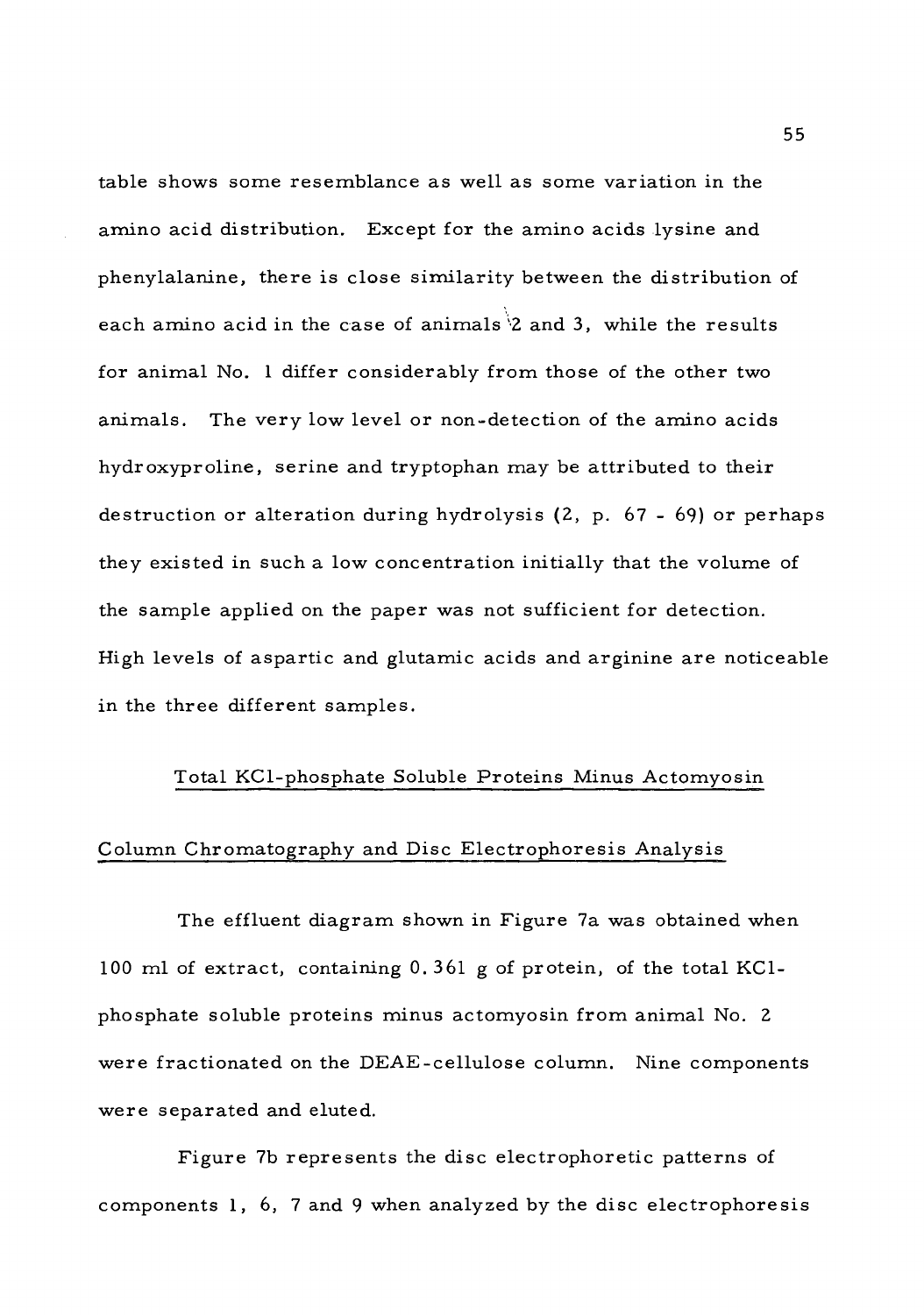

Figure <sup>7</sup> a. Effluent diagram of total KCl-phosphate soluble proteins minus the actomyosin of loin muscle of animal No. 2. One hundred ml extract containing 0. 361 g of protein applied to DEAE-cellulose column (40 x 2. <sup>5</sup> cm). Starting buffer 0. 005 M Na-phosphate, pH 7. 0,  $\frac{1}{100}$ . Olaiting banch 0.000 M Na-<br>non-linear gradient elution, 36<sup>0</sup>F.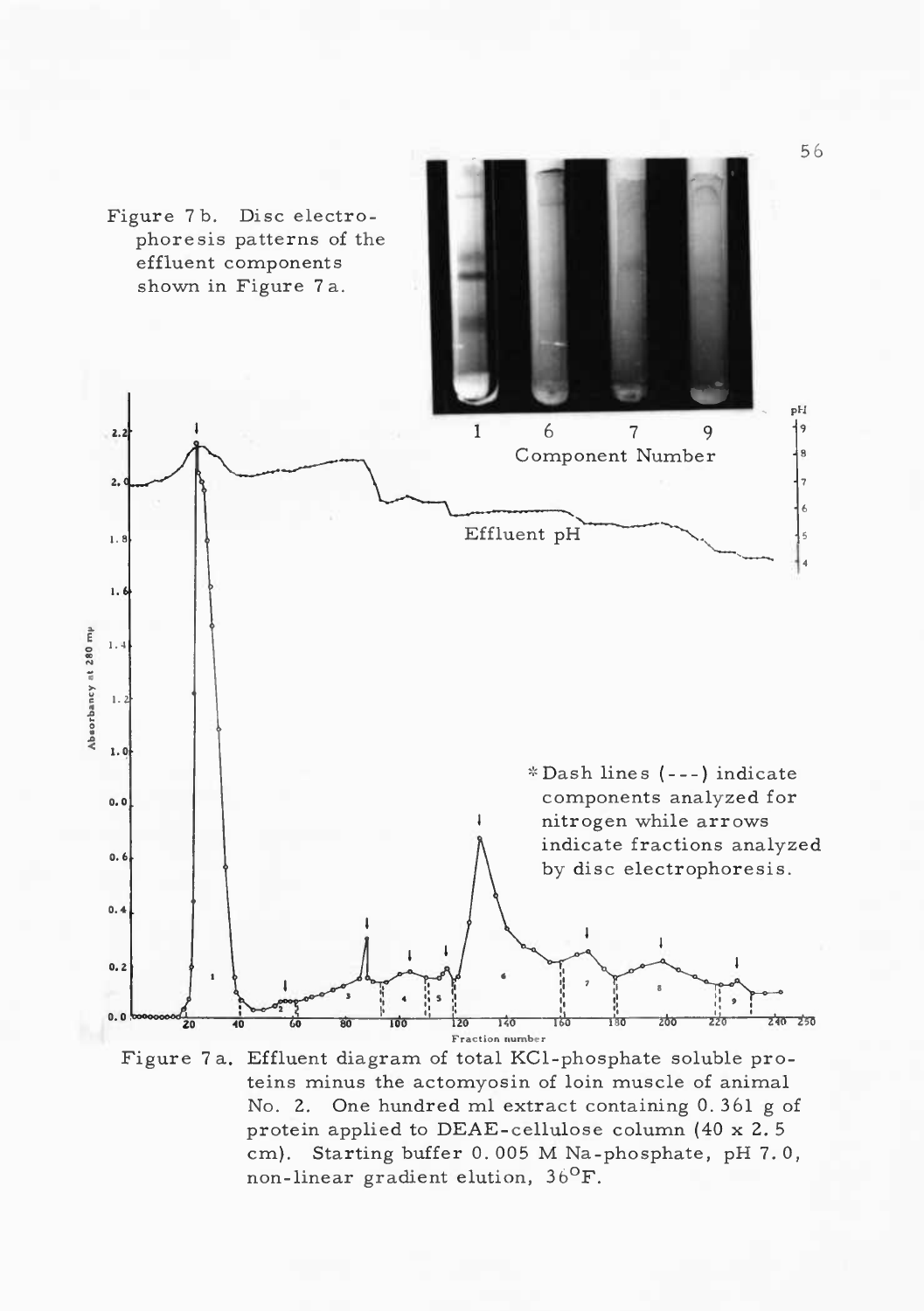technique. The other components gave negative electrophoretic results. Component 1 shows a heterogeneous electrophoretic pattern while each of the patterns <sup>6</sup> and <sup>9</sup> indicate the presence of two electrophoretically different protein fractions. Component <sup>7</sup> appears to be homogeneous since it shows a single protein fraction.

The heterogeneity observed in the case of pattern  $l$  can probably be attributed to that part of the sample which was not adsorbed by the DEAE-cellulose. The electrophoretic data indicate that ten different protein fractions were present in the total sample which agrees somewhat with the results of the fractionation of these proteins on the DEAE-cellulose column.

Figure 8a shows the effluent pattern when 100 ml of the total KCl-phosphate soluble proteins minus actomyosin extract of animal No. 3. containing 0.334 g of protein, were fractionated on  $DEAE$ cellulose column. The figure shows that eight or nine different protein components were eluted. Components <sup>1</sup> and <sup>2</sup> are probably one component since there was no sharp division between their absorbancy peaks. Table 4 gives a brief description of the pH ranges at which these protein components emerged from the column and their percentage of the total protein recovered.

Figure 8b shows the disc electrophoretic patterns of the eluted components 1, 5, <sup>8</sup> and 9. Negative results were obtained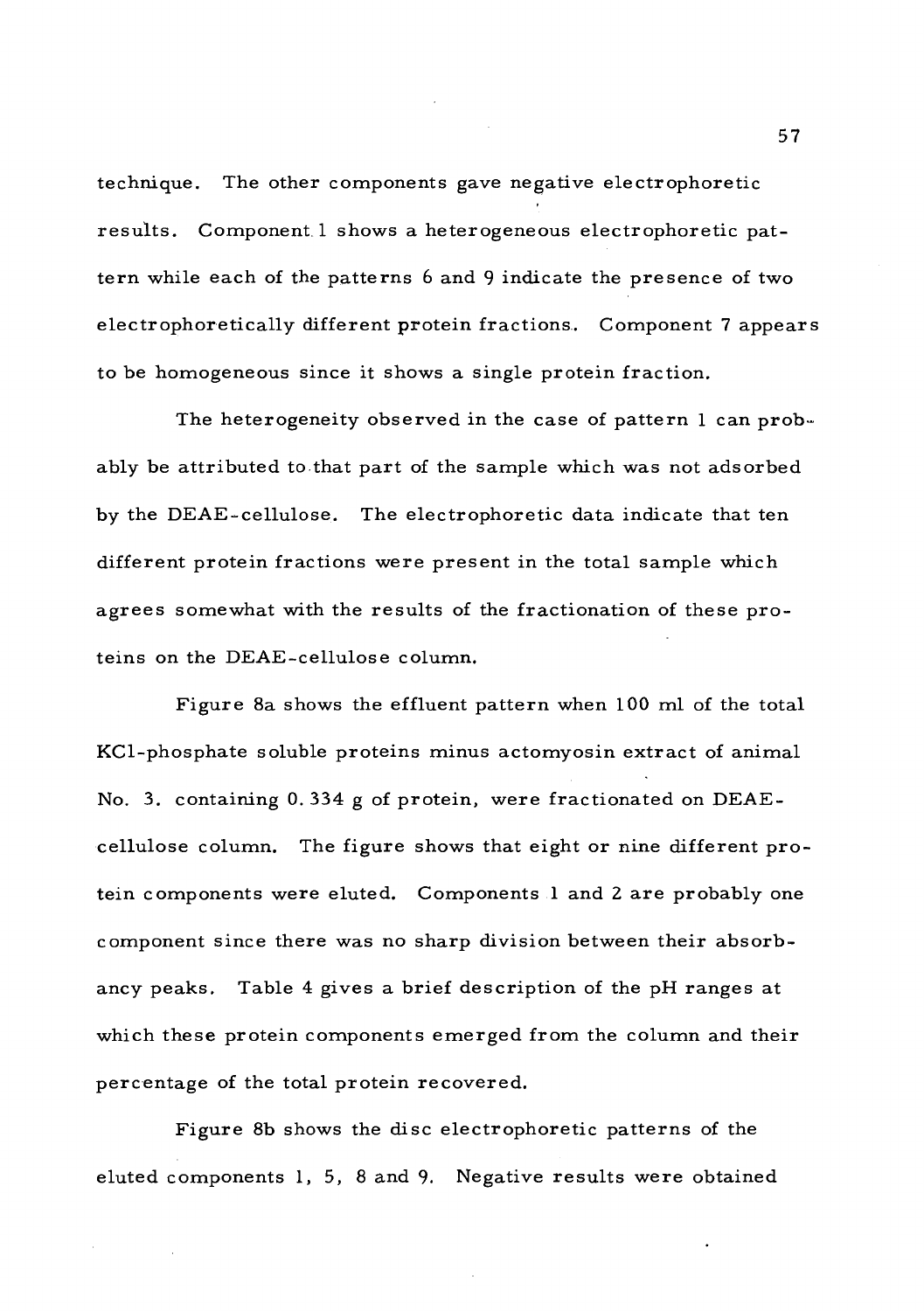

Figure 8a. Effluent diagram of total KCl-phosphate soluble proteins minus the actomyosin of loin muscle of animal No. 3. One hundred ml extracts containing 0. 334 g of protein applied to DEAE-cellulose column (40 x 2. <sup>5</sup> cm). Starting buffer 0. 005 M Na-phosphate, pH 7.0, non-linear gradient elution,  $36^{\circ}$ F.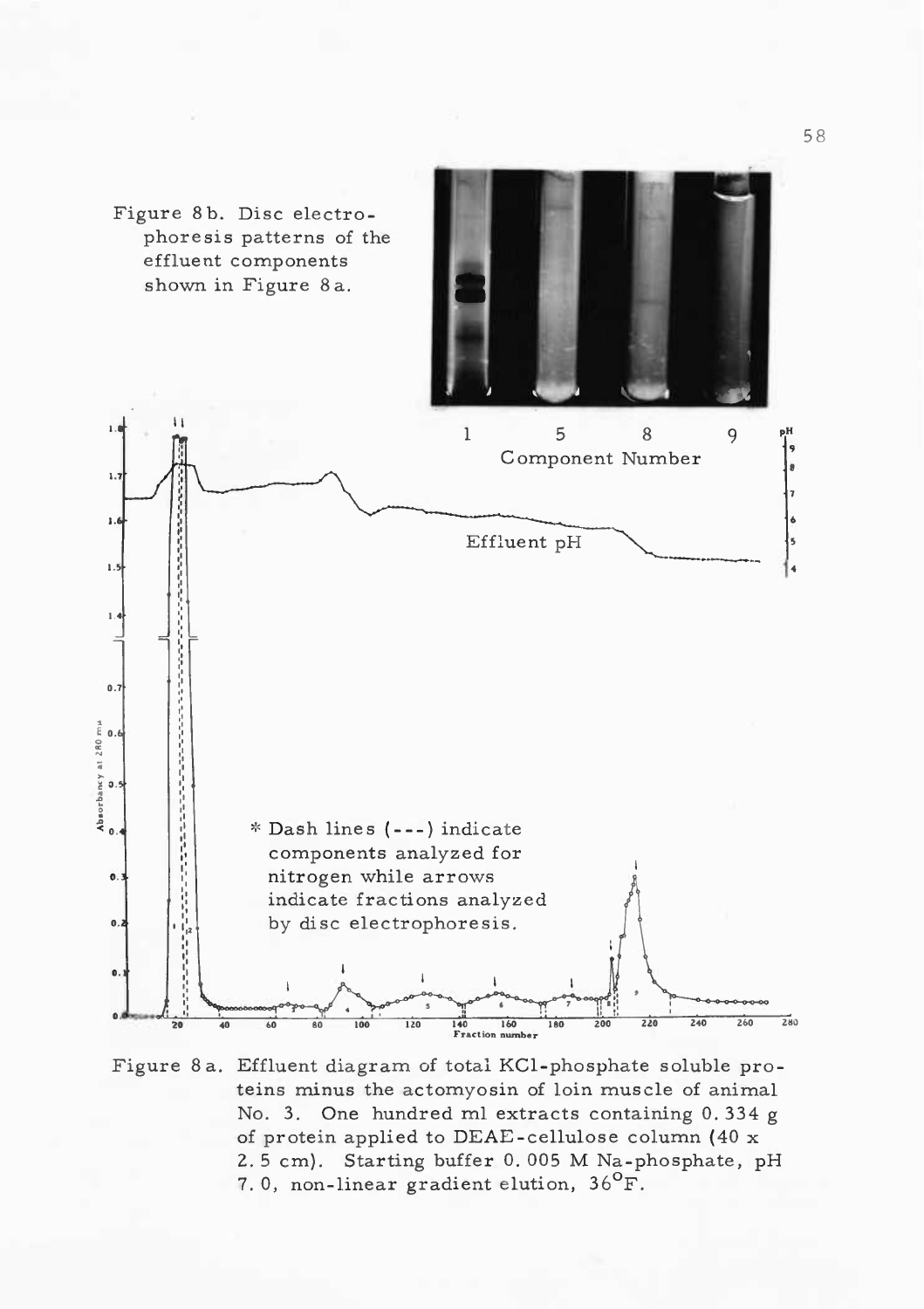| DEAE-cellulose ion exchange chromatography. |                         |                             |                                                                  |                            |  |
|---------------------------------------------|-------------------------|-----------------------------|------------------------------------------------------------------|----------------------------|--|
| Animal<br>number                            | Component<br>number     | pН<br>range of<br>emergence | Percentage of<br>recovered protein<br>as eluted per<br>component | Disc<br>bands <sup>*</sup> |  |
| $\mathbf{2}$                                | $\frac{1}{2}$           | $7.48 - 7.28$               | 51.19                                                            | 5                          |  |
|                                             | $\overline{\mathbf{c}}$ | $7.28 - 7.46$               | 0.68                                                             |                            |  |
|                                             | $\overline{\mathbf{3}}$ | $7.48 - 6.46$               | 5.77                                                             |                            |  |
|                                             | $\overline{\mathbf{4}}$ | $6.34 - 6.22$               | 3.97                                                             |                            |  |
|                                             | 5                       | $6.22 - 5.76$               | 2.94                                                             |                            |  |
|                                             | 6                       | $5.76 - 5.94$               | 16.94                                                            | $\mathbf{z}$               |  |
|                                             | 7                       | $5.92 - 5.43$               | 4.72                                                             | ı                          |  |
|                                             | 8                       | $5.40 - 4.40$               | 12.63                                                            |                            |  |
|                                             | 9                       | $4.40 - 4.18$               | 1.12                                                             | $\mathbf{2}$               |  |
|                                             |                         |                             | 99.95<br>Total                                                   |                            |  |
| 3                                           | 1                       | $7.56 - 8.40$               | 18.60                                                            | 5                          |  |
|                                             | $\mathbf{z}$            | $8.40 - 7.20$               | 19.80                                                            |                            |  |
|                                             | 3                       | $7.45 - 7.50$               | 1.59                                                             |                            |  |
|                                             | $\overline{4}$          | $7.52 - 6.20$               | 9.59                                                             |                            |  |
|                                             | 5                       | $6.20 - 6.12$               | 11.65                                                            | $\overline{c}$             |  |
|                                             | 6                       | $6.10 - 5.90$               | 9.59                                                             |                            |  |
|                                             | 7                       | $5.85 - 5.55$               | 5.12                                                             |                            |  |
|                                             | 8                       | $5.52 - 5.54$               | 1.99                                                             | ı                          |  |
|                                             | 9                       | $5.54 - 4.26$               | 21.97                                                            | $\mathbf{2}$               |  |
|                                             |                         |                             | 99.90<br>Total                                                   |                            |  |

Table 4. Percentage of protein and pH range of emergence of the protein components of the total KCl-phosphate soluble loin muscle proteins minus actomyosin separated and eluted by  $\overline{DRAF}$  callulose ion

 $\ast$ Number of bands appearing on the disc electrophoresis gels of the separated protein components.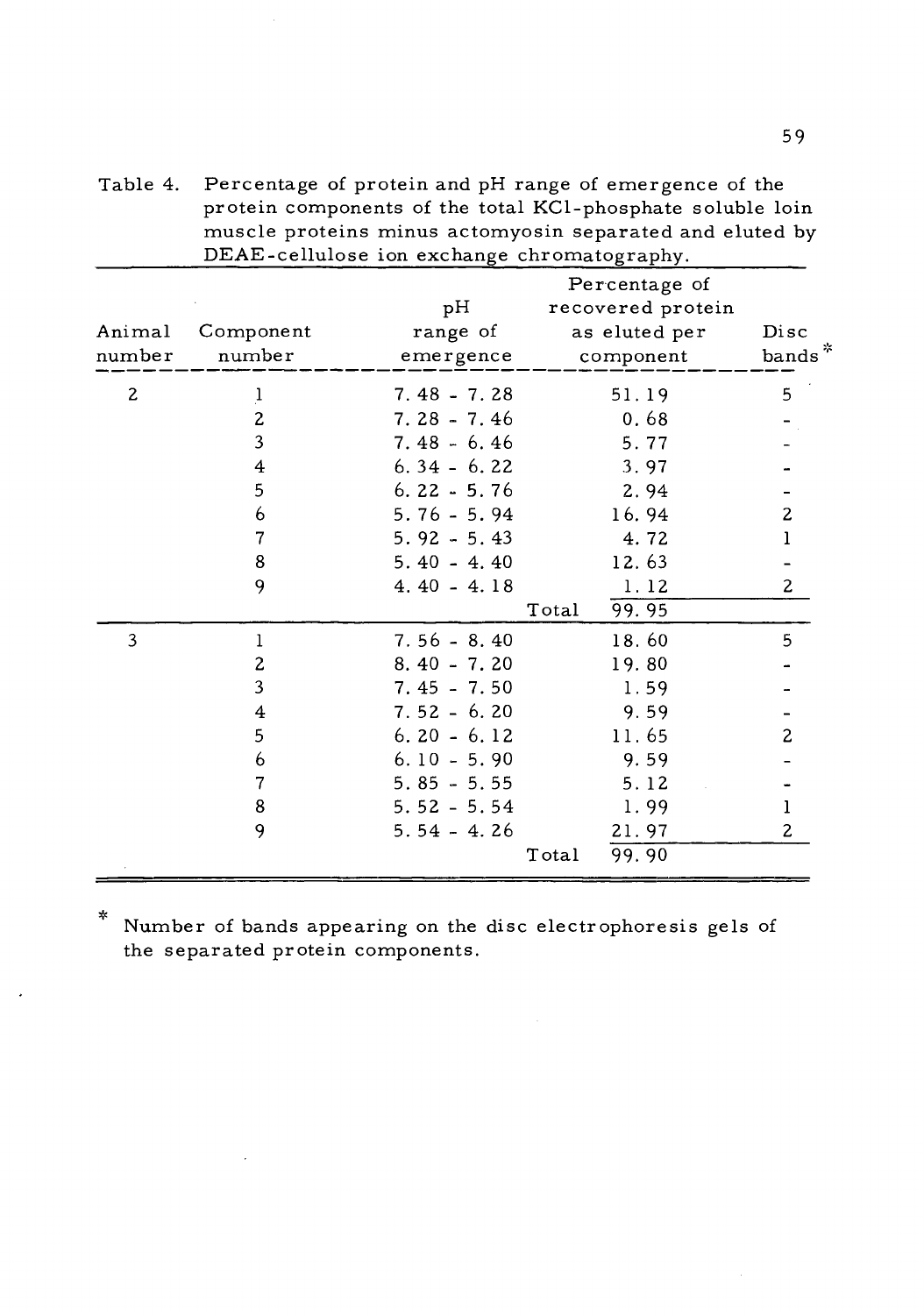with components 3, 4, 6 and 7. Although positive results were obtained for component 2, it was inadvertently omitted from the photogram.

The electrophoretic pattern for component <sup>1</sup> shows that it was heterogeneous, since at least five different bands were shown on the pattern. Components <sup>5</sup> and <sup>9</sup> each contain two electrophoretically different protein fractions. Pattern <sup>8</sup> appears to be an electrophoretically homogeneous protein component since only one zone was shown on the pattern. The electrophoresis data and the results of the DEAE-cellulose column separation show some similarity. The effluent diagram (Figure 8a) indicates eight and possibly nine different protein components while the electrophoresis patterns show the existence of 10.

Although some variations were noted between the eluting patterns of these samples from animals <sup>2</sup> and 3, the differences were less pronounced than those observed between the total KCl-phosphate soluble proteins of the same animals (Figures 5a and 6a).

Comparison of the data in Table 4 shows that the pH values at which the different components emerge from the column were very similar for both samples. For example, component <sup>1</sup> of animal No. <sup>2</sup> emerged at a pH of 7. 48 and terminated at pH 7. 2, while components <sup>1</sup> and <sup>2</sup> of animal No. 3, which were most likely to be one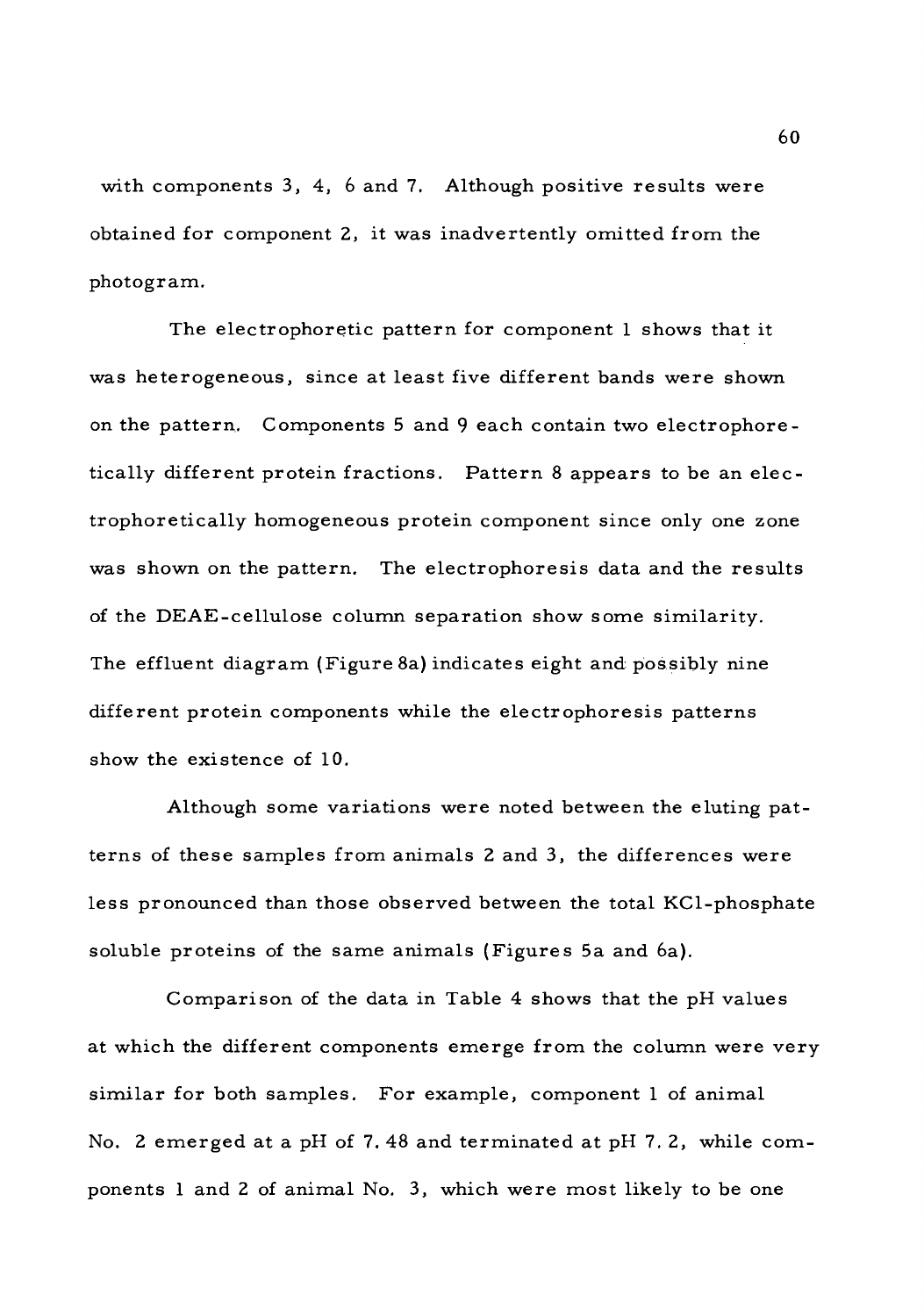component, emerged at pH 7.56 and ended at pH 7.20. Although components <sup>5</sup> of both samples first appeared at a pH value of 6. 22, they terminated at two different regions. Component <sup>6</sup> of the second extract ended at pH 5. 94 while the same component of the third sample stopped at pH 5. 90. In addition, there was some similarity in the pH emergence of the eighth component of both samples.

Mechanical difficulties were encountered with the fraction collector during the early stages of the chromatographic separation of the sample from animal No. 1. As a result, this sample was completely lost.

### Amino Acid Analysis

The amino acid composition of the total KCl-phosphate soluble proteins minus actomyosin for animals No. <sup>2</sup> and <sup>3</sup> are given in Table 5. The data of the two samples appear to be quite comparable. For both samples, aspartic acid was the predominant amino acid followed by glutamic acid.

It is of interest to note that the good agreement between the amino acid analysis of the above two samples parallels the results obtained for the total KCl-phosphate soluble proteins of the same two animals.

61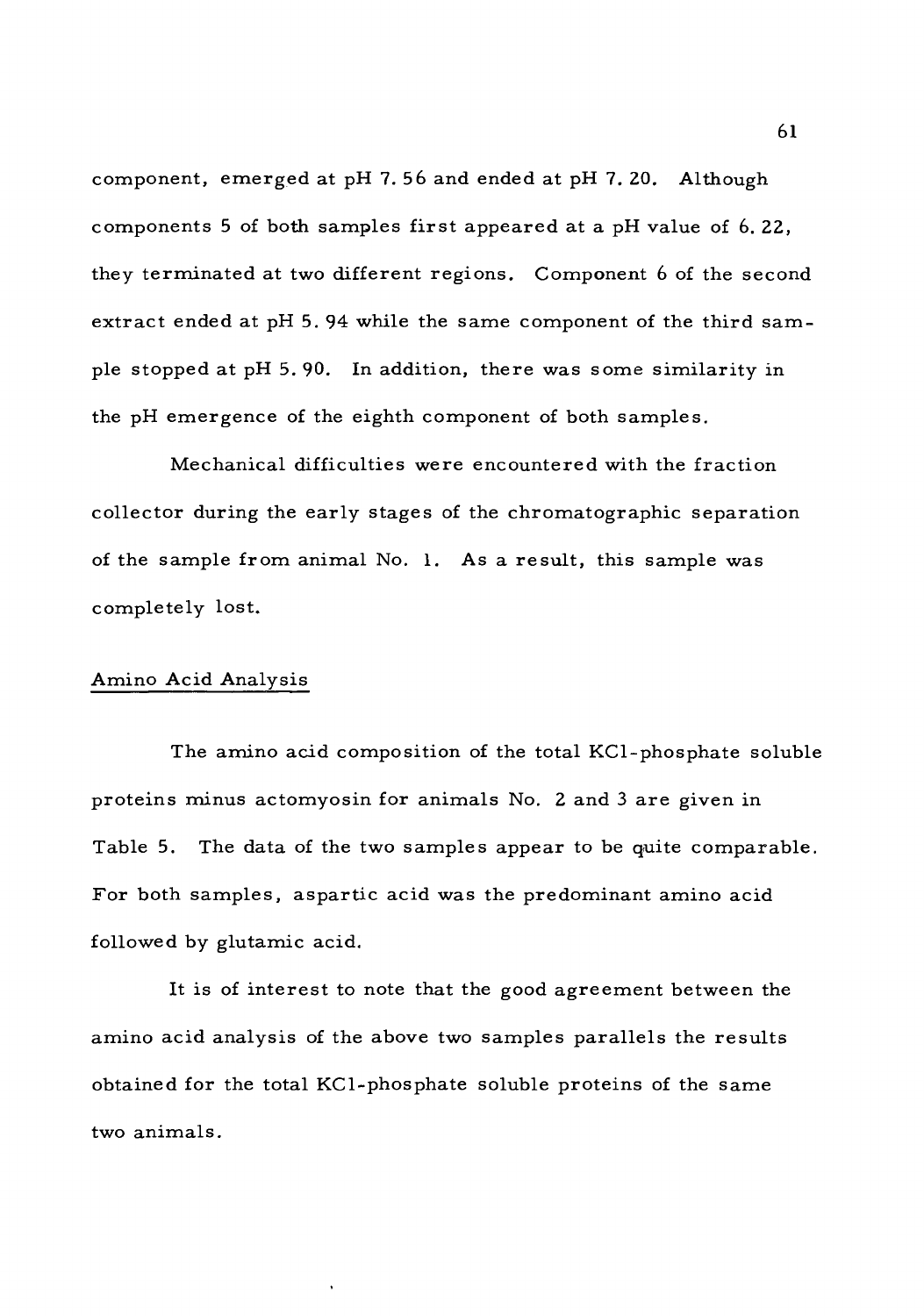| Amino acid     | Animal<br>No. 2 | Animal<br>No. 3 |
|----------------|-----------------|-----------------|
| alanine        | 2.93            | 3.02            |
| arginine       | 7.94            | 7.97            |
| aspartic acid  | 15.20           | 12.52           |
| cystine        | 1.72            | 0.71            |
| glutamic acid  | 9.15            | 9.46            |
| glycine        | 1.79            | 2.92            |
| histidine      | 6.35            | 6.68            |
| hydroxyproline | $- - -$         | $- - -$         |
| isoleucine     | 6.64            | 8.50            |
| lysine         | 5.96            | 1.39            |
| methionine     | 1.71            | 5.30            |
| phenylalanine  | 7.63            | 6.97            |
| proline        | 5.31            | 5.42            |
| serine         |                 | 2,80            |
| threonine      | 5.89            | 6.30            |
| tryptophan     |                 |                 |
| tyrosine       | 5.84            | 6.42            |
| valine         | 3.92            | 5.09            |
| Total          | 87.98           | 91.47           |

Table 5. Amino acid composition of the total KCl-phosphate soluble proteins minus actomyosin expressed as percentage of total protein. 

(---) indicates none or too minute to detect.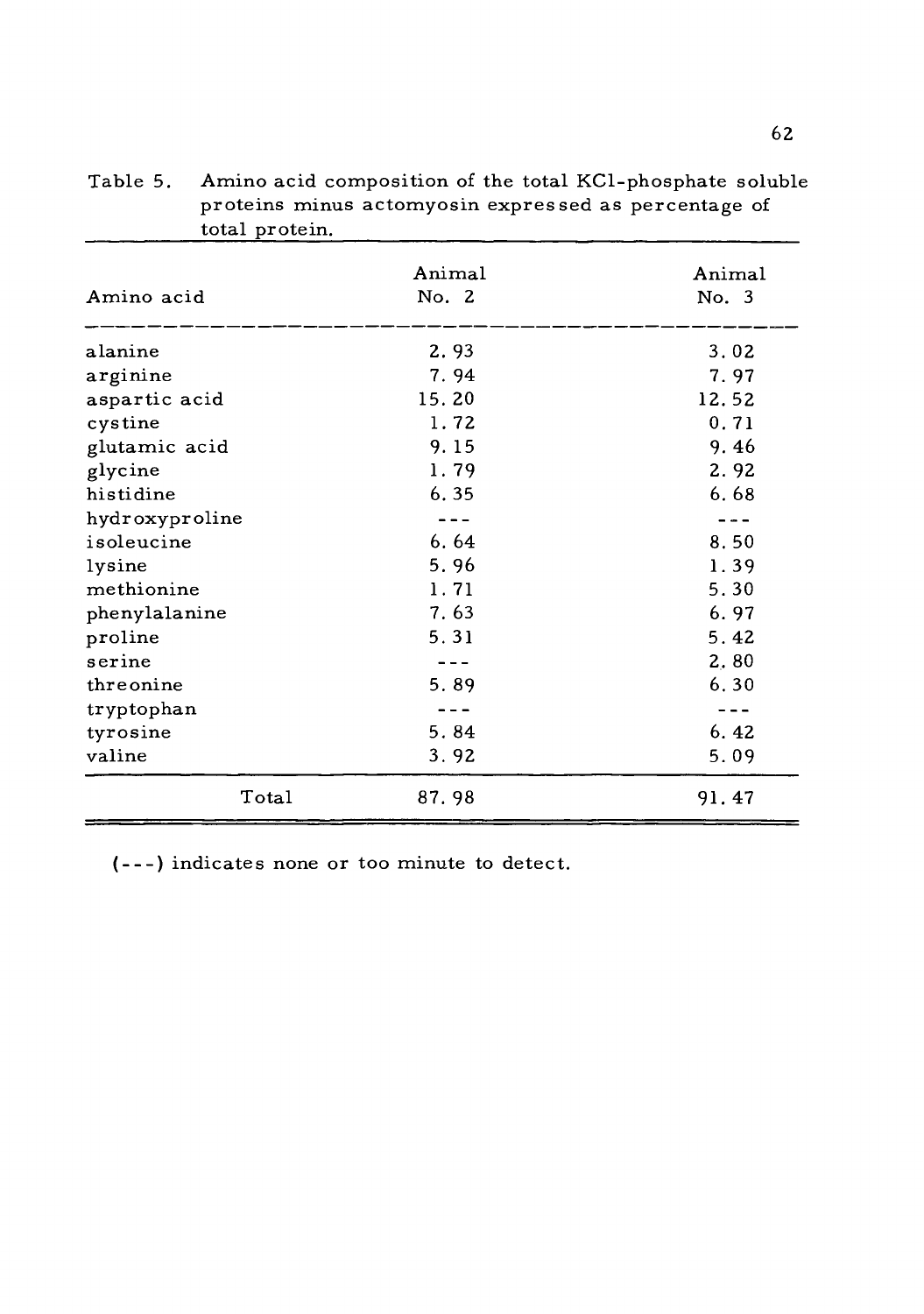## Sarcoplasmic <sup>+</sup> Actin Proteins

# Column Chromatography and Disc Electrophoresis

The effluent diagram shown on Figure 9a was obtained when 100 ml of sarcoplasmic <sup>+</sup> actin proteins of animal No. 1, containing 75. 13 mg of protein, were subjected to chromatographic analysis. The volume of buffer used in this run was reduced to 100 ml for the first buffer and to 150 ml for each of the other four buffers. In all of the previous runs, each of the five eluting buffers were held at a constant volume of 500 ml. This alteration was thought necessary at the time of analysis to compensate for the small amount of protein available for the chromatographic run.

Six different protein components were fractionated as shown in the effluent diagram of Figure 9a. A summary of the pH ranges at which these components emerged and their percentage to the total protein recovered from the column are presented in Table 6. The disc electrophoresis analysis showed no protein bands on any of the six components tested.

Figure 10a was obtained when 100 ml of sarcoplasmic <sup>+</sup> actin proteins extracted from animal No. 2, containing 69. 66 mg of protein, were chromatographed on DEAE-cellulose using a volume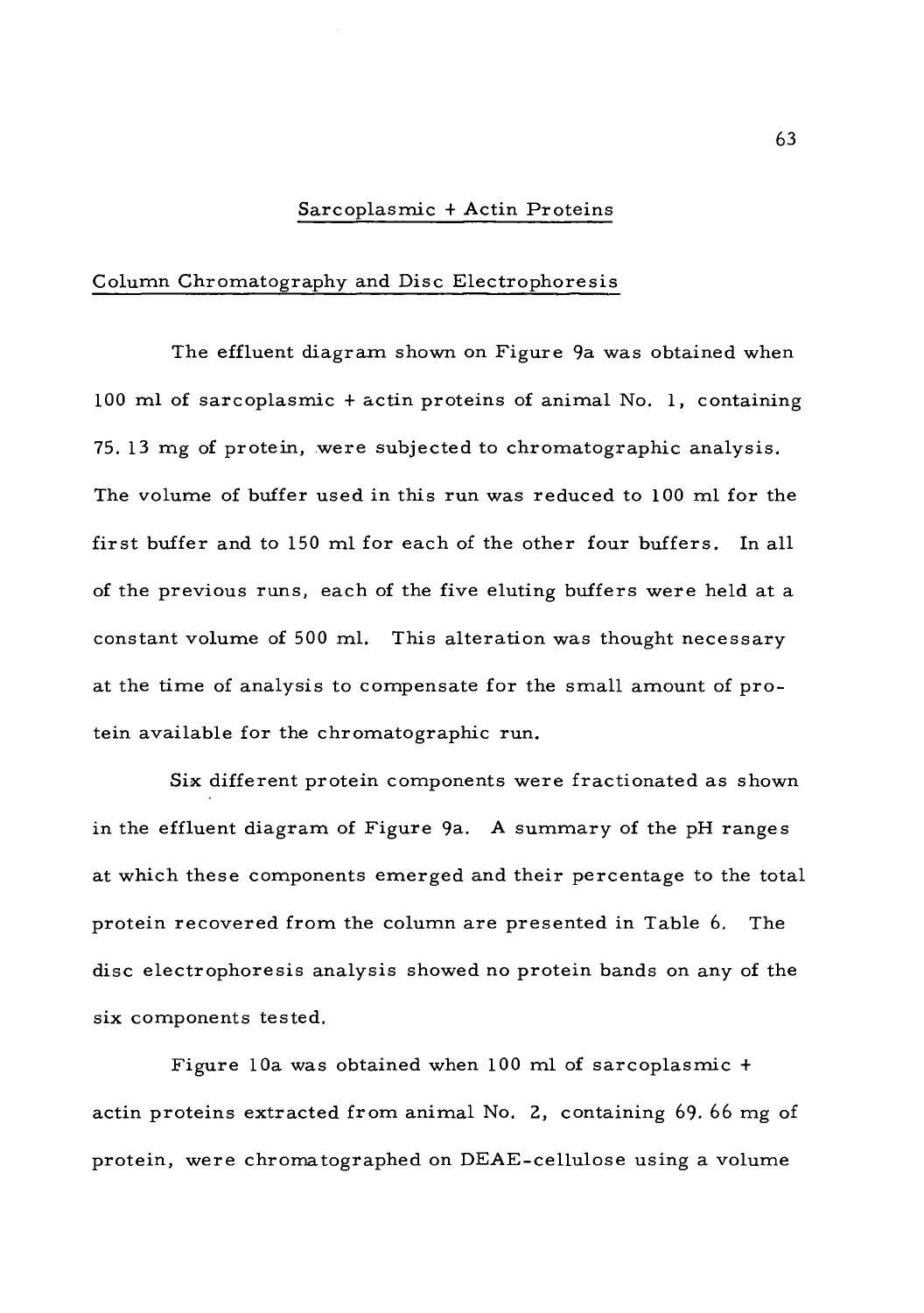

Figure 9. Effluent diagram of sarcoplasmic <sup>+</sup> actin proteins of loin muscle of animal No. 1. One hundred ml extract containing 75. 13 mg protein applied to DEAE-cellulose column (35 x 2. <sup>5</sup> cm). Starting buffer 0. 005 M Na-phosphate, pH 7.0, non-linear gradient elution,  $36^{\circ}$ F.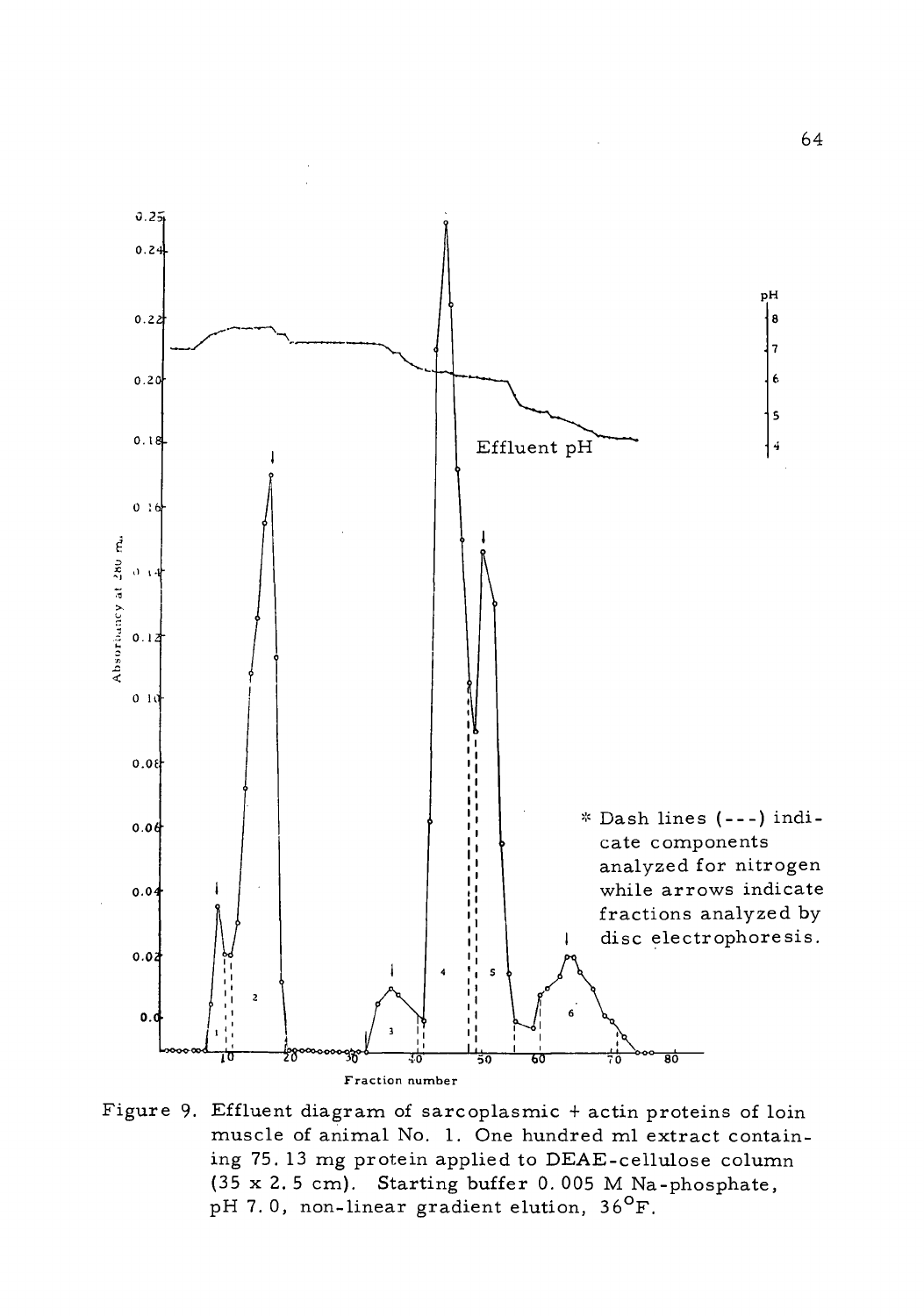Table 6. Percentage of protein and pH range of emergence of the protein components of sarcoplasmic <sup>+</sup> actin proteins of loin muscle, separated and eluted by DEAE-cellulose ion exchange chromatography.

|              |                |               |                  | Percentage of     |           |
|--------------|----------------|---------------|------------------|-------------------|-----------|
|              |                | pН            |                  | recovered protein |           |
| Animal       | Component      | range of      |                  | as eluted per     | Disc<br>∗ |
| number       | number         | emergence     |                  | component         | bands     |
| 1            | $\mathbf{1}$   | $7.40 - 7.60$ |                  | 4.04              |           |
|              | $\mathbf{z}$   | $7.62 - 7.20$ |                  | 22.90             |           |
|              | 3              | $7.20 - 6.35$ |                  | 16.76             |           |
|              | $\overline{4}$ | $6.30 - 6.12$ |                  | 29.34             |           |
|              | 5              | $6.10 - 5.07$ |                  | 12.57             |           |
|              | 6              | $5.00 - 4.18$ |                  | 14.37             |           |
|              |                |               | $\mathtt{Total}$ | 99.88             |           |
| $\mathbf{z}$ | $\mathbf{1}$   | $7.35 - 7.50$ |                  | 15.55             | 1         |
|              | $\mathbf{z}$   | $7.50 - 7.00$ |                  | 15.31             | 1         |
|              | 3              | $7.00 - 6.20$ |                  | 20.20             | 1         |
|              | $\overline{4}$ | $6.10 - 6.15$ |                  | 7.31              | 1         |
|              | 5              | $6.15 - 5.70$ |                  | 3.38              | 1         |
|              | 6              | $5.70 - 5.40$ |                  | 38.23             | 1         |
|              |                |               | $\mathtt{Total}$ | 99.98             |           |
| 3            | $\mathbf{1}$   | $7.35 - 7.75$ |                  | 52.17             |           |
|              | $\mathbf{z}$   | $7.60 - 7.10$ |                  | 2.52              |           |
|              | 3              | $7.00 - 6.75$ |                  | 5.91              |           |
|              | $\overline{4}$ | $6.30 - 6.00$ |                  | 2.85              |           |
|              | 5              | $6.00 - 5.50$ |                  | 15.93             |           |
|              | 6              | $5.40 - 4.15$ |                  | 20.59             |           |
|              |                |               | $\mathtt{Total}$ | 99.97             |           |

 $\ast$ Number of bands appearing on the disc electrophoresis gels of the separated protein components.

65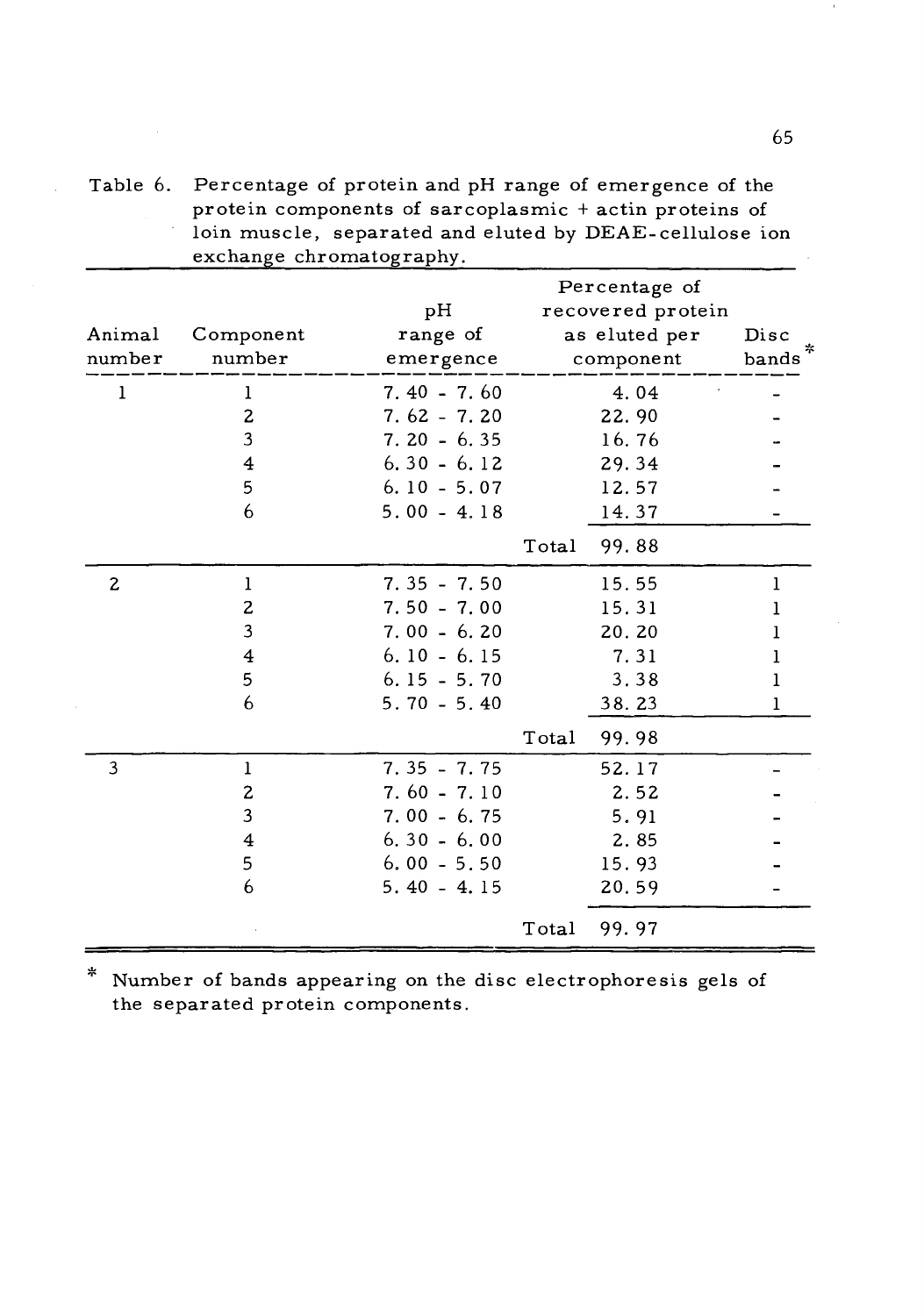of 500 ml per buffer. This diagram shows the presence of six different protein components. Their relative percentage to the total protein recovered from the column and the pH at which they emerge are presented in Table 6.

Figure 10b contains the electrophoretic patterns of the maximum tube of each peak of the six different protein components. This figure also shows a component designated as "o" which is the pattern of the extract prior to column separation. The duration of this run was cut from 25 to <sup>15</sup> minutes because at a longer duration these particular fractions after staining seemed to be more susceptible to fading or color loss. Each of the six components showed the presence of only one electrophoretic fraction. The other zones shown belong to the dye which was used as a marker to indicate the front of the run.

Figure <sup>11</sup> shows the diagram obtained when 200 ml of sarcoplasmic <sup>+</sup> actin proteins of animal No. 3, containing 168. 34 mg protein, were chromatographed on DEAE-cellulose with the original elution schedule. The diagram shows the appearance of six different protein fractions. Their relative percentage to the total protein recovered from, the column and the pH range at which they emerged are reported in Table 6.

A comparative study of the behavior of the three sarcoplasmic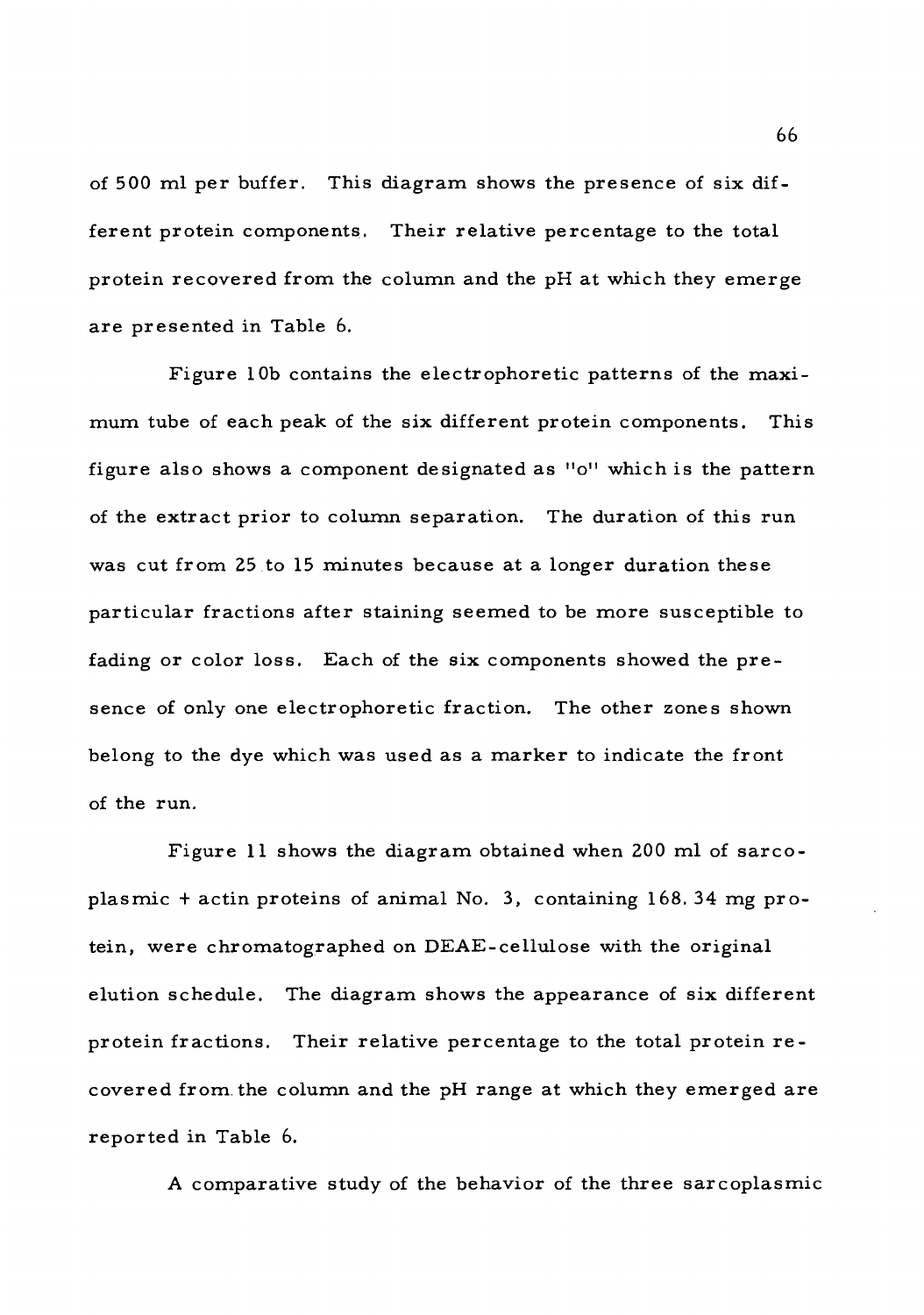

Figure 10 b. Disc electrophoresis patterns of effluent components shown in Figure 10 a. Component <sup>0</sup> is the sarcoplasmic <sup>+</sup> actin extract prior to column chromatography.



Figure 10 a. Effluent diagram of sarcoplasmic <sup>+</sup> actin proteins of loin muscle of animal No. 2. One hundred ml of extract containing 69. 66 mg protein applied to DEAEcellulose column (40 x 2. <sup>5</sup> cm). Starting buffer 0. 005 M Na-phosphate, pH 7. <sup>0</sup> non-linear gradient elution,  $36^{9}$ F.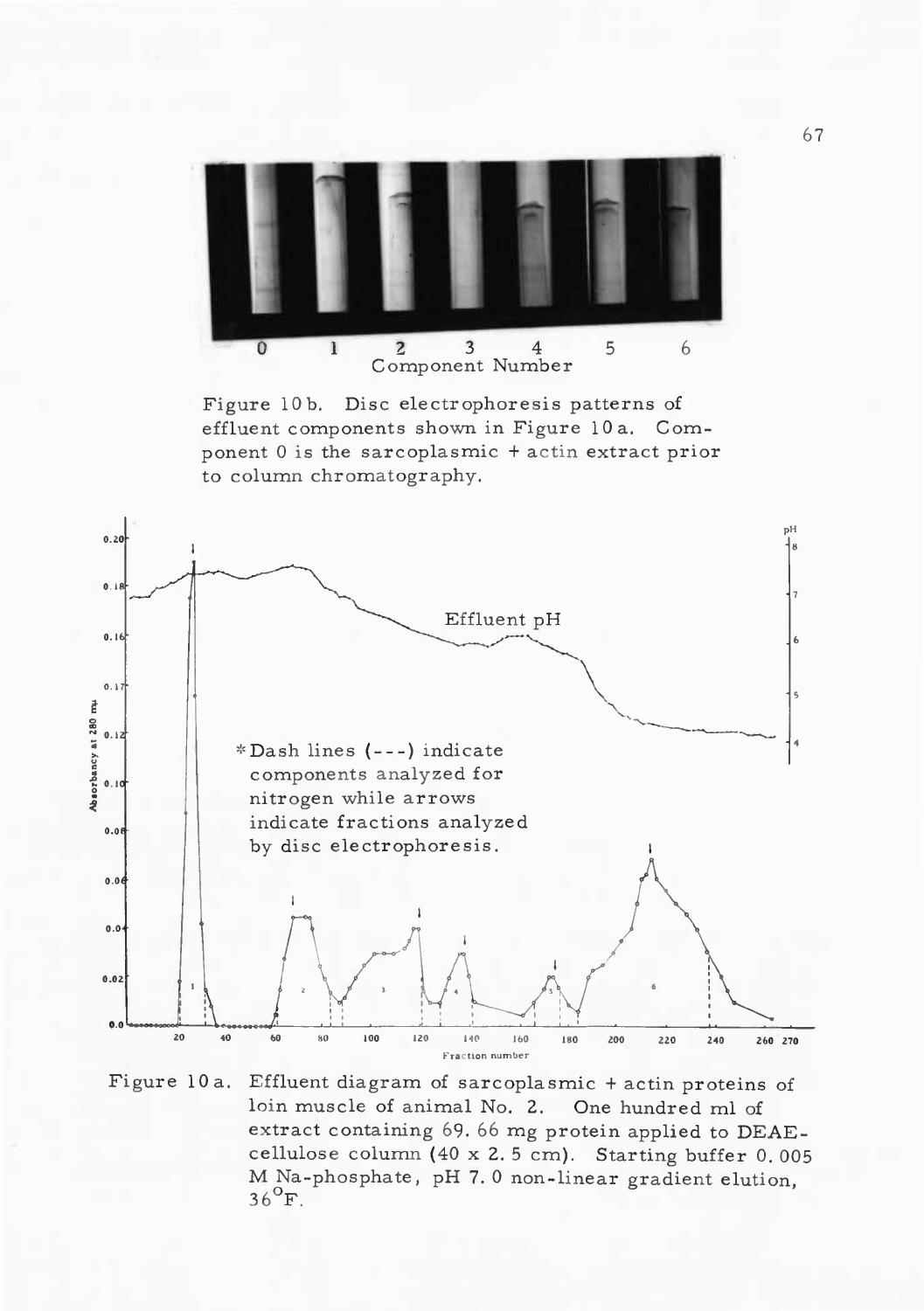

- Figure 11. Effluent diagram of sarcoplasmic <sup>+</sup> actin proteins of loin muscle of animal No. 3. Two hundred ml of extract containing 168. 34 mg protein applied on DEAE-cellulose column (40 x 2. <sup>5</sup> cm). Starting buffer 0. 005 M Naphosphate, pH 7.0, non-linear gradient elution,  $36^{\circ}$ F.
- Dash lines (---) indicate components analyzed for nitrogen while  $\mathbf{x}^{\prime}_{\mathbf{c}}$ arrows indicate fractions analyzed by disc electrophoresis.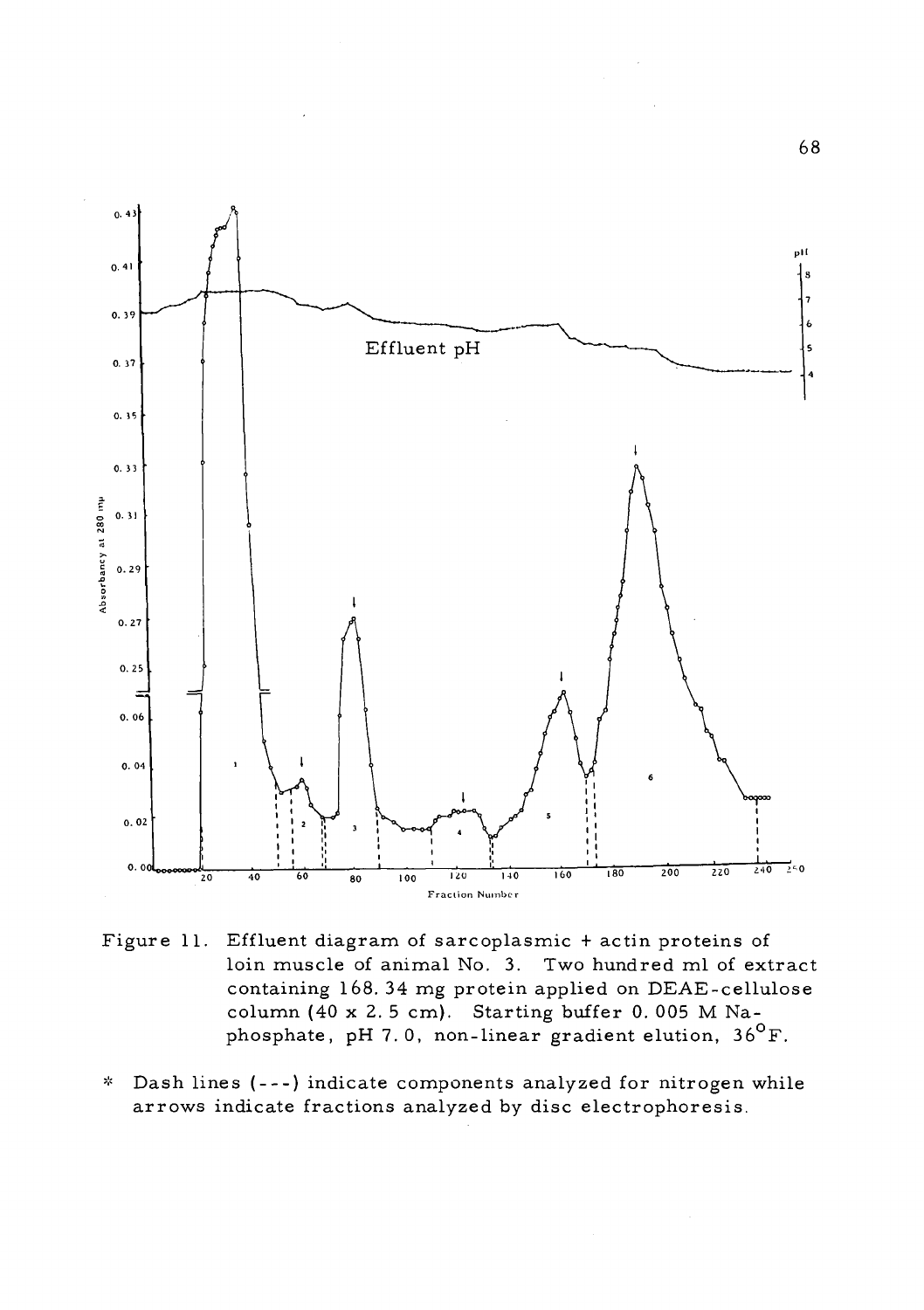<sup>+</sup> actin samples on DEAE-cellulose column indicates some similarity. Each sample contained six different protein components although the volume of the eluting buffer differed. Although twice as much protein was applied on the column for the third sample as for the other two samples, data in Table <sup>6</sup> indicated that the six components of each sample emerged at pH regions very similar to one another. The first component of samples 1, <sup>2</sup> and <sup>3</sup> started to emerge at pH values of 7. 62, 7. 50 and 7. 60, respectively. The third component emerged at pH values of 7. 20, 7. 00 and 7. 00 for samples 1, 2 and 3. Although these data might be construed to indicate similarity between the three samples, agreement of the results of the protein recovery per component between samples is much too divergent to allow for much emphasis to be placed on the data of pH emergence.

## Amino Acid Analysis

The results of the amino acid analysis of the sarcoplasmic <sup>+</sup> actin proteins, Table 7, are irrelevent since only slightly over 50 percent of the total protein content is accounted for by the amino acids.

The low total levels observed in this case might be due to the insensitivity of the one dimensional paper chromatography method used for the amino acid determination in this study.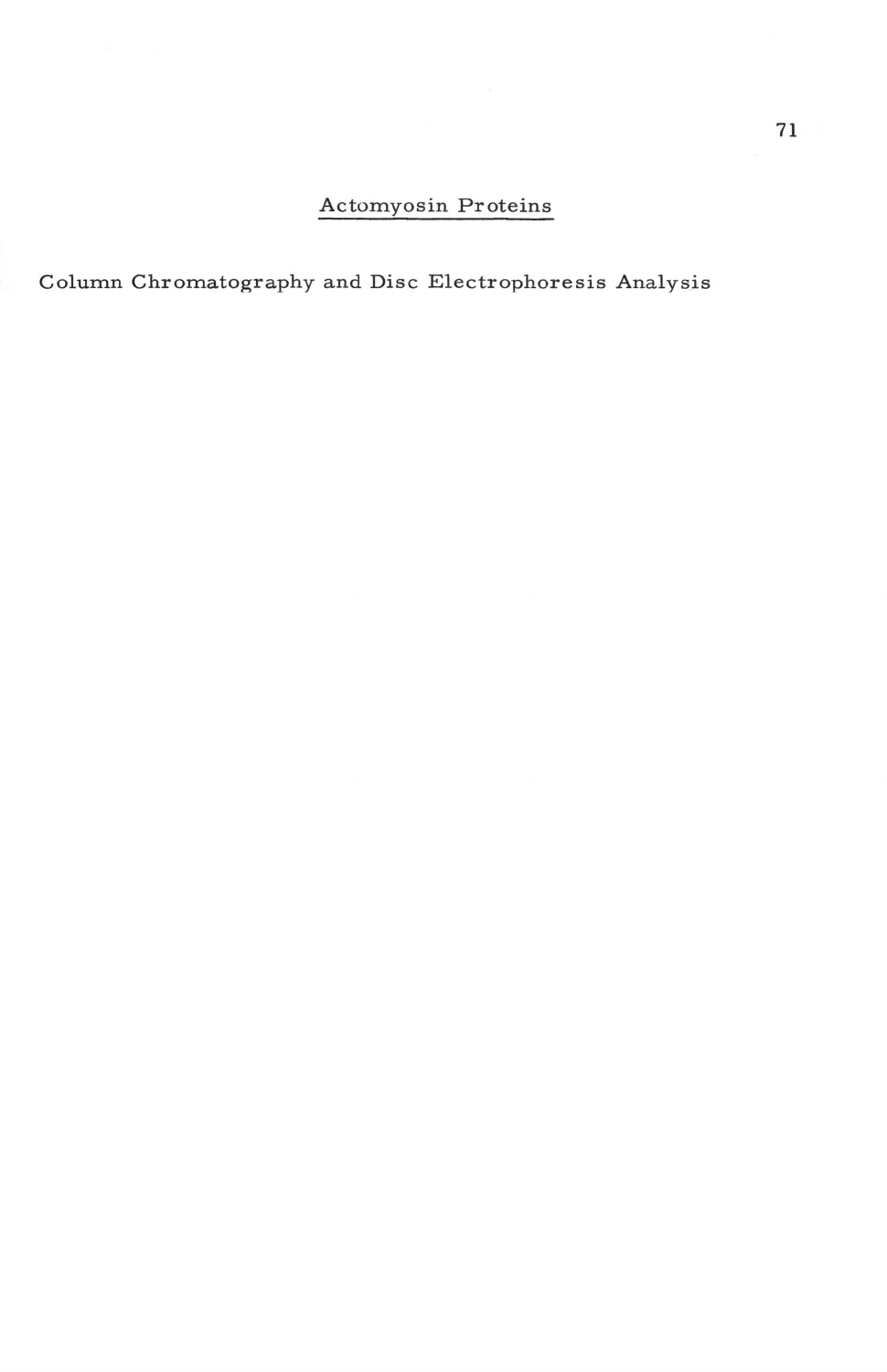

- Figure 12. Effluent diagram of actomyosin protein of loin muscle of animal No. 1. Fifty ml of extract containing 45. 47 mg of protein applied on DEAE-cellulose column (40 x 2. <sup>5</sup> cm). Starting buffer 0. 005 M Na-phosphate pH 7. <sup>0</sup> non-linear gradient elution, 36<sup>o</sup>F.
- \* Dash lines ( --- ) indicate components analyzed for nitrogen while arrows indicate fractions analyzed by disc electrophoresis.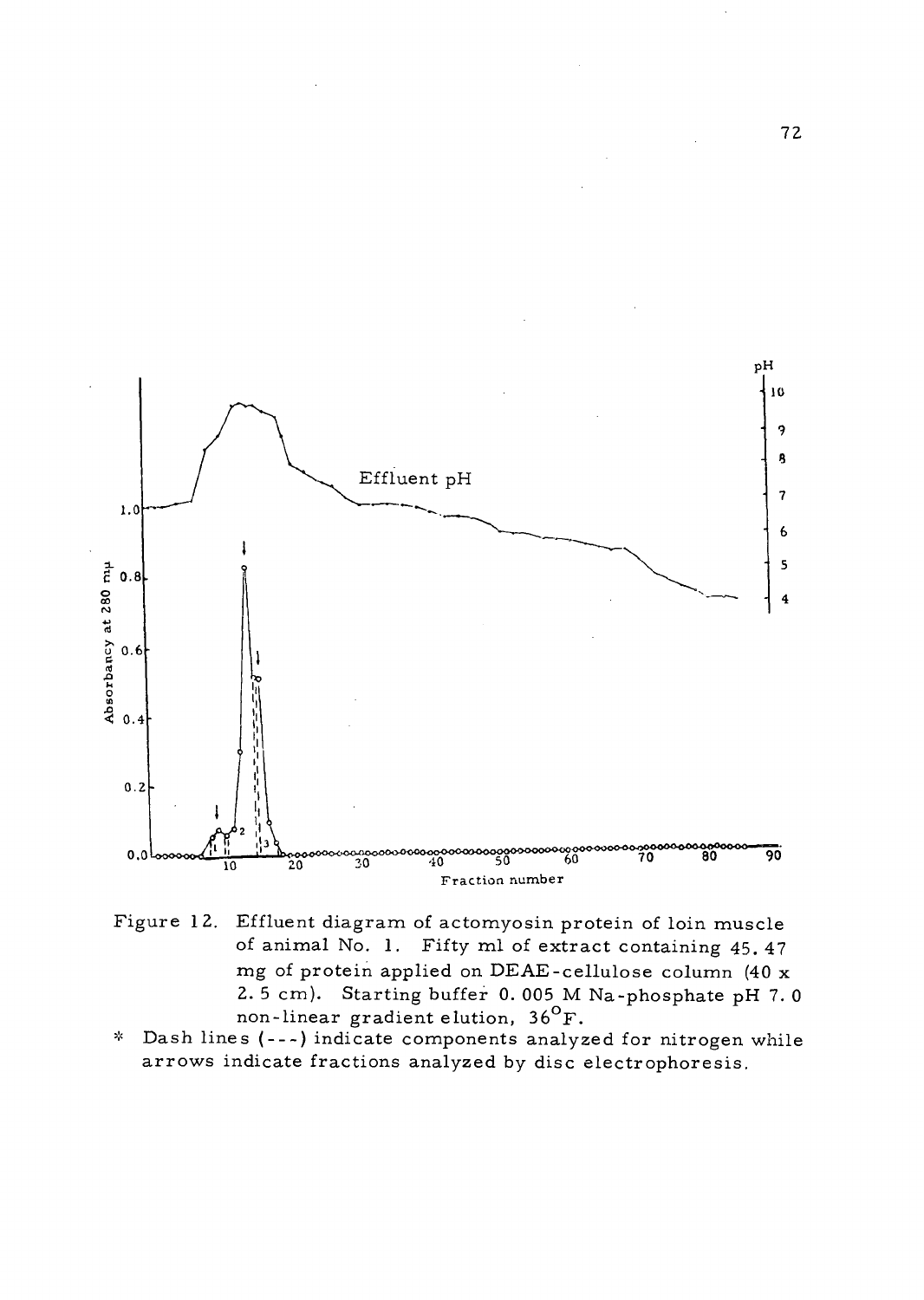

Figure 13. Effluent diagram of actomyosin proteins of loin muscle of animal No. 2. Fifty ml of extract containing 33. 62 mg protein applied to DEAE-cellulose column (40 x 2. <sup>5</sup> cm). Starting buffer 0. 005 M Na-phosphate, pH 7. 0,  $\frac{1}{100}$ . Starting banches 3.000 M Na-<br>non-linear gradient elution, 36<sup>0</sup>F.

\* Dash lines ( --- ) indicate components analyzed for nitrogen while arrows indicate fractions analyzed by disc electrophoresis.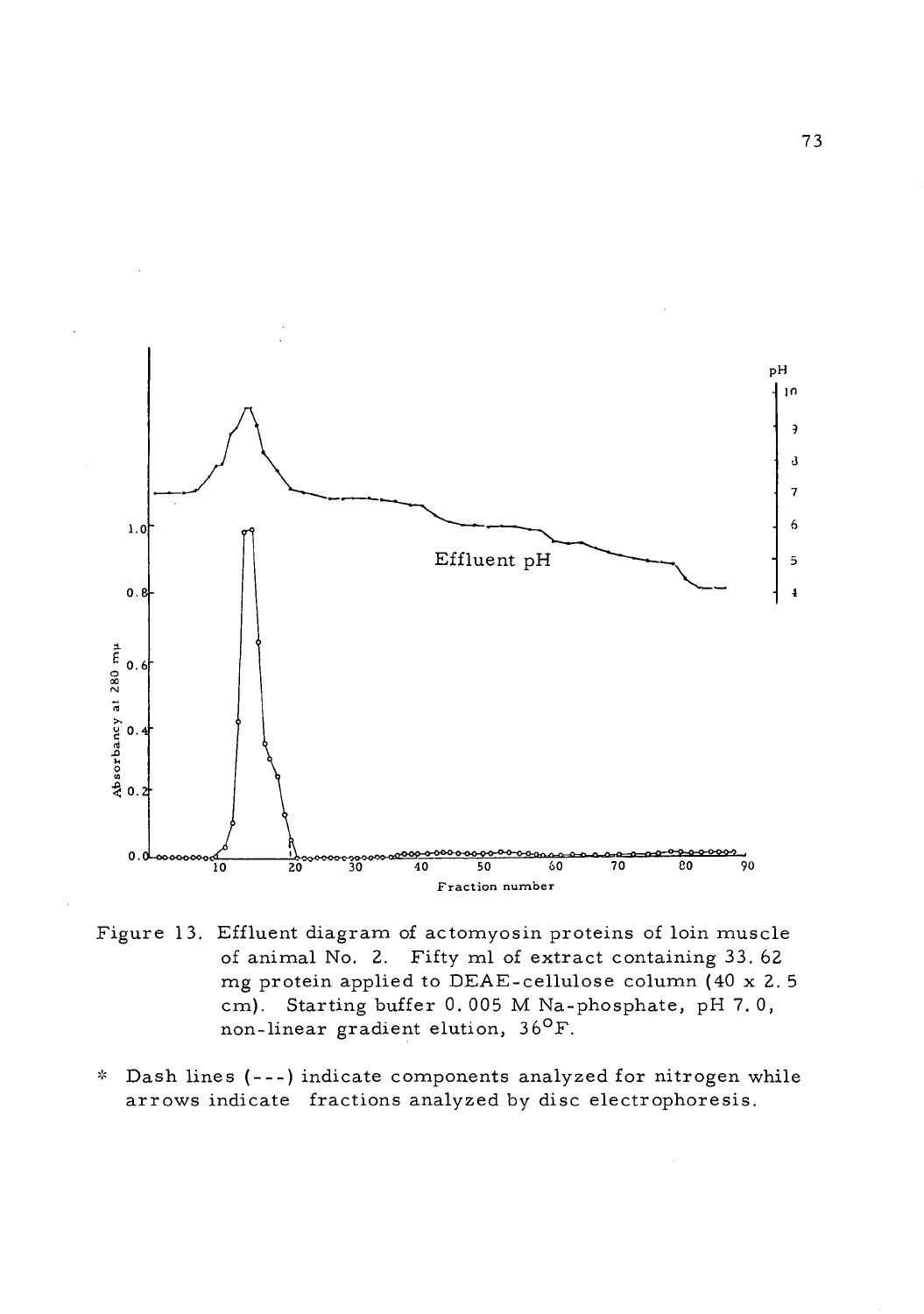0. 672 mg/ml for the second sample. At these concentrations, both solutions appeared to be somewhat viscous. Such a condition would undoubtedly hinder the DEAE-cellulose ion exchange chromatographic separation of these solutions.

In an attempt to overcome this difficulty, the actomyosin solution of the third sample was diluted to a considerable extent. Thus, 250 ml of actomyosin having 33. 62 mg of protein or a concentration of 0.116 mg/ml of buffer were applied on the chromatographic column. The volume of each of the five eluting buffers was 500 ml and non-linear gradient elution schedule was used as described previously . The results of this run are shown in Figure 14a.

Four different protein components were shown to be separated. Component <sup>1</sup> was eluted at pH value close to neutrality while components 2, <sup>3</sup> and 4 were eluted at an acidic pH range. Table <sup>8</sup> gives the pH range at which these fractions were eluted and their percentage of the total protein recovered from the column.

Figure 14b shows the electrophoretic pattern of the actomyosin protein sample of animal No. <sup>3</sup> prior to column separation. It was also shown previously in Figure <sup>2</sup> as pattern 3. This pattern shows that the disc electrophoresis technique fractionated the original extract into four components which coincides with the results of the DEAE-cellulose separation of a sample of the same extract.

74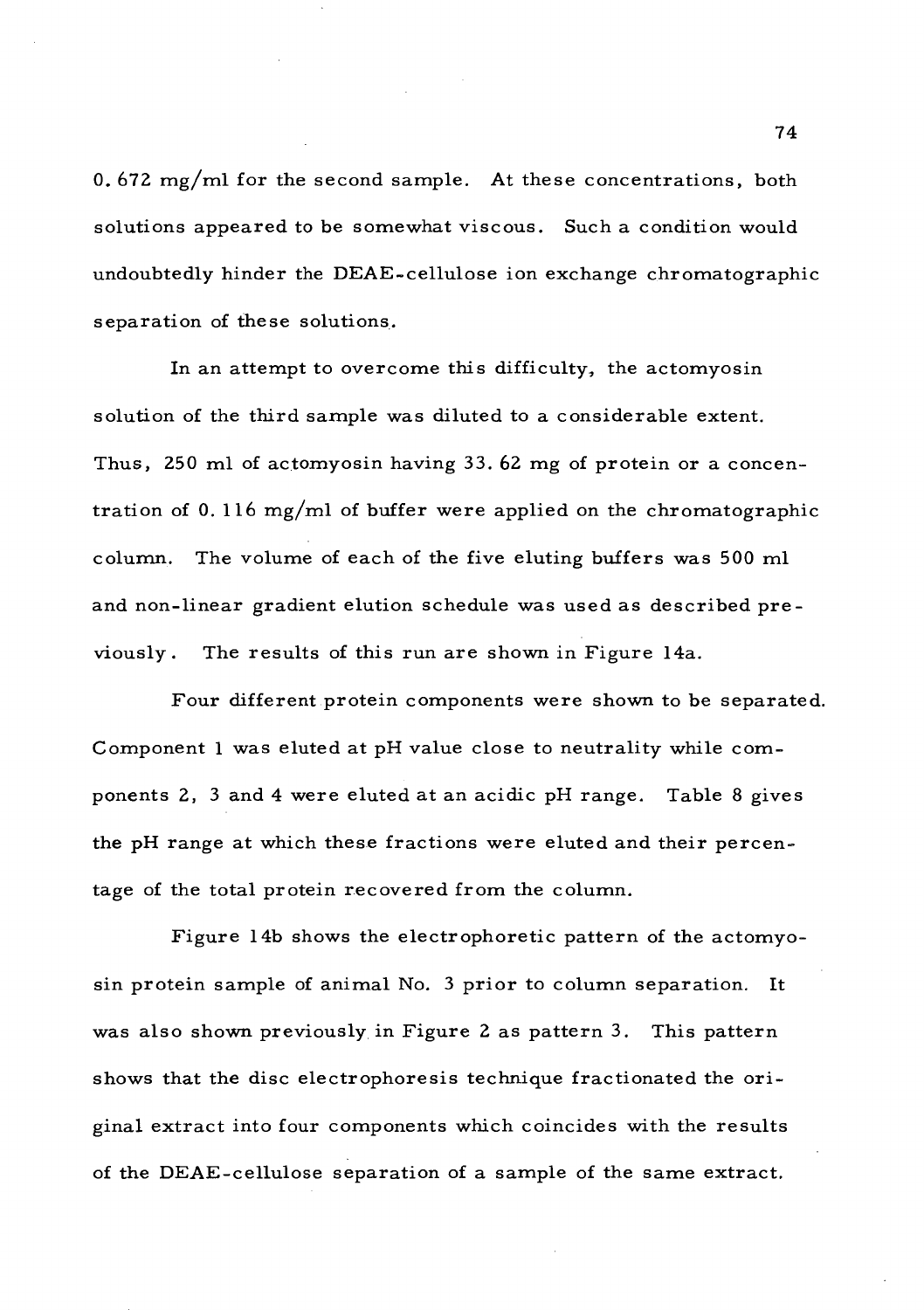

Figure 14 a. Effluent diagram of actomyosin proteins of loin muscle of animal No. 3. Two hundred fifty ml of extract containing 29. 87 mg protein applied to DEAE-cellulose column (40 x 2. <sup>5</sup> cm). Starting buffer 0. 005 M Naphosphate, pH 7.0, non-linear gradient elution,  $36^{\circ}$ F.

\* Dash lines ( --- ) indicate components analyzed for nitrogen while arrows indicate fractions analyzed by disc electrophoresis.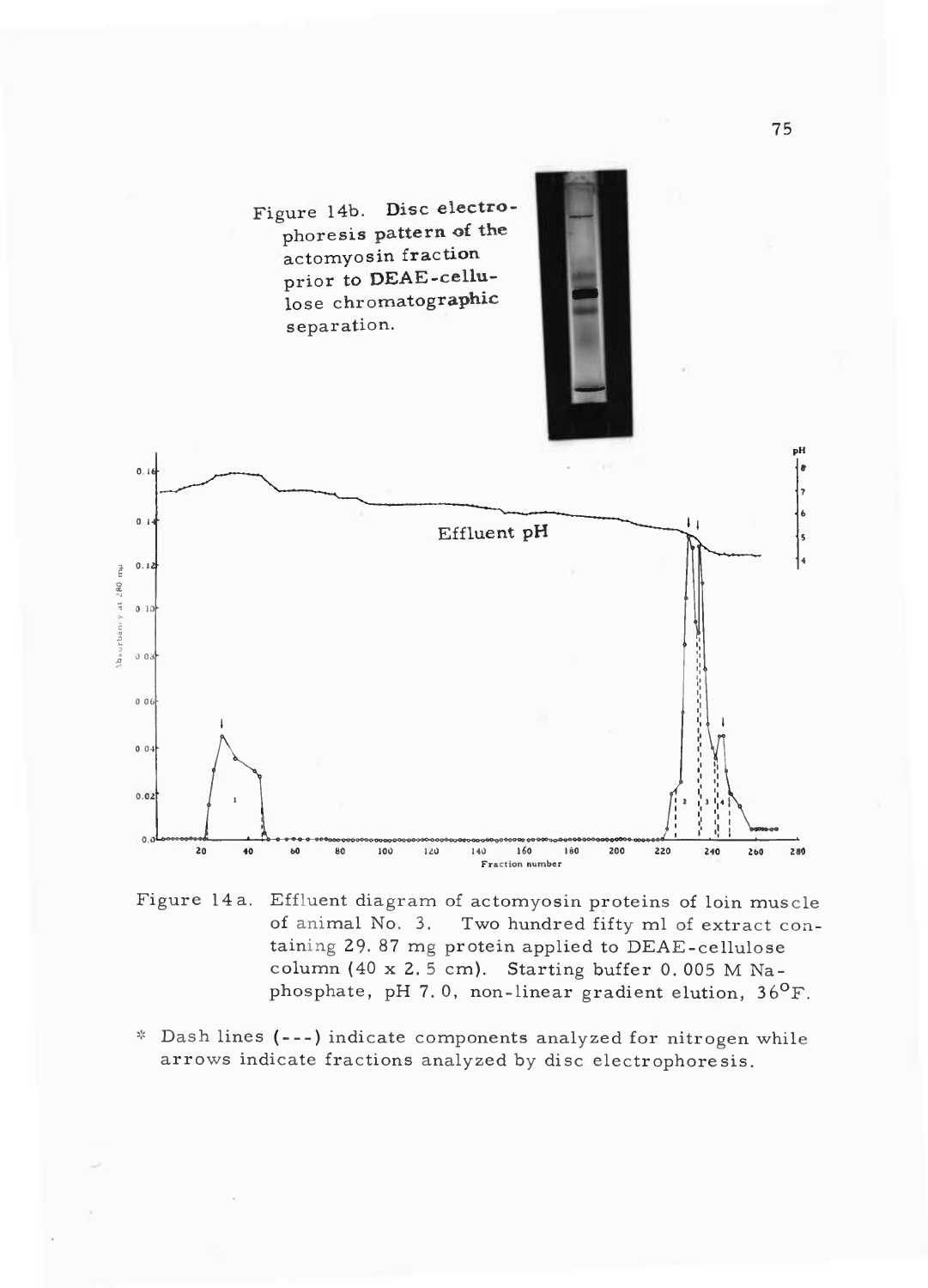Table 8. Percentage of protein and pH range of emergence of the protein components of the actomyosin proteins of loin muscle of animal No. <sup>3</sup> separated and eluted by DEAEcellulose ion exchange chromatography.

 $\sim 10^{-1}$ 

| Animal<br>number | Component<br>number | pH<br>range of<br>emergence |       | Percentage of<br>recovered protein<br>as eluted per<br>component |
|------------------|---------------------|-----------------------------|-------|------------------------------------------------------------------|
| 3                | 1                   | $7.38 - 7.32$               |       | 35.31                                                            |
|                  | 2                   | $5.36 - 5.00$               |       | 38.05                                                            |
|                  | 3                   | $4.90 - 4.30$               |       | 21.30                                                            |
|                  | 4                   | $4.25 - 4.20$               |       | 5.32                                                             |
|                  |                     |                             | Total | 99.98                                                            |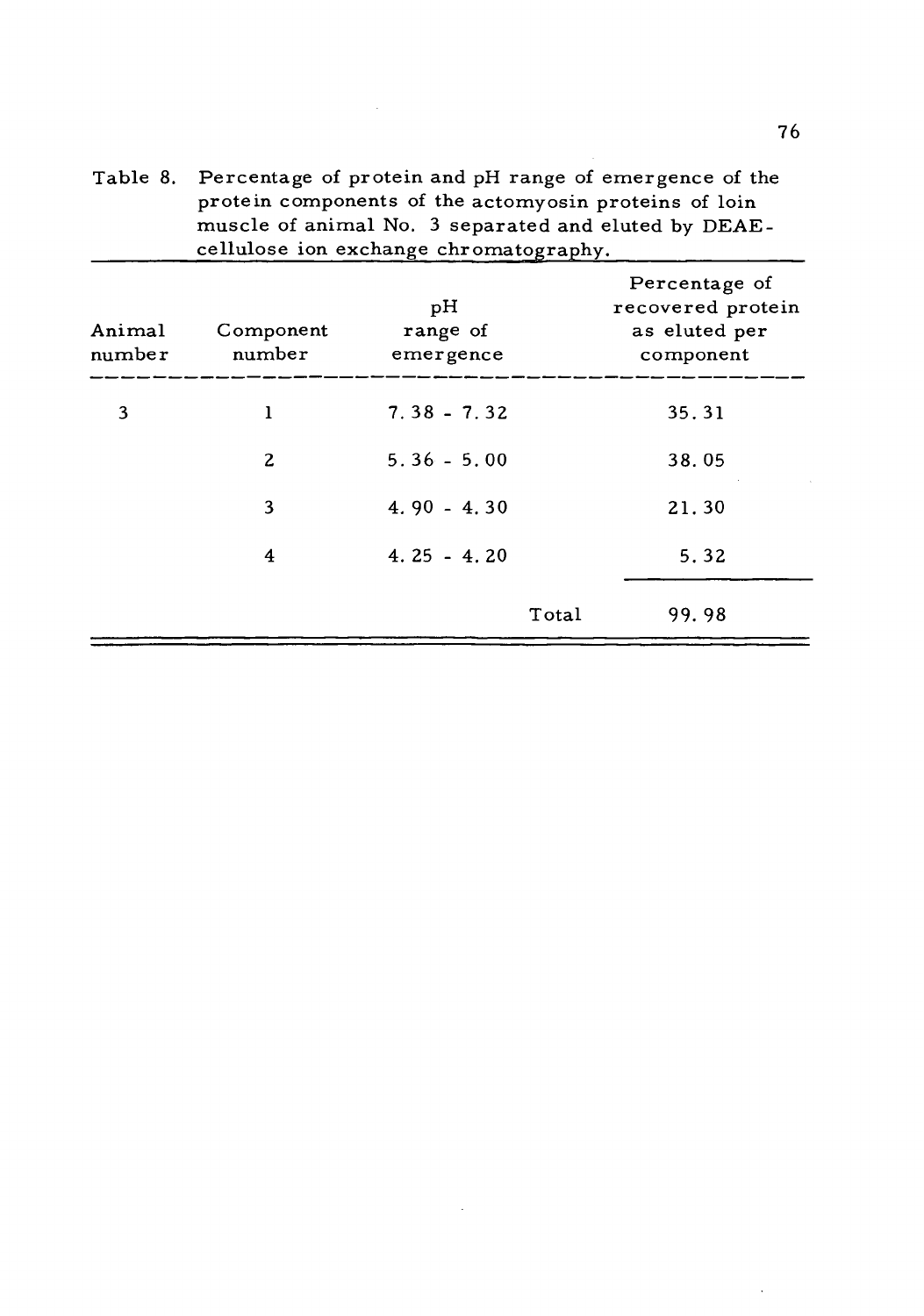These results indicate that the actomyosin proteins can be separated into four components.

Negative results were obtained when the maximum tube of each peak of the cellulose column eluted components of the three samples was analyzed by disc electrophoresis method.

### Amino Acid Analysis

Table <sup>9</sup> shows the amino acid composition of the actomyosin proteins extracted from the three different animals. There is very little agreement between the data of the three samples except for the high contents of glutamic acid.

# Myosin Proteins

## Column Chromatography and Disc Electrophoresis Analysis

Figure 15 shows the eluent pattern when 20 ml of myosin solution, containing 84. 726 mg of protein, of animal No. <sup>1</sup> were subjected to DEAE-cellulose column separation. The buffer system was modified in this run as follows: 300 ml of each of the first four buffers and 400 ml of the fifth buffer. The diagram showed the appearance of one, but more likely two, protein components. Their emergence was accompanied by a rise in the pH value as shown in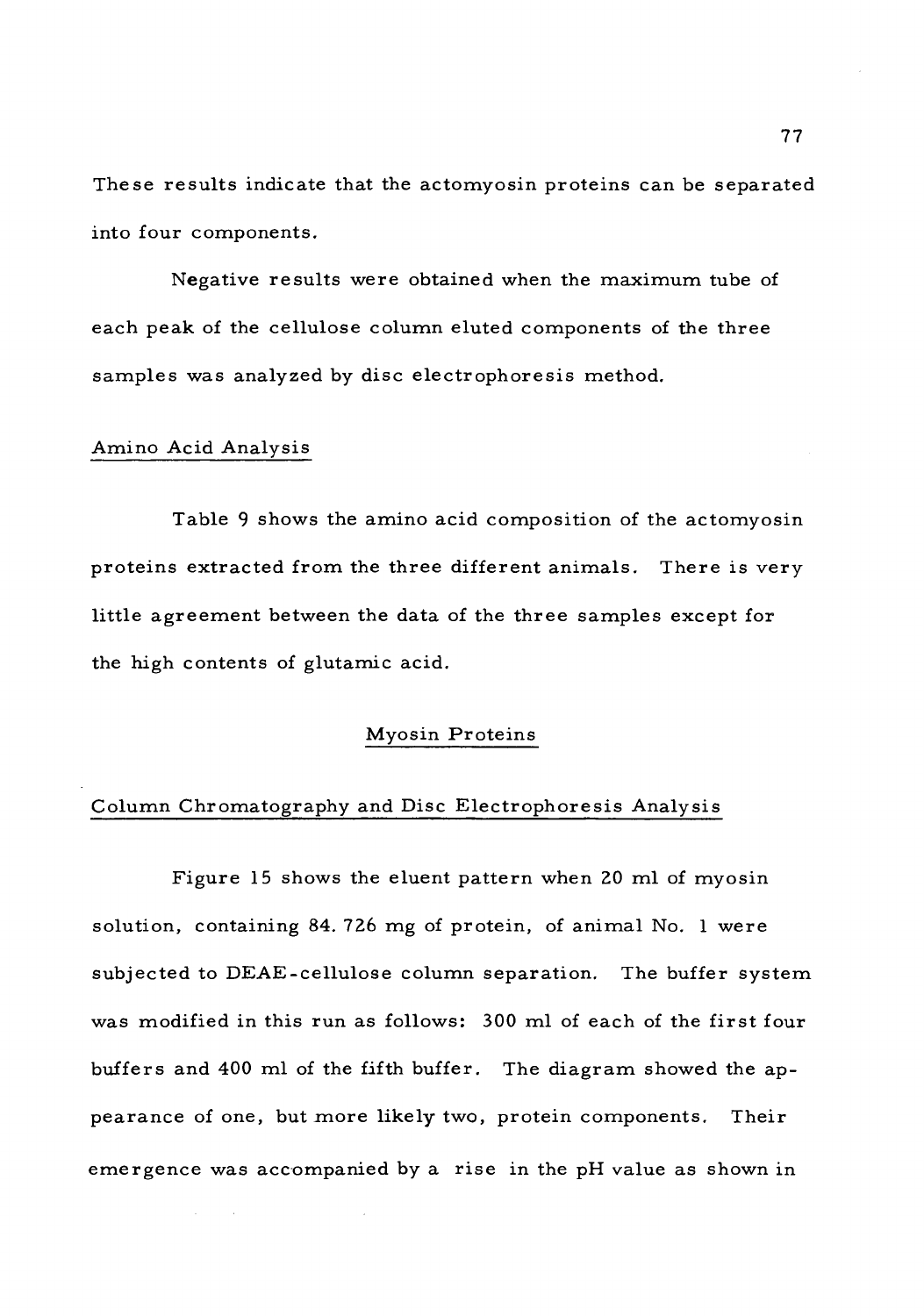| Amino acid     | Animal<br>No. 1 | Animal<br>No. 2 | Animal<br>No. 3 |
|----------------|-----------------|-----------------|-----------------|
| alanine        | 1.75            | 4.46            | 1.35            |
| arginine       | 2.24            | 1.34            | 3.73            |
| aspartic acid  | 3.37            | 1.43            | 4.15            |
| cystine        | 2.87            | 0.96            | 0.46            |
| glutamic acid  | 11.1            | 11.9            | 12.0            |
| glycine        | 6.71            | 5.54            | 0.72            |
| histidine      | 3.02            | 9.77            | 2.41            |
| hydroxyproline |                 |                 |                 |
| isoleucine     | 2.98            | 6.11            | 2.48            |
| lysine         | 4.03            | 1.65            | 3.92            |
| methionine     | 3.17            | 10.50           | 2.20            |
| phenylalanine  | 3.92            | 0.22            | 1.04            |
| proline        | 2.84            | 7.68            | 1.36            |
| serine         |                 |                 |                 |
| threonine      |                 | 4.35            | 3.73            |
| tryptophan     |                 |                 |                 |
| tyrosine       | 3.68            | 6.53            | 2.49            |
| valine         | 2.00            | 4.68            | 4.68            |
| Total          | 53.68           | 77.13           | 46.72           |

Table 9. Amino acid composition of the actomyosin proteins expressed as percentage of total protein.

( --- ) indicates none or too minute to be detected.

 $\overline{\phantom{a}}$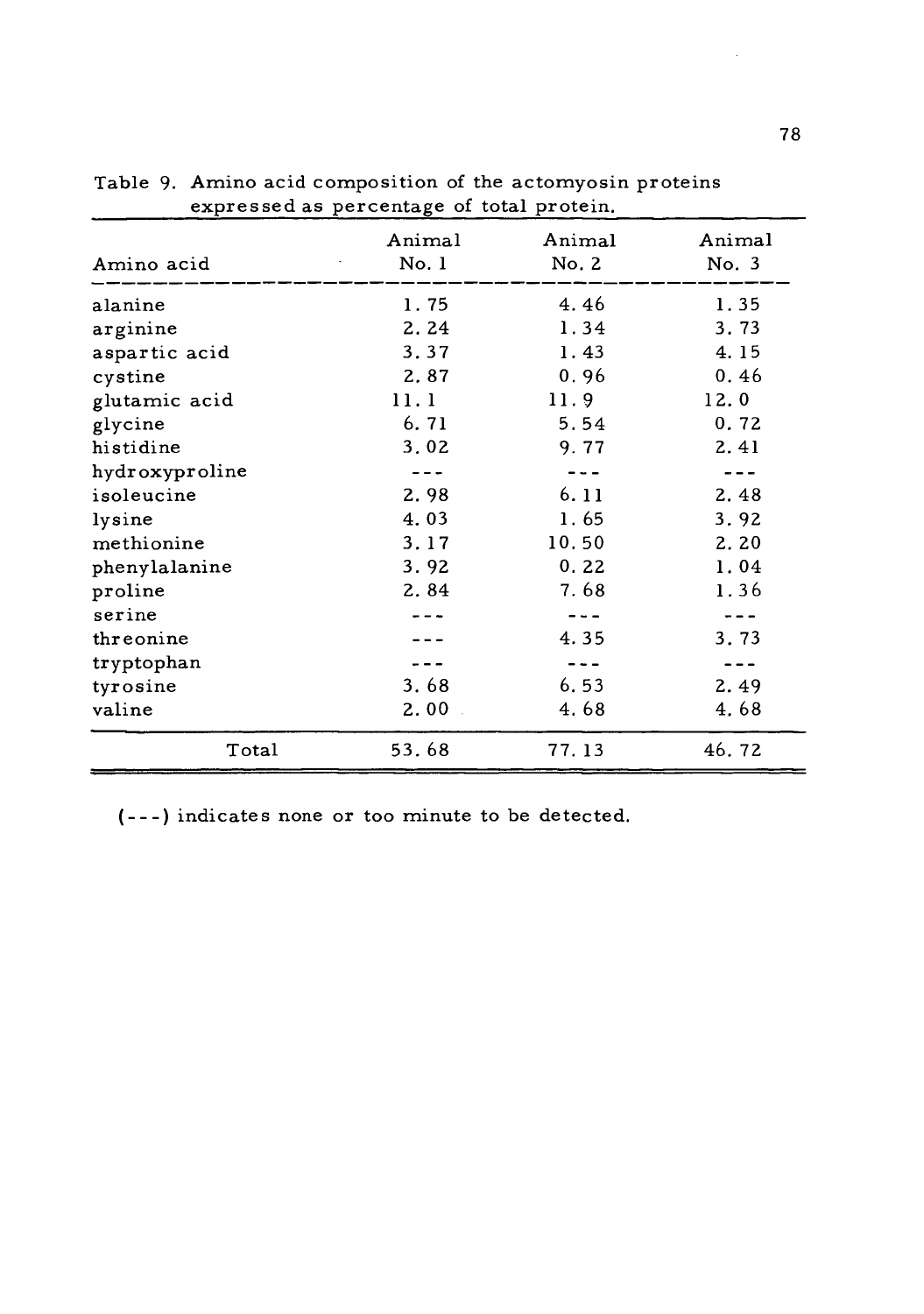

Figure 15. Effluent diagram of myosin proteins of loin muscle of animal No. 1. Twenty ml of extract containing 84.72 mg of protein applied on DEAE-cellulose column (40 x 2. <sup>5</sup> cm) Starting buffer 0. 005 M Na-phosphate, pH 7.0, non-linear gradient elution,  $36^{\circ}$ F.

Dash lines (---) indicate components analyzed for nitrogen while  $\mathbf{z}_i^{\mathbf{t}}$ arrows indicate fractions analyzed by disc electrophoresis.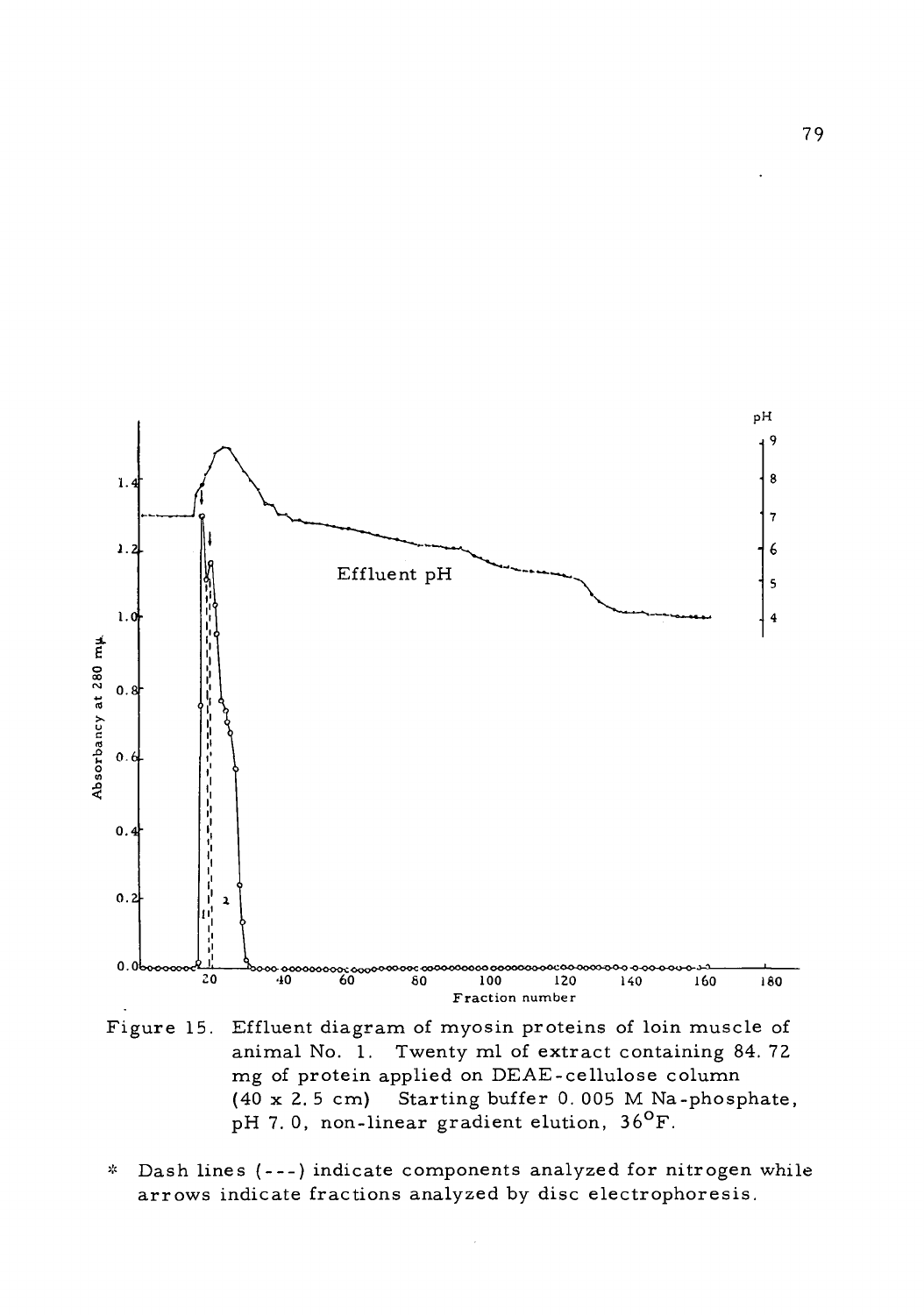the effluent pH curve.

The effluent pattern obtained when 94. 17 mg of myosin proteins in 20 ml KCl-phosphate buffer were chromatographed on DEAEcellulose is shown on Figure 16. This sample was from animal No. 2. Only one protein component appeared to be eluted during the course of the chromatographic run. Although non-linear gradient elution system was employed, the first buffer had a volume of 200 ml while the other four buffers each had a volume of 300 ml.

Figure 17 shows the effluent pattern obtained when 59- 22 mg of myosin of animal No. <sup>3</sup> were dissolved in 250 ml of KCl-phosphate buffer and chromatographed on DEAE-cellulose column. The elution schedule used was that originally described under the experimental procedure which employs a volume of 500 ml for each buffer. Only one protein component appears to have been eluted. The effluent pH curve shows an increase in pH during the elution of the component.

Although the disc electrophoresis analysis was carried out on each of the eluted components of the three myosin samples, negative results were obtained in each case. However, Figure <sup>2</sup> shows that when the original myosin extract was subjected to disc electrophoresis, eight fractions were separated.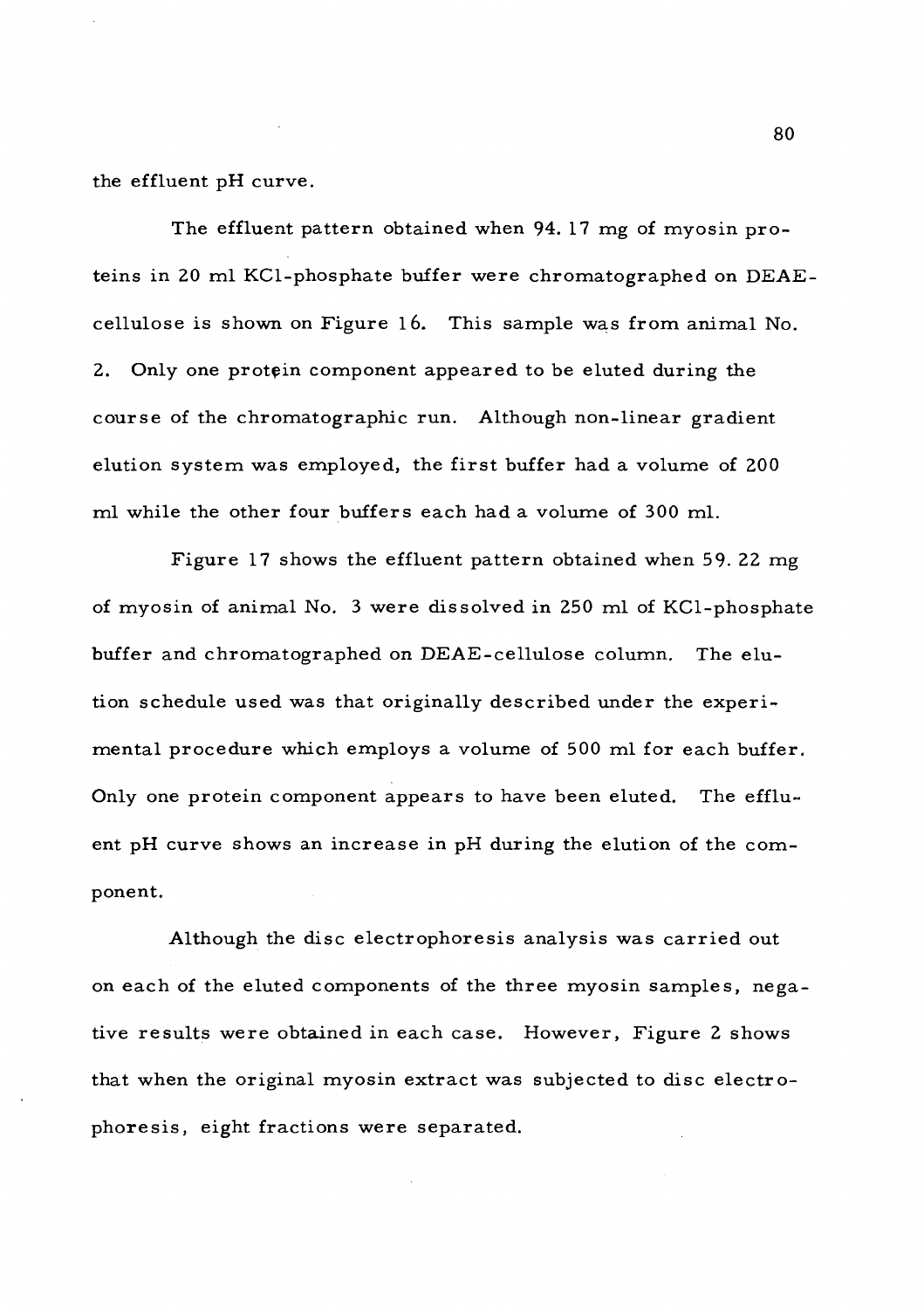

- Figure 16. Effluent diagram of myosin proteins of loin muscle animal No. 2. Twenty ml of extract containing 94. 19 mg of protein applied on DEAE-cellulose column (40 x 2. <sup>5</sup> cm). Starting buffer 0. 005 M Na-phosphate, pH 7.0, non-linear gradient elution, 36<sup>°</sup>F.
- \* Dash line ( --- ) indicate components analyzed for nitrogen while arrows indicate fractions analyzed by disc electrophoresis.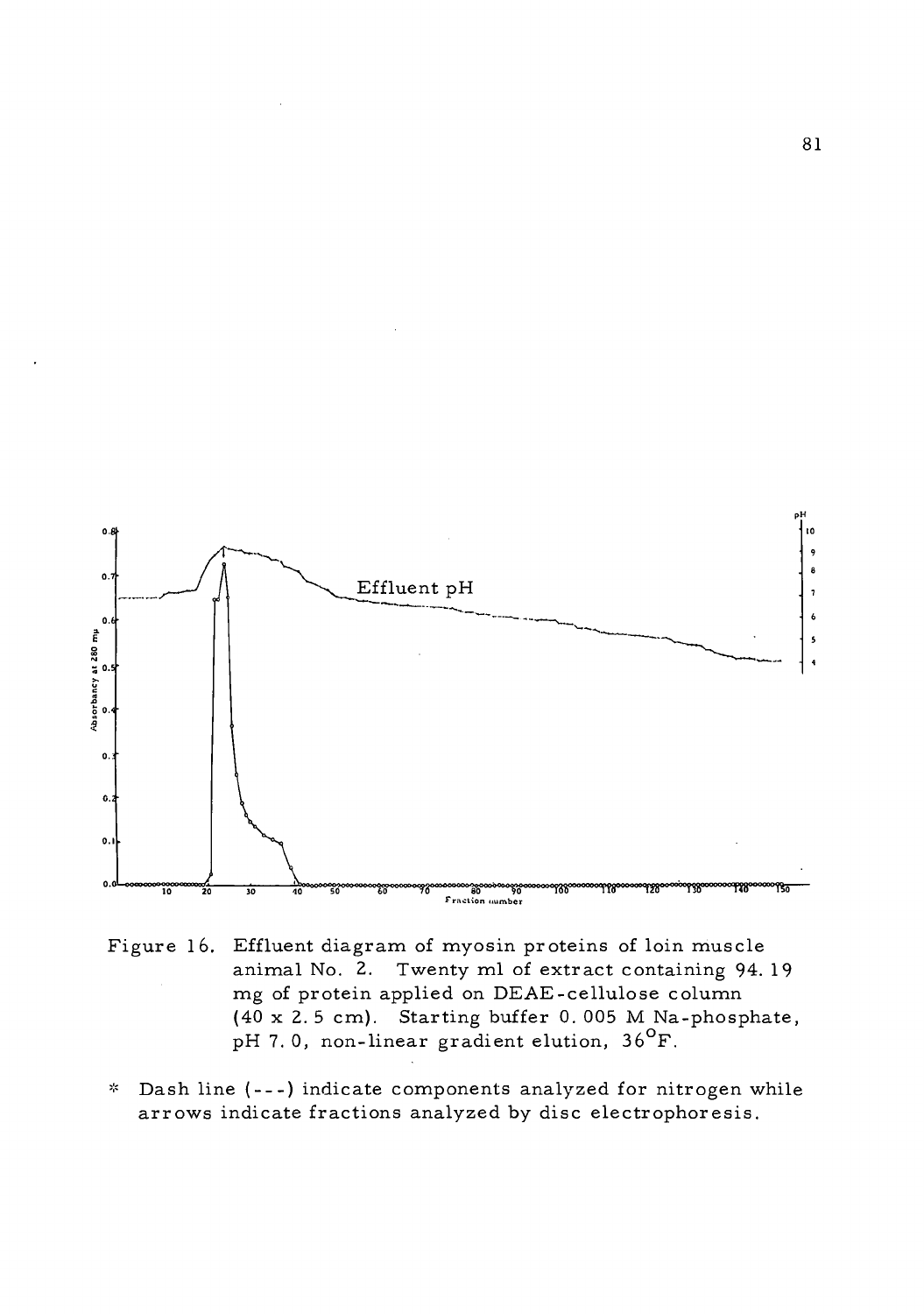

- Figure 17. Effluent diagram of myosin proteins of loin muscle of animal No. 3. Two hundred fifty ml of extract containing 59. 22 mg of protein applied to DEAE-cellulose column (40 x 2. <sup>5</sup> cm). Starting buffer 0. 005 M Naphosphate, pH 7.0, non-linear gradient elution,  $36^{\circ}$ F.
- \* Dash lines ( --- ) indicate components analyzed for nitrogen while arrows indicate fractions analyzed by disc electrophoresis.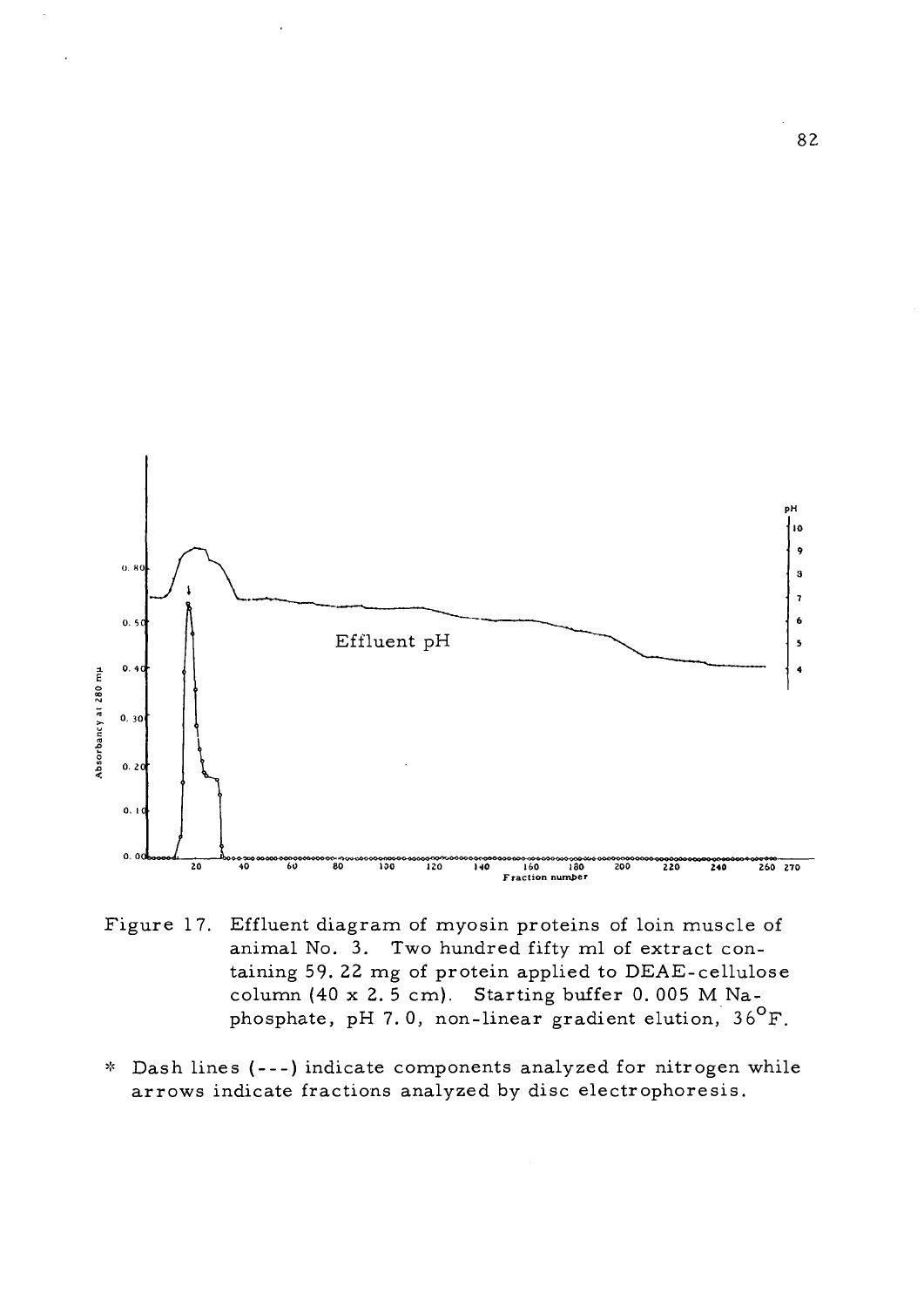### Amino Acid Analysis

The amino acid composition of the myosin proteins of the three samples are shown in Table 10. Although there is some similarity between the contents of certain amino acids of the three samples, the variability among the others is too great for these data to be of much value.

General discussion. Numerous problems of great difficulty are usually encountered in the study of muscle proteins. Some of the most evident ones are those related to sample variability. This lack of homogeneity is very evident when attempts are made to adapt or modify analytical procedures that have been proven to be of great value in studies of other materials to that of meat research. <sup>A</sup> certain amount of variation in the composition and properties exists within different localities of an intact muscle as well as between the same muscle of different animals (2, p. 223). In addition, such factors as age, sex, physiological conditions prior to and at time of slaughter, the time interval between death and sample analysis, phase of rigor mortis, all have an important influence on the properties and characteristics of the muscle proteins. In some instances, it is possible for the tissue sample to be frozen and maintained at sub-zero temperatures for long intervals or the sample can be dried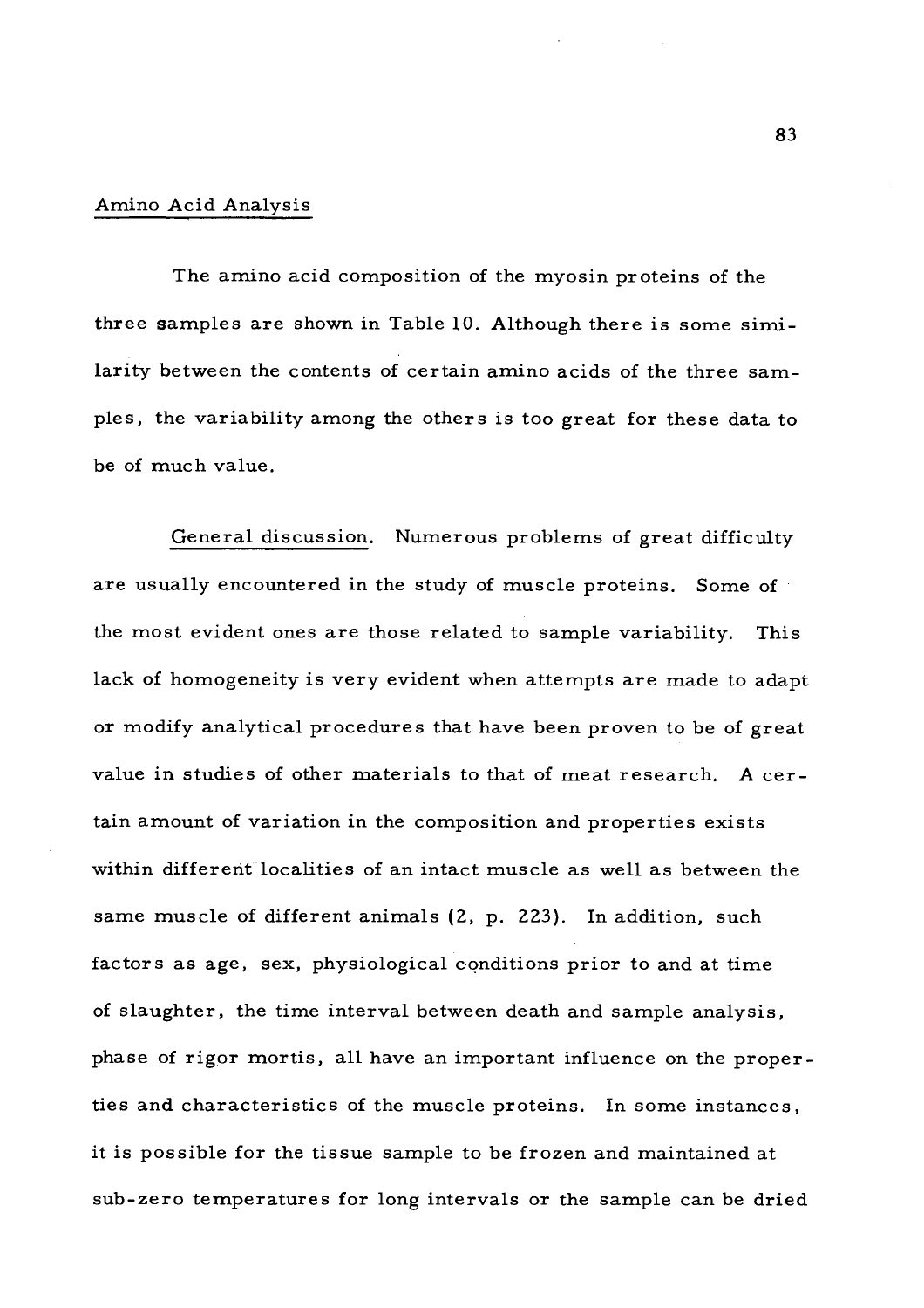| 0<br>Amino acid | Animal<br>No. 1 | Animal<br>No. 2 | Animal<br>No. 3 |
|-----------------|-----------------|-----------------|-----------------|
| Alanine         | 8.0             | 5.30            | 1.19            |
| arginine        | 3.51            | 2.18            | 3.62            |
| aspartic acid   | 4.25            | 3.41            | 4.00            |
| cystine         | 0.28            |                 | 0.30            |
| glutamic acid   | 28.60           | 18.65           | 20.52           |
| glycine         | 0.45            | 0.56            | 0.92            |
| histidine       | 1.25            |                 | 1.79            |
| hydroxyproline  |                 |                 |                 |
| isoleucine      | 1.47            |                 | 0.75            |
| lysine          |                 | 2.54            | 1.99            |
| methionine      |                 | 0.46            |                 |
| phenylalanine   | 14.40           | 14.40           | 9.60            |
| proline         | 2.61            | 3.71            | 6.18            |
| serine          | 2.00            |                 |                 |
| threonine       | 1.48            | 1.94            | 1.20            |
| tryptophan      |                 |                 |                 |
| tyrosine        | 1.48            | 1.30            | 1.91            |
| valine          | 1.46            | 1.19            |                 |
| Total           | 71.24           | 55.64           | 53.97           |

Table 10. Amino acid composition of the myosin proteins expressed as percentage of total protein.

( ) indicates none or too minute to be detected.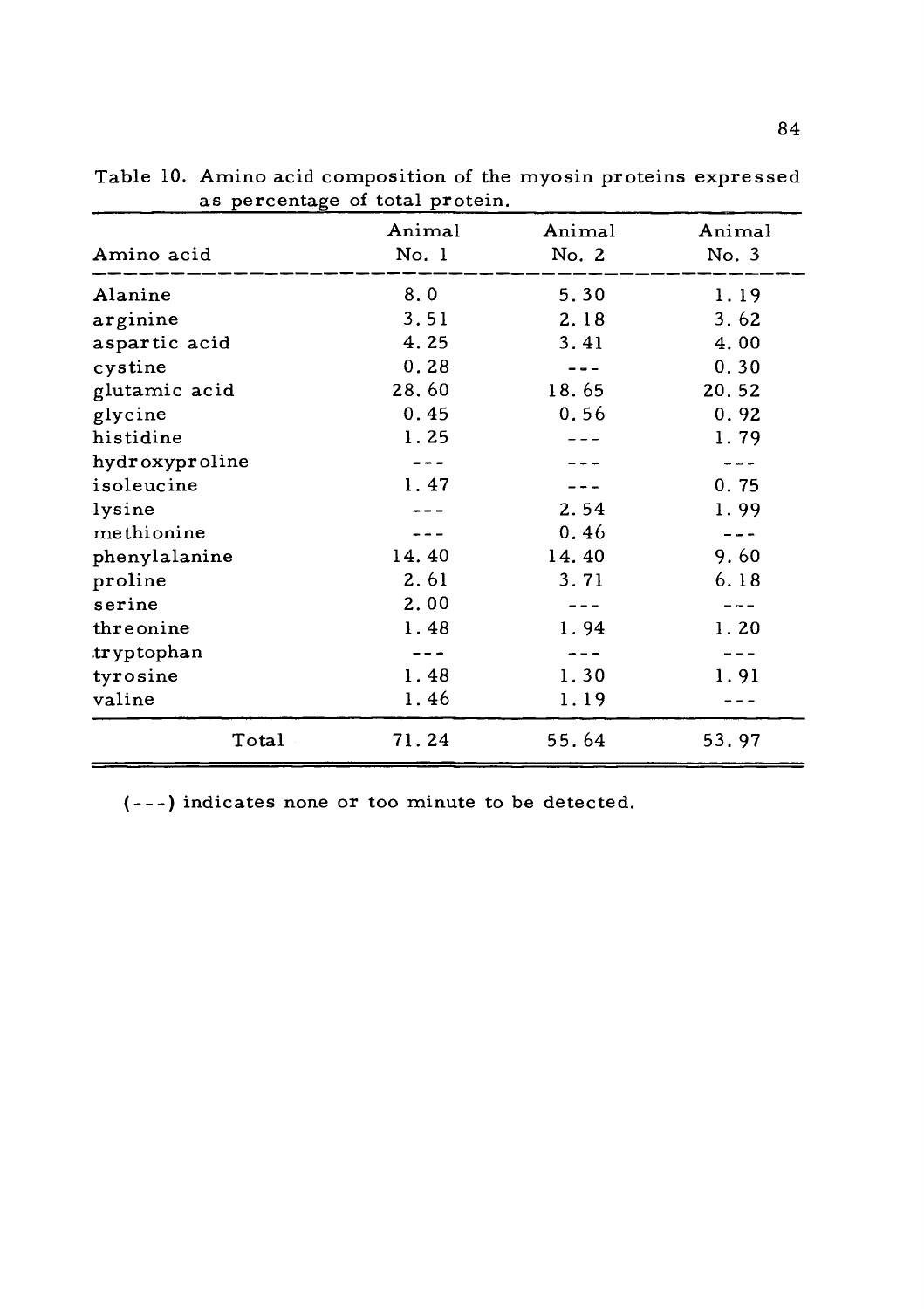by lyophilization and stored as a powder for a considerable length of time without encountering too much deterioration. With muscle proteins, however, a certain amount of degradation or undesirable changes occur as a result of these treatments. Denaturation appears to be the most serious defect to occur when muscle proteins are stored by the above procedures.

Muscle tissue proteins remain in a very dynamic state from time of death until autolysis has been completed. In the present research, it was desired to study the muscle proteins as close to the native state as possible rather than attempt to store them by the conditions described above. Although the primary objective of the research reported herein was that of adapting the column chromatography procedure to the fractionation of muscle proteins, it was also desirable to learn more of the nature of the protein fractions as they exist in the fresh state. The latter data should prove to be quite valuable for future studies on the nature of the changes occurring in the muscle proteins during autolysis. Hence, the loin muscle of three different animals were used in order to fulfill the objectives of the study.

One of the most apparent results of the DEAE-cellulose chromatographic separation of the various muscle proteins was that the first component to be eluted, in most instances, was very

85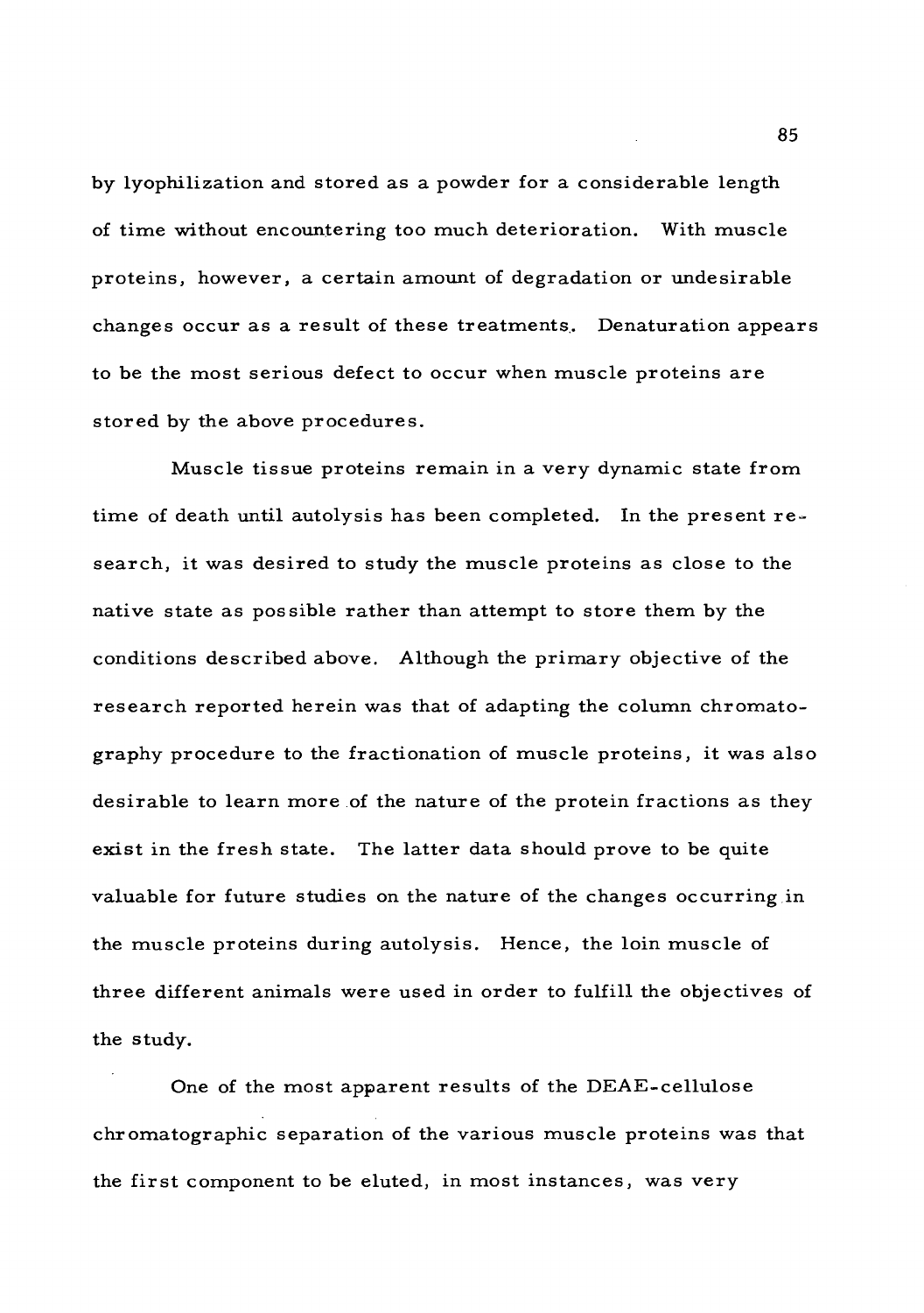heterogeneous. Generally, the initial component contained at least five or more fractions as shown by the disc electrophoresis results. One of the reasons for such an occurrence may have been an overloading of the cellulose column with the initial protein extract. If such was the case, then it can be assumed that the ion exchange capacity of the column was exceeded and thereby resulted in poor protein separation. However, studies on the fractionation of milk proteins by the same procedure employed in this study, reported the application of a much.higher concentration of skimmilk proteins and casein on the column with excellent separation and resolution being obtained (92, p. <sup>6</sup> - 12).

In view of these facts, it is almost certain that other factors must also be exerting an influence to cause the first eluted component of the muscle extract to be so heterogeneous. Sober and Peterson (72, p. 1117) have reported that proteins adsorbed tightly to a column contain many more charges initially than does a substance that is loosely adsorbed. Whether a particular molecule is eluted from an adsorbent depends upon the number of bonds that can be formed between them. Moreover, a molecule having the same net surface charge density as another but being sufficiently larger in size, would require much stronger eluting conditions since it has the ability of forming more bonds with the adsorbent. In addition, the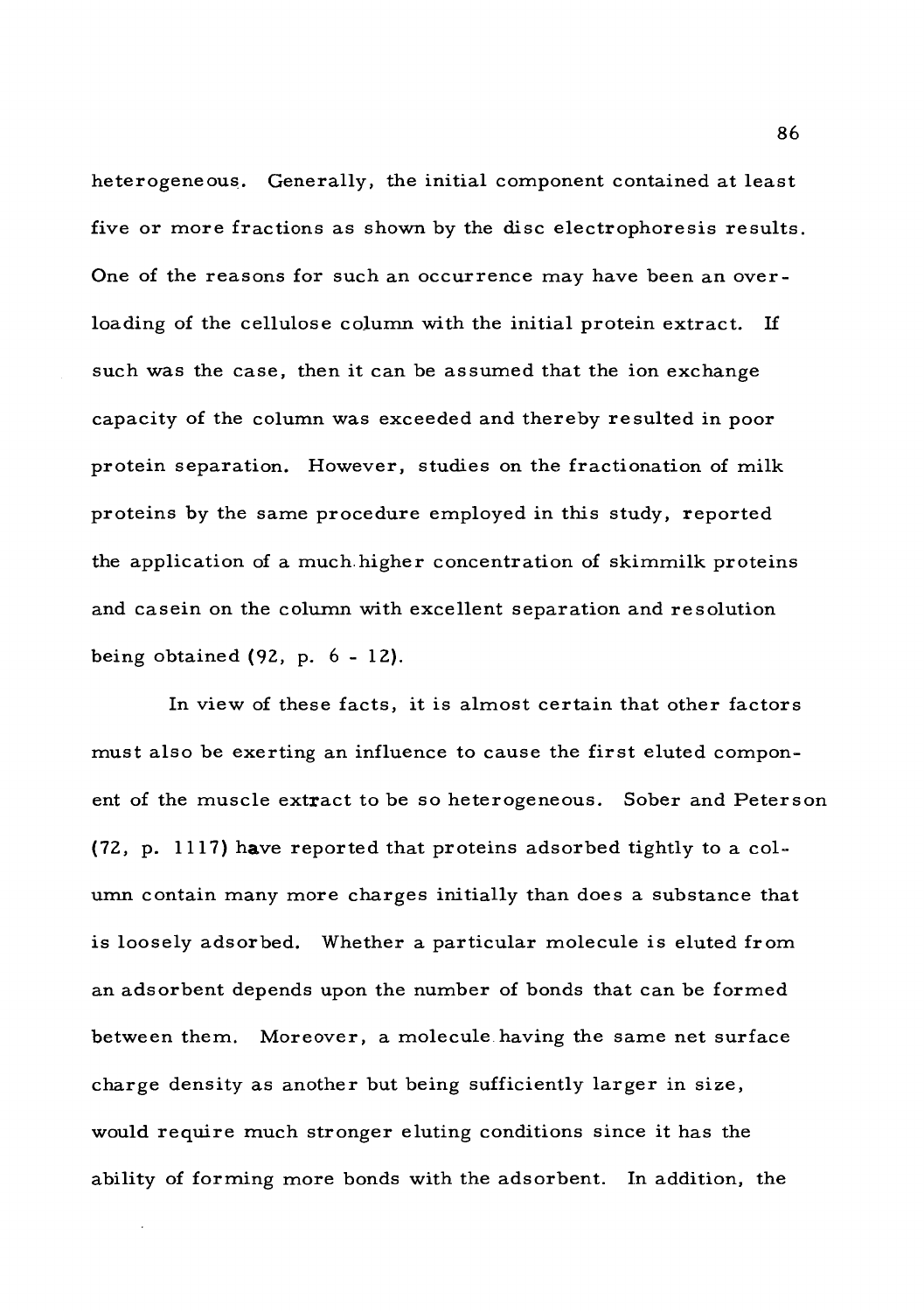spatial arrangement of the ionizable groups on the molecule can readily influence their effectiveness in forming bonds with the adsorbent (73, p. 61-83).

Another factor that might influence the heterogeneity of the first eluted component is that the initial protein mixture may have contained numerous protein components that lacked sufficient charges of an appropriate sign to form multiple bonds with the ion exchange adsorbent and thus moved through the column without being retarded. In conjunction with this explanation, the disc electrophoresis results indicated that some of these substances showed considerable electrophoretic mobility. Although the charge of the molecule has an effect in this technique, molecules of very small size but possessing a slight charge can move rapidly through the polyacrylamide gel column on the basis of not being retarded to any extent by molecular sieving (22, p. 1-22). Hence, it seems logical to suspect that many of the substances composing the first eluted component of the muscle extract are of small size and have a slight charge.

Some of the major muscle protein fractions such as the total KCl-phosphate soluble proteins, the total KCl-phosphate minus actomyosin, and the sarcoplasmic plus actin fractions were found to be separated into several components by the DEAE-cellulose chromatographic procedure. Several of these components appeared to be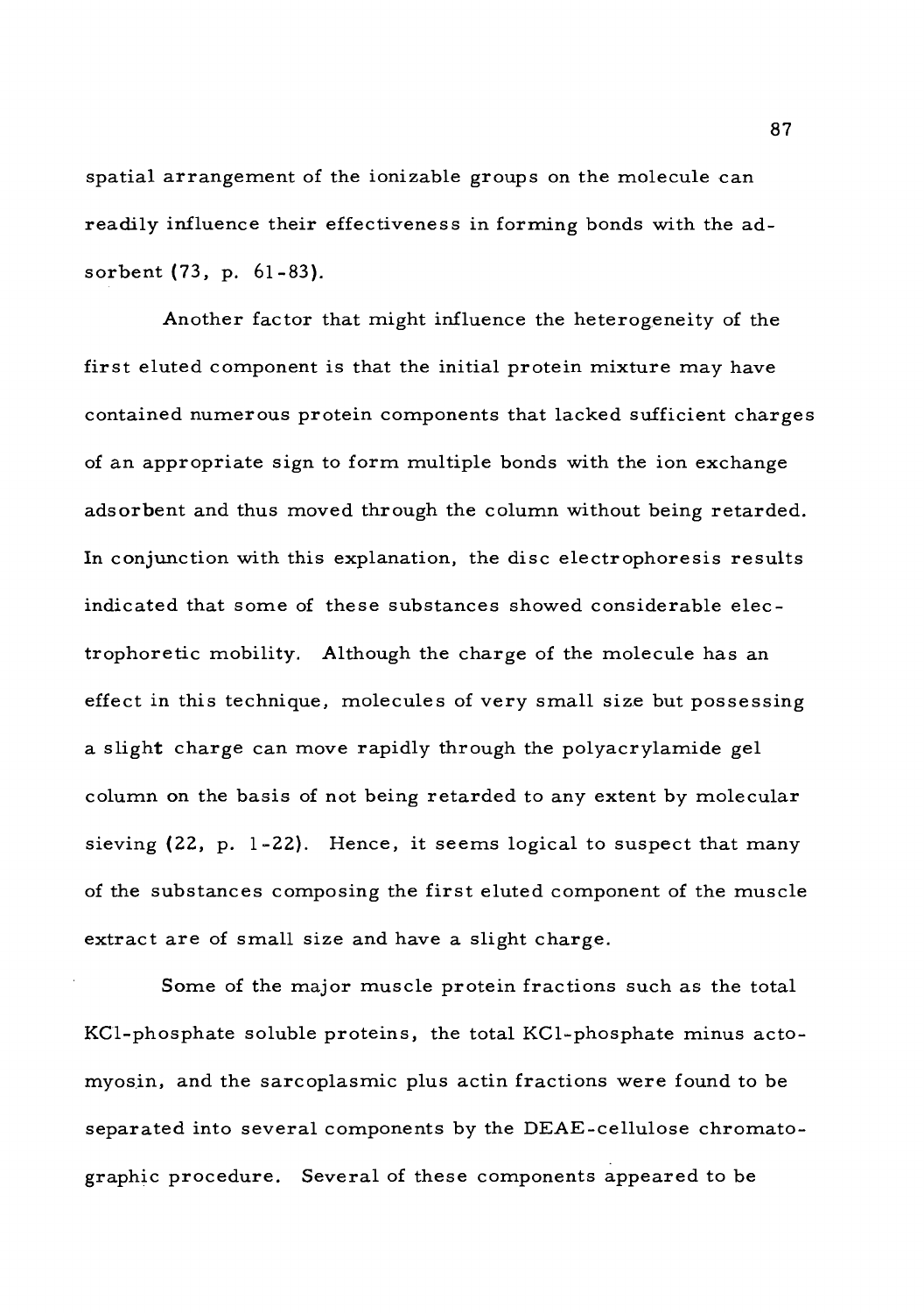eluted as homogeneous entities according to the electrophoresis data. The myosin and actomyosin fractions resisted chromatographic separation. These two fractions are very complex systems. They are difficult to extract from muscle and several procedures must be used concurrently to obtain them in the purified form.

Myosin can be dissociated into two or more components by enzymatic attack or can be depolymerized by moderately high levels of urea plus several days of incubation. Actomyosin can be dissociated by ultracentrifugation, by adenosine triphosphate or by certain minerals under the proper conditions (81, p. 1-49). These two muscle proteins were not separated to any great extent by the chromatographic procedure and conditions employed in this study. However, it should be pointed out the actomyosin fraction of the third animal was separated into four components when the concentration of the initial extract was diluted three to four fold over that used in the first two chromatographic runs. At the higher concentrations, it was a viscous fluid resisting column separation and elution as indicated by the protein recovery data.

The pH effluent curves showed an increase in pH values as the proteins components began to emerge from the column. This was particularly noticeable when the pH was near neutrality. It became less pronounced as it approached the acidic pH region.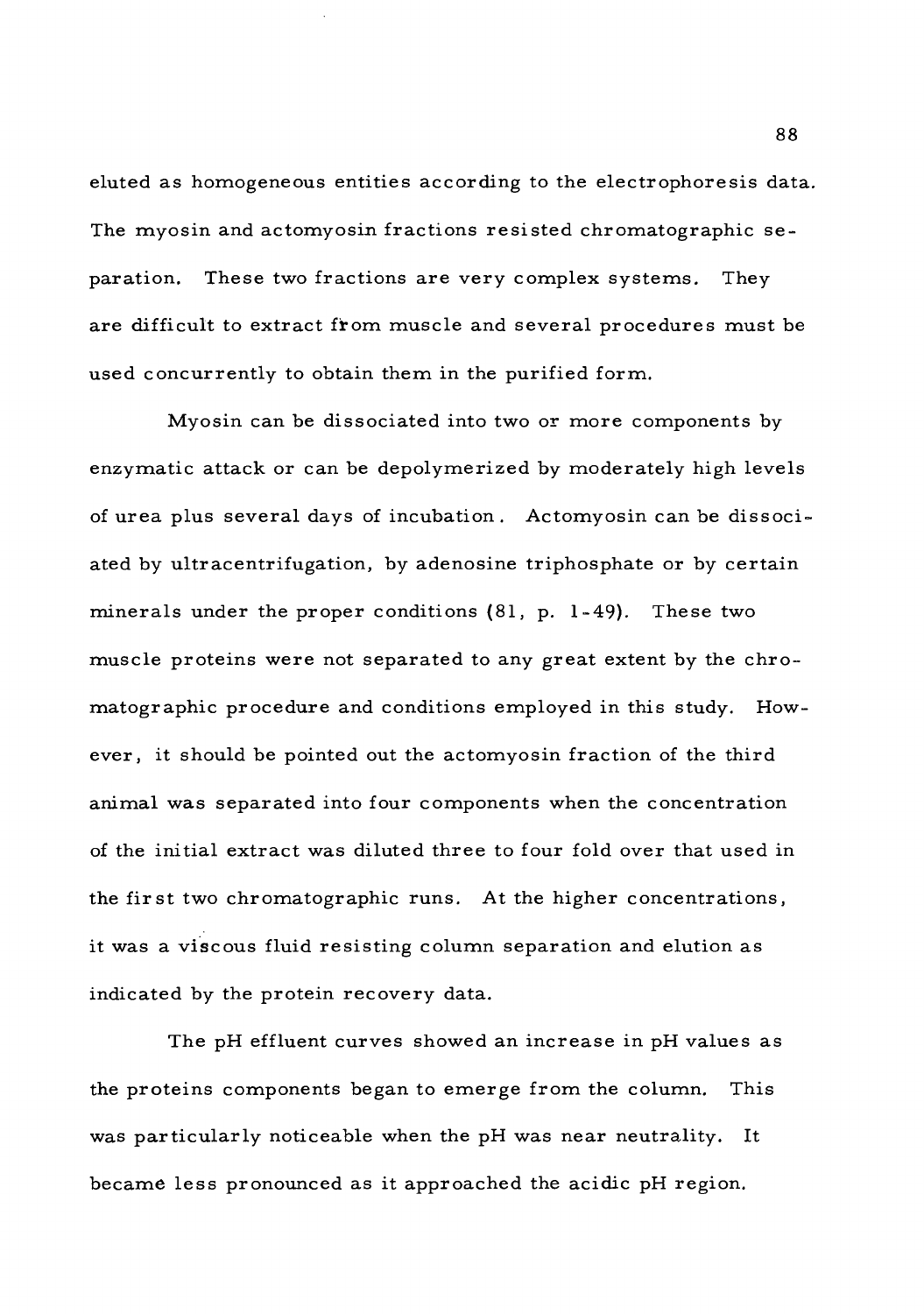Sober and Peterson (73, p. 65) have found that the protein components eluted from the column close to a neutral pH are the ones having relatively high isoelectric points (I. P. ) and they lose their negative character earlier than those with a lower I. P. Consequently, the proteins with the.lower isoelectric points are eluted when the conditions become more acidic. Although this would suggest that differences existed between the isoelectric points of the various eluted protein components, it must be borne in mind that it is quite possible for factors other than the I. P. to influence the emergence of the components from the column. Such factors would include the net surface charge density, molecular size, formation of protein complexes which might be stable under certain chromatographic conditions but unstable with pH and ionic changes, and the existence of specific affinities of a non-electrostatic nature between the adsorbent and the protein (72, p. 1120).

The mechanism of causing an increase in the pH of the initial effluent may be partially explained by a rapid exchange of ions between the protein and the adsorbent. Since the column was originally regenerated with NaOH, the most readily exchangeable ions on the adsorbent are the OH" group. Conversely, the cations of the proteins having a high isoelectric point are the most likely ioris to be released from the protein. Thus, when the protein is being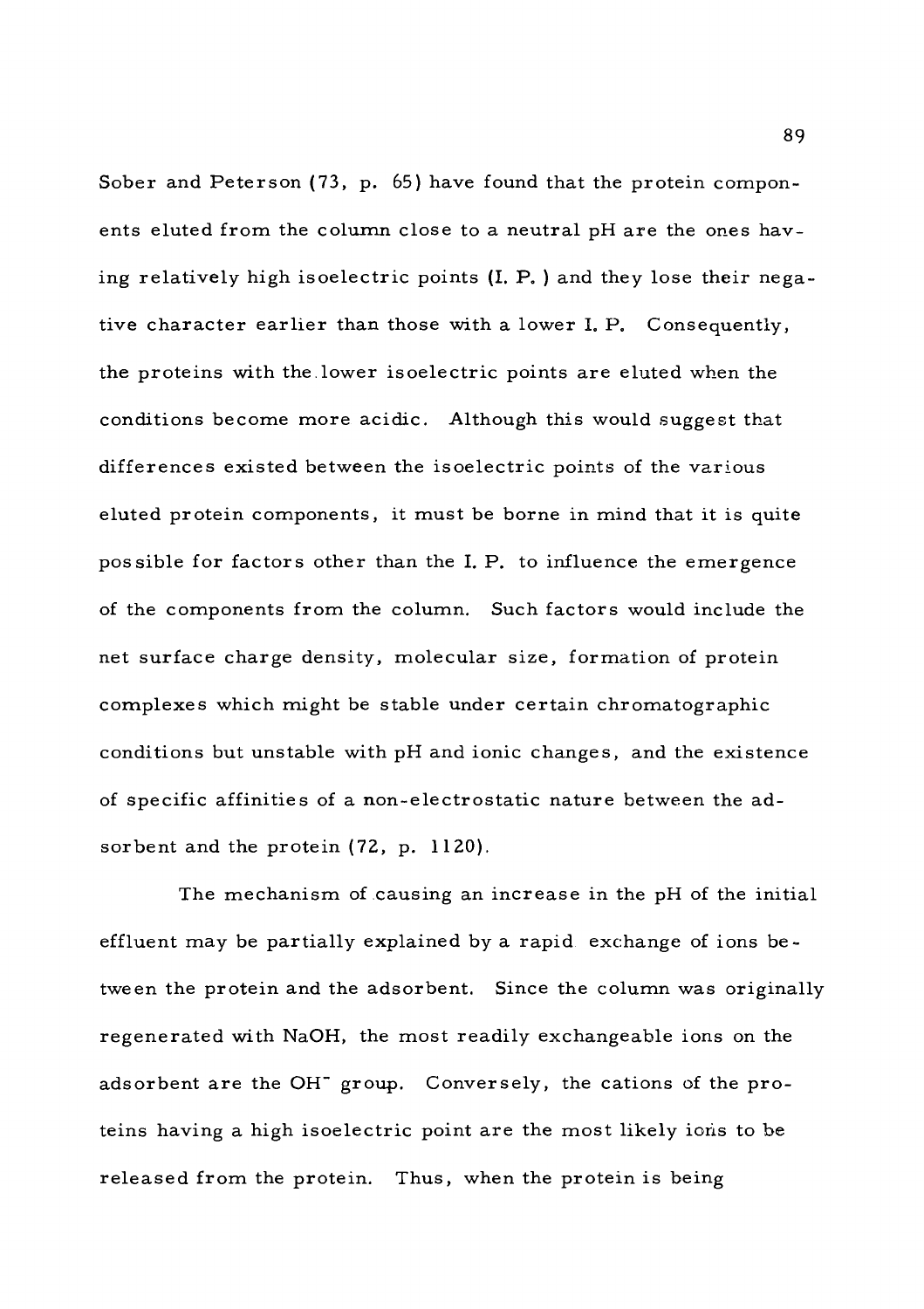adsorbed on the cellulose the OH" ions are released from the column and combine with the  $\text{Na}^+$  or K<sup>+</sup> ions freed from the protein to form either NaOH or KOH which in turn increases the pH of the effluent.

The reproducibility of this procedure in the separation of similar protein fractions from the same muscle but from three different animals may not appear, off-hand, to be what is desired. Nevertheless, it does provide impetus for conducting further research on the muscle proteins by this technique. All in all, the agreement between the number of components separated per fraction between the muscle samples is quite good when fully considering the heterogeneity found within a muscle plus the additional variables existing between animals. In addition, there are a number of environmental factors which may also influence and possibly intensify the variability within and between muscle samples.

Although there can be no question that further work is necessary before this procedure and technique can be adapted for standard or routine use in studies on muscle proteins, it is quite easy to visualize the many advantageous ramifications it may offer once it has been perfected. For example, the post-mortem changes occurring in the muscle proteins can be readily followed at systematic intervals. Furthermore, while following the proteolytic changes, the

90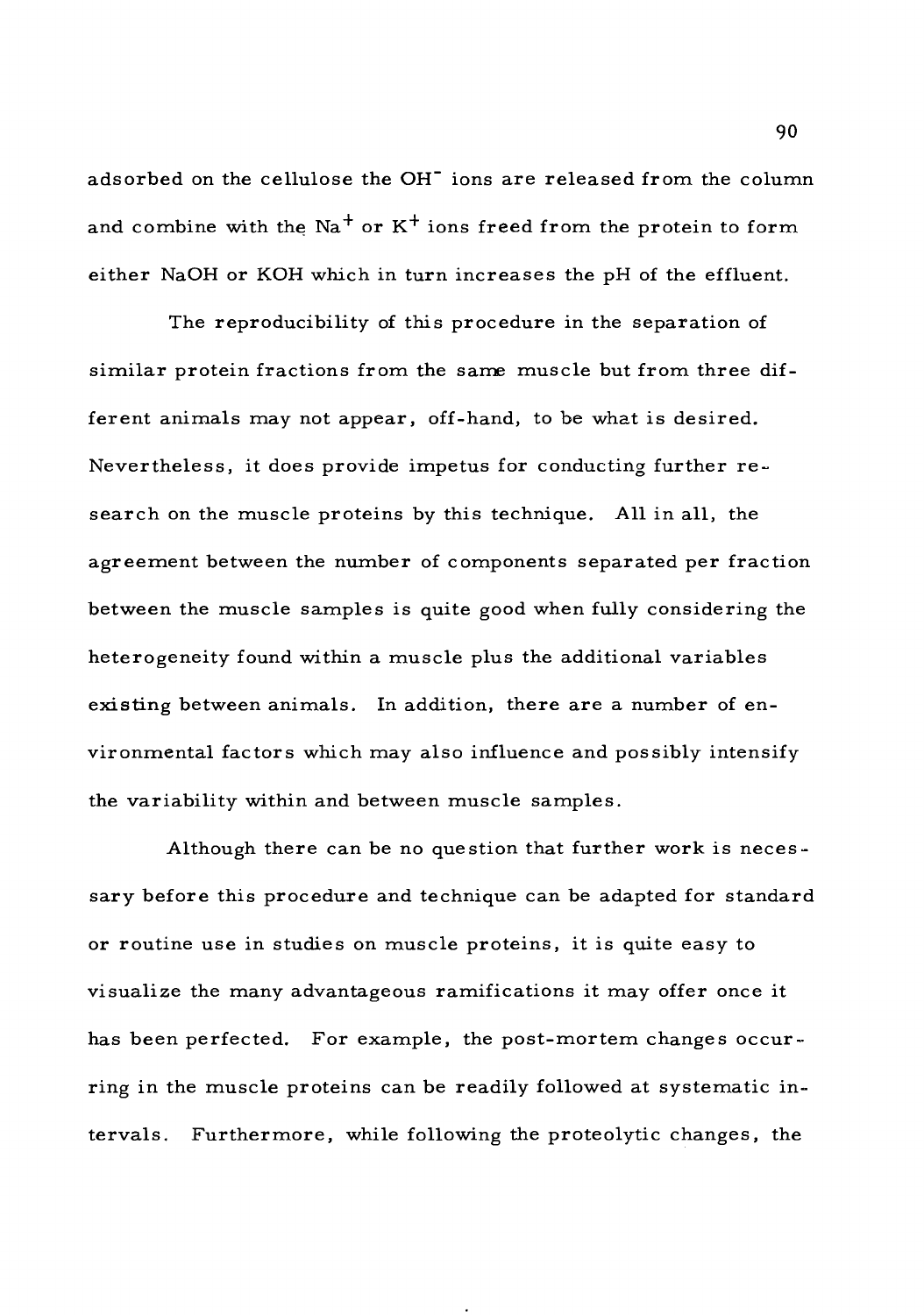various fractions can be collected and used for integrated studies to isolate, identify and characterize the proteolytic enzymes intimately associated with autolysis.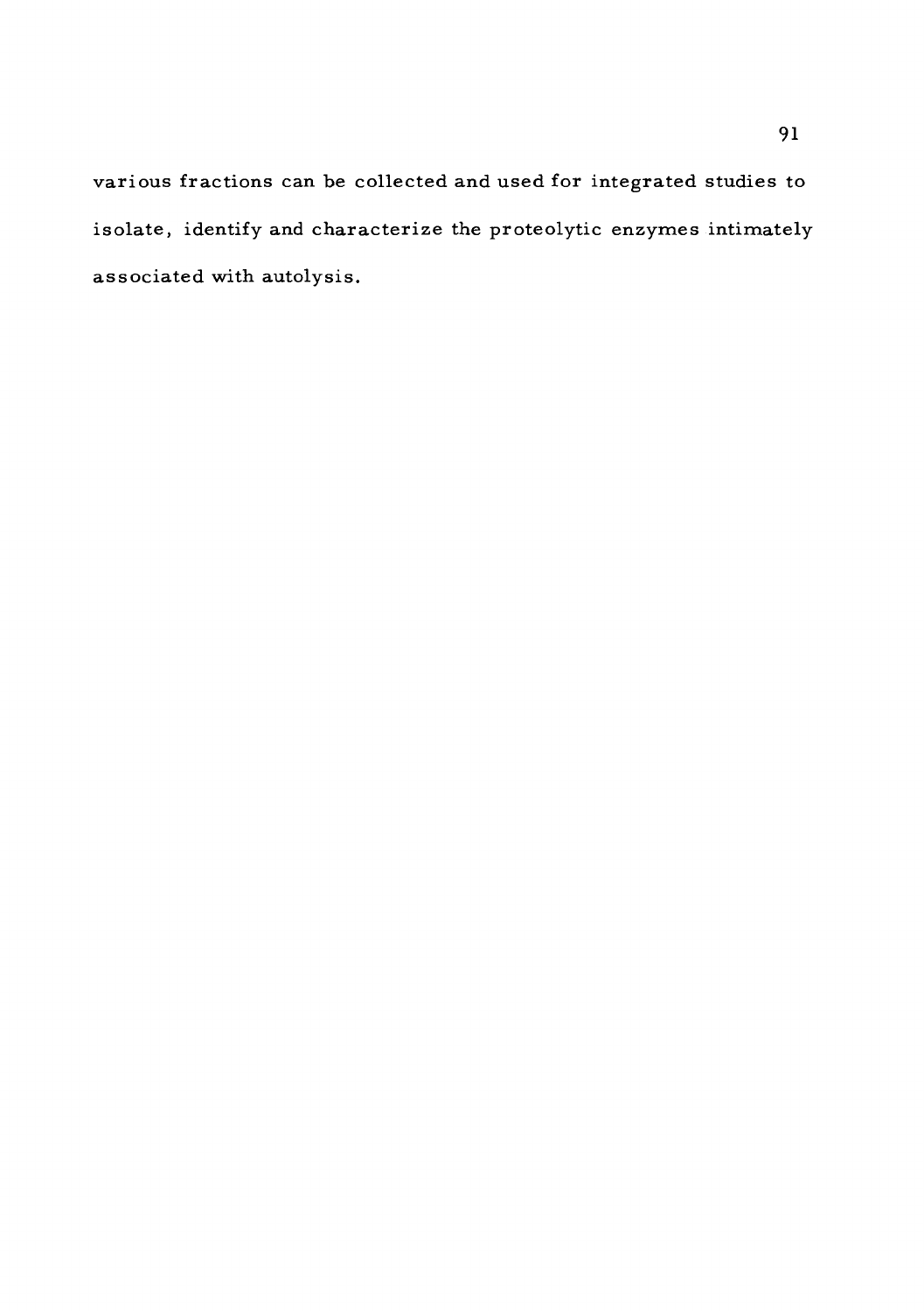## SUMMARY AND CONCLUSIONS

A study of the adaptability of the column chromatographic technique for the fractionation of the bovine loin muscle proteins was completed. The muscle proteins were initially extracted with a KCl-phosphate buffer and separated into major fractions by changing the ionic strength of the buffer and by centrifugation.

The major fractions were then separated by column chromatography using diethylaminoethyl cellulose (DEAE-cellulose) as the anion exchange adsorbent. As fractionation proceeded, the various components were collected and analyzed for homogeneity by the disc electrophoresis technique.

When the total KCl-phosphate soluble proteins were fractionated on the DEAE-cellulose column, 9 to 12 protein components could be separated. The number of components varied between the samples of the three animals. The first component to be eluted from each sample was very heterogeneous. Disc electrophoresis analysis showed that it generally contained at least five or six additional fractions. The remaining components appeared to be fairly homogeneous since the electrophoresis data indicated that most of them contained one fraction.

The KCl-phosphate soluble proteins minus the actomyosin

92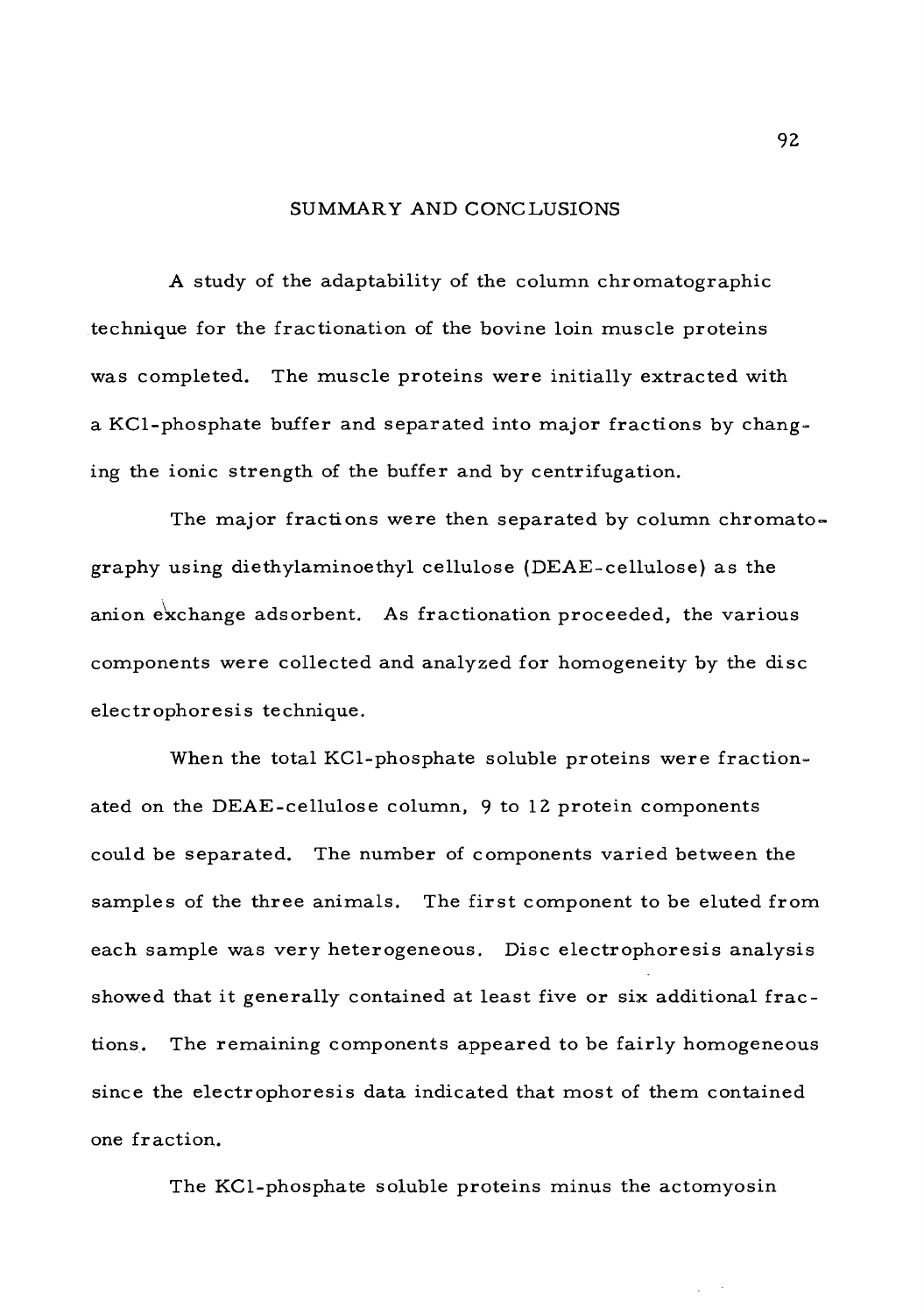were fractionated by the column into eight or ten different protein components. The disc electrophoresis results also showed that this fraction contained nine or ten different components.

The sarcoplasmic <sup>+</sup> actin proteins were separated into six protein components by the column procedure. The results of the electrophoretic analysis indicated that each of the six components was eluted as a homogeneous entity.

The myosin and actomyosin proteins were not adequately fractionated by the DEAE-cellulose ion exchange chromatography procedure. However, the actomyosin proteins of the third animal were fractionated into four components which agrees with the electrophoresis results obtained on the extract prior to column separation.

In most instances, the protein recovery data indicated that 85 percent or more of the protein applied to the column was accounted for in the subsequent effluent. However, protein recovery for the myosin and actomyosin proteins was somewhat less, ranging from 66 to 88 percent.

Some of the difficulties encountered with chromatographic procedure in this study are discussed. In addition, the possible advantages for the use of a perfected chromatographic technique in future studies on muscle proteins are described.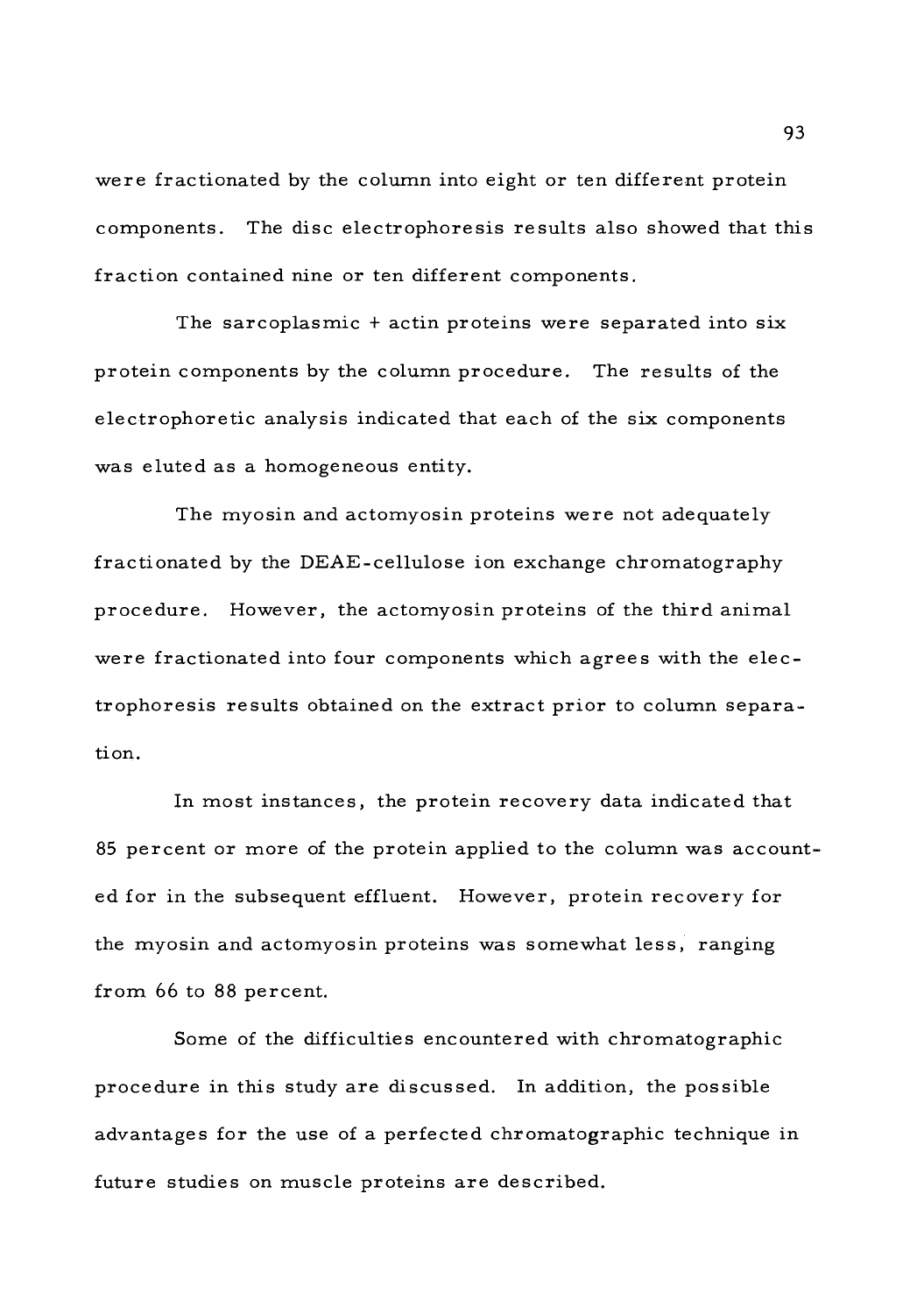#### BIBLIOGRAPHY

- 1. Alexander, J. C. and C. A. Elvehjem. Chemical constituents of meat; isolation and identification of nitrogeneous compounds in meat. Agricultural and Food Chemistry 4:708- 711. 1956.
- 2. American Meat Institute Foundation. The science of meat and meat products. San Francisco, Freeman, I960. 438 p.
- 3. Bailey, K. End-group assay in some proteins of the Keratinmyosin group. Biochemical Journal 49:23-27. 1951.
- 4. Bailey, K. C. Structure proteins. II. Muscle. In H. Neurath and K. C. Bailey (eds. ) The proteins, vol. 2, part B. New York, Academic Press, 1954. 951 p.
- 5. Bailey, K. Tropomyosin: A new asymetric protein component of muscle fibril. Biochemical Journal 43:271-279. 1948.
- 6. Barany, M., et al. Preparation of actin without extraction of myosin. "Nature 179:818-819. 1957.
- 7. Bate Smith, E. C. A scheme for the approximate determination of the proteins of muscle. Society of Chemical Industry (London), Journal 53:351 T - 354 T. 1934.
- 8. Bate Smith, E. C. Native and denatured muscle proteins. Royal Society of London, Proceedings B 124:136-150. 1937.
- 9. Bate Smith, E. C. The proteins of meat. Society of Chemical Industry (London), Journal 54:152 T - 154T. 1935.
- 11. Blaston, J. N. and B. E. Talbot. A guide to filter paper and cellulose powder chromatography. London, Reeve Angle, 1952. 145 p.
- 12. Block, R. J. Amino acid composition of food proteins. Advances in protein chemistry 2:119-134. 1945.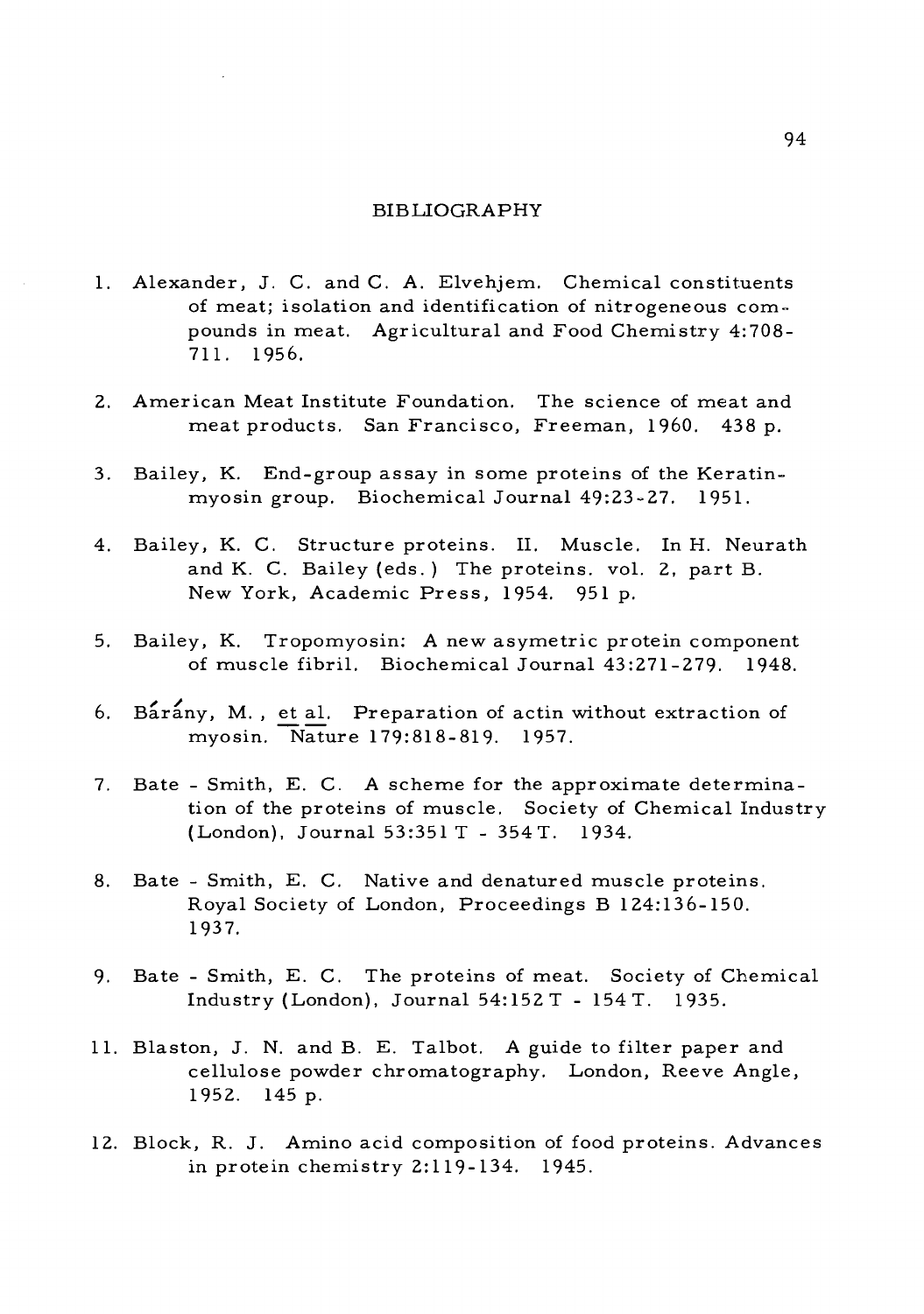- 13. Block, R. J. and D. Boiling. The amino acid composition of proteins and foods. Springfield, Illinois, Charles C. Thomas, 1945. 396 p.
- 14. Block, R. J. and D. Boiling. The determination of the amino acids. Minneopolis, Burgess, 1942. 58 p.
- 15. Block, R. J. , E. L. Durrum and G. Zweig. A manual of paper chromatography and paper electrophoresis. New York, Academic Press, 1958. 710 p.
- 16. Boardman, N. K. and S. M. Partridge. Separation of neutral proteins on anion-exchange resins. Nature 171:208-210. 1953.
- 17. Brimley, R. C. and F. C. Barrett. Practical chromatography. New York, Reinhold, 1953. 128 p.
- 18. Brown, G. L. , et. al. Nature and structure of collagen. New York, Academic Press. 1953. 269 p.
- 19. Cassidy, H. G. Adsorption and chromatography. New York, Interscience, 1951. 360 p.
- 20. Chen, P. S. and E. Hadorn. Vergleichenda unterschungen liber die freien aminosaiiren in der larvalen Haemolymphe von Drosophila ephestica and Corethra. Revue Suisse de Zoologie 61:437-451. 1954.
- 21. Connell, G. E. , et al. Quantitative methods for the study of enzymic transpeptidation reaction. Canadian Journal of Biochemistry and Physiology 33:416-427. 1955.
- 22. Davis, B. J. Disc electrophoresis. Part II. Material and methods. Preprinted by Distillation Products Industries, Division of Eastman Kodak Company, Rochester, N. Y. , n. d. 22 p. (Prior to journal publication).
- 23. Dietz, V. R. Bibliography of solid adsorbents. New York, Academy of Sciences, Annals 49:345. 1948.
- 24. Dubiusson, M. Y-protein: a new component of muscle machine. Nature 166:461-462. 1950.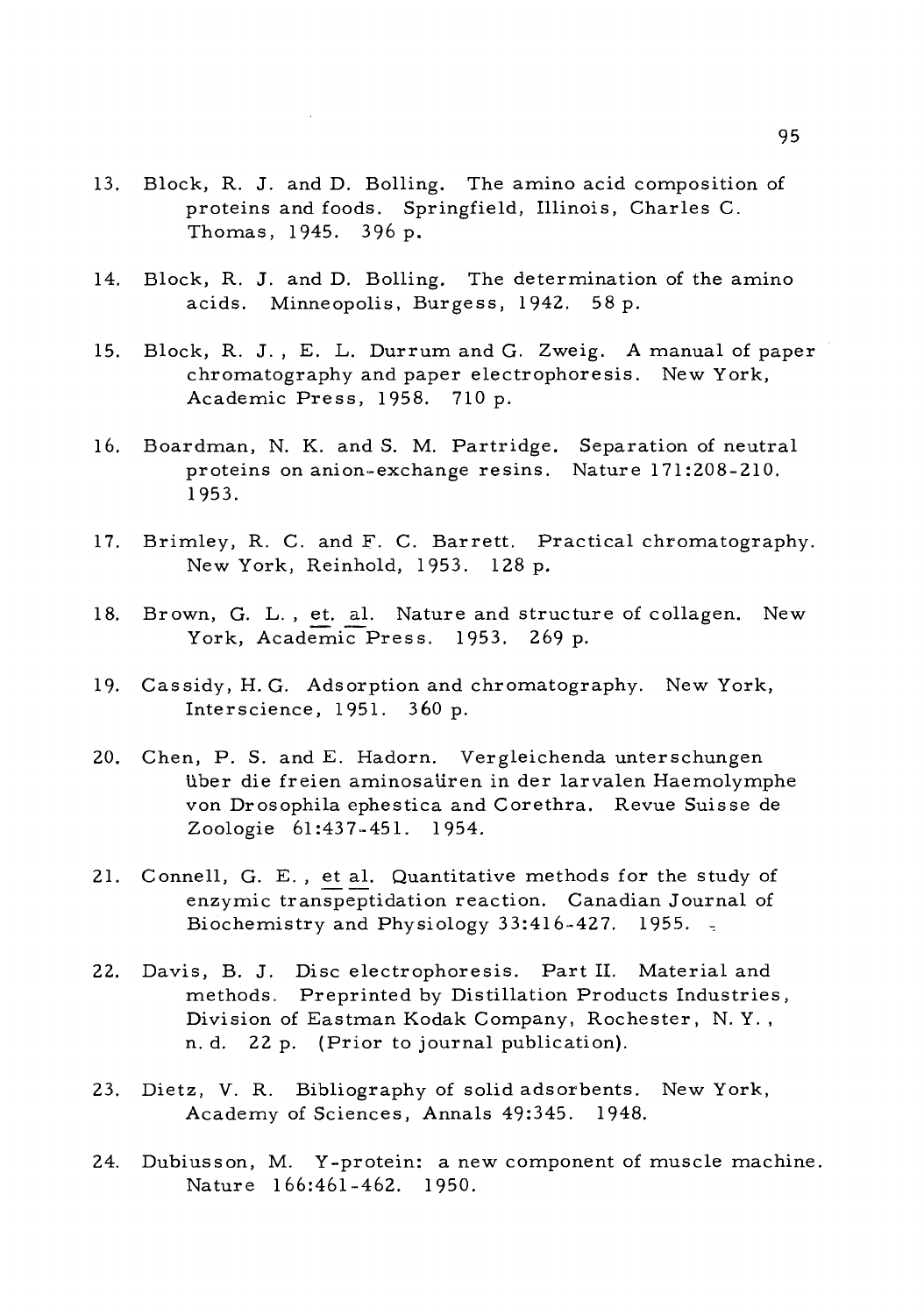- 25. Dubiusson, M. Differentiation electrophoretique de myosines dans les muscles au repos et fatigues, de Mammiferes et de Mollusgues. Experientia 2:258-259. 1946.
- 26. Dubiusson, M. Separation, par voie chimique, des myosines  $\alpha$  et  $\beta$ . Experientia 2:412-413. 1946.
- 27. Feeney, R. E. and R. M. Hill. Protein chemistry and food research. Advances in Food Research 10:23-55. 1959.
- 28. Fox, S. W. and J. F. Foster. Introduction to protein chemistry. New York, Wiley, 1957. 439 p.
- 29. Gerok, W. Die quantitative papier chromatographische bestimmung der aminosauren. Hoppe - Seylers Zeitschrift fur physiologische chemie. 299:112-128. 1955.
- 30. Hackman, R. H. and M. Lazarus. Quantitative analysis of amino acids using paper chromatography. Australian Journal of Biological Sciences 9:281-292. 1956.
- 31. Hamoir, G. Electrophoretic study of the muscle structural proteins. Discussions of the Faraday Society 13:116-124. 1953.
- 32. Harrison, J. Oxycellulose and its reactions. Society of Dyers and Colourists, Journal 28:359-362. 1912.
- 33. Hasselback, W. and G. Schneider. Der L-myosin and aktingehalt des kannichenmuskels. Biochemishe Zeitschrift 321: 462-475. 1951.
- 34. Hirs, C. H. W. , et al. Chromatography of proteins. Ribonuclease. Journal of American Chemical Society 73:1893. 1951.
- 35. Hoyer, B. H. , et al. Demonstration of formaldehyde effect on viruses. Federation Proceedings 17:517. 1958.
- 36. Hoyer, B. H. , et al. Mammalian viruses and Rickettsiae. Science 127:859-863. 1958.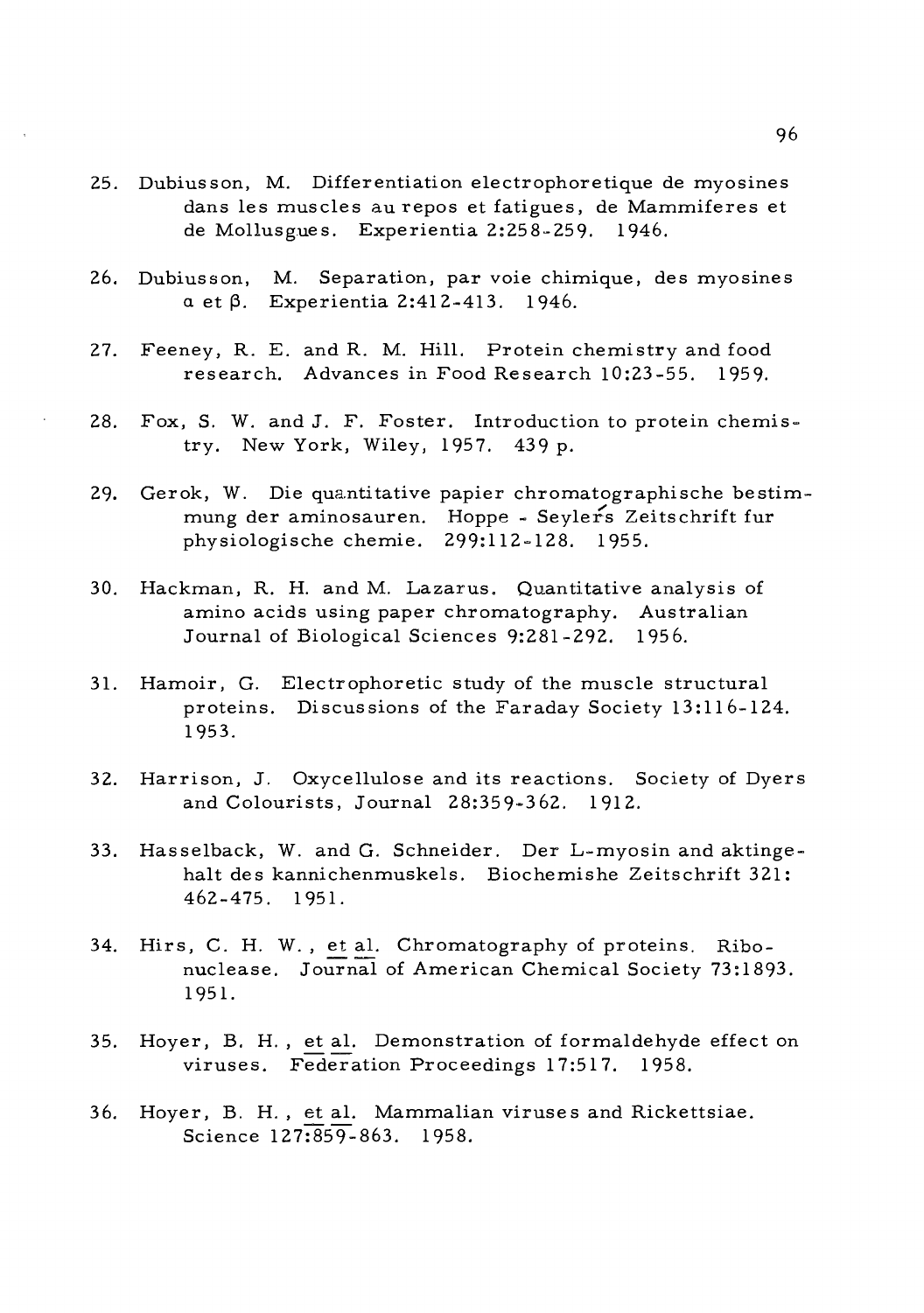- 37. Huisman, T. H. J. , et al. Chromatography of hemoglobin types on carboxymethyl cellulose. Journal of Laboratory and Clinical Medicine 52:312-327. 1958.
- 38. Humphrey, J. H. and R. R. Porter. Reagin content of chromatographic fractions of human gamma-globulin. Lancet 1(4):196-197. 1957.
- 39. Huxley, H. The contraction of muscle. Scientific American 199:67-82. 1958.
- 40. Johnson, T. G. Relationship of flavor and juiciness of meat to fatness and other factors. Proceedings of the American Society of Animal Production, 1939, p. 320-322.
- 41. Khan, A. W. Extraction and fractionation of proteins in fresh chicken muscle. Journal of Food Science 27(5):430-434. 1962.
- 42. Keller, P. J. , et al. The proteins of bovine pancreatic juice. Journal of Biological Chemistry 233:344. 1958.
- 43. Kessler, V. and S. S. Spicer. Experience in the preparation of myosin. Biochimica et Biophysica Acta 8:474-476. 1952.
- 44. Kofranyi, E. Über quantitative papier chromatographie von aminosauren in protein hydrolysaten. Hoppe - Seyler's Zeitschrift 299:129-138. 1955.
- 45. Kominz, D. R. , et al. The amino acid composition of actin, myosin, tropomyosin and the meromyosins. Archives of Biochemistry and Biophysics 50:148-159. 1954.
- 46. Kumagai, H. , et al. Essential relaxing factor in muscle other than myokinase and creatine phosphokinase. Nature 176: 166-167. 1955.
	- 47. Lampitt, L. H. , et al. Connective tissues of meat. I. Separation and determination. Journal of the Science of Food and Agriculture 3:367-378. 1952.
	- 48. Lederer, E. and M. Lederer. Chromatography. A review of principles and application. Amsterdam Elsevier, 1953. 460 p.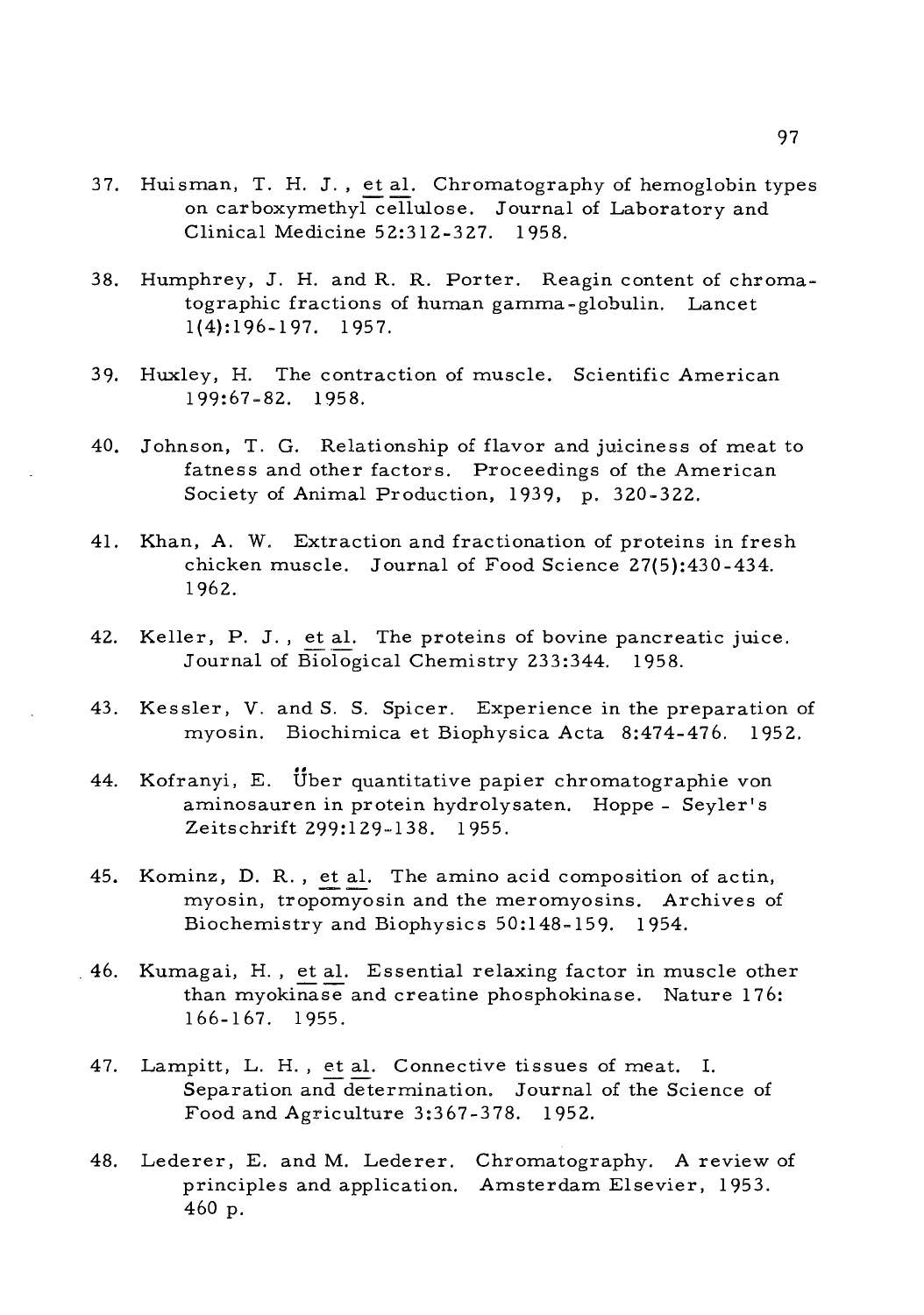- 49. Levy, A. L. A paper chromatographic method for the quantitative estimation of amino acids. Nature 174:126-129. 1954.
- 50. Locker, R. H. The dissociation of myosin by heat coagulation. Biochimica et Biophysica Acta 20:514=521. 1956.
- 51. Mandles, S. Use of DEAE-cellulose in the separation of proteins from egg white and other biological materials. Journal of Chromatography 3:256-264. I960.
- 52. Martin, A. J. P. and R. L. M. Synge. Analytical chemistry of the proteins. Advances in protein chemistry 2:1- 83. 1945.
- 53. McMeekin, T. L. and B. D. Polis. Milk proteins. Advances in protein chemistry 5:202-225. 1950.
- 54. Mihalyi, E. The dissociation curves of crystalline myosin. Enzymologia 14:224-236. 1950.
- 55. Mihalyi, E. , et al. Nucleic acid and nucleotide content of myosin preparations. Archives of Biochemistry and Biophysics 68:130-143. 1957.
- 56. Moore, S. and W. H. Stein. Chromatography of amino acids on sulfonated polysterene resins. Journal of Biological Chemistry 192:663-681. 1951.
- 57. Moore, S. and W. H. Stein. Column chromatography of peptides and proteins. Advances in protein chemistry 11:191-233. 1956.
- 58. Mommarts, W. F. H. M. and R. G. Parrish. Studies on myosin. Journal of Biological Chemistry 188:545-552. 1951.
- 59. Ornsbee, R. A. and B. A. Hoyer. Behavior of type <sup>1</sup> poliovirus in ion exchange column of modified cellulose. Federation Proceedings 17:529. 1958.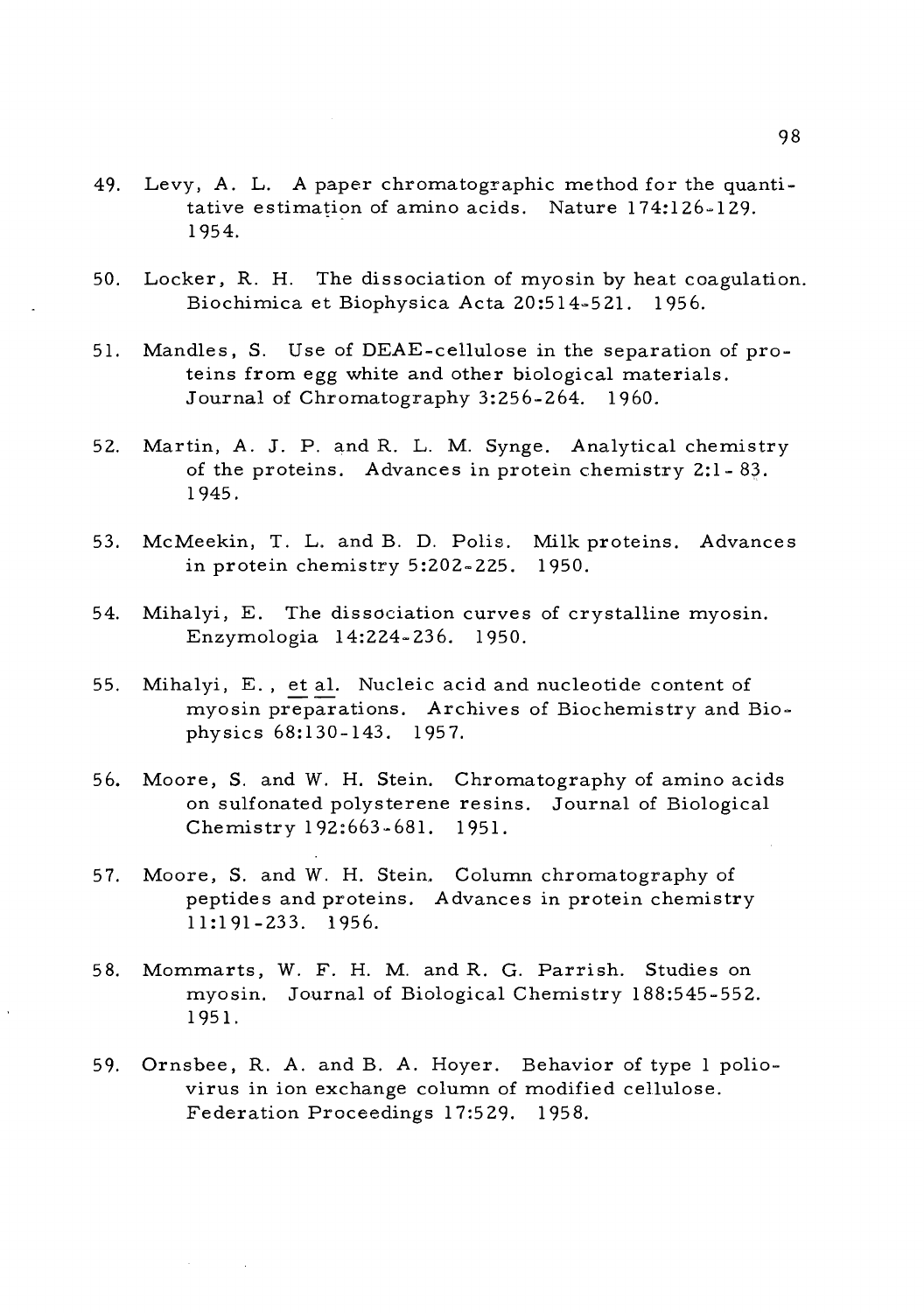- 60. Peterson, E. A. and H. A. Sober. Chromatography of proteins. I. Cellulose ion exchange adsorbents. Journal of the American Chemical Society 78:751-755. 1956.
- 61. Portzehl, H. Bewirkt des system phosphokeratin-phosphokinase die erschlaffung des lebender muskels. Biochimica et Biophysica Acta 24:477-482. 1957.
- 62. Portzehl, H. , et al. Aktomyosin und seine kompenenten. Zeitschrift fur Naturforschung 5b:6l-74. 1950.
- 63. Rees, M. W. The estimation of threonine and serine in proteins. Biochemical Journal 40:632-640. 1946.
- 64. Reisfeld, R. A. , et al. Disk electrophoresis of basic proteins and peptides on polyacrylamide gels. Nature 195:281-283. 1962.
- 65. Rhodes, M. B. , et al. Analysis, fractionation and purification of egg white proteins with cellulose cation exchanger. Journal of Biological Chemistry 230:399-408. 1958.
- 66. Robinson, D. S. Changes in the nucleoprotein content of chick muscle during development. Biochemical Journal 52:628- 633. 1952.
- 67. Robinson, D. S. Changes in the protein composition of chick muscle during development. Biochemical Journal 52:621- 628. 1952.
- 68. Scatchard, G. , et al. Chemical, clinical, and immunological studies on the products of human plasma fractionation. Journal of Clinical Investigation 23:445-453. 1944.
- 69. Scallet, B. L. Zein solutions as association dissociation systems. Journal of American Chemical Society 69:1602- 1608. 1947.
- 70. Schramm, G. and H. H. Weber. Uber monodisperse myosinlosungen. Kolloid Zeitschrift 100:242-247. 1942.
- 71. Schweigert, B. M. , et al. Amino acid content of processed meats. Journal of the American Dietetic Association 28:23-26. 1952.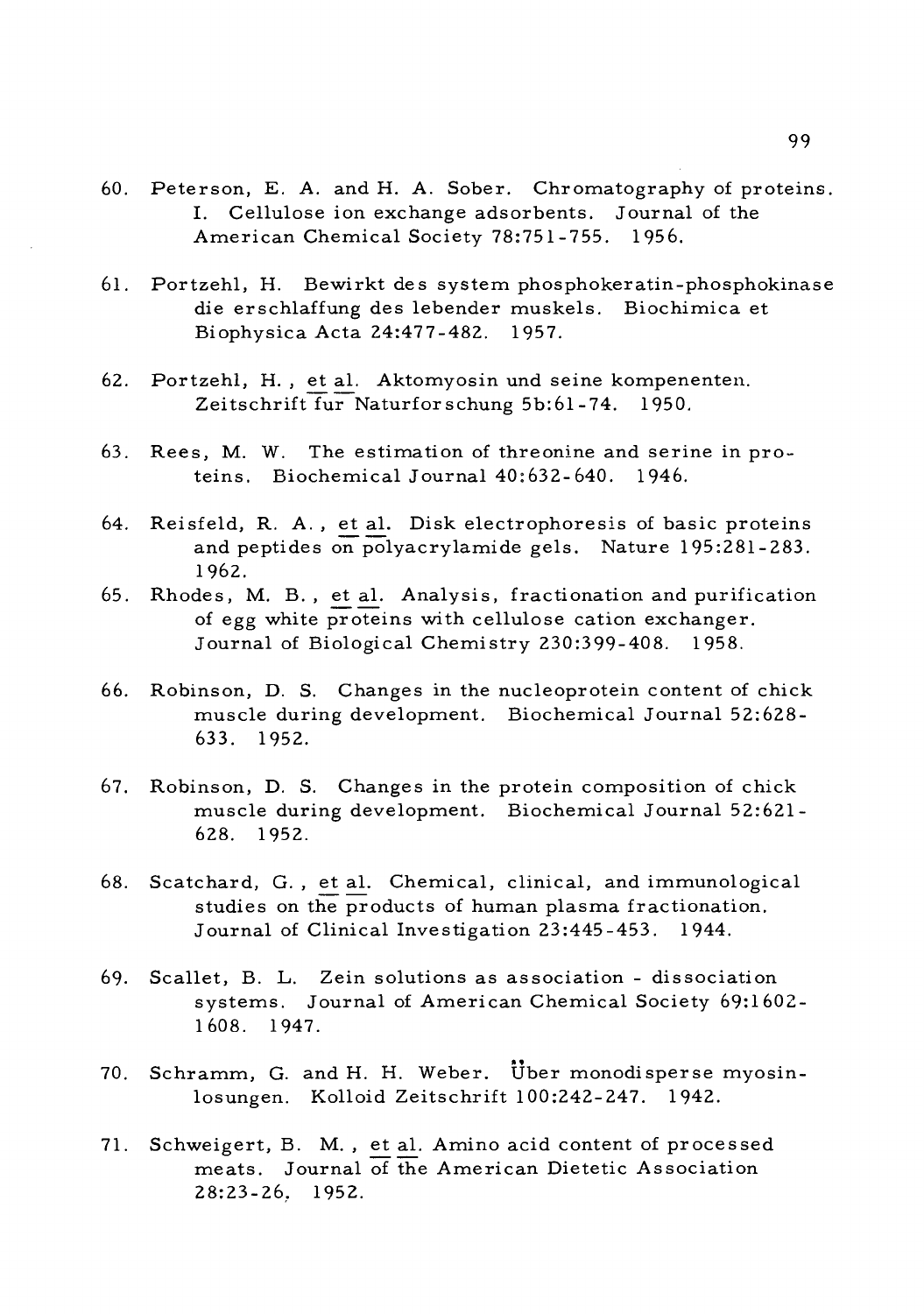- 72. Sober, H. A. and E. A. Peterson. Protein chromatography on ion exchange cellulose. Federation Proceedings 17:1116- 1126. 1958.
- 73. Sober, H. A. and E. A. Peterson. Chromatographic evaluation of protein mixtures. In. T. T. Edsall's (ed. ) Amino acids, proteins and cancer biochemistry. New York, Academic Press, I960, p. 61-83.
- 74. Sober, H. A. , et al. Chromatography of proteins II Fractionation of serum proteins on anion exchange cellulose. American Chemical Society, Journal 78:756-763. 1956.
- 75. Speer, R. J. , et al. Cellulose anion exchange chromatography of human serum proteins. In: 132nd National Meeting, American Chemical Society, Sept. 8-13, 1957. New York, 1957. p. 80c.
- 76. Spicer, S. S. and J. Gergely. Studies on the combination of myosin with actin. Journal of Biological Chemistry 188: 179-184. 1951.
- 77. Stein, W. H. Amino acid analysis of proteins. New York, Academy of sciences, Annals 47:59 - 62. 1946.
- 78. Szent-Gyorgyi, A. G. A new method for the separation of actin. Journal of Biological Chemistry 192:361-369. 1951.
- 79. Szent-Gyorgyi, A. G. Chemistry of muscular contraction. New York, Academic Press, 1951. 162 p.
- 80. Szent-Gyorgyi, A. G. Contractile muscle proteins. Discussions of the Faraday Society 11:199-213. 1951.
- 81. Szent-Gyorgyi, A. G. Proteins of the myofibril. In: Structure and function of muscle. Biochemistry and physiology, vol. 2. New York, Academic Press, I960, p. 1-49.
- 82. Tristram, G. R. The amino acid composition of proteins In: The proteins, vol. 1A. New York, Academic Press, 1953. p. 182-233.